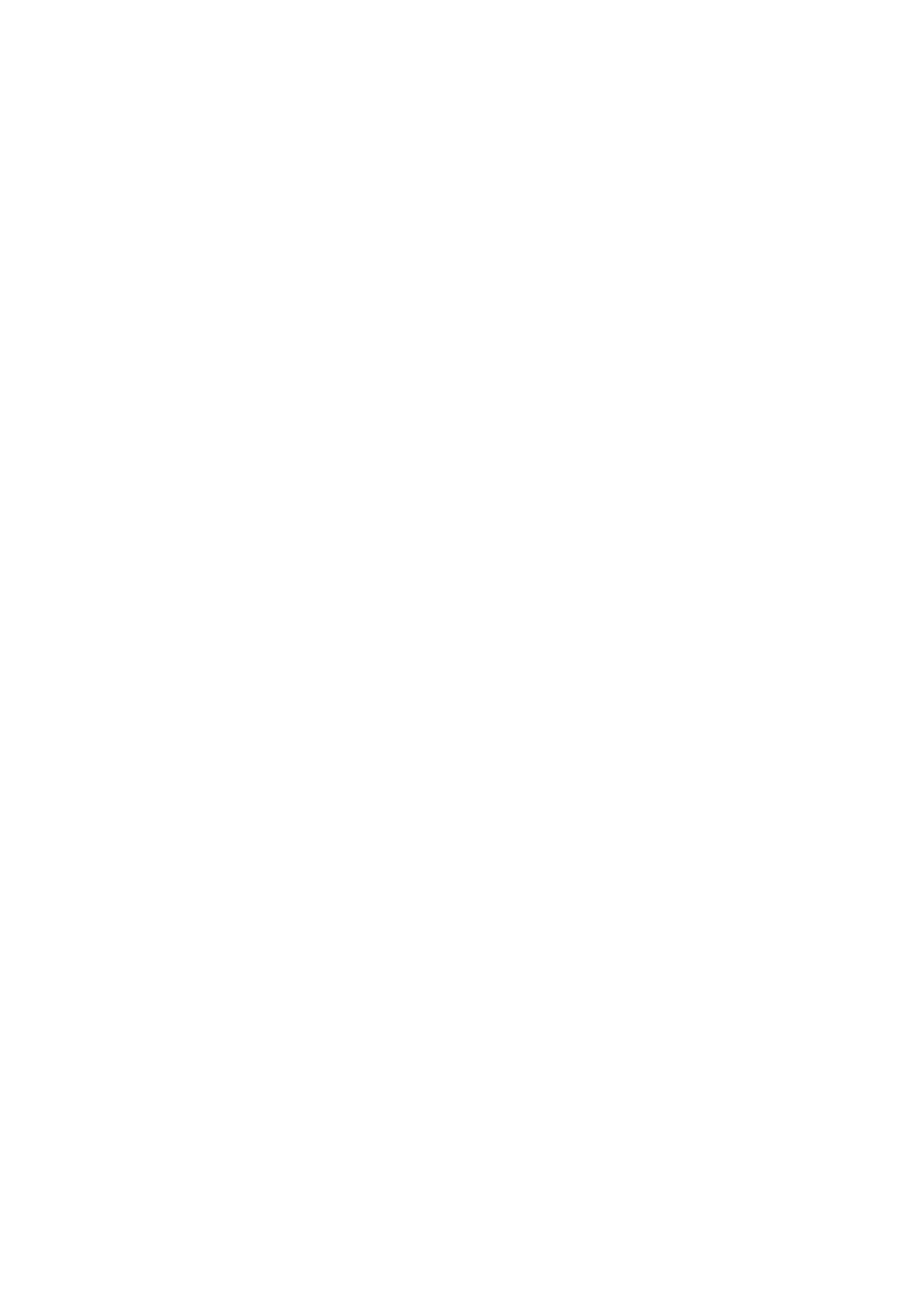## **The Right to Adequate Housing**

**the Analysis of Basic Challenges**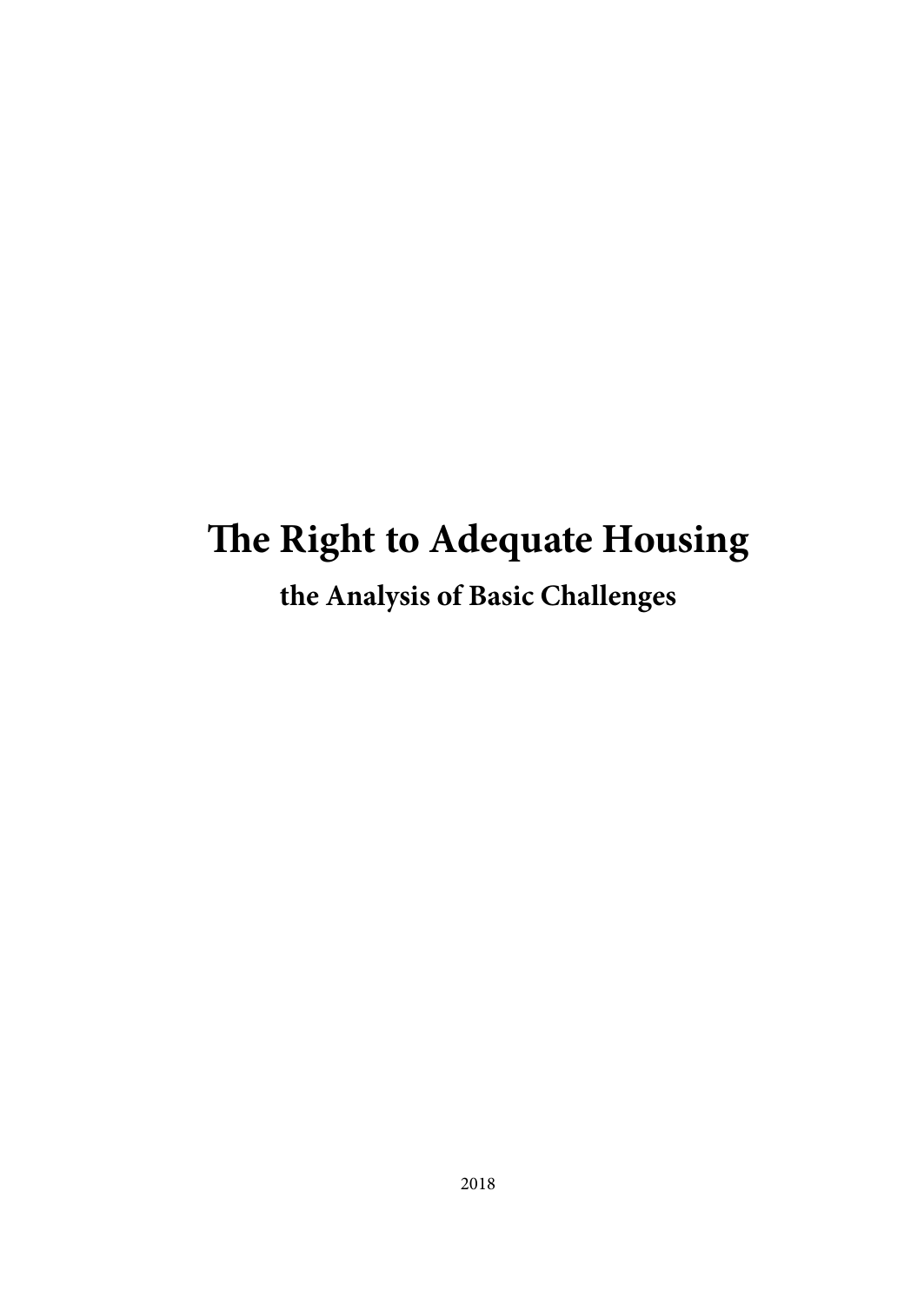



The research is prepared in the framework of the Project – "Supporting the Right to Adequate Housing through Actualizing Problematics of Homeless People and Changing the State Policy".

The Project is funded by the Open Society Georgia Foundation (OSGF).

The opinions expressed in this research are the sole responsibility of the authors and may not express the position of the Open Society Georgia Foundation (OSGF).

**Authors of the Research**: Nino Kashakashvili, Lela Gvishiani, Mariam Janiashvili **Research Supervisor**: Lina Ghvinianidze **Editor of the Georgian Text**: Nino Kalatozishvili **Layout Design:** Tornike Lortkipanidze **Cover**: Salome Latsabidze **Translators**: Mariam Begadze, Tamar Nadiradze, Nino Karanadze

**Circulation:** 250 **ISBN:** 978 9941 8 07275

It is forbidden to copy the material without written consent from the Human Rights Education and Monitoring Center (EMC).

Address: I. Abashidze 12 b, Tbilisi, Georgia Phone.: +995 032 2 23 37 06

www.emc.org.ge info@emc.org.ge https://www.facebook.com/EMCRIGHTS/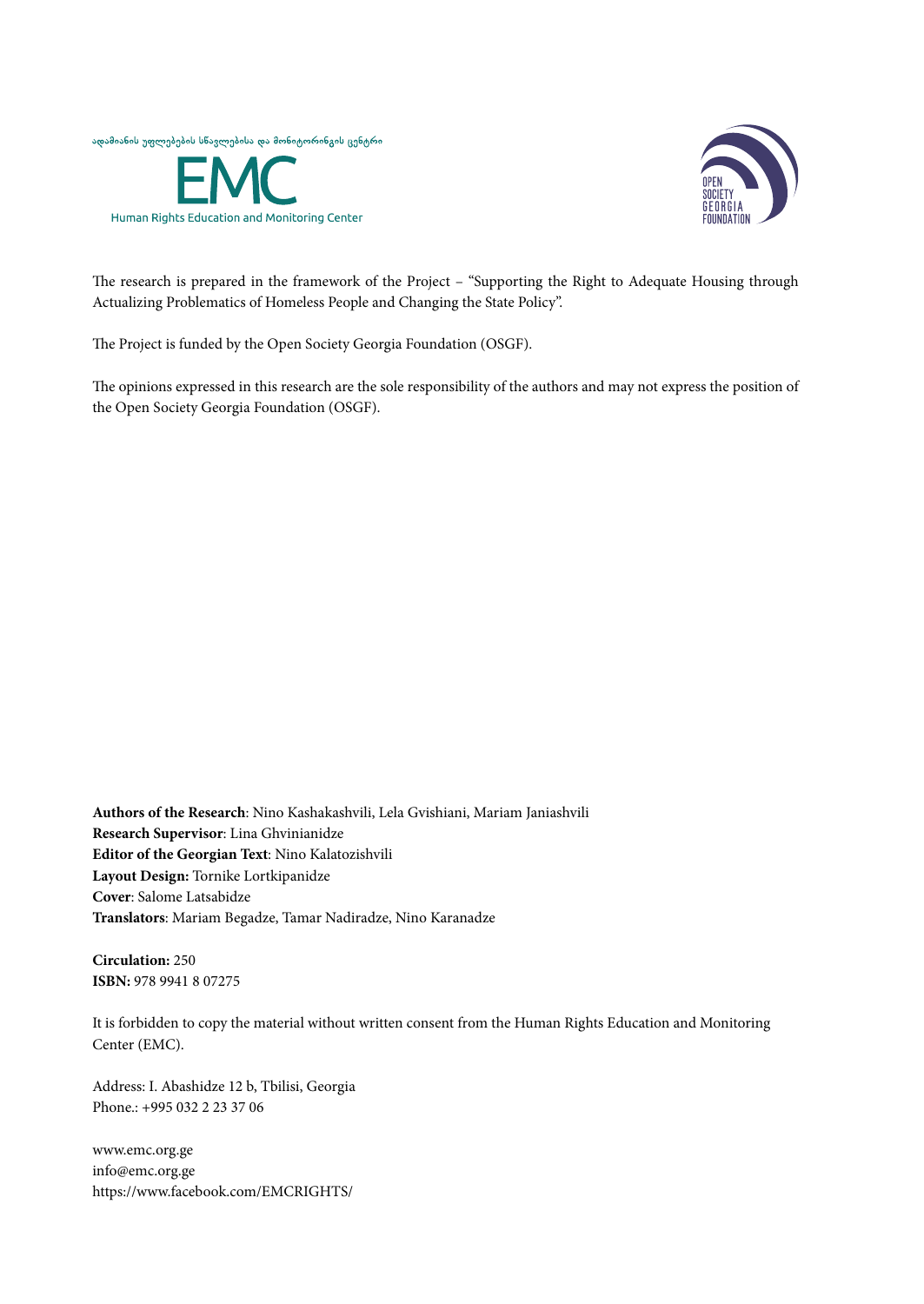## **Table of Contents**

| 2. Guarantees of Right to Adequate Housing in International Acts and Constitutions 14                                                                                                                                                                                                                                                                                                                                                                                                                                                                                            |
|----------------------------------------------------------------------------------------------------------------------------------------------------------------------------------------------------------------------------------------------------------------------------------------------------------------------------------------------------------------------------------------------------------------------------------------------------------------------------------------------------------------------------------------------------------------------------------|
| 3.2. Fundamental Principles for the Realization of the Right to Adequate Housing21                                                                                                                                                                                                                                                                                                                                                                                                                                                                                               |
| 4. Right to Adequate Housing and Related Rights (International Experience)  22<br>4.2. Right to Adequate Housing and Right to Respect for Private and Family Life24<br>4.3. Right to Adequate Housing and the Prohibition of Inhuman and Degrading Treatment 26                                                                                                                                                                                                                                                                                                                  |
| 5. State Policy in Relation to Human Rights (the View of Constitutional Courts) 27                                                                                                                                                                                                                                                                                                                                                                                                                                                                                               |
|                                                                                                                                                                                                                                                                                                                                                                                                                                                                                                                                                                                  |
| $\label{prop:main} Findings. \underline{\hbox{}} \underline{\hbox{}} \underline{\hbox{}} \underline{\hbox{}} \underline{\hbox{}} \underline{\hbox{}} \underline{\hbox{}} \underline{\hbox{}} \underline{\hbox{}} \underline{\hbox{}} \underline{\hbox{}} \underline{\hbox{}} \underline{\hbox{}} \underline{\hbox{}} \underline{\hbox{}} \underline{\hbox{}} \underline{\hbox{}} \underline{\hbox{}} \underline{\hbox{}} \underline{\hbox{}} \underline{\hbox{}} \underline{\hbox{}} \underline{\hbox{}} \underline{\hbox{}} \underline{\hbox{}} \underline{\hbox{}} \underline$ |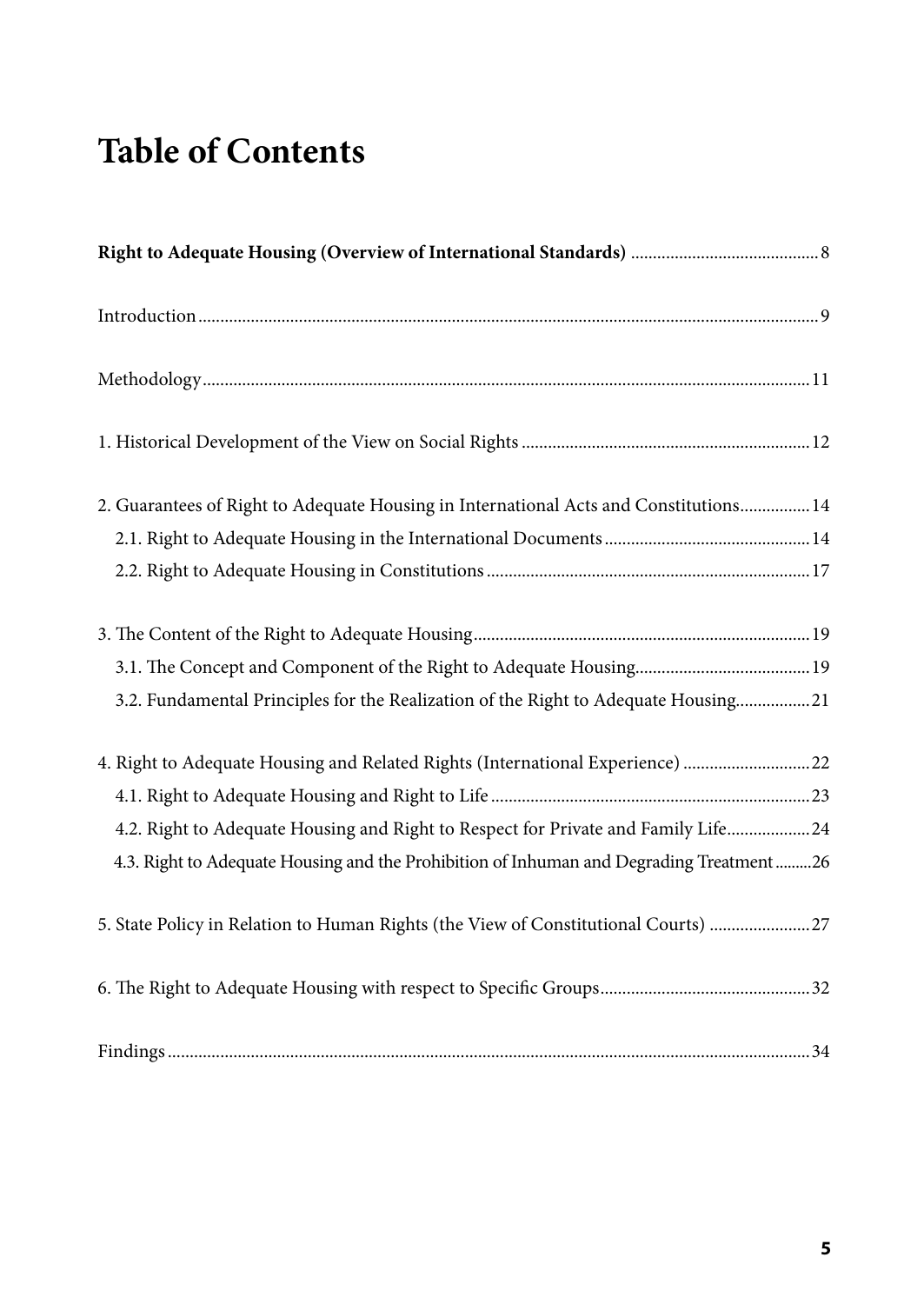| Part I. International Standards for the Protection against Forced Eviction38  |  |
|-------------------------------------------------------------------------------|--|
|                                                                               |  |
|                                                                               |  |
|                                                                               |  |
|                                                                               |  |
|                                                                               |  |
|                                                                               |  |
|                                                                               |  |
|                                                                               |  |
|                                                                               |  |
|                                                                               |  |
| 3.2. State Obligations in the Process of Enforcement of Forced Eviction  64   |  |
|                                                                               |  |
|                                                                               |  |
|                                                                               |  |
|                                                                               |  |
|                                                                               |  |
|                                                                               |  |
|                                                                               |  |
| 2.2. Eviction without Court Decision by the Authorized Person of the Ministry |  |
|                                                                               |  |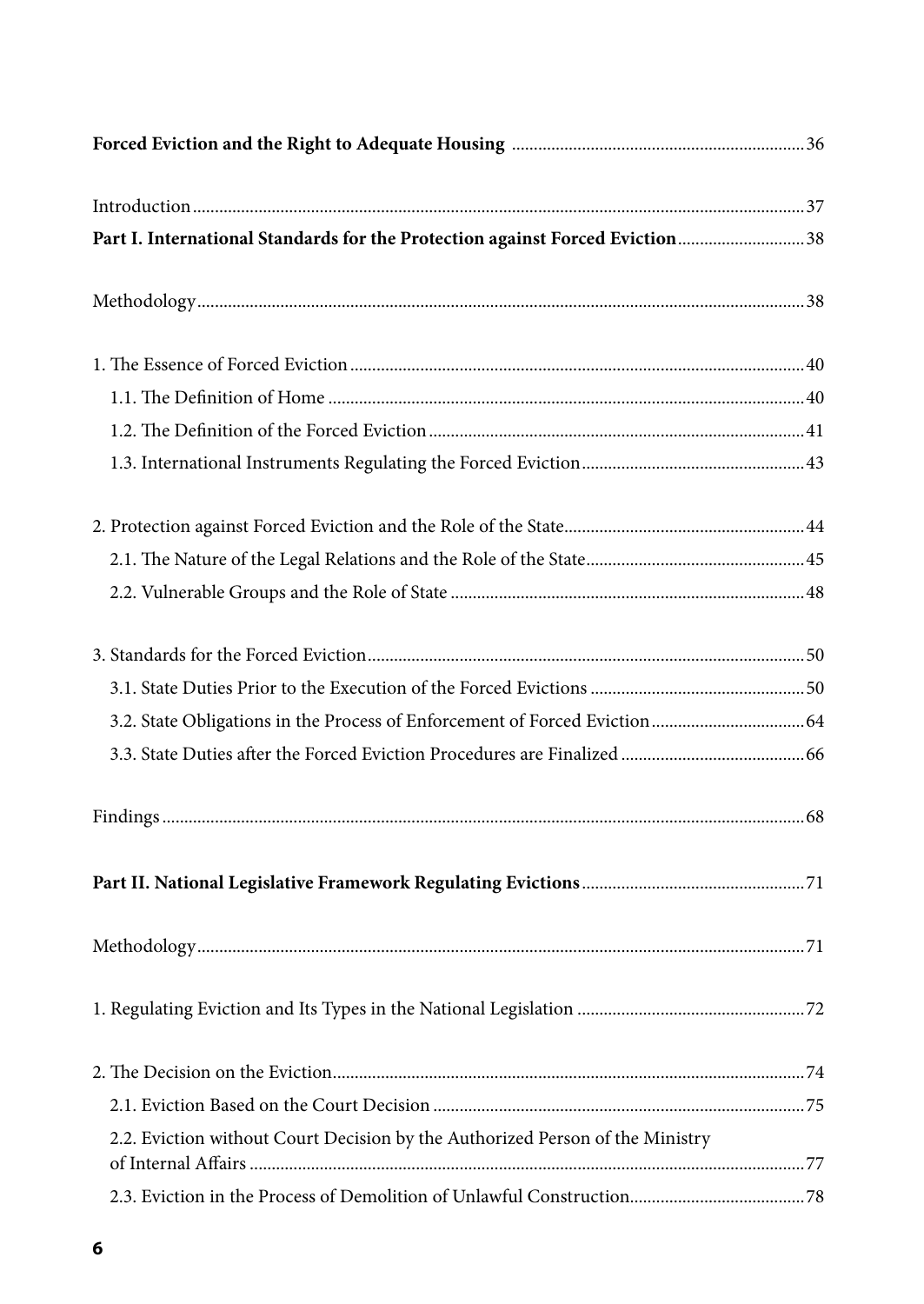| The Right to Adequate Housing in the Context of the Needs of Persons                               |
|----------------------------------------------------------------------------------------------------|
|                                                                                                    |
|                                                                                                    |
|                                                                                                    |
|                                                                                                    |
|                                                                                                    |
| 1. The Right to Adequate Housing of the Persons with Disabilities                                  |
|                                                                                                    |
| 1.1. The Essence of the Right to Adequate Housing in the Context of the Needs                      |
|                                                                                                    |
| 1.2. Prevention of Homelessness of Persons with Disabilities within International Standards  104   |
|                                                                                                    |
| 2. The Regulation of the Right to adequate Housing of Persons with Disabilities in Georgia  115    |
| 2.1. The Reflection of the Needs of Persons with Disabilities in Georgia's Housing Regulation  115 |
| 2.2. Institutional Mechanisms for Implementing of the Right to Adequate Housing 121                |
|                                                                                                    |
|                                                                                                    |
|                                                                                                    |
|                                                                                                    |
|                                                                                                    |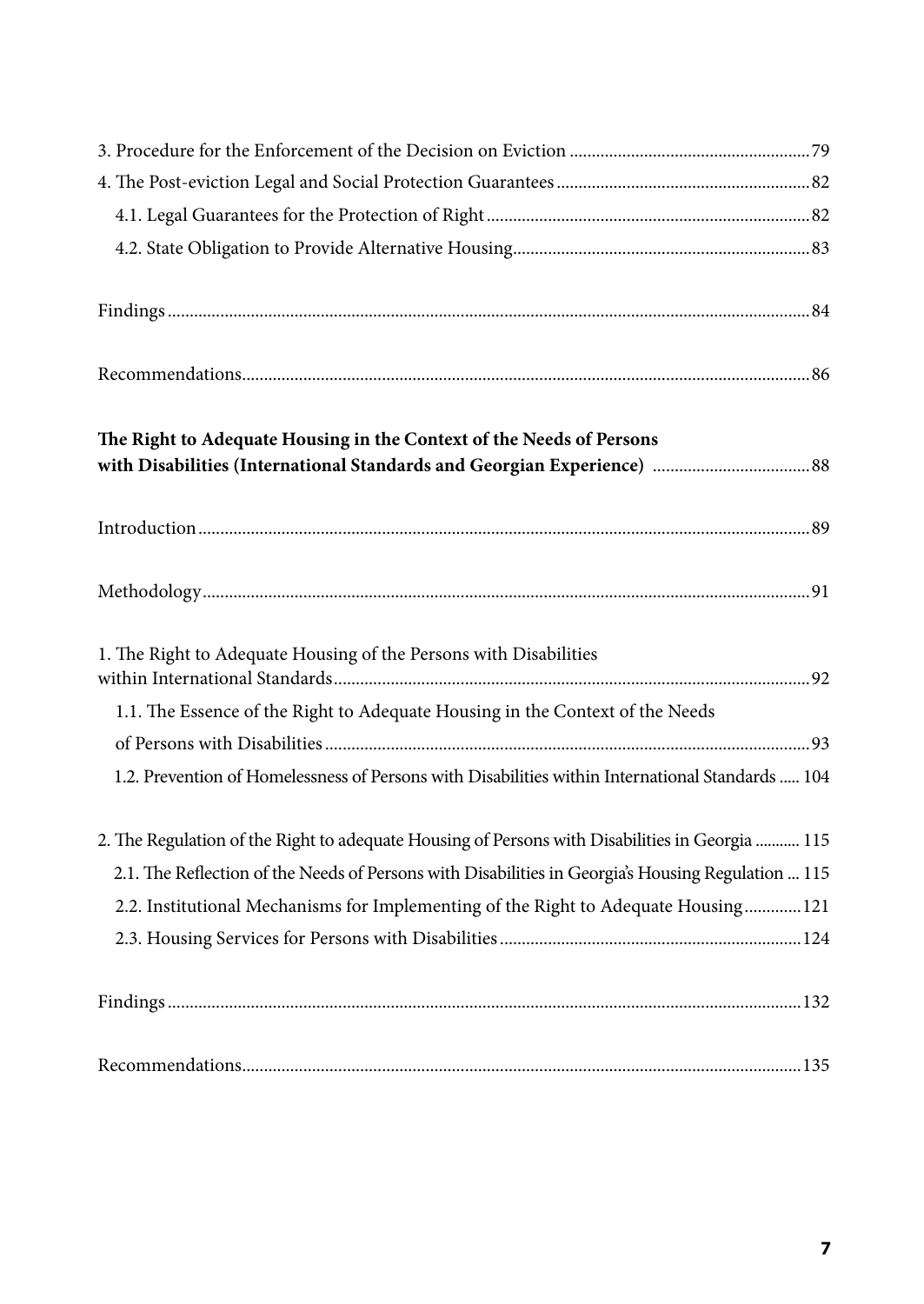## **Right to Adequate Housing (Overview of International Standards)**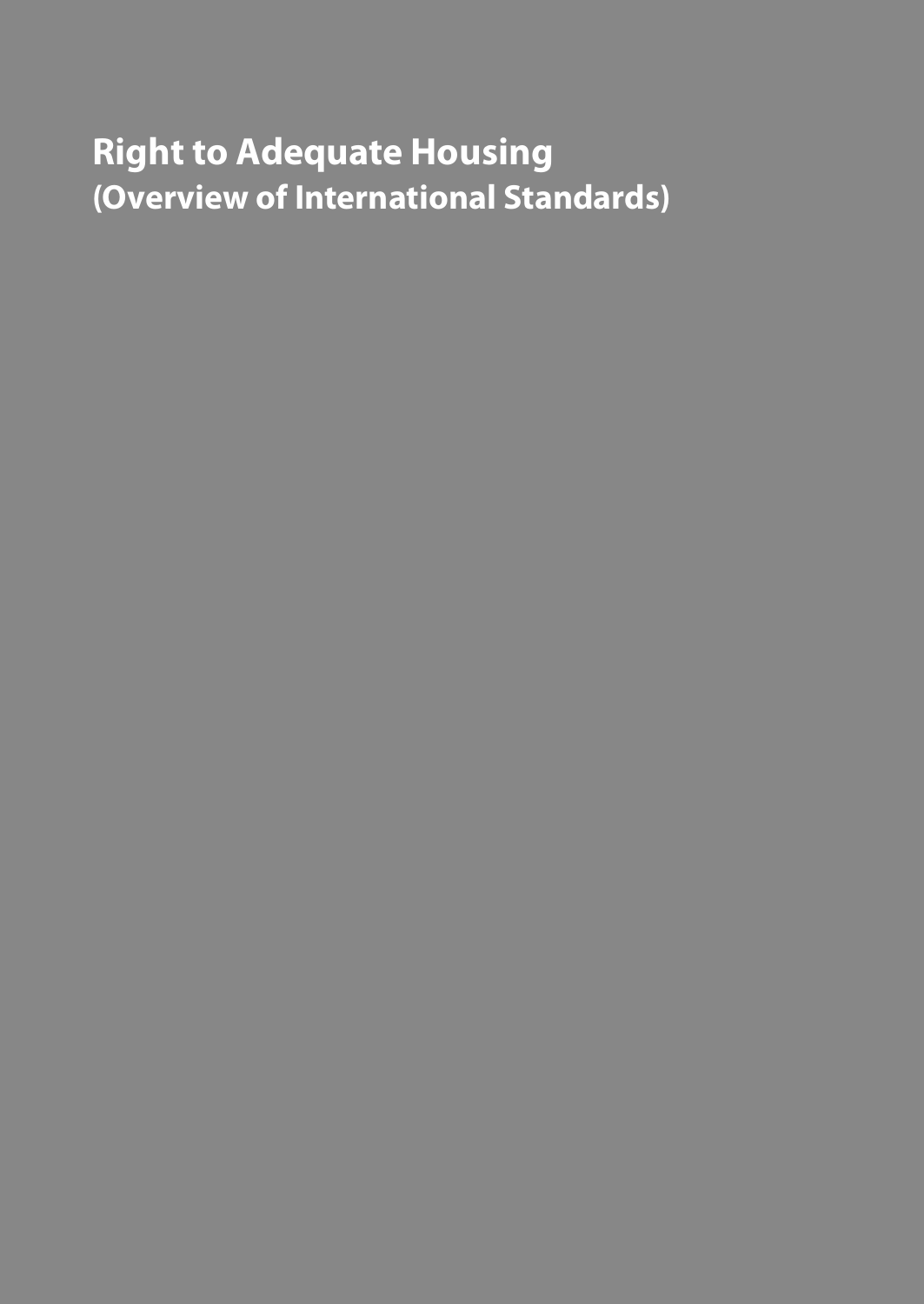### **Introduction**

The right to adequate housing has a substantial impact on the enjoyment of other fundamental human rights and freedoms. The right is especially related to human dignity. The right to housing is an element of the right to adequate standard of living which is guaranteed at the international level in the fundamental documents, such as the Universal Declaration of Human Rights (UDHR)<sup>1</sup> and the International Covenant on Economic, Social and Cultural Rights (ICESCR).2

Realizing the right to adequate housing is of special importance due to the concept of housing, which, in turn, includes the inherent economic, social and cultural environment. The importance of housing is defined by objective and subjective factors which imply a space for individual "identity", "self-determination", "physical and moral integrity", as well as "maintenance of relationships with others and a settled and secure place in the community".<sup>3</sup>

Despite the important nature of the right to adequate housing, the challenges in the modern world are especially complex in relation to the enjoyment of the right, which is linked to the financialization of residential sector and the weakness of the social aspect of housing in state policies. According to the UN Special Rapporteur on the adequate housing, a significant shift in this area is linked to large-scale capital flow, which promoted the understanding of housing as a tool for trade and the guarantee for financial instruments. The concentration of significant financial resources in the area of housing has led to the transformation of this field into "means of accumulating wealth". Against this background, the price of housing increases which limits access for the majority of the population. One manifestation of this is so-call "hedge cities", where the capital is accumulated more and more intensively between those holding the ownership rights. According to the Special Rapporteur, the process also results in increased credit and bank liabilities and unparalleled scale of displacement and evictions due to credit agreements.<sup>4</sup>

According to the UN Special Rapporteur, after the financial crisis of 2008, the States could not understand their obligation to review policies and to take appropriate measures to achieve the goal of realizing the right to adequate housing for the persons with low income. They have restricted access to mortgages with the argument that the situation in the past was the result of people taking on "excess" financial responsibility.<sup>5</sup> Also, some countries

<sup>1</sup> Universal Declaration of Human Rights (UDHR), UN General Assembly, 217 A (III), Article 25(1) (10 December 1948).

<sup>2</sup> International Covenant on Economic, Social and Cultural Rights (ICESCR), UN General Assembly, Article 11 (1966). 3 *Connors V. The United Kingdom* App. no. 66746/01 (ECtHR, 27 May 2004), para. 82.

<sup>4</sup> A/HRC/34/51, Report of the Special Rapporteur on adequate housing as a component of the right to an adequate standard of living, and on the right to non-discrimination in this context, para. 5 (2017). 5 *Ibid*, para. 22.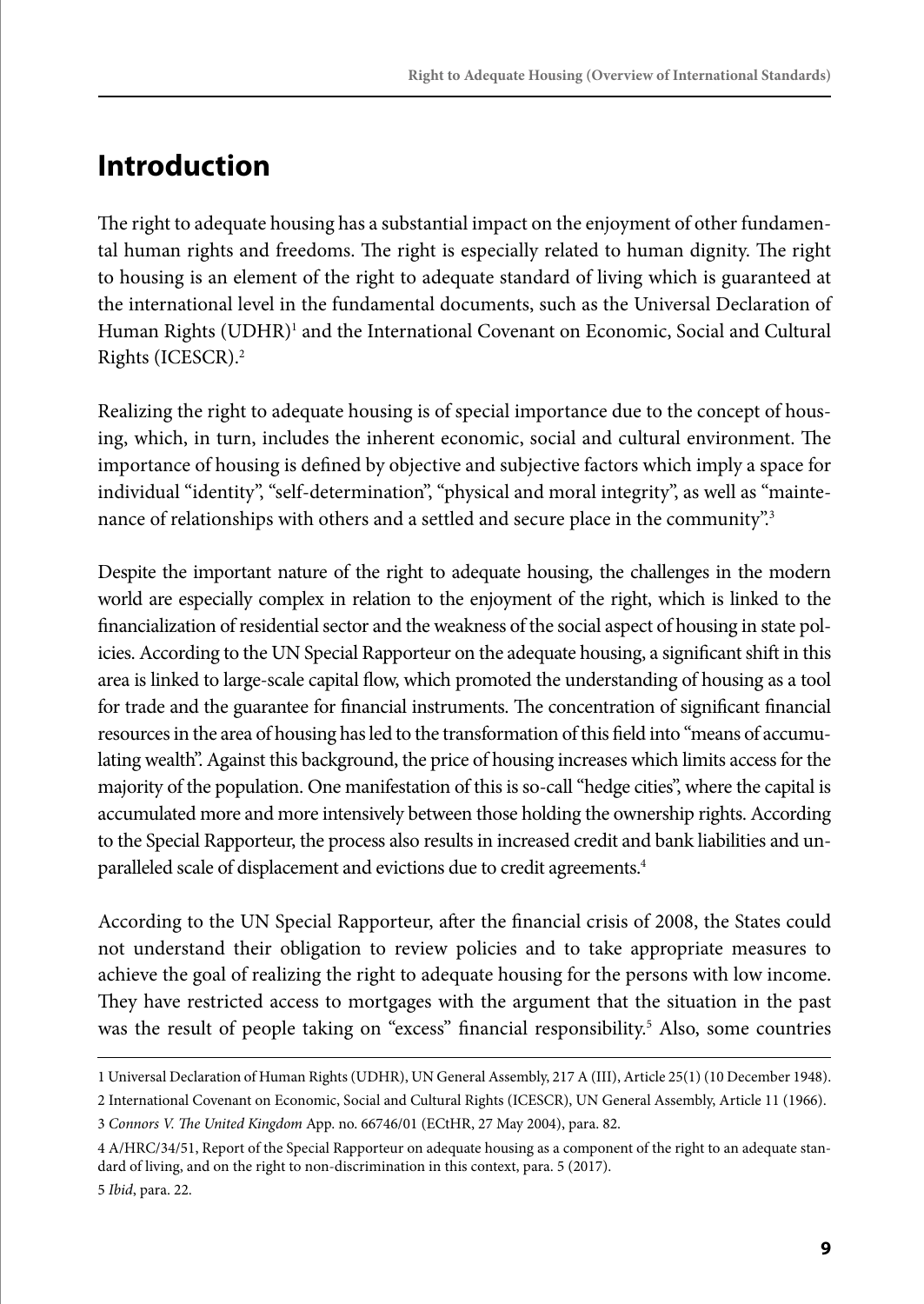have adopted the measure, so-called the "Golden Visa", allowing foreign investors to receive citizenship in exchange for a certain amount of investment in property (For example, EUR 500,000 in Spain and Portugal).6

Thus, existing trends have either reduced or left no place for realizing the right to adequate housing.7 States have given up management functions in the area of housing. Namely, the financialization of the housing sector has taken out this area from the obligation of the state. In the view of the UN Special Rapporteur, "the state's housing policy in most cases is accountable to financial institutions", also the housing policy in most cases is affected by the interests of central banks and international financial institutions, which, as a rule, do not coincide with the obligations of the state in relation to adequate housing.<sup>8</sup>

Taking into consideration the scope of the problem, it is essential that the States pursue a policy that will be directed towards the realization of the right to adequate housing. The aim of this study is to review international standards of right to adequate housing, good practices and challenges related to the enjoyment of the right. As the need to protect the components of the right to adequate housing is additionally viewed in the category of other rights by the international and national constitutional courts and equivalent institutions, one of the most important aspects of this study is to show the indivisibility of human rights and freedoms in connection with the right to adequate housing. In this regard, in spite of diverse opinions, this document focuses on universal consensus, which includes separate components of the right to adequate housing as part of the court judgments on the number of legal issues.

This study consists of six parts. The first part reflects the historical process of development of the existing view on the importance of social rights, as the right to adequate housing takes one of the leading roles here. The second part shows the standards set by the international documents and the constitutions of other countries. The third part, by taking into consideration the previous parts, specifies and sums up the modern content of the right to adequate housing and presents the fundamental principles of its implementation. The fourth part examines the definitions of international or national courts under conditions where the document specifying the rights does not contain a record on the right to adequate housing. The fifth part of the document reviews important definitions of national constitutional control organs, which, in turn, creates the experience and practice of realizing the right to adequate housing. The sixth part focuses on the need for the state to consider the interests and needs of specific groups.

<sup>6</sup> *Ibid*, para. 23.

<sup>7</sup> *Ibid*, para. 1.

<sup>8</sup> *Ibid*, para. 39.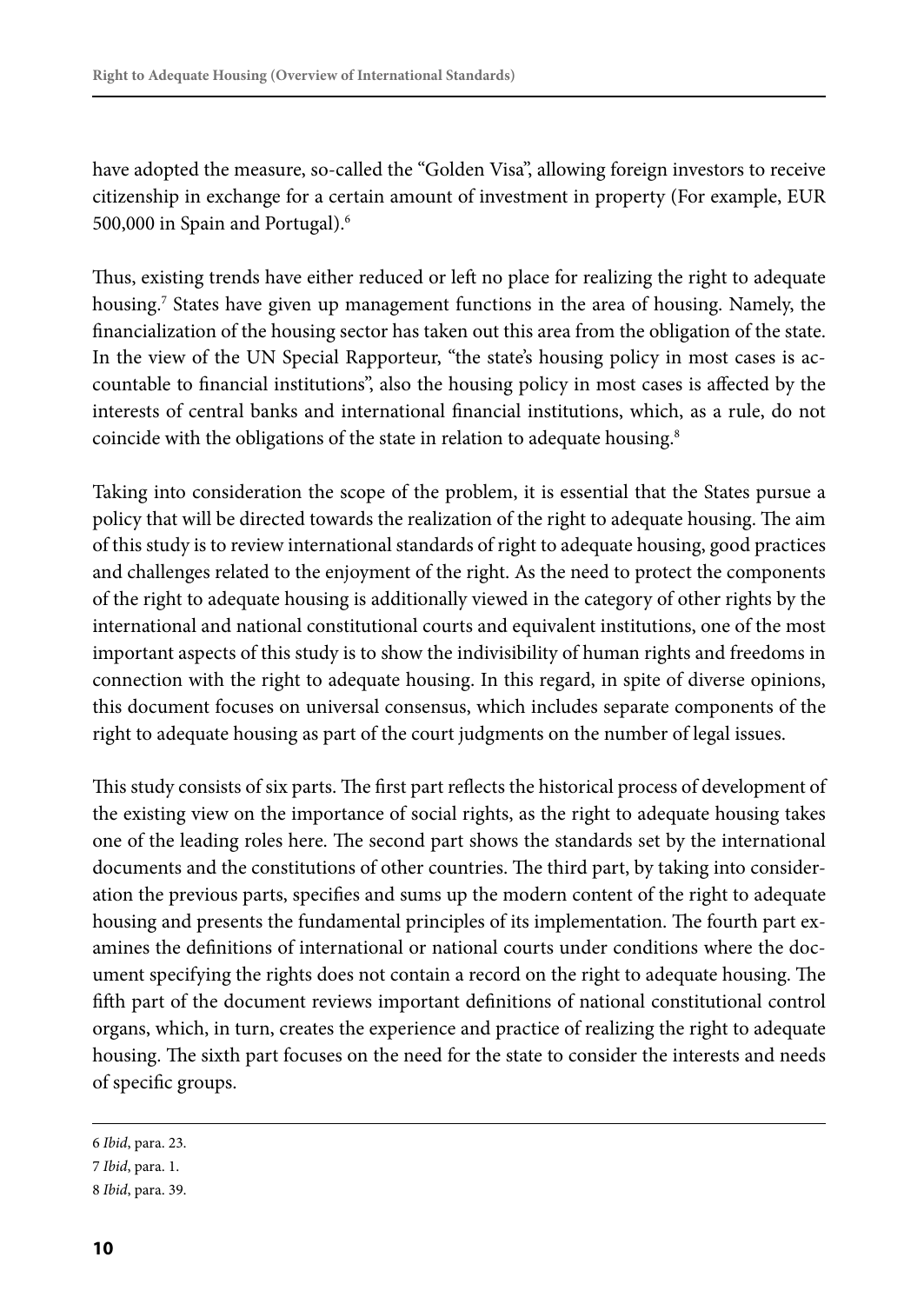### **Methodology**

The following tools were used to research the right to adequate housing: the analysis of international standards; analysis of international experience and analysis of secondary sources.

#### **Analysis of international standards**

Analysis of international standards covered the study of international and regional normative instruments concerning the right to adequate housing or its individual components. Part of the documents studied within the scope of the study is recognized by Georgia as obligatory; however, for the purpose of fully determining the content of the right, the study has also included the acts that are not ratified by Georgia at this time. In order to fully understand the content of the housing rights, the study also analyzed the practice of Committees operating on the basis of relevant international legal acts, and studied the general comments elaborated by the Committees, which are an authoritative definition of the content of the right. For the purposes of determining the content of the right to housing, the study has also been reviewed and analyzed the practice of the European Court of Human Rights.

#### **Analysis of international experience**

In order to analyze international experience, the study examined the accommodation of the right to housing in the constitutions of different countries. In addition, in order to analyze the content and the legal framework of the right to housing in the legal systems of different countries, the document examines the practice of constitutional courts and equivalent institutions that have made significant precedents in the last decades in the determination of the right to housing and its content.

#### **Analysis of secondary sources**

In the framework of the study, analytical texts and political documents were reviewed, which concern the problematic nature of protection of the right to housing and on the one hand, aim to describe state challenges in relation to combatting homelessness and on the other – clarify the importance of protecting the right to housing and its resource for creating guarantees for basic human rights.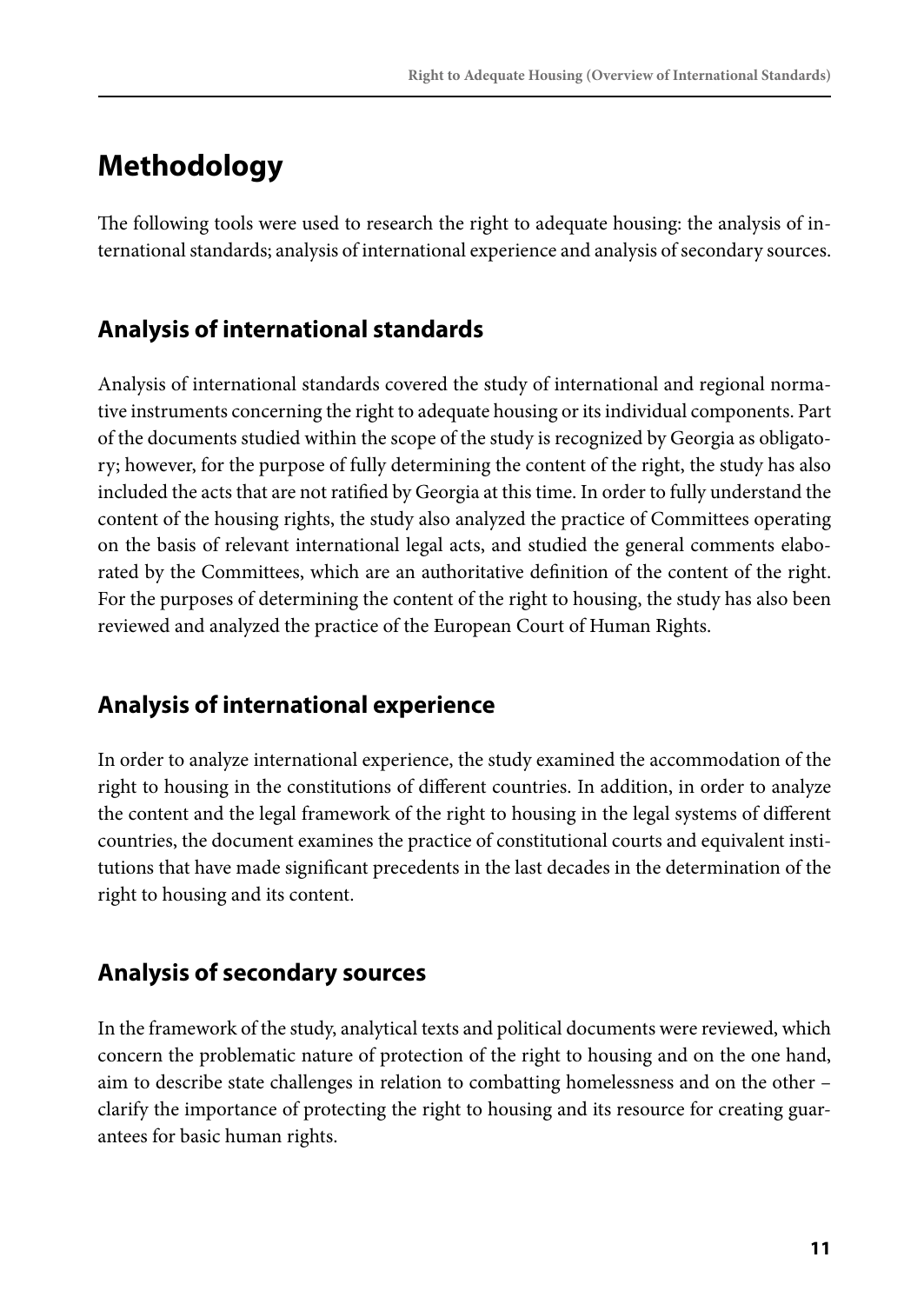### **1. Historical Development of the View on Social Rights**

The analysis of the historical development of view on social rights is essential for understanding the content and scope of the right to adequate housing,<sup>9</sup> as the ongoing processes around the categories of these rights are largely reflected in the concept of the right to adequate housing.

Industrial revolution and urbanization created a basis for developing labor, welfare and equality rights.10 After the Second World War, it was an important step to adopt (1948) the Universal Declaration of Human Rights (UDHR), which made it clear that human rights and freedoms include civil, political, social, economic, and cultural rights. From the same period, the precedent of defining social rights in the national constitutions was created. Some researchers believe that the period of the Cold War separated political and civil rights and social and economic (rights), and moved them in an ideologically driven grounds, which was formed with an adoption of the International Covenant on Civil and Political Rights (ICCPR) and International Covenant on Economic, Social and Cultural Rights (ICESCR) by the UN.<sup>11</sup> Such solution was determined by the perception that realization of social rights was based on the availability of material resources, which was considered to be a matter of political consensus (which at that time did not exist).<sup>12</sup>

The protection of social rights for the current period is one of the most important issues for human rights at both international and national levels (for social democratic, as well as liberal democratic political systems). The view of the UN has a leading role in the existing discussions, which establishes two principles of civil, political, economic, social and cultural rights:  $(1)$  indivisibility and  $(2)$  interdependence.<sup>13</sup> This means a closer relationship between these groups of rights, which implies that it is impossible to utilize civil and political rights if social, economic and cultural rights are not protected; At the same time, "economic and social development requires enjoyment of political and civil liberties and participation in the process."<sup>14</sup> This logic was reflected in the actualization of social rights, which was very

10 Kenna P., Housing Rights and Human Rights, FEANTSA, Brussels, 1 (2005).

<sup>9</sup> In relation to the concept and the content of social rights it is noteworthy: International Covenant on the Economic, Social and Cultural Rights, which talks about social, economic and cultural rights; European Social Charter (ESC) refers to this list of rights as social rights; US terminology is also different, which combines the above mentioned rights into welfare rights. In this study, social rights are used in accordance with the European Social Charter and the tendentious approaches of the academic literature – economic, social and cultural rights are covered by the ubrella of social rights.

<sup>11</sup> *Ibid*.

<sup>12</sup> Eristavi K., Housing and Freedom: limits and perspectives of activism fighting for the right to housing <https://emc. org.ge/2016/08/10/emc-113/#\_ednref1> visited: 17.10.18.

<sup>13</sup> The Right to Adequate Housing, Fact Sheet No. 21/Rev.1, Geneva (2014). 14 *Ibid*.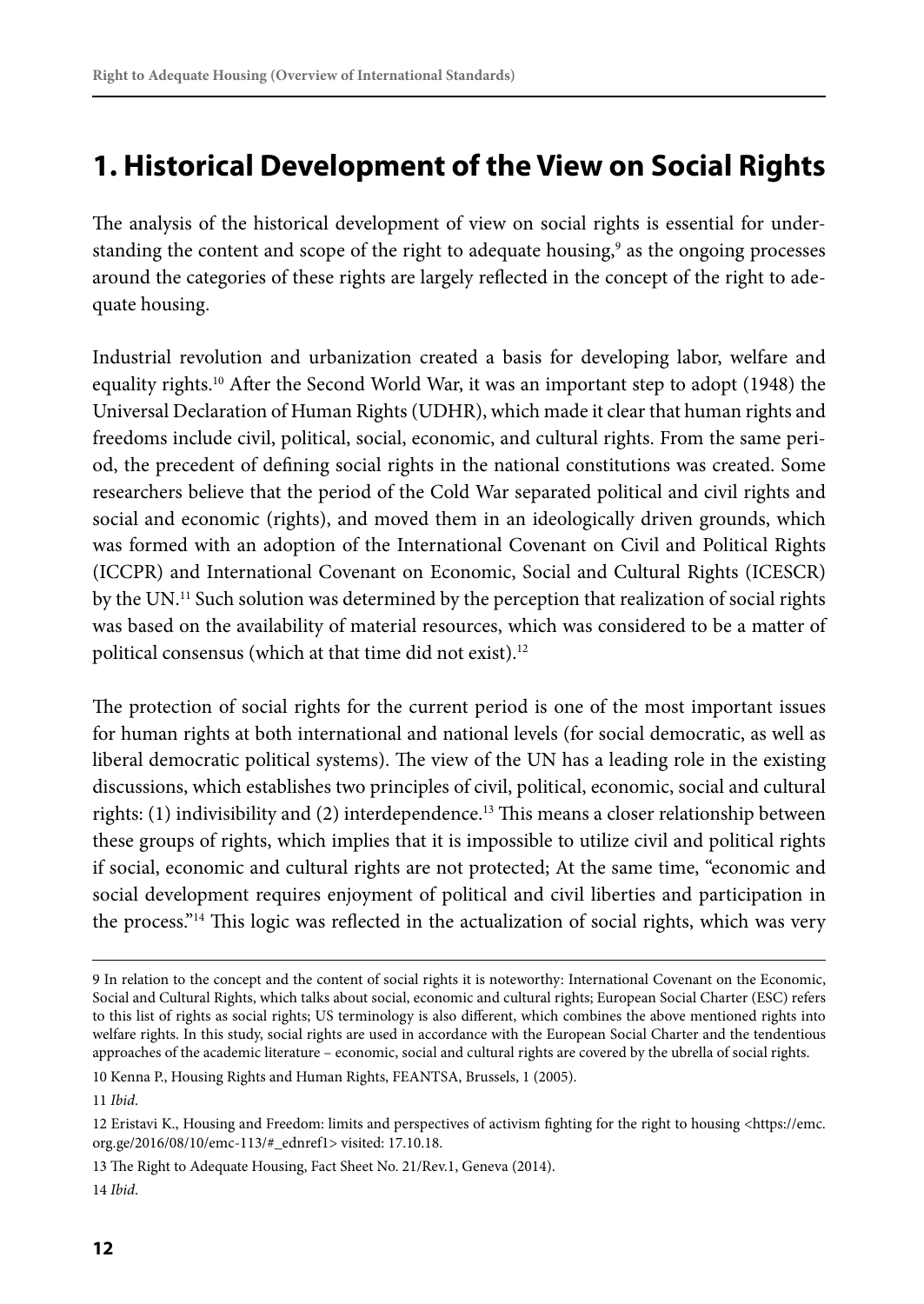visible throughout Europe. In particular, the European Social Charter was renewed with the 1988 and 1995 protocols, and in 1996 the revised edition of the European Social Charter was adopted. Changes in the Charter reflected the rights, such as protection against poverty and social exclusion and the right to housing.

In this respect, the case law of the European Court of Human Rights is also important, which reads the components of social rights in the civil rights enshrined by the European Convention on Human Rights, as the group of civil and political rights is not free from the social consequences.

Development of similar vision on civil, political, social, economic and cultural rights at the national level is related to greater challenges and non-uniform approach; however, in recent decades active constitutionalization of social rights, as well as the special role of the constitutional authorities, can be observed.15 The issue is more complex considering, on the one hand, the issue of constitutional guarantees and on the other, how the constitutional courts or equivalent institutions perceive their role in realizing these rights. In the first case, some constitutions, when taking into consideration the social rights, use such formulation that indicates the state support, and not the obligation to protect (for example, Italy); There is also the case where the constitution does not fully list the social rights, but indicates the principle of social state and come from its influence it notes various rights in the Constitution (eg, the Federal Republic of Germany); There is also a view on the establishment of social rights guidelines (for example, India).<sup>16</sup> In relation to constitutional justice, if the vast majority of Indian and American systems view the social and economic rights in the context of civil and political rights, the experience of the United States and Ireland is quite different in this respect, and the Canadian practice is distinguished by its medium vision.<sup>17</sup> In the context of social rights jurisprudence, it is worth noting South Africa, where the judicial practice on the content of the right to adequate housing is very well-developed.<sup>18</sup>

<sup>15</sup> Langford M., The Justiciability of Social Rights: From Practice to Theory, in Social Rights Jurisprudence: Emerging Trends in International and Comparative Law, Ed. Langford M., Cambridge University Press, 3 (2008).

<sup>16</sup> Rights in Economic and Social Life, in Comparative Constitutionalism: Cases and Materials, Eds. Dorsen N., Rosenfeld M., Sajo A. & Baer S., Second Edition, Thompson Reuters, 1353-1354 (2010).

<sup>17</sup> Langford M., The Justiciability of Social Rights: From Practice to Theory, in Social Rights Jurisprudence: Emerging Trends in International and Comparative Law, Ed. Langford M., Cambridge University Press, 9 (2008).

<sup>18</sup> The Constitution of South Africa is referred to as a "transformational" constitution, because of the broader guarantees of social rights. This term was used by Karl Klare to mark the situation when transitional constitutionalism covers a wide range of social changes and at the same time excludes a violent political process. see.: Williams L. A., The Right to Housing in South Africa: An Evolving Jurisprudence, Columbia Human Rights Law Review, 45.3:732, 2014, 816. Cited: Klare K., Legal Culture and Transformative Constitutionalism, 14 SAJHR 1, 150 (1998).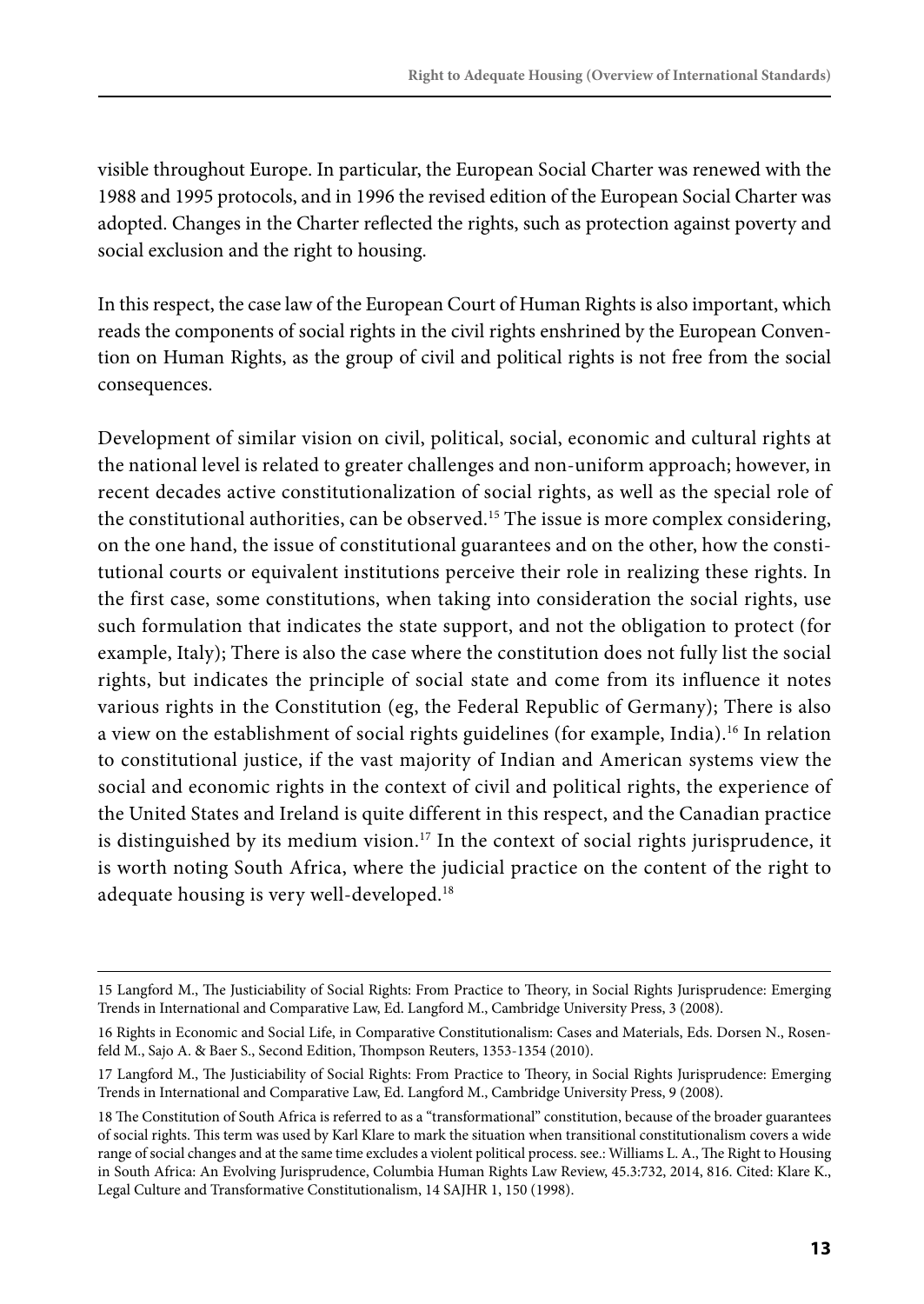Thus, beyond the theoretical perspectives, the recent practice – the experience of international or national law – has demonstrated a close relationship between social rights and civil and political rights; As the result, the borderline between civil, political, social and economic rights had become fragile, which had questioned and later overcame the view of strict hierarchy between them.<sup>19</sup>

#### **2. Guarantees of Right to Adequate Housing in International Acts and Constitutions**

#### **2.1. Right to Adequate Housing in the International Documents**

The right to adequate housing is guaranteed in various international acts. These include international treaties and agreements as well as political and program documents. The right to adequate housing in legal acts is not separated and is read as a component of the right to an adequate standard of living.

**Universal Declaration of Human Rights (UDHR).** In terms of right to housing, Article 25(1) of the Universal Declaration of Human Rights (UDHR) notes: "Everyone has the right to a standard of living adequate for the health and well-being of himself and of his family, including food, clothing, housing and medical care and necessary social services, and the right to security in the event of unemployment, sickness, disability, widowhood, old age or other lack of livelihood in circumstances beyond his control".

**International Covenant on Economic, Social and Cultural Rights (ICESCR).** In relation to the right to housing, International Covenant on Economic, Social and Cultural Rights (ICESCR) is of a great importance. Article 11(1) refers to right to adequate standard of living and recognizes right to housing as one of its components ("The States Parties to the present Covenant recognize the right of everyone to an adequate standard of living for himself and his family, including adequate food, clothing and housing, and to the continuous improvement of living conditions. The States Parties will take appropriate steps to ensure the realization of this right, recognizing to this effect the essential importance of international co-operation based on free consent"). The Committee on Economic, Social and Cultural Rights (CESCR) monitors the fulfillment of the obligations set by the Covenant, and has elaborated several general comments on the right to housing.

<sup>19</sup> Evangelista G. F., Prevention, Homelessness Strategies and Housing Rights in Europe, in A report on Criminalization of Homelessness in Europe, Ed. Jones S., 163-164 <http://housingrightswatch.org/sites/default/files/11.%20Chapter%208.pdf> visited: 17.10.18.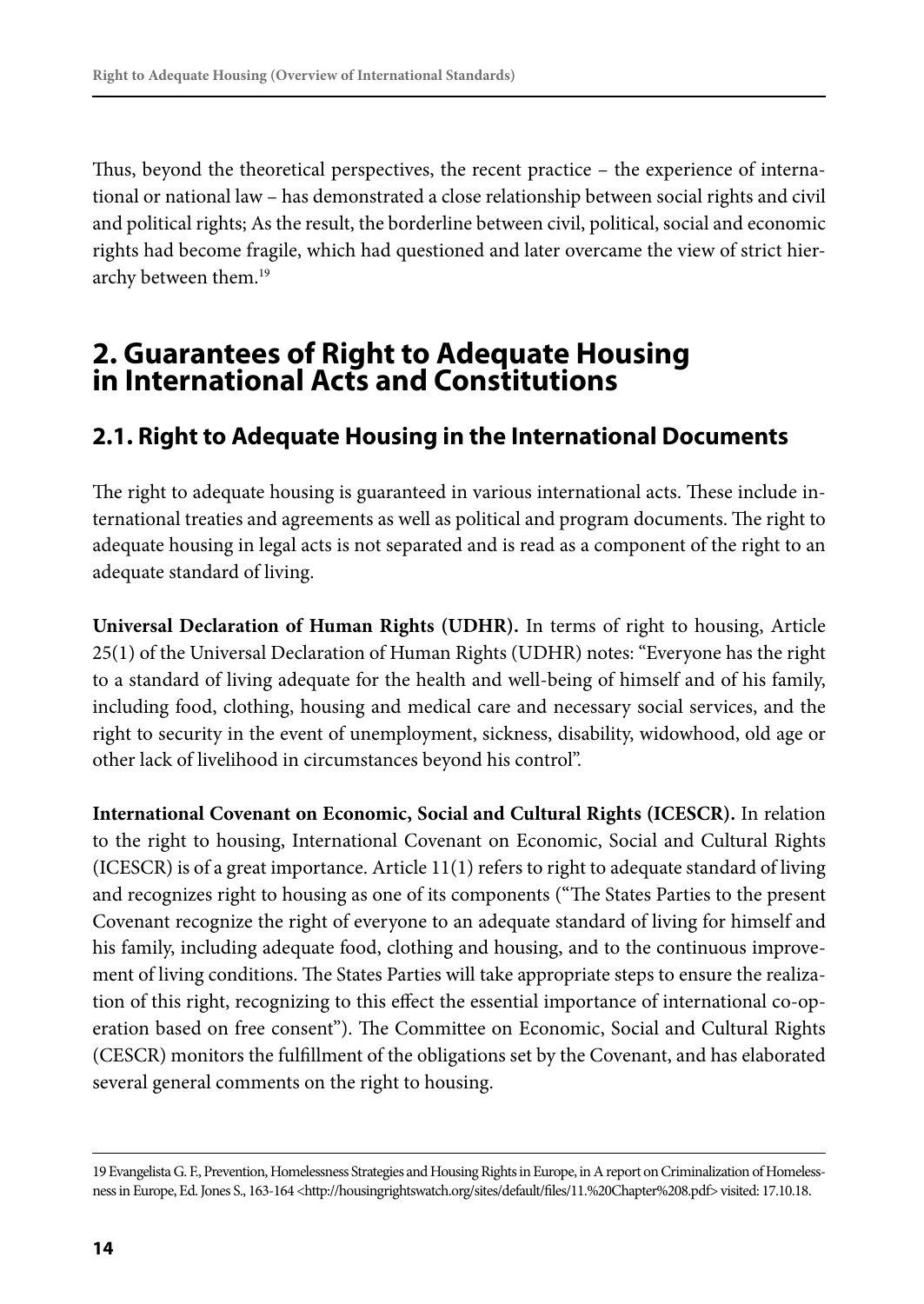**European Social Charter (ESC).** Article 31 of the Council of Europe's European Social Charter (Revised Edition) provides the state's obligation to promote access to housing of an adequate standard; to prevent and reduce homelessness with a view of its gradual elimination; to make the price of housing accessible to those without adequate resources. The European Committee of Social Rights as a Charter monitoring institution makes decisions and conclusions on the implementation of the state obligations.

**EU Charter of Fundamental Rights.** The EU Charter of Fundamental Rights is worth mentioning in relation to EU legislation. It does not directly indicate the right to adequate housing; however, Article 34(3) of Chater discusses the concept of "housing assistance". In particular, the document notes that "In order to combat social exclusion and poverty, the Union recognizes and respects the right to social and housing assistance so as to ensure a decent existence for all those who lack sufficient resources…".

In addition to these international instruments, protection of the right to housing is also included in other international legal documents in the context of specific groups:

**Convention on the Rights of Persons with Disabilities (CRPD.** UN Convention on the Rights of Persons with Disabilities (CRPD) indicates the right to an adequate standard of living (Article 28).

**Convention on the Elimination of All Forms of Racial Discrimination (ICERD).** The UN Convention on the Elimination of All Forms of Racial Discrimination (ICERD)<sup>20</sup> Article 5(e) notes: "states Parties undertake to prohibit and to eliminate racial discrimination in all its forms and to guarantee the right of everyone, without distinction as to race, colour, or national or ethnic origin, to equality before the law, notably in the enjoyment of the following rights: e) Economic, social and cultural rights, in particular: 3. The right to housing".

**Convention on the Rights of the Child (CRC).** Article 27 of the UN Convention on the Rights of the Child (CRC) refers to the right of the child to enjoy the right to an adequate standard of living.

**Convention on the Elimination of All Forms of Discrimination against Women (CE-DAW).** According to Article 14(2) of the UN Convention on the Elimination of All Forms of Discrimination against Women  $(CEDAW)^{21}$  states shall ensure to women the right "To

<sup>20</sup> Ratified by the Georgian Parliament, with the Ordinance N1899; 16.04.1999.

<sup>21</sup> Ratified by the Georgian Parliament, with the Ordinance N 561; 22.09.1994.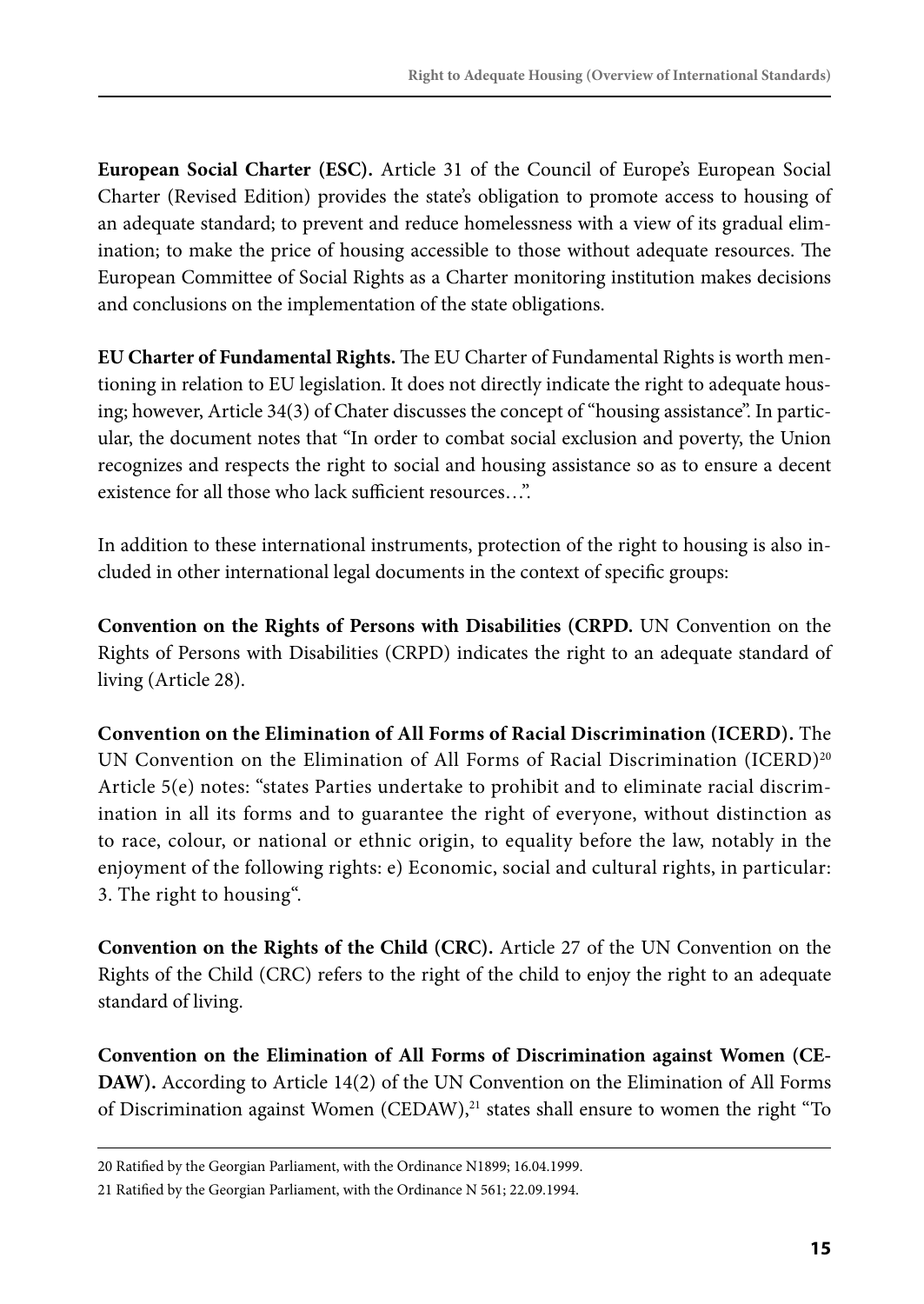enjoy adequate living conditions, particularly in relation to housing, sanitation, electricity and water supply, transport and communications".

**Convention on the Status of Refugees.** The UN Convention on the Status of Refugees $^{22}$ indicates in Article 21 "in so far as the matter is regulated by laws or regulations or is subject to the control of public authorities, shall accord to refugees lawfully staying in their territory treatment as favourable as possible and, in any event, not less favourable than that accorded to aliens generally in the same circumstances".

**Convention on the Protection of All Migrant Workers and their Families.** The UN Convention on the Rights of All Migrant Workers and Their Families in Article 43(1) indicates that migrants should not be discriminated against in terms of access to housing.

**Convention on Indigenous and Tribal Peoples**. The 169th Convention of the International Labor Organization (ILO) on the Indigenous and Tribal population refers to the obligation of the States to take all possible measures to eliminate discrimination of the representatives of the said peoples and other workers, including in the sphere of housing.23

**The EU Racial Equality Directive (2000/43 / EC)** refers to the exclusion of discrimination in access to housing, $24$  in particular, this is noted in Article 3(1). The right is also implicitly covered by Gender Equal Access to Goods and Services Directive 2004/113/EC.<sup>25</sup>

**Limburg Principles** (1986) and **Maastricht Guidelines** (1997) are also worth mentioning, which indicate the requirements for effective implementation of social and economic rights, their nature and access to remedy after the rights are violated.

One of the principles of the **Recommendation of the Committee of Ministers to member states on the Right to the Satisfaction of Basic Material Needs of Persons in Situations of Extreme Hardship<sup>26</sup>** is the right to satisfy the minimum requirements, which includes the right to food, clothing, shelter and basic medical care.

<sup>22</sup> Georgia joined with the Ordinance of the Georgian Parliament N1996 –IIS; 28.05.1999.

<sup>23</sup> Indigenous and Tribal Peoples Convention (No. 169), Article 20.2 (1989).

<sup>24</sup> Council Directive 2000/43/EC of 29 June 2000 implementing the principle of equal treatment between persons irrespective of racial or ethnic origin (Racial Equality Directive 2000/43/EC).

<sup>25</sup> Council Directive 2004/113/EC of 13 December 2004 implementing the principle of equal treatment between men and women in the access to and supply of goods and services (Gender Equal Access to Goods and Services Directive 2004/113/EC).

<sup>26</sup> Recommendation No. R (2000) 3 of the Committee of Ministers to member states on the Right to the Satisfaction of Basic Material Needs of Persons in Situations of Extreme Hardship, Adopted by the Committee of Ministers on 19 January 2000.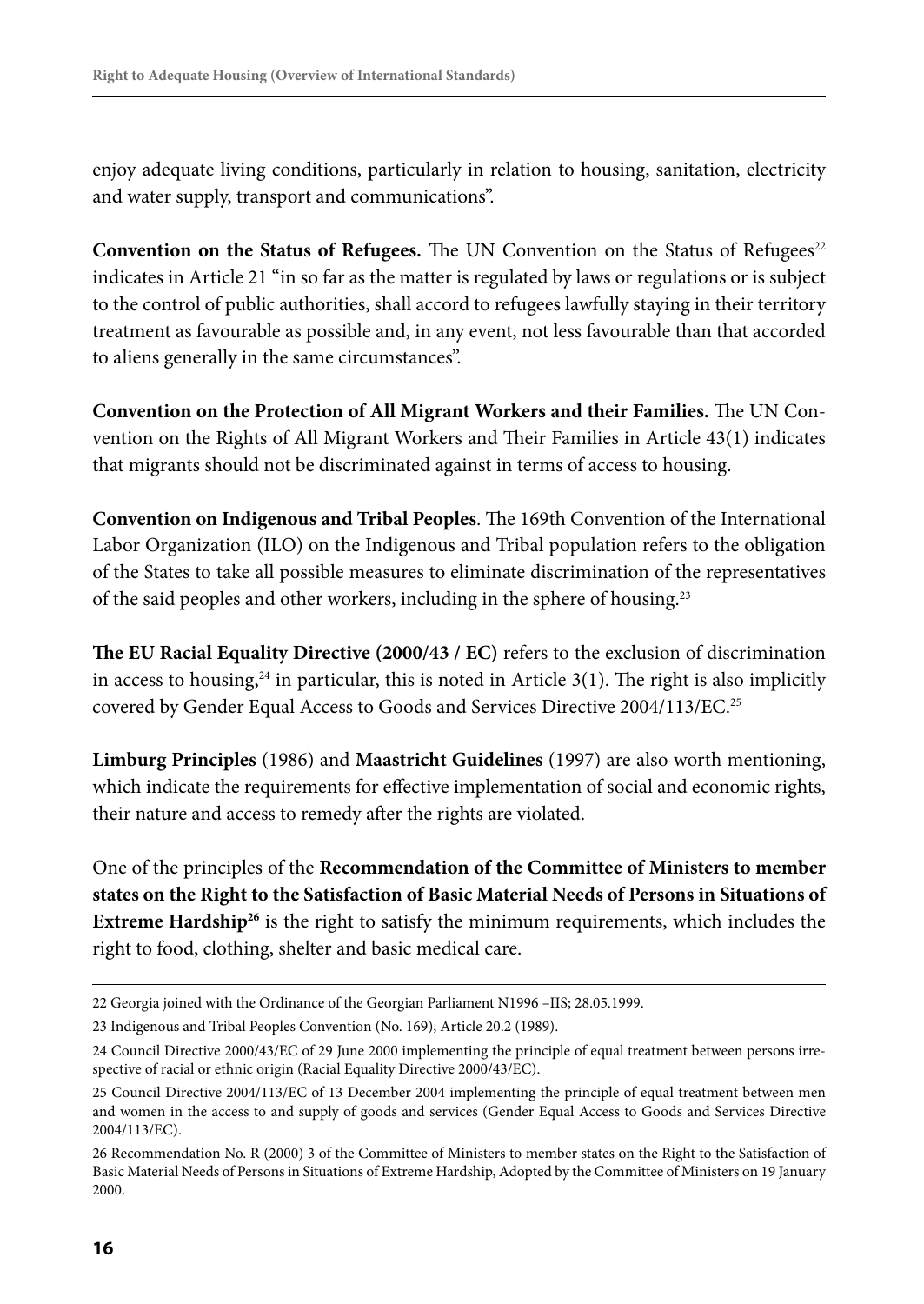The Recommendation No. 155 of the International Labor Organization (ILO) on **Worker's Housing** aims at promoting the development of national policies, which envisage construction of housing and has a goal to provide adequate and dignifying living place and appropriate living environment for the workers and their families.<sup>27</sup>

#### **2.2. Right to Adequate Housing in Constitutions**

Approximately half of the constitutions of different countries either generally or specifically reinforce the state's commitment in relation to the right to housing. From the constitutions of the EU member states, Portugal, Spain, Italy, Greece, Slovenia, Belgium, the Netherlands and Poland guarantee the right to housing in the constitution.<sup>28</sup>

In relation to the right to adequate housing, the following country constitutions are important to note:

**Spanish Constitution** (Article 47): "All Spaniards have the right to enjoy decent and adequate housing. The public authorities shall promote the necessary conditions and establish appropriate standards in order to make this right effective, regulating land use in accordance with the general interest in order to prevent speculation. The community shall have a share in the benefits accruing from the town-planning policies of public bodies."

**Columbian Constitution** (Article 51): "All Colombian citizens are entitled to live in dignity. The State will determine the conditions necessary to give effect to this right and will promote plans for public housing, appropriate systems of long-term financing, and community plans for the execution of these housing programs."

**Dutch Constitution** (Article 22(2)) "It shall be the concern of the authorities to provide sufficient living accommodation."

**Polish Constitution** (Article 75) "1. Public authorities shall pursue policies conducive to satisfying the housing needs of citizens, in particular combating homelessness, promoting the development of low-income housing and supporting activities aimed at the acquisition of a home by each citizen. 2. Protection of the rights of tenants shall be established by statute."

<sup>27</sup> Workers' Housing Recommendation (No. 115), para. 2 (1961).

<sup>28</sup> For envisaging right to adequate housing in the legislation of the EU countries see: Housing Rights in Europe <http:// www.housingrightswatch.org/> visited: 17.10.18.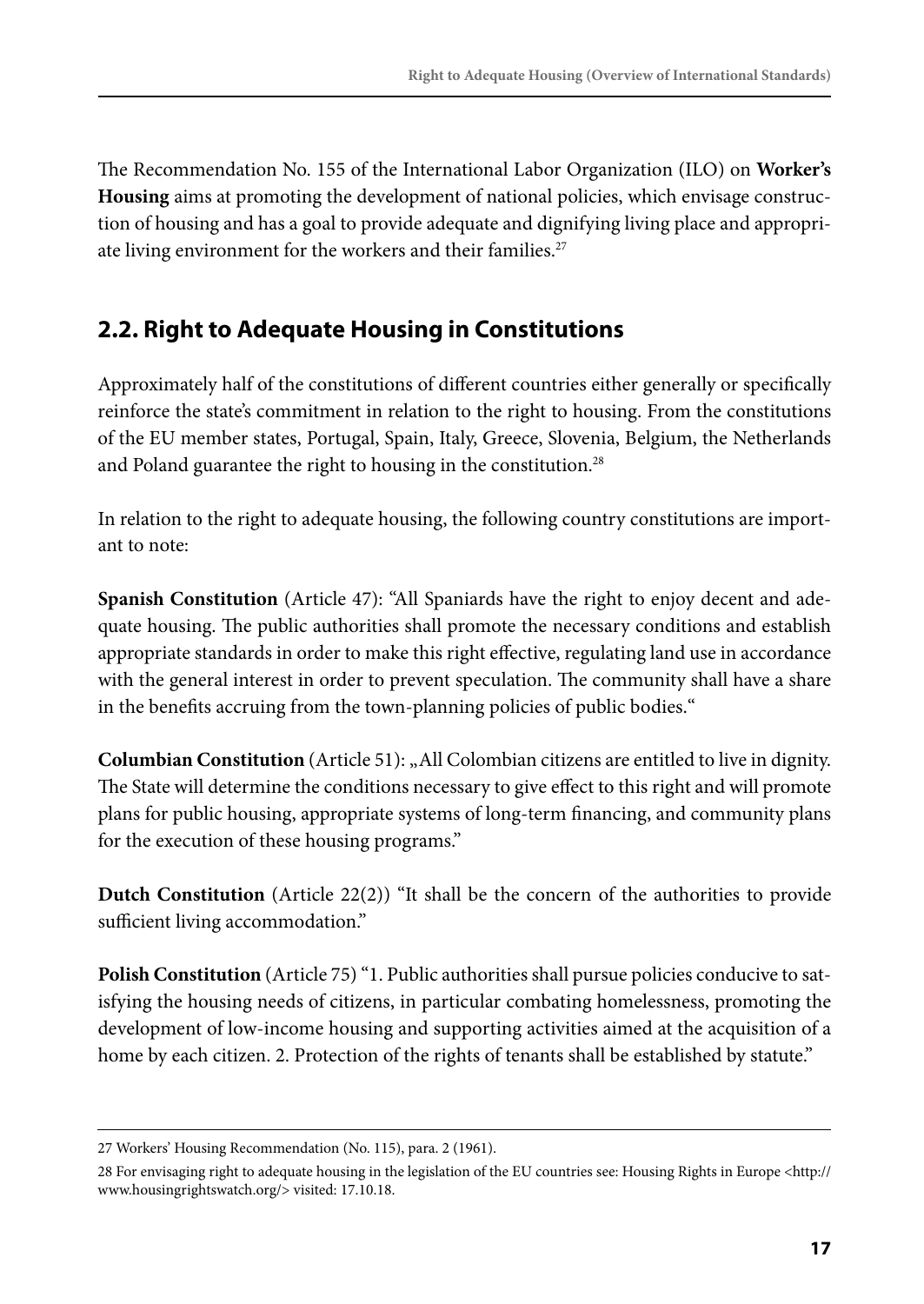**Portugal's Constitution** (Article 65): "1. Everyone has the right for himself and his family to have an adequately sized dwelling that provides hygienic and comfortable conditions and preserves personal and family privacy. 2. In order to ensure the right to housing, the state is charged of: a) Programming and implementing a housing policy that is incorporated into general town and country planning instruments and supported by urbanization plans that guarantee the existence of an adequate network of transport and social facilities; b) In cooperation with the autonomous regions and local authorities, promoting the construction of low-cost and social housing; c) Stimulating both private construction, subject to the general interest, and access to owned or rented housing; d) Encouraging and supporting local community and popular initiatives that work towards the resolution of the respective housing problems and foster the formation of housing and self-building cooperatives. 3. The state shall adopt a policy that works towards the establishment of a rental system which is compatible with family incomes and provides access to individual housing…"

Greek Constitution (Article 21(4)): "The acquisition of a home by the homeless or those inadequately sheltered shall constitute an object of special State care."

**Azerbaijani Constitution** (Article 43): "the right to housing. I. Nobody might be deprived of his/her home. II. The state assists in the construction of living premises, takes special measures for realization of right for home."

**South African Constitution** (Article 26): Everyone has the right to have access to adequate housing. The state must take reasonable legislative and other measures, within its available resources, to achieve the progressive realization of this right. No one may be evicted from their home, or have their home demolished, without an order of the court made after considering all the relevant circumstances. No legislation may permit arbitrary evictions..<sup>"29</sup>

**Slovenian Constitution** (Article 78): "Proper Housing. The state shall create opportunities for citizens to obtain proper housing."

**Armenian Constitution** (Article 86): "The main objectives of state policy. The main objectives of state policy in the economic, social, and cultural spheres shall be:… 3) To foster housing construction."30

<sup>29</sup> In relation to the right to housing, South African Constitution considers children to be subjects to special protection. To be more concrete, Article 28 talks about every child's right to shelter.

<sup>30</sup> As of 6 December 2015. It is noteworthy, that before the amendment of the Constitution such formulation of the right to housing has existed "the main objectives of the state in economic, social and cultural spheres are: 3) to promote housing construction and contribute to the improvement of the living conditions of every citizen." (Article 48). Also, Article 34 of the Constitution indicated that "all persons, as well as their family members, have a right to an adequate standard of living, as in his, which include the right to housing, as well as improvement of living conditions. The state takes appropriate measures to ensure rights realization of all citizens".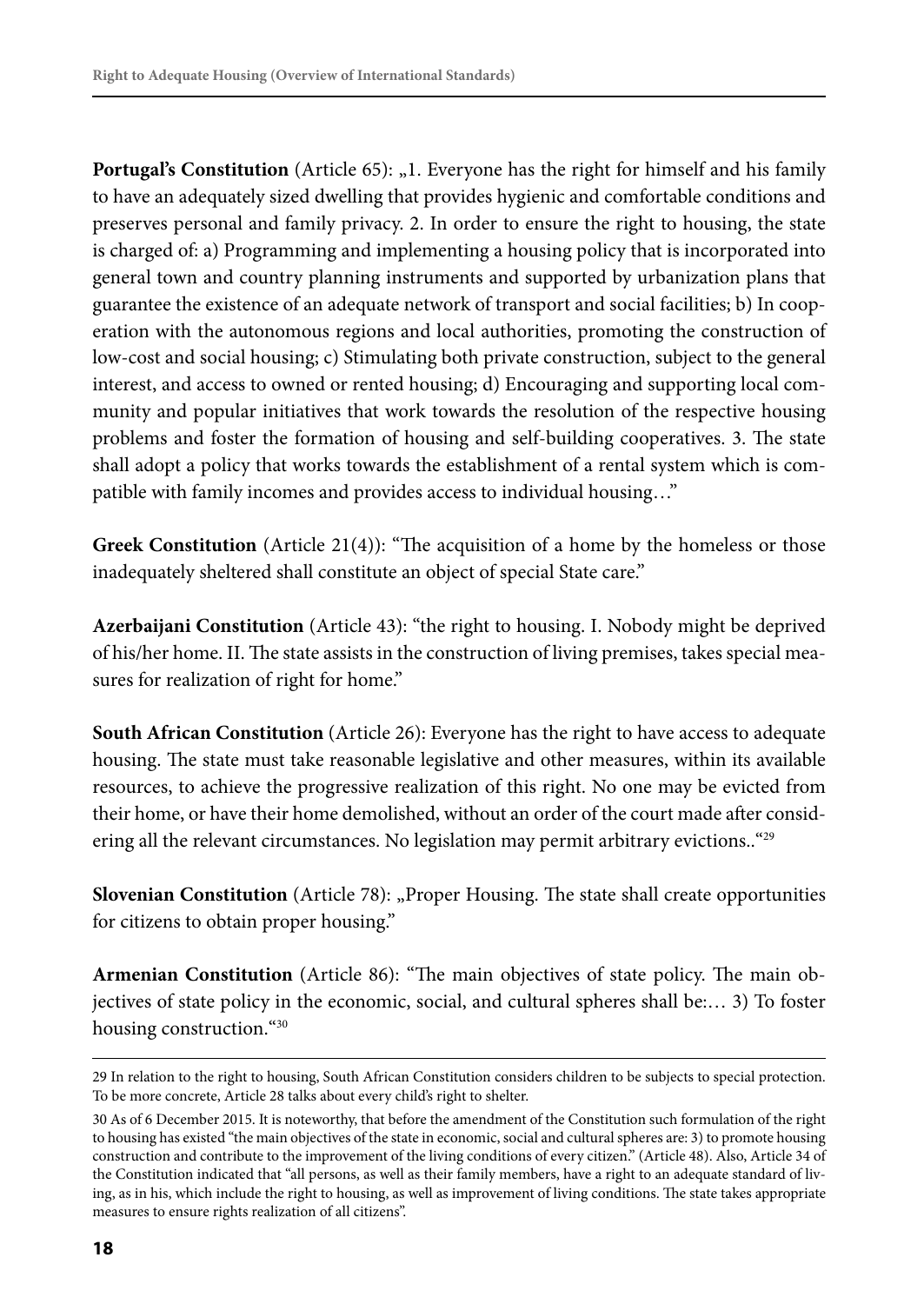## **3. The Content of the Right to Adequate Housing**

#### **3.1. The Concept and Component of the Right to Adequate Housing**

The general comments elaborated by the Committee on Economic, Social and Cultural Rights (hereinafter "Committee") formulate guidelines for the protection and progressive realization of right to adequate housing.<sup>31</sup> The Committee's view excludes a narrow definition of the right to adequate housing, as it does not equal to (however, it does include) having a shelter; From a general point of view, adequate housing means living at any place in "safe, peaceful and dignified conditions".<sup>32</sup> In addition, the right to adequate housing must be systematically defined along with the basic values referred to in the Preamble of the Covenant, such as human dignity, equality<sup>33</sup> and indivisibility.

Right to adequate housing, as considered by the Covenant includes the following components:

**Legal security of tenure.** The said component considers the state obligation that notwithstanding the type of tenure (including informal settlement, the occupation of land or property), all persons should possess a degree of security of tenure which guarantees legal protection against forced eviction, harassment and other threats.<sup>34</sup>

**Availability of services, materials, facilities and infrastructure.** An adequate house contains access to certain facilities essential for health, security, comfort and nutrition. "All beneficiaries of the right to adequate housing should have sustainable access to natural and common resources, safe drinking water, energy for cooking, heating and lighting, sanitation and washing facilities, means of food storage, refuse disposal, site drainage and emergency services.<sup>"35</sup>

**Affordability.** In the said component the committee defines the state responsibility towards a) individuals who have access to housing, and b) those who do not have access to housing.

<sup>31</sup> General Comment available here:

<sup>&</sup>lt;https://tbinternet.ohchr.org/\_layouts/treatybodyexternal/TBSearch.aspx?Lang=en&TreatyID=9&DocTypeID=11> visited: 17.10.18.

<sup>32</sup> General Comment No. 4: The Right to Adequate Housing (Art. 11 (1) of the Covenant), Committee on Economic, Social and Cultural Rights, para. 7 (1991).

<sup>33</sup> The concept of the housing includes: "Ensuring every person access to the right, despite their income and access to resources". See, General Comment No. 4: The Right to Adequate Housing (Art. 11 (1) of the Covenant), Committee on Economic, Social and Cultural Rights, para. 7 (1991).

<sup>34</sup> *Ibid*, para. 8.

<sup>35</sup> *Ibid*.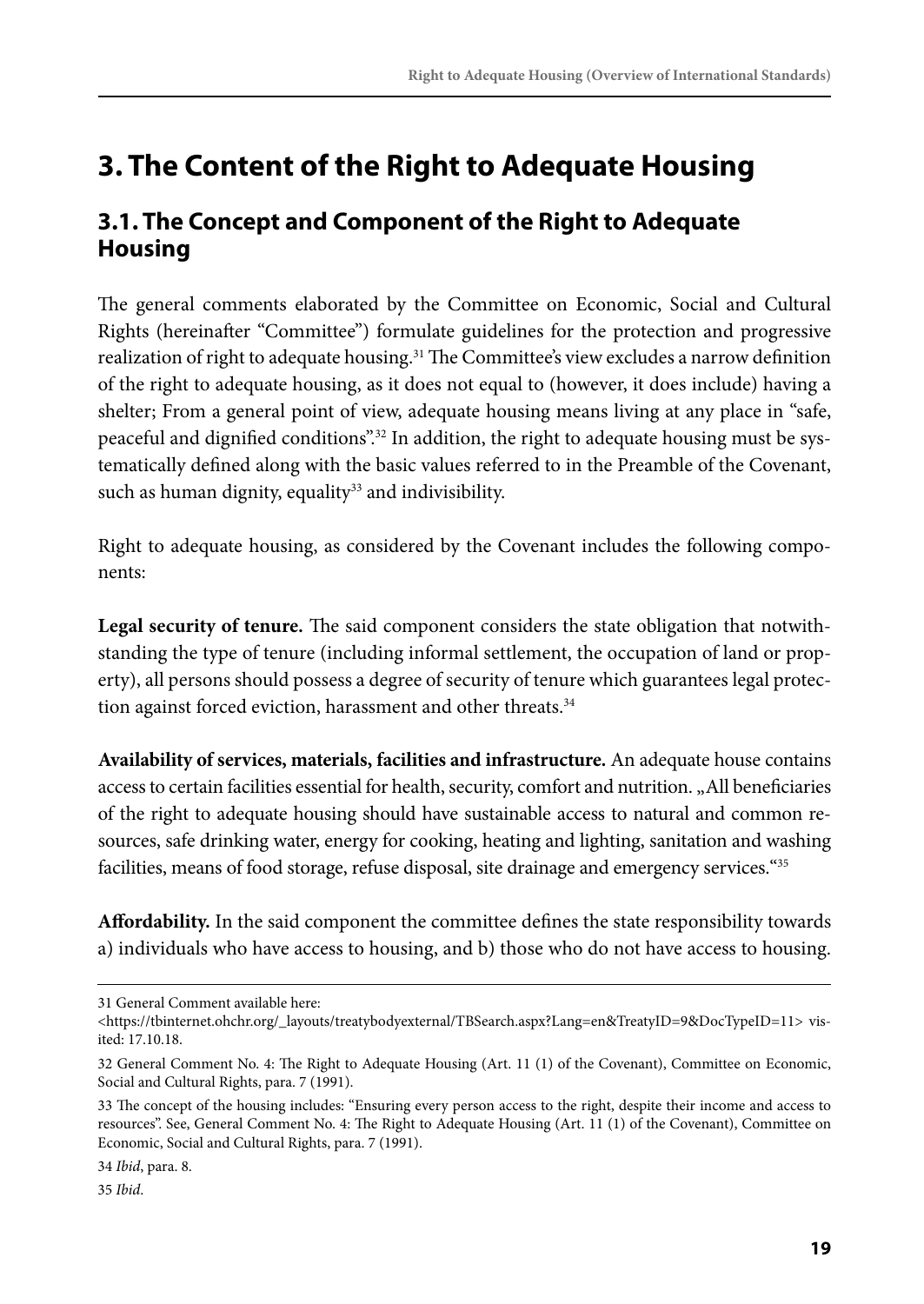a) In the first case, steps should be taken by States parties to ensure that the percentage of housing-related costs is, in general, commensurate with income levels. Financial costs associated with housing should not threaten the attainment of other basic needs. (b) In the second case, states parties should establish housing subsidies, as well as forms of housing finance which adequately reflect housing needs. In countries where natural materials were used for building houses, steps should be taken by States parties to ensure the availability of such materials.<sup>36</sup>

**Habitability.** This component deals with adequate space; physical safety. Also health hazard infections and protection from natural threats, such as cold, damp, heat, rain, wind. In order to ensure habitable housing, in the perspective of the committee, WHO approach should be applied, according to which housing constitutes "environmental factor", since, inadequate and deficient housing and living conditions are invariably associated with higher mortality and morbidity rates.37

**Accessibility.** Committee distinguishes priority groups entitled to realization of the right: elderly, children, the persons with disabilities, HIV-positive individuals, persons with persistent medical problems, persons with psycho-social needs, victims of natural disasters, people living in disaster-prone areas and other groups. Both the legal regulation and policy should take fully into account the special housing needs of these groups. Increasing access to land by landless or impoverished segments of the society should constitute a central policy goal.<sup>38</sup>

**Location.** Housing should not be located on polluted sites nor in immediate proximity to pollution sources that threaten the health of the inhabitants; also, adequate housing should have such location, which allows access to employment options, health-care services, schools, childcare centers and other social facilities.<sup>39</sup>

**Cultural adequacy.** Tendencies geared towards development or modernization in the housing sphere should appropriately enable the expression of cultural identity and diversity of housing.<sup>40</sup>

According to the basic international standards, protecting the right to adequate housing entails the existence of material and procedural protection mechanisms. In this regard, it is im-

36 *Ibid*.

37 *Ibid*.

38 *Ibid*.

- 39 *Ibid*.
- 40 *Ibid*.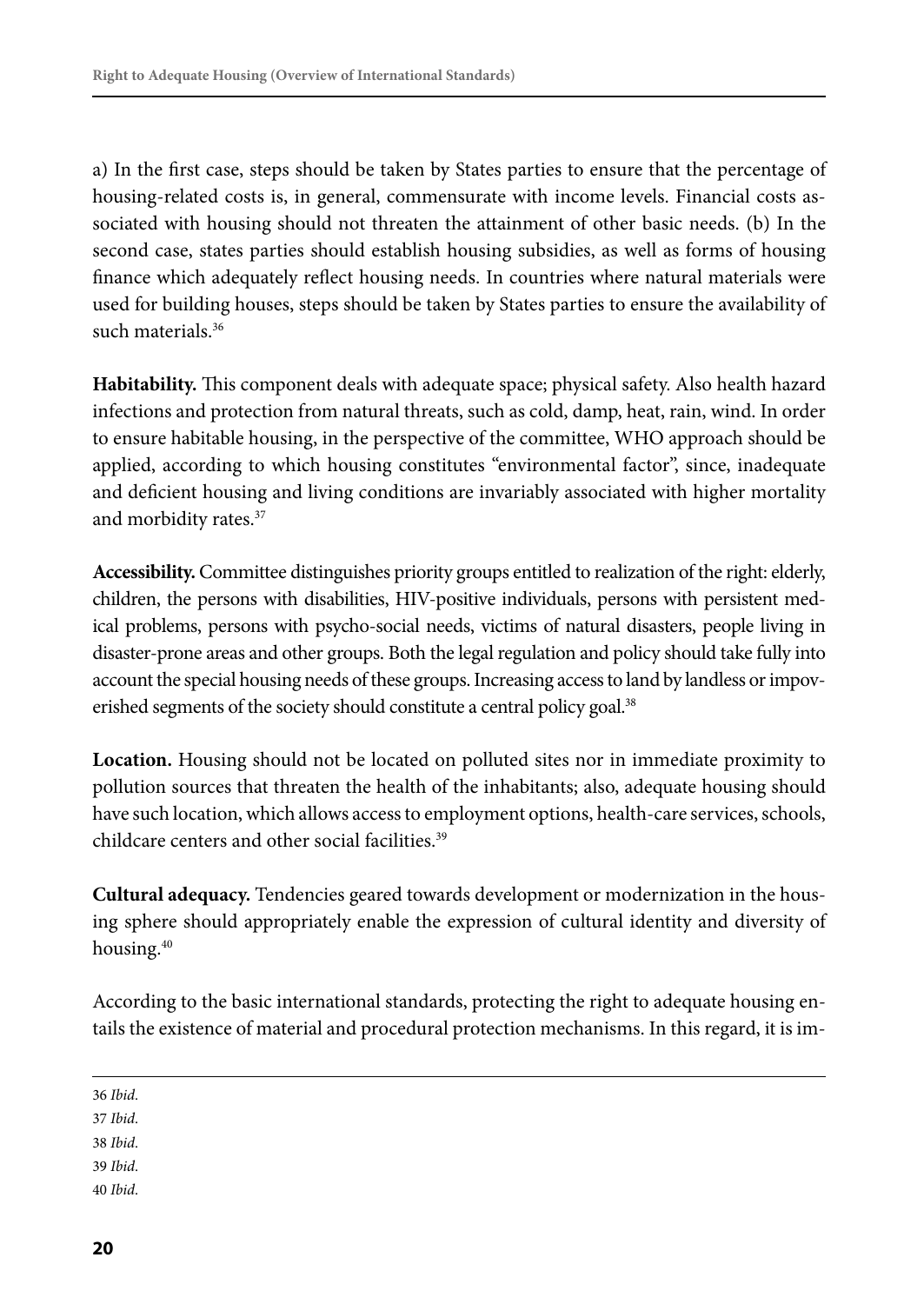portant for the states to consider minimum guarantees of rights protection: 1) legal appeals aimed at preventing planned evictions or demolitions through the issuance of court-ordered injunctions; 2) legal procedures seeking compensation following an illegal eviction; 3) opportunity to submit complaints against illegal actions carried out or supported by landlords; 4) allegations of any form of discrimination in the allocation and availability of access to housing; 5) complaints against landlords concerning unhealthy or inadequate housing conditions.<sup>41</sup>

For understanding the content of adequate housing, it is important to consider the perspectives of international and regional instruments that establish the standard of protection of the components of the residential space. For example, the European Committee on Social Rights (hereinafter "European Committee") in the case of *European Center for Roma Rights v. Portugal42* stated that the concept of an adequate housing means housing which is safe, in terms of sanitation and health care.<sup>43</sup> This means that common benefits such as water, electricity, sanitation, and possibility of placing garbage in the appropriate place have to be accessible.<sup>44</sup> The Committee focuses particularly on the water component and points out that the right to adequate housing includes having access to fresh water, which should be placed at a reasonable distance.45

#### **3.2. Fundamental Principles for the Realization of the Right to Adequate Housing**

Similarly to rights protected by the International Covenant on Economic, Social and Cultural Rights, the right to adequate housing/ realization of the right should be based on two basic principles: (a) Equality; (B) Progressive realization of the right.

The fundamental principle of the right to adequate housing – non-discrimination is derived from the Second Article of the Covenant, which implies the immediate obligation of States to ensure that the exercise of the right is not based on any discriminatory grounds.<sup>46</sup> With respect to the housing, discrimination may take several forms: (1) supply – the situation where

<sup>41</sup> *Ibid*, para. 17.

<sup>42</sup> *European Roma Rights Centre (ERRC) v Portugal*, Complaint no. 61/2010, Decision on Merits, ECSR (30 June 2011). 43 *Ibid*, para. 31.

<sup>44</sup> *Ibid*.

<sup>45</sup> *Ibid*, para. 36.

<sup>46</sup> Ringelheim J. & Bernard N., Discrimination Discrimination in Housing, European Network of Legal Experts in the non-discrimination field, European Commission, 50-51 (2013)

<sup>&</sup>lt;http://ec.europa.eu/justice/discrimination/files/la\_discrimination\_dans\_le\_logement\_final\_en.pdf> visited: 17.10.18.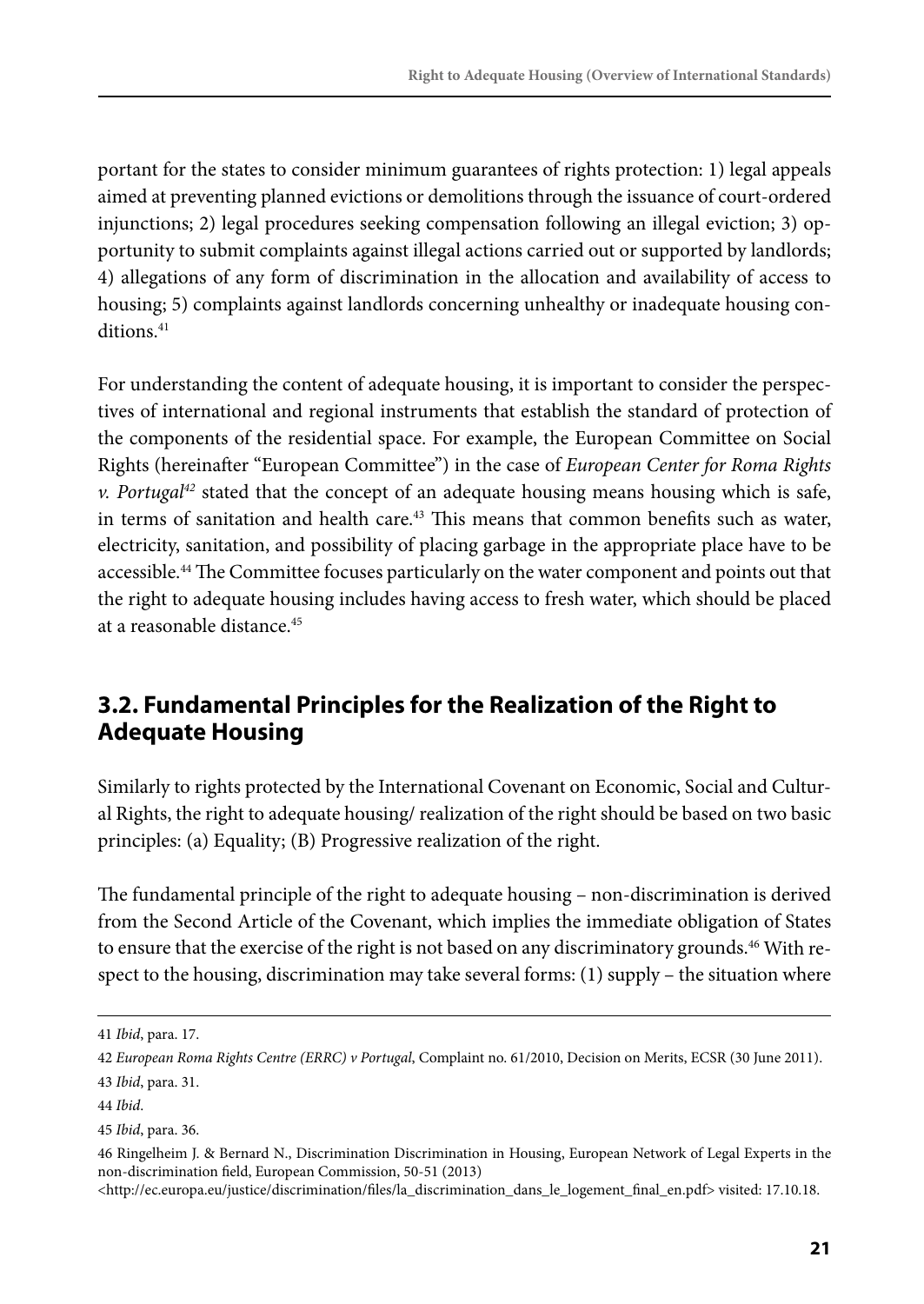the housing is not appropriate for specific groups. This may be related to finances, family structure, health status, age or cultural differences.<sup>47</sup> (2) Allocation – In this case, the specific groups cannot utilize existing homes, because the owners refuse to transfer the residence to an individual due to specific grounds. (3) Occupation – In this situation, the person is deprived of an opportunity to utilize the housing or the conditions are deteriorating.<sup>48</sup>

The principle of progressive realization of the right to adequate housing means that the States must ensure the maximum realization of the right to adequate housing in light of the existing resources. This concept is obligatory for states. It recognizes that realization of the right might not be ensured on the short-term basis, $49$  but at the same time, it implies the obligation of State to ensure sustainable progress on the path towards full realization of the right to adequate housing.

#### **4. Right to Adequate Housing and Related Rights (International Experience)**

The essential importance of the right to adequate housing is the result of the social consequences of this right, which includes both social, and civil and political rights. For example, the right of adequate housing is closely related to equality and right to life.50 The right to adequate housing is the prerequisite for the protection of health,<sup>51</sup> social security,<sup>52</sup> right to education,<sup>53</sup> the right to privacy,<sup>54</sup> and the protection of labor rights.<sup>55</sup> For example, the European Court of Human Rights views protection from industrial pollution under the civil

<sup>47</sup> *Ibid*, 6.

<sup>48</sup> *Ibid*.

<sup>49</sup> General Comment No. 3: The Nature of States Parties' Obligations (Art. 2, Para. 1, of the Covenant), Committee on Economic, Social and Cultural Rights, para. 9 (1990).

<sup>50</sup> A/HRC/34/51, Report of the Special Rapporteur on adequate housing as a component of the right to an adequate standard of living, and on the right to non-discrimination in this context, para. 11 (2017).

<sup>51</sup> On the Georgian context of the right to adequte living in relation to right to health see, Non-recognition, Inaction and Repression in Exchange for Accommodation, Human Rights Education and Monitoring Center (EMC), Tbilisi, 17-24 (2014).

<sup>52</sup> On the Georgian context of the right to adequate housing in relation to social security see, Non-recognition, Inaction and Repression in Exchange for Accommodation, Human Rights Education and Monitoring Center (EMC), Tbilisi, 28- 35 (2014).

<sup>53</sup> On the Georgian context of the right to adequate housing in relation to right to education see, Non-recognition, Inaction and Repression in Exchange for Accommodation, Human Rights Education and Monitoring Center (EMC), Tbilisi, 24-28 (2014).

<sup>54</sup> On the Georgian context of the right to adequate housing in relation to right to private life see, Non-recognition, Inaction and Repression in Exchange for Accommodation, Human Rights Education and Monitoring Center (EMC), Tbilisi, 41-42 (2014).

<sup>55</sup> The Right to Adequate Housing, Fact Sheet No. 21/Rev.1, Geneva, 9 (2014).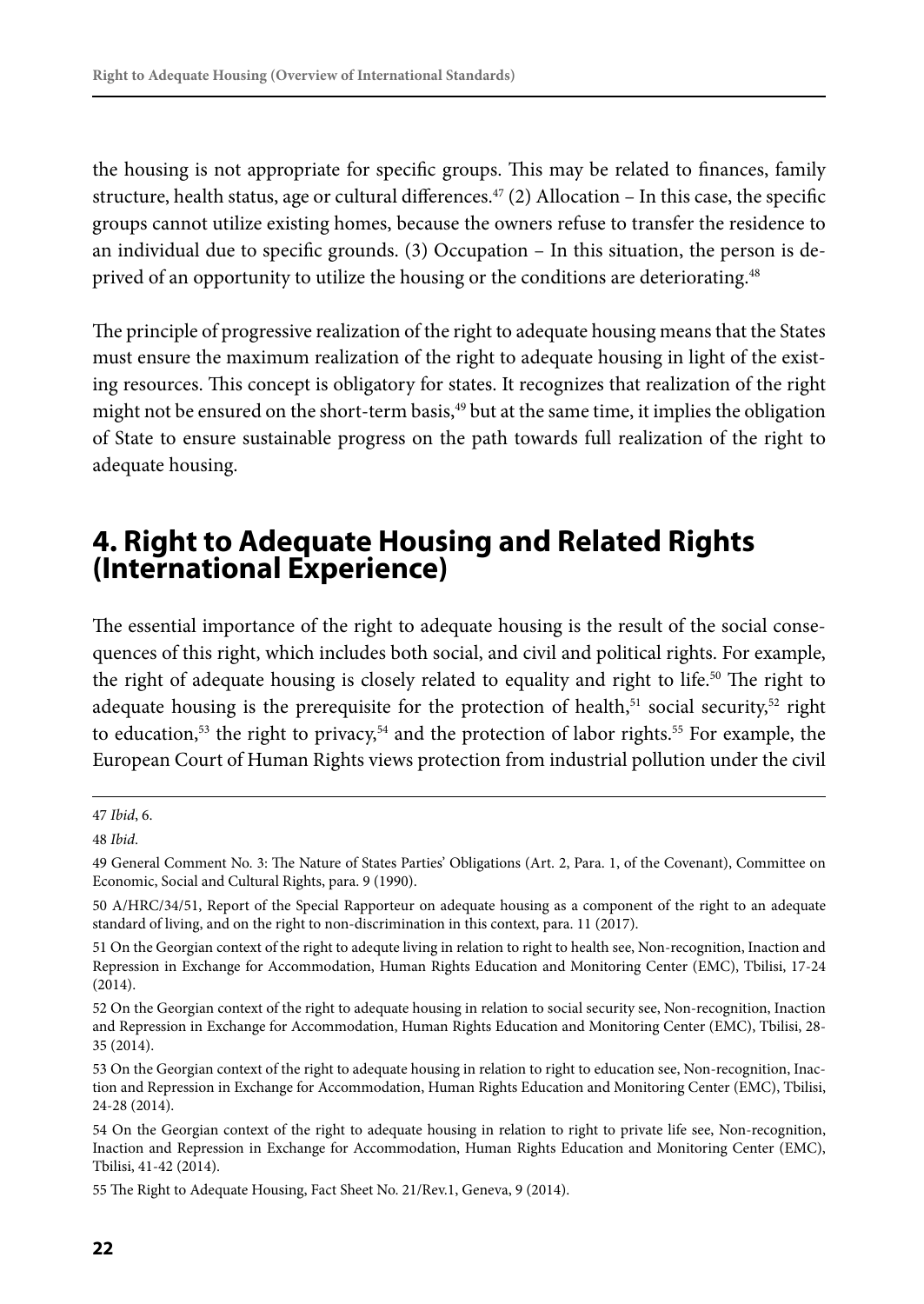right to respect for family life,<sup>56</sup> in some case protection from homelessness is also included here.<sup>57</sup> In the scientific literature, there are also cases when the United Nations Committee Against Torture and Inhumane Treatment identified the incompliance of the demolition of the house. Also, the US Court banned the arrest of a homeless person for spending the night in public spaces.58

#### **4.1. Right to Adequate Housing and Right to Life**

According to the modern interpretations, there is a significant interrelation between the right to adequate living and the right to life. The UN Special Rapporteur's report unequivocally expresses that adequate housing, dignity, security and life are "essentially the same".<sup>59</sup> "It is impossible to distinguish the right to life from the right to a safe living, and the right to a safe living can only be possible in a dignified, safe environment, free from violence".<sup>60</sup>

According to the Human Rights Committee's explanation, the right to life should not be narrowly interpreted and its protection requires positive action from the state.<sup>61</sup> In this section, the Committee points to the commitment of the state to reduce the death rate of minors and to increase the life expectancy.<sup>62</sup> Later, the Committee is direct in relation to including right to the adequate living into the right to life. Namely, in 1999, the Committee pointed out in a periodic review that homelessness causes serious health problems, including death. As a way to deal with this serious problem, the Committee sees the need for positive measures to be taken by the States.<sup>63</sup>

The Human Rights Committee is currently working on a renewed comment on the right to life in order to make the explanations relevant to modern challenges.<sup>64</sup> It strengthens the view of a strong connection between the right to life and the right to housing and determines that states have an obligation to resolve and respond to the conditions directly threatening hu-

<sup>56</sup> *López Ostra v. Spain* App. no. 16798/90 (ECtHR, 09 December 1994).

<sup>57</sup> *Botta v. Italy* App. no. 21439/93 (ECtHR, 24 February 1998).

<sup>58</sup> Langford M., The Justiciability of Social Rights: From Practice to Theory, in Social Rights Jurisprudence: Emerging Trends in International and Comparative Law, Ed. Langford M., Cambridge University Press, 4 (2008).

<sup>59</sup> A/71/310, Report of the Special Rapporteur on adequate housing as a component of the right to an adequate standard of living, and on the right to non-discrimination in this context (2016).

<sup>60</sup> *Ibid*, para. 27.

<sup>61</sup> General Comment No. 6: Article 6 (Right to Life), UN Human Rights Committee (HRC), paras. 1-5 (1982).

<sup>62</sup> See, para. 5.

<sup>63</sup> CCPR/C/79/Add.105, Human Rights Committee, Consideration of reports submitted by States parties under article 40 of the Covenant, para. 12 (1999).

<sup>64</sup> Draft General Comment on Article 6 of the International Covenant on Civil and Political Rights – Right to life <http:// www.ohchr.org/EN/HRBodies/CCPR/Pages/GC36-Article6Righttolife.aspx> visited: 17.10.18.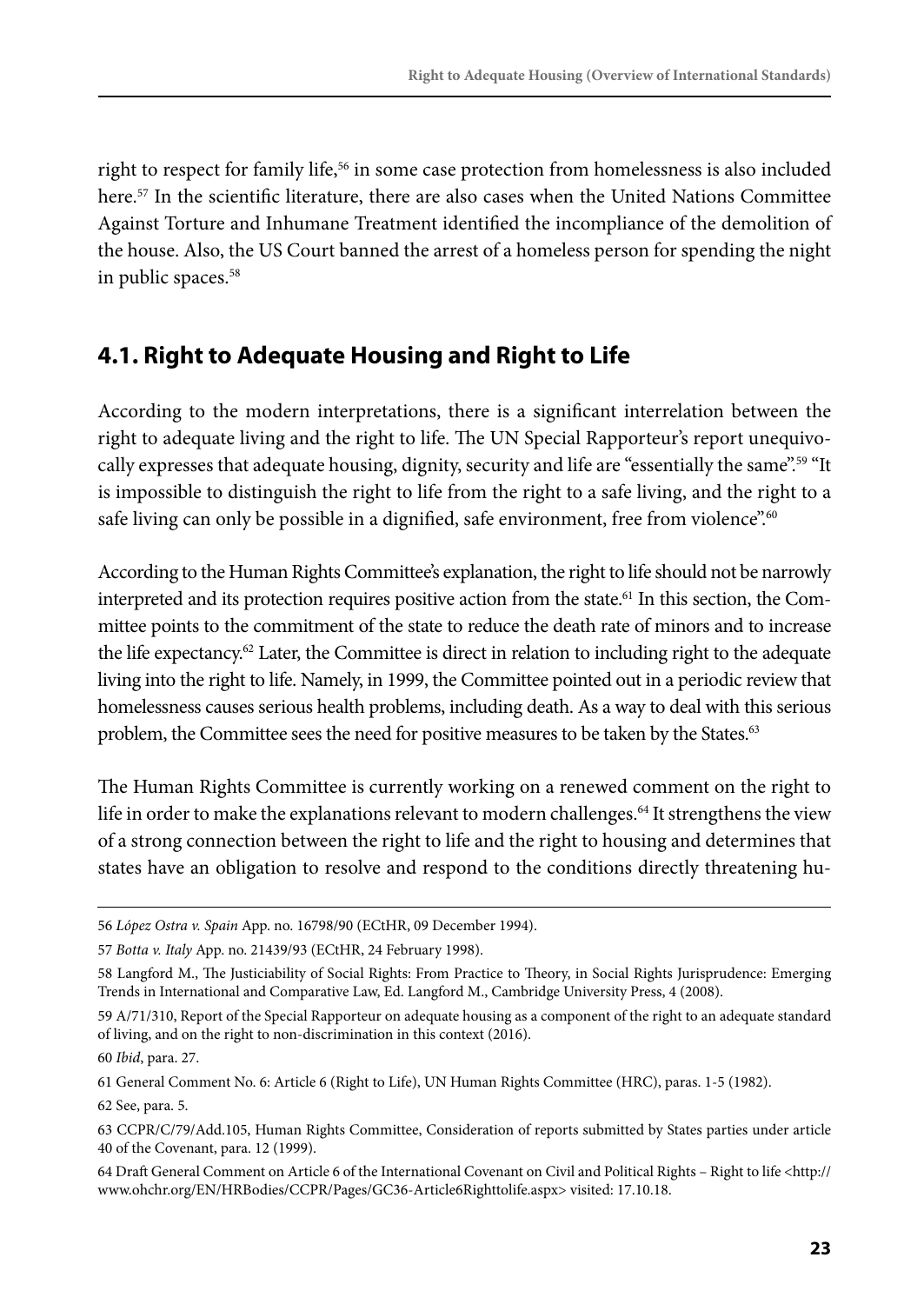man life or the dignified realization of the right to life.<sup>65</sup> In the committee's view, the reaction on general terms implies the state focus on hunger, poverty and homelessness.<sup>66</sup> However, at the same time, the Committee points to the existence of short-term and long-term objectives and the short-term objectives include a person's access to food, water, shelter and etc.<sup>67</sup>

#### **4.2. Right to Adequate Housing and Right to Respect for Private and Family Life**

In view of the European Court, issues related to the right to housing are in certain cases are covered by the Article 8 of the European Convention on Human Rights (hereinafter "Convention"), which implies the right to respect for private and family life. According to the European Court, it is essential to assess the following issues in relation to housing rights under Article 8 of the Convention: (1) whether housing issues affect private life and (2) what are the person's needs and condition.<sup>68</sup> Prior to assessing these issues, it is important to settle the issue of whether the specific space could be interpreted as a living space. Under the interpretation of the European Court, the residence is an autonomous category and it is possible to view the appropriate space as housing according to several alternative criteria: (1) a person resides there on a permanent basis or  $(2)$  a person has a sufficient and continuous link to the housing.<sup>69</sup>

The European Court shares the opinion that, in the implementation of social rights (including while discussing housing issues under Article 8 of the Convention), there is a wide margin of appreciation, although the court also sees the risk of apparent misconduct. Consequently, the European Court has elaborated criteria on the extent of the European Court's intervention in such matters:

(1) With respect to the right of housing as in other social and economic rights, the State enjoyes a wide margin of appreciation.<sup>70</sup> However, the European Court also notes the fact that the authorities may "make mistakes" in assessment.<sup>71</sup>

<sup>65</sup> General comment No. 36 on article 6 of the International Covenant on Civil and Political Rights, on the right to life, Human Rights Committee, Advance Unedited Version (2018).

<sup>66</sup> *Ibid*, para. 30.

<sup>67</sup> *Ibid*.

<sup>68</sup> *Marzari v Italy* App. no. 36448/97 (ECtHR, 4 May 1999), Decision as to the Admissibility.

<sup>69</sup> Roagna I., Protecting the Right to Respect for Private and Family Life under the European Convention on Human Rights, Council of Europe human rights handbooks, Council of Europe, Strasbourg, 93 (2012).

<sup>70</sup> *Buckley V. The United Kingdom* App. no. 20348/92 (ECtHR, 29 September 1996), para. 75; Ćosić V. Croatia App. no. 28261/06 (ECtHR, 15 January 2009), para. 20;*Winterstein and Others V. France* App. no. 27013/07 (ECtHR, 17 October 2013), para. 148.

<sup>71</sup> *Chapman V. The United Kingdom* App. no. 27238/95 (ECtHR, 18 January 2001), para. 92.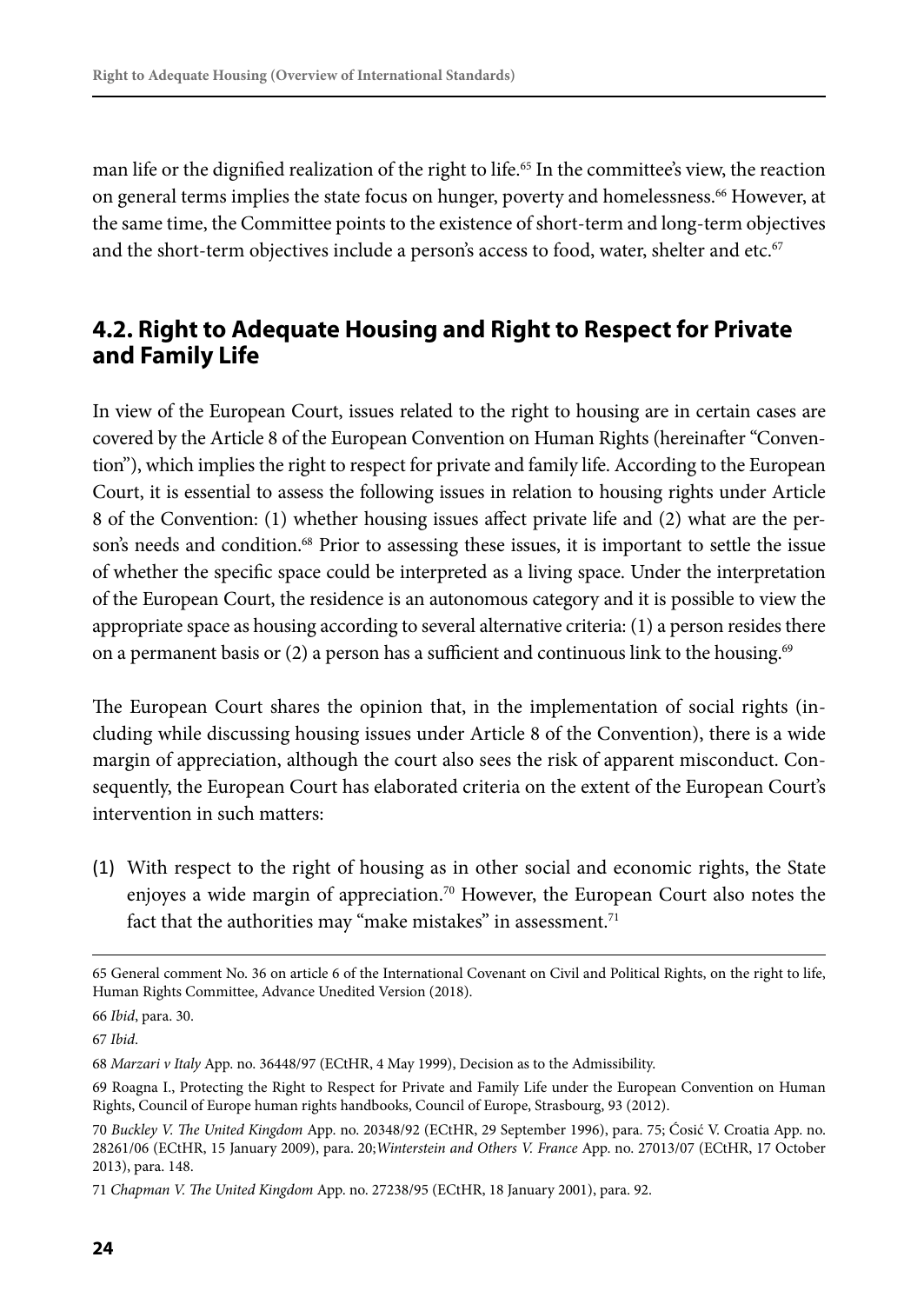- (2) The scope of state discretion is more narrow when the right on the opposite side is of "fundamental" or "personal" nature. Such category of rights is included in Article 8, which concern rights of "central importance to the individual's identity, self-determination, physical and moral integrity, maintenance of relationships with others and a settled and secure place in the community".<sup>72</sup>
- (3) The scope of state discretion also means assessing procedural efficiency,<sup>73</sup> how fair was the decision-making process and how well the interests protected by Article 8 were taken into consideration.74
- (4) Loss of housing is the most radical form of interference in the right to respect for housing.*<sup>75</sup>* In such a scale of right's violation, it is the right of every human being to have the proportionality of the interference judged by an independent court. This is also obligatory even in cases where, according to the domestic legislation, the right to ownership has been terminated.76 Also, at the initial stage, it is possible that determination of the form and intensity of interference could be in the government's discretion, but the final decision on whether or not the proposed action should be accepted is made by the court. $77$ The scale of the assessment should be based on the standards set forth in Article 8 of the Convention<sup>78</sup>
- (5) In the view of the European Court, when assessing the proportionality of the eviction is important to determine whether the occupation of the housing was legal.<sup>79</sup> However, this does not mean that if the specific space is illegally occupied, the decision will always be taken against the inhabitant who occupied the space.
- (6) The Court standard is particularly high when the case affects the vulnerable groups.<sup>80</sup> Considering these criteria, in the view of the European Court, refusal to provide ad-

<sup>72</sup> *Connors V. The United Kingdom* App. no. 66746/01 (ECtHR, 27 May 2004), para. 82.

<sup>73</sup> *McCann V. The United Kingdom* App. no. 19009/04 (ECtHR, 13 May 2008), para. 49.

<sup>74</sup> *Buckley V. The United Kingdom* App. no. 20348/92 (ECtHR, 29 September 1996), para. 76; *Chapman V. The United Kingdom* App. no. 27238/95 (ECtHR, 18 January 2001), para. 92; *Winterstein and Others V. France* App. no. 27013/07 (ECtHR, 17 October 2013), para. 147.

<sup>75</sup> *Yevgeniy Zakharov V. Russia* App. no. 66610/10 (ECtHR, 14 March 2017).

<sup>76</sup> *Ibid*, para. 34; *Kay and Others v. the United Kingdom* App. no. 37341/06 (ECtHR, 21 September 2010), para. 68; *Orlic V. Croatia* App. no. 48833/07 (ECtHR, 21 June 2011), para. 65.

<sup>77</sup> *Winterstein and Others V. France* App. no. 27013/07 (ECtHR, 17 October 2013), para. 147.

<sup>78</sup> *Yevgeniy Zakharov V. Russia* App. no. 66610/10 (ECtHR, 14 March 2017), para. 34; *Winterstein and Others V. France* App. no. 27013/07 (ECtHR, 17 October 2013), para. 147.

<sup>79</sup> *Chapman V. The United Kingdom* App. no. 27238/95 (ECtHR, 18 January 2001), para. 102.

<sup>80</sup> *Ibid*, para. 98; *Connors V. The United Kingdom* App. no. 66746/01 (ECtHR, 27 May 2004), para. 84.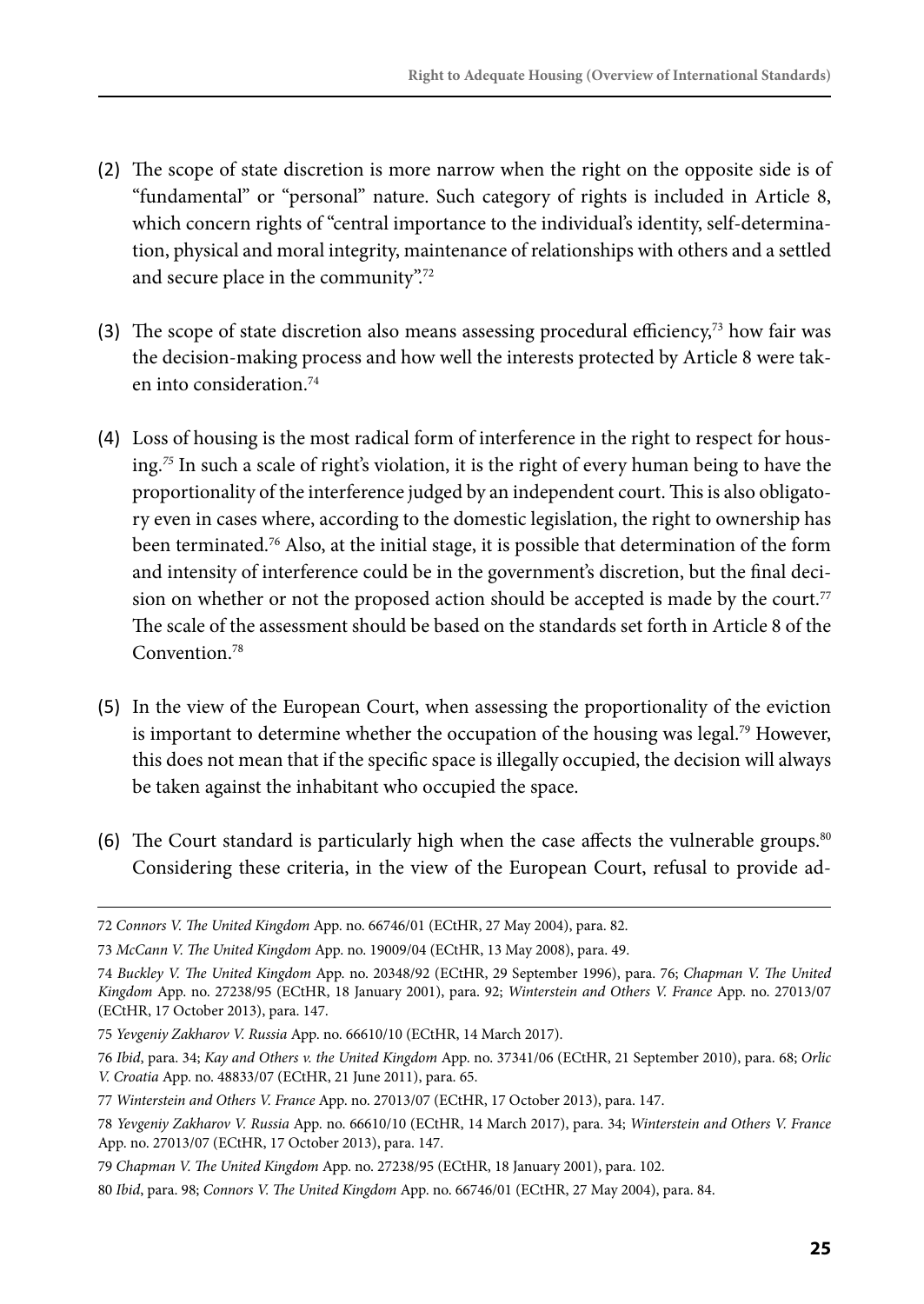equate housing for people with acute illness is an act with a special influence on the personal life of a person.81 More specifically, the Court has determined that Article 8 guarantees the State's obligation to provide a person with disability with appropriate social housing. Thus, the Court reiterated its definition that, in addition to the negative, the State has positive obligations which are inseparable for the purpose of respecting private life.<sup>82</sup>

The European Court also saw the positive obligation of the State in relation to the various elements of the housing. According to the abovementioned, the State has an obligation to protect against the smell and other disturbing impacts from the waste-treatment plant, toxic emissions from the chemical factories, the pollution from the stainless steel factory, the noise from the pubs and nightclubs.<sup>83</sup>

#### **4.3. Right to Adequate Housing and the Prohibition of Inhuman and Degrading Treatment**

In the context of the right to adequate housing in relation to the prohibition of inhuman and degrading treatment, the 2015<sup>84</sup> decision of the ECtHR<sup>85</sup> is noteworthy, in which the court defined the eviction of a shelter-seeker from the housing center as a violation of Article 3 (prohibition of inhumane and degrading treatment). The case concerned the asylum seekers, who according to the national laws were refused asylum and even before being expelled they were not given an opportunity to utilize the shelter– "they remained without any means of subsistence and with no accommodation despite the very cold weather for nearly three more weeks until their return to Serbia was organized via a charitable organization...<sup>"86</sup>

The court explained that the Belgian State did not consider the applicant's vulnerability – exposing the applicants to conditions of extreme poverty, having left them out on the streets with no resources, no access to sanitary facilities, and no means of providing for their essential needs fall within the scope of Article 3 of the Convention and amounted to degrading treatment. In the view of the court, the state's treatment has failed to respect the applicant's

<sup>81</sup> *Marzari v Italy* App. no. 36448/97 (ECtHR, 4 May 1999), Decision as to the Admissibility. 82 *Ibid*.

<sup>83</sup> *Geurra v Italy* EHRR (1998), 357; *Lopez-Ostra v Spain* EHRR (1991), 319; *Moreno-Gomez v Spain* App. no. 4143/02 (ECtHR, 16 November 2004); *Fadeyeva v Russia* App. no. 55723/00 (ECtHR, 9 June 2005).

<sup>84</sup> *V.M. and Others v. Belgium* App. no. 60125/11 (ECtHR, 7 July 2015).

<sup>85</sup> However, the case was handed over to the Grand Chamber, which did not see the applicant's continued interest in the case and dismissed the application.*V.M. and Others v. Belgium* App. no. 60125/11 (ECtHR, 17 November 2016). 86 *V.M. and Others v. Belgium* App. no. 60125/11 (ECtHR, 7 July 2015), para. 50.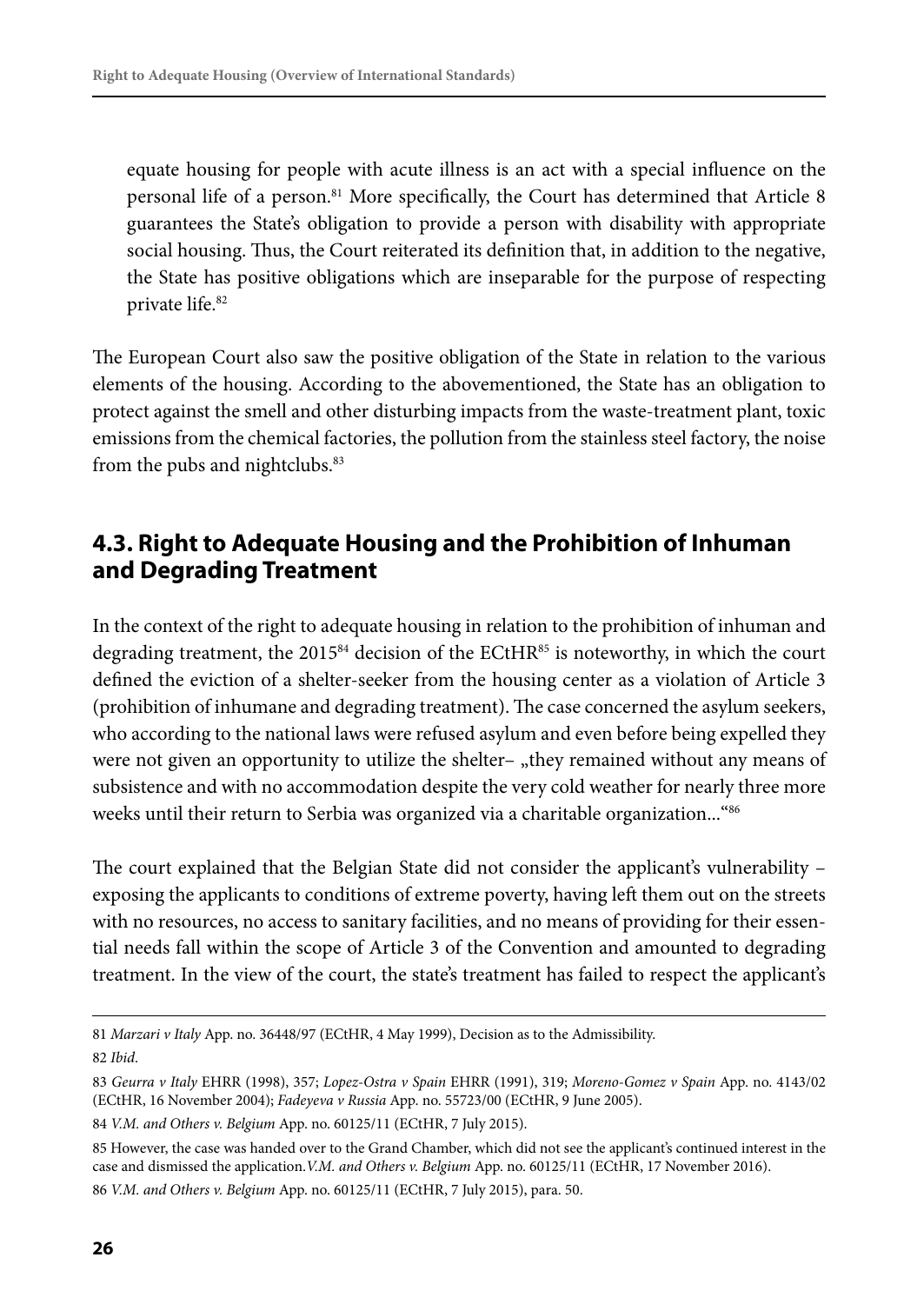dignity and "this situation undoubtedly aroused in them feelings of fear, anguish or inferiority capable of inducing desperation".87

In the case of *Moldovan and others v. Romania*, the European Court of Human Rights concluded that the applicants' living conditions and the state official's racial discriminatory approach to their needs were a violation of the right to human dignity, which constituted "inhumane treatment" envisaged by Article 3 of the Convention.<sup>88</sup>

#### **5. State Policy in Relation to Human Rights (the View of Constitutional Courts89)**

The obligation of the States to realize the right to adequate housing is defined by international treaties and agreements on the one hand and on the other hand by national legislation and constitutional provisions. Thus, the definitions of the national Constitutional Court or equivalent institutions are of particular importance in relation to the content of the right to adequate housing. In this process, it is essential to determine the test the court is using when assessing the possibility of violation of the right and how it articulates when assessing the constitutionality of the particular norm.

#### **South African Constitutional Definition**

Article 26 of the Constitution of South Africa notes that: "(1) Everyone has the right to have access to adequate housing. (2) The state must take reasonable legislative and other measures, within its available resources, to achieve the progressive realization of this right. (3) No one may be evicted from their home, or have their home demolished, without an order of the court made after considering all the relevant circumstances. No legislation may permit arbitrary evictions." The content of the provision is important as it is based on the International Covenant on Economic, Social and Cultural Rights.

One of the earliest cases of the right to adequate housing, as the right judged by the court, was *Grootboom* case*.* 90 According to the factual circumstances of the case, persons living in an informal settlement, the majority of which were children, moved to private property. As

<sup>87</sup> *Ibid*, para. 162.

<sup>88</sup> *Moldovan and others v. Romania* App. nos. 41138/98 and 64320/01 (ECtHR, 12 July 2005).

<sup>89</sup> In the present study, the notion of the Constitutional Court covers the Constitutional Court carrying out the constitutional justice, as well as other equivalent institutions.

<sup>90</sup> *Government of the Republic of South Africa and Others v Grootboom and Others,* CCT11-00 (2000).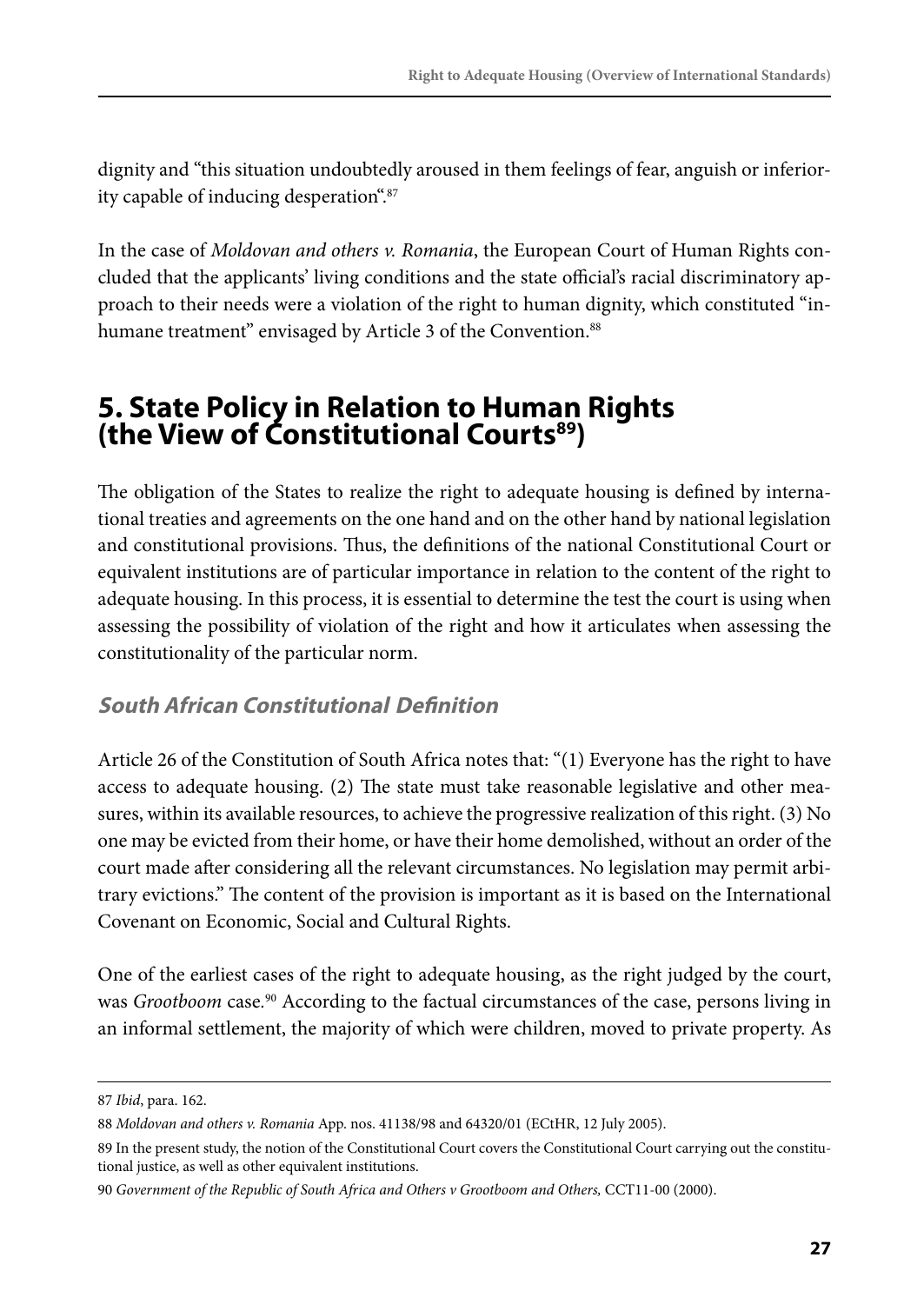a result of their eviction, their property was almost destroyed. Consequently, the evicted persons requested the authorities to provide temporary adequate housing.

In the present case, the Court explains that civil, political, social and economic rights are closely linked to each other, which implies their indivisibility.<sup>91</sup> According to the court's perspective, "there can be no doubt that human dignity, freedom and equality, the foundational values of our society, is denied those who have no food, clothing or shelter. Affording socio-economic rights to all people therefore enables them to enjoy the other rights enshrined in the constitution".<sup>92</sup> Thus, the South African Constitutional Court explains that the indivisibility of rights is the leading vision of the human rights-oriented society, and realization of minimum standards of social and economic rights gives the possibility to people with relevant needs to be involved and benefit from the civil and political right. The impossibility of providing them with minimum needs leads to the public seclusion of relevant individuals, which undermines the idea of realizing the principle of democracy.

The Court also discussed the State's positive obligation and determined the State's obligation to ensure the protection of rights of persons who live in poverty or homelessness.<sup>93</sup> International Covenant on Economic, Social and Cultural Rights "is of significance in understanding the positive obligations", especially considering that party to the Covenant is the relevant state.<sup>94</sup>

For the definition of progressive realization of the right to housing, an issue of particular importance is a minimum core component, a standard set by the Committee on Economic, Social and Cultural Rights. In the perspective of the Court, assessing the protection of said standard shall include the following characteristics: average income, employment indicator, access to land and property.

The court defined the following concepts: (a) "within available resources." (b) "reasonable legislative and other measures", (c) "progressive realization of the right". According to the general perspective of the court, these criteria create an obligation for the state to elaborate "comprehensive" and "workable" policy plan.<sup>95</sup>

(a) The obligation of the state to take the adequate measures is related to state actions within its available resources.96

<sup>91</sup> *Ibid*, para. 23.

<sup>92</sup> *Ibid*.

<sup>93</sup> *Ibid*, para. 24.

<sup>94</sup> In this regard, especially important are Articles 2(1) and 11(1) of the Covenant.*Government of the Republic of South Africa and Others v Grootboom and Others*, CCT11-00 (2000), para. 27.

<sup>95</sup> *Ibid*, para. 38.

<sup>96</sup> *Ibid*, para. 46.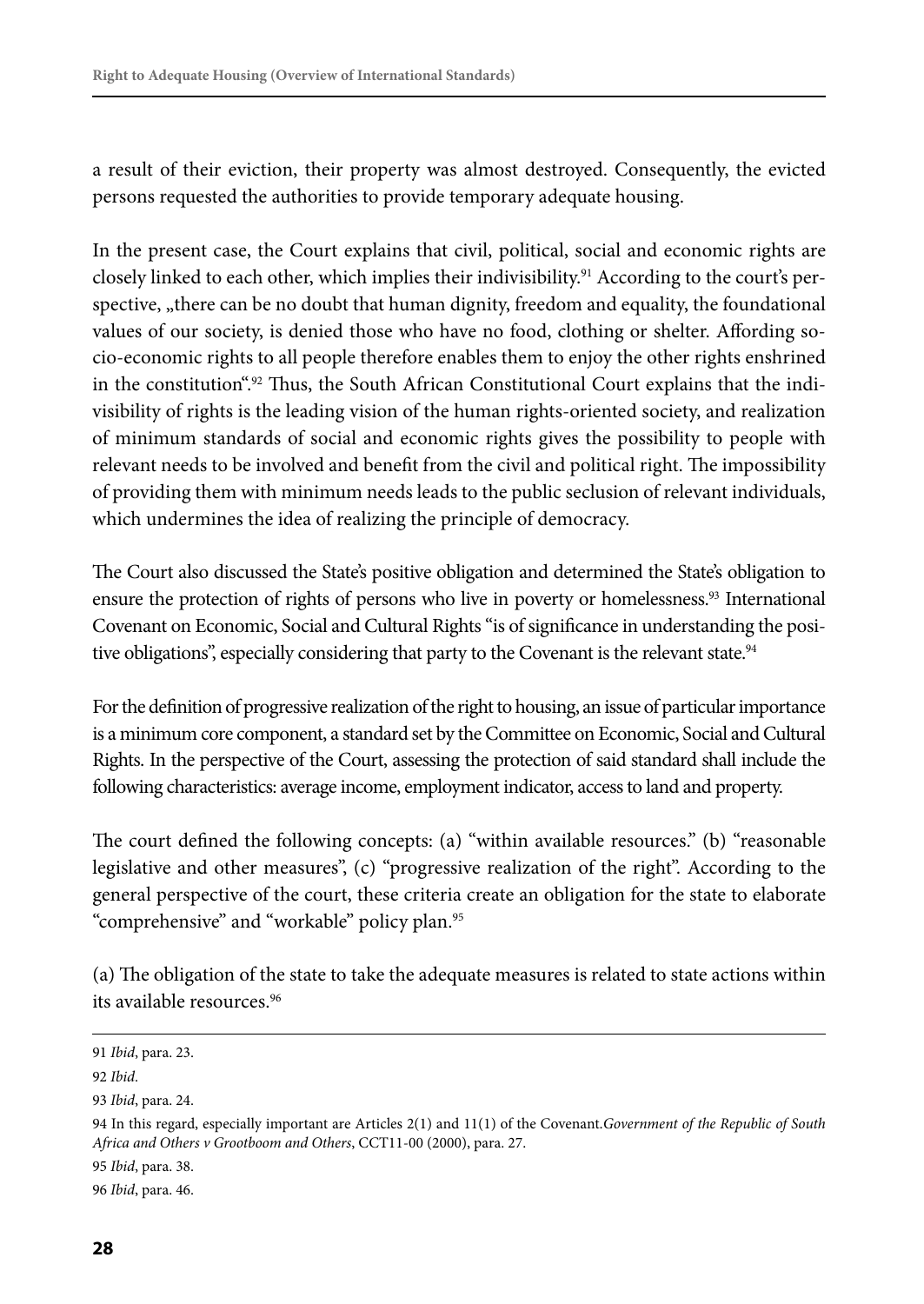(b) In relation to reasonable legislative and other measures, the court assessment is based on territorial organizations and sharing of the management functions. Court observes that the issue of realization of the right to adequate housing must be determined on the national government, provincial government and local government levels. It does not give priority to any of these levels or does not put the whole responsibility on the one sphere of the government.<sup>97</sup> It is essential that the allocation on functions to be clear.<sup>98</sup>

The scope of reasoning of the court does not mean that only the financial criteria will be evaluated.<sup>99</sup> It is necessary to understand the issue in a complex and systemic manner. With regard to the legislative and other measures, it means the unified approach of the legislative and executive power, which is expressed by the enforcement of the policy by the authorities, established by the legislation. This should be reasonable in terms of its content and the possibility of implementation.<sup>100</sup> The court shall specify detailed information and criteria about the characteristics of the program, in particular, indicating that the program should be "balanced and convenient", and its provisions should be tailored to the housing crisis as well as to short, medium and longterm needs.<sup>101</sup> The Court emphasizes the importance of short-term needs and indicates that ignoring the issues of people with urgent needs excludes the realization of the right.<sup>102</sup>

(c) In relation to the progressive realization of the right, the Court shares the explanations of the Committee and indicates that progressive realization implies appropriate steps: to identify the legal, administrative, practical, financial difficulties and where possible, ensure their elimination; In addition, besides the qualitative characteristics, quantitative measurements should also be taken into consideration. In particular, it is important to reduce the problems not only for the greater number of people but also for different groups.<sup>103</sup>

#### **Indian Constitutional Definition**

The Constitution of India does not recognize the right to adequate housing, but the adequate standard of living is indicated in the state policy program chapter. The right to adequate housing is protected within the constitutional jurisdiction – the Supreme Court of India has read it in Article 21 of the Constitution of India (Protection of Life and Private Freedom).104

<sup>97</sup> *Ibid*, para. 39.

<sup>98</sup> *Ibid*, para. 39.

<sup>99</sup> *Ibid*, para. 41.

<sup>100</sup> *Ibid*, para. 42.

<sup>101</sup> *Ibid*, para. 43.

<sup>102</sup> *Ibid*, para. 44.

<sup>103</sup> *Ibid*, para. 45.

<sup>104</sup> *Chameli Singh* & *Ors. v. State of U.P.* & *Anr.* (1996) 2 SCC 549.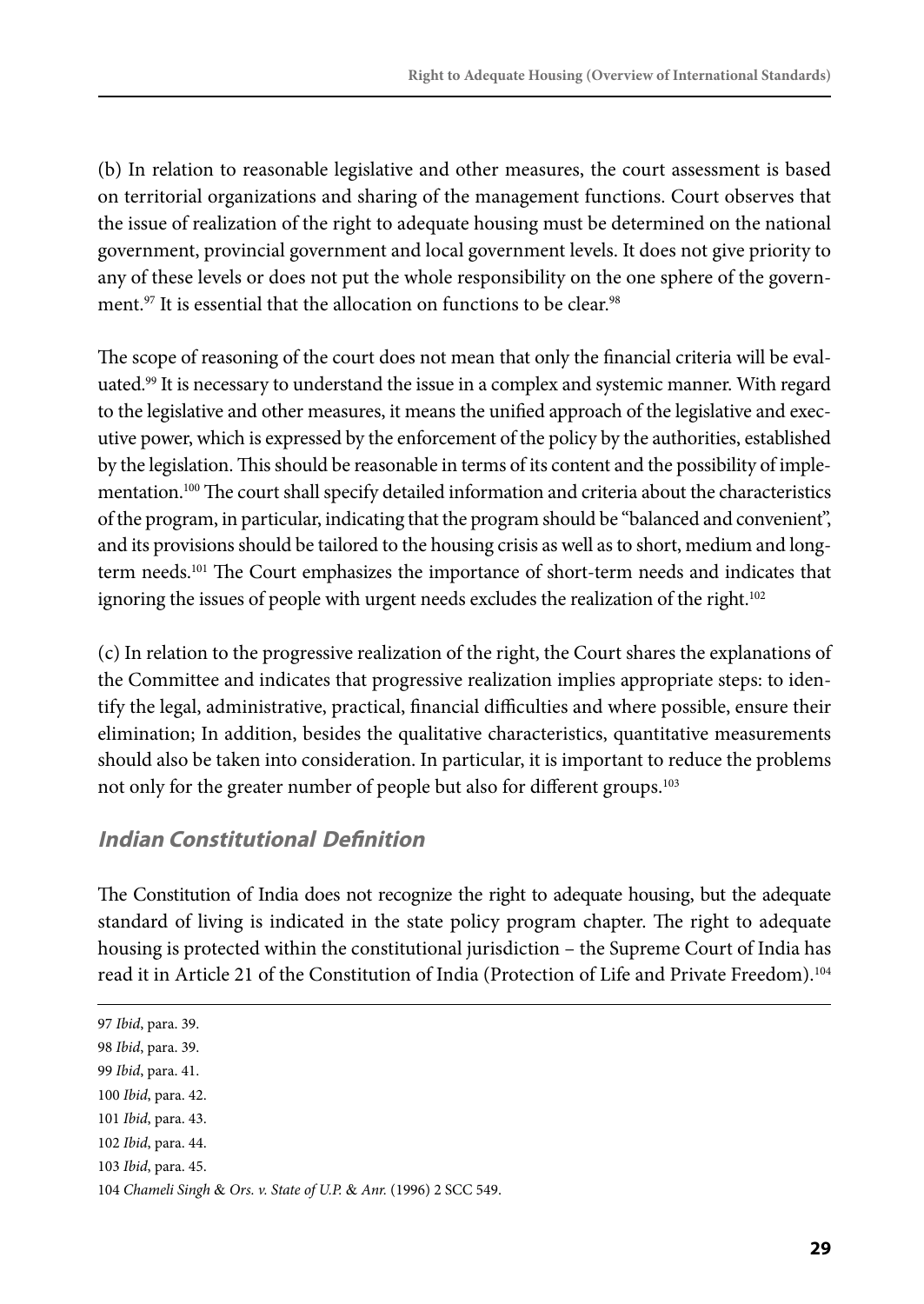This provision indicates that no one can be deprived of life and personal liberty, except for the procedures prescribed by law.

With respect to the right to life and adequate living conditions, it is worth mentioning *Maneka Gandi v. Union of India*, 105 in which the court explains that the right to life includes the right to live in a dignified environment.106 This vision was also developed in the case *Francis Coralie v. Union Territory of Delhi*, *107* where the Court has expanded its reasoning and indicated that proper nutrition, clothing and shelter are the basic needs for living.<sup>108</sup>

In Shantistar case,<sup>109</sup> the legislation regulating the construction issues would not have been applied to a specific land and construction if the developer would, at the same time, be responsible for providing a "relatively weaker sections of the society" with housing. A matter of dispute in the case was the extent to which the relevant developers who had the obligation to build houses for the "relatively weaker section of the society" fulfilled their responsibility. As the Court notes, although the term derives from the constitution (formulation of Article 46 of the Constitution), there is no relevant definition and that the State's responsibility to take on this issue means resolving the ambiguity, which is on the agenda due to the fact that there were is no specific definition.<sup>110</sup> The court noted that the interpretation of the term is state responsibility. The rationale of this approach was seen by the court that the number of the recipients was gradually rising and there was a danger that the relevant persons would have false expectations. The Court also notes that in determining the notion of "weak sectors of the society" the specific amount of money should be determined, which will be a minimum income in order for those families to fall under the scope of the "weak sector".111 In addition, the court pointed out that the authorities should control the issue of implementing the responsibilities. The Court also offers certain criteria in this regard – to perform the obligation in the appropriate time, to exclude the use of appropriate schemes by unauthorized persons and etc.112 Thus, under conditions where state policy is being planned to realize the right to adequate housing, it is essential to take care of its implementation, however, in assessing such policies, the court sees its role in only indicating possible criteria. In addition, the Court actively speaks of the importance of effective monitoring of such schemes.

112 *Ibid*.

<sup>105</sup> *Maneka Gandi v. Union of India* (1978) 1 SCC 248.

<sup>106</sup> Housing Rights Legislation, Review of International and National Legal Instruments, United Nations Human Settlements Programme (UN-HABITAT) Office of the High Commissioner for Human Rights (OHCHR), Nairobi, 94 (2002). 107 *Francis Coralie v. Union Territory of Delhi*, AIR (1981) S.C.R. 746.

<sup>108</sup> Housing Rights Legislation, Review of International and National Legal Instruments, United Nations Human Settlements Programme (UN-HABITAT) Office of the High Commissioner for Human Rights (OHCHR), Nairobi, 94-95 (2002).

<sup>109</sup> *Shantistar Builders v. Narayan Khimalal Totame, Civil Appeal No. 2598/1989* (1990) 1SCC 520.

<sup>110</sup> *Ibid*, para. 12.

<sup>111</sup> *Ibid*, para. 15.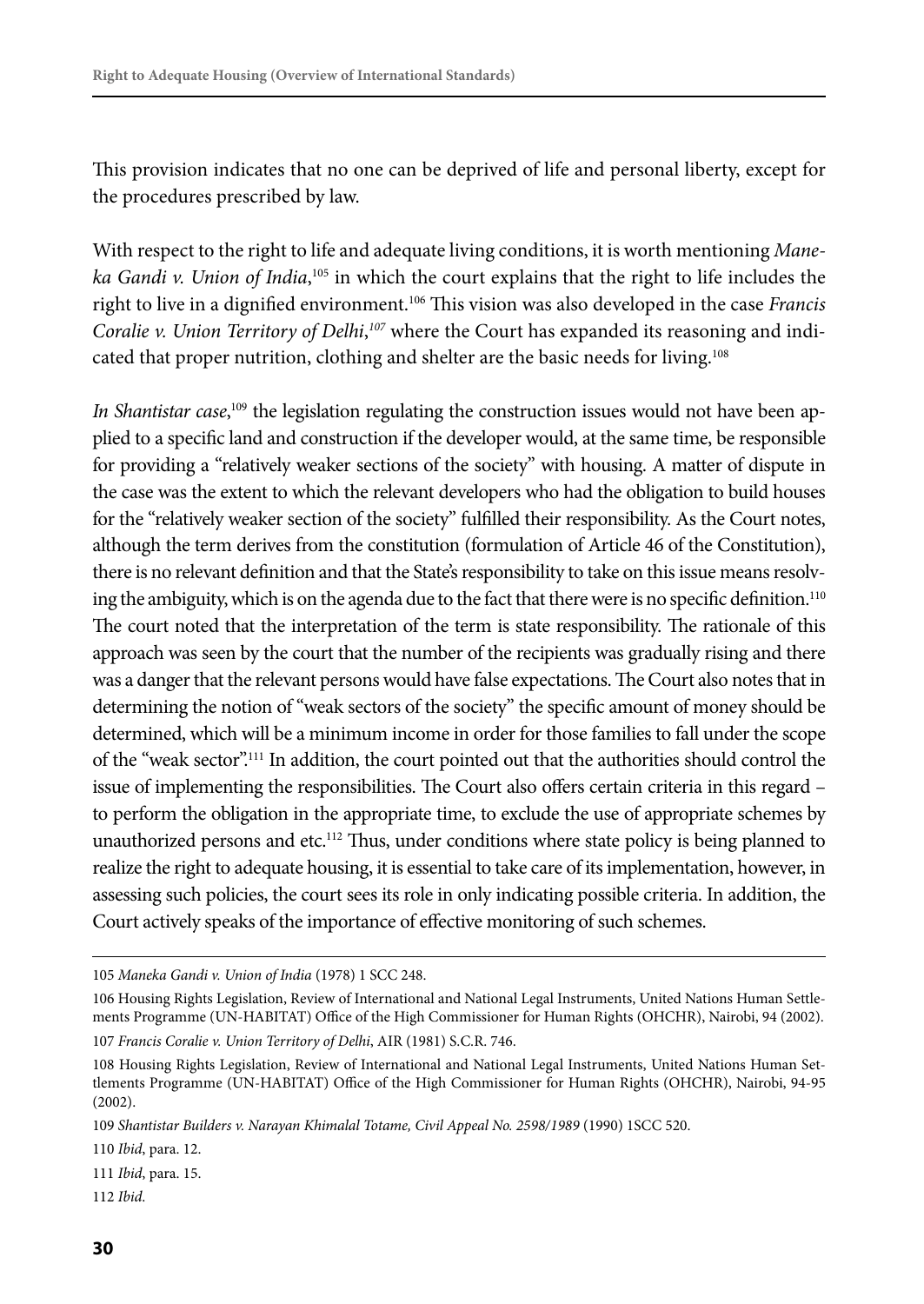In *Shantistar* case, the Court made a significant clarification on the shelter issue. The Court observed that the goal of providing shelter is not only the protection of the person's body but also the prerequisite for development in various directions.<sup>113</sup>

In 1991, Indian Supreme Court discussed a PIL case, in which it noted that it is impossible not to discuss the violation of fundamental rights, when the case concerns those "those individuals who live in slavery in such helpless condition where they do not have appropriate or adequate shelter/roof over the head, to protect themselves from rain and sun".<sup>114</sup>

The Supreme Court of India shared its viewpoint in other decisions and explained that the right to shelter "gives more importance" to right to life.<sup>115</sup> In the Court's view, the right to live in an organized society is ensured when the person is given the means of development and growth, which, in turn, is the goal of each person. The Court considers that any civil, political, social or cultural right which is included in the Declaration of Human Rights requires a basis which is formed when the person's fundamental rights are realized. In the Court's view, these are right to food, water, adequate environment, education, medical care and shelter.<sup>116</sup>

The court clarifies the concept of housing in detail and emphasizes its substantive importance, and it concludes that the goal of this right is a person as well as the whole community. The existence of such a housing that provides the opportunity to the person to increase the physical, mental, intellectual and spiritual development is decisive for the court.<sup>117</sup> The Court reiterated the general content of the comment of the Committee on Economic, Social and Cultural Rights in relation to the fact that housing does not mean just the existence of the shelter. It also implies appropriate infrastructure and this is a prerequisite for human development. The existence of permanent shelter for the Supreme Court of India is a prerequisite for democracy, therefore it is both individual and public good. In particular, the existence of shelter is the component that the person is the responsible citizen and equal participant of democratic processes.118 According to the Indian Court, the main aim of this process is to ensure human dignity as a constitutional value – "absence of decent residence, therefore, frustrates the very object of the constitutional animation of right to equality, economic justice, fundamental right to residence, dignity of person and right to life itself." 119

119 *Ibid*.

<sup>113</sup> *Ibid*, para. 9.

<sup>114</sup> *Bandhua Mukti Morcha v. Union Of India* & *Others,* on 16 December (1983), para. 67.

<sup>115</sup> *Ahmedabad Municipal Corporation v. Nawab Khan Gulab Khan* & *Ors* (1996).

<sup>116</sup> *Chameli Singh* & *Ors. v. State of U.P.* & *Anr.* (1996) 2 SCC 549, para. 8.

<sup>117</sup> *Ibid*.

<sup>118</sup> *Ibid*.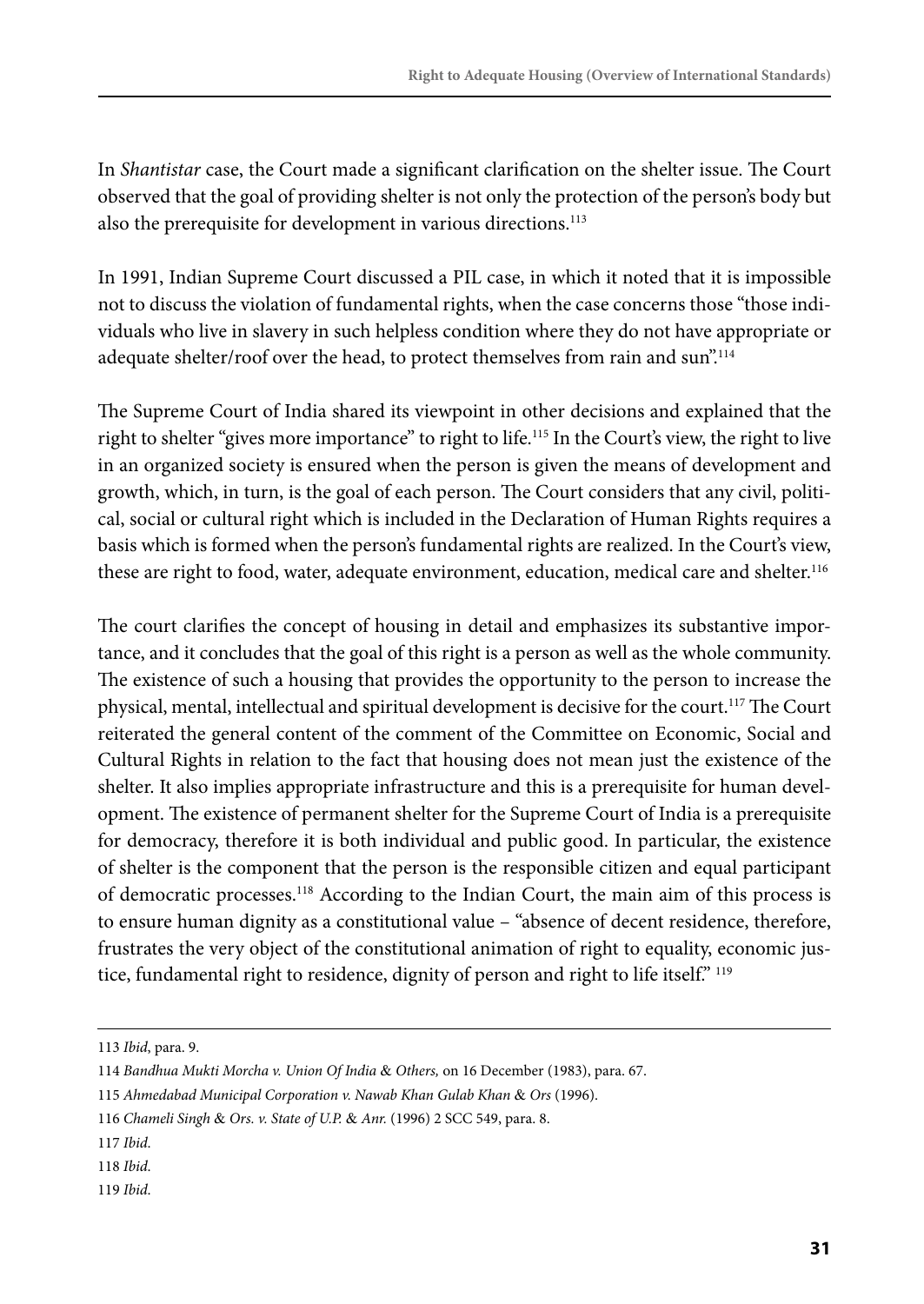#### **US Constitutional Definition**

The US Supreme Court narrowly assessed the issue of social and economic rights, but this policy has changed since 1972.<sup>120</sup> With regard to the previous practice, it is worth mentioning the 1969 case, *Shapiro v. Thompson*. <sup>121</sup> The case concerned social welfare benefits, but it is important to consider the case because the existence of social welfare gives the recipient the possibility of having food and shelter necessary for survival.

According to the factual circumstances of the case, a person in California could not be eligible to receive social benefits if he/she was a new resident of the area and at least 6 months have not passed after receiving the residence. The court sees this process as part of the emigration policy. In spite of this, in the Court's perspective, "deterring migration using poor people is constitutionally impermissible".<sup>122</sup> Thus, it is essential that the state-run policy does not consider social vulnerability as a means to achieve legitimate goals.

### **6. The Right to Adequate Housing with respect to Specific Groups**

The issue of interests of vulnerable groups is especially problematic in the realization of the right to adequate housing. The special needs and difficulties faced by the vulnerable groups intensify the State's commitment to a certain degree. In this regard, special care is provided to persons with disabilities, children, women, homeless people, internally displaced persons, migrants, indigenous peoples.

The challenges faced by these groups are of different scope. They also differ in their vulnerability factors. For example, most of the constructions do not take into account the needs of persons with disabilities, which is a major contributing factor for limiting an access to the property and different institutions. In terms of legal requirements, legal component of the ownership is especially problematic for those persons who have intellectual and psychological needs.<sup>123</sup>

121 *Shapiro v. Thompson*, 394 U. S. 618 (1969).

<sup>120</sup> Langford M., The Justiciability of Social Rights: From Practice to Theory, in Social Rights Jurisprudence: Emerging Trends in International and Comparative Law, Ed. Langford M., Cambridge University Press, 6 (2008).

<sup>122</sup> *Shapiro v. Thompson,* 394 U. S. 618, 629 (1969).

<sup>123</sup> The Right to Adequate Housing, Fact Sheet No. 21/Rev.1, Geneva, 23 (2014).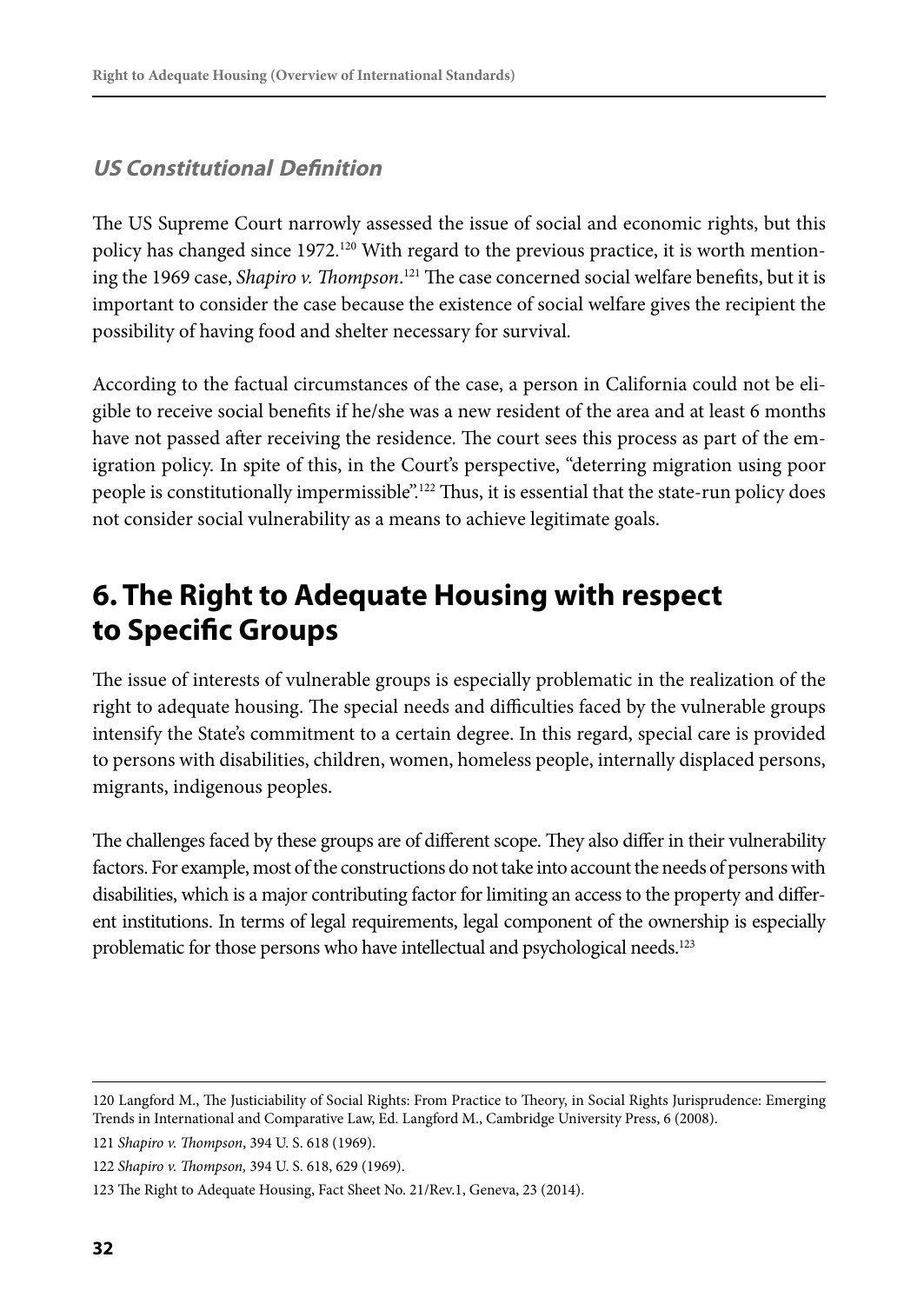Various factors influence the right to adequate housing in relation to women. In the case of women's homeless, limited access to property rights, which limits their economic and personal autonomy, is important to note. $124$ 

The living conditions also have a special impact on the child's well-being and subsequent realization of their rights. On the one hand, children have special needs, and on the other hand, their emotional state calls for considerable care and attention. For example, the effect of eviction for the child is equivalent to the state of war.<sup>125</sup> The right to adequate housing with respect to children is unconditionally related to living in sanitary and hygienic conditions, as well as the absence of water problem. Particularly problematic are the situations where the water source is at a long distance.<sup>126</sup>

Planning the appropriate policy towards homeless people is an important task for the state. The empirical study of homelessness and the planning and development of response policies and programs is complicated by the fact that there is no uniform approach<sup>127</sup> in relation to the definition of homelessness.<sup>128</sup>

Violation of the right to adequate housing is particularly acute in case of internally displaced persons and migrants. As a rule, these individuals are, at the same time, victims of discrimination on several grounds, which makes it more difficult for them to enjoy different rights.<sup>129</sup>

It is also an important challenge for the states to protect the rights of indigenous peoples.<sup>130</sup> These groups, as a rule, reside in the agricultural regions, but the tendency is that they are moving to cities and in most cases, their living conditions do not meet the standards, including in terms of cultural incompatibility.

128 The Right to Adequate Housing, Fact Sheet No. 21/Rev.1, Geneva, 22 (2014).

129 *Ibid*, 24.

130 *Ibid*, 27-28.

<sup>124</sup> *Ibid*, 18.

<sup>125</sup> *Ibid*, 20.

<sup>126</sup> *Ibid*.

<sup>127</sup> The tendencies of narrow and broad interpretation of homelessness are important to note. A narrow definition only refers to the existence of shelter. However, it can be said that such definition can no longer be justified, as the Committee's explanation clearly states that the content of the right to adequate housing goes beyond the necessity to have a roof over the head. A broader definition of homelessness includes such issues as: adequate housing, homelessness risks, duration of homelessness and minimization of its effects.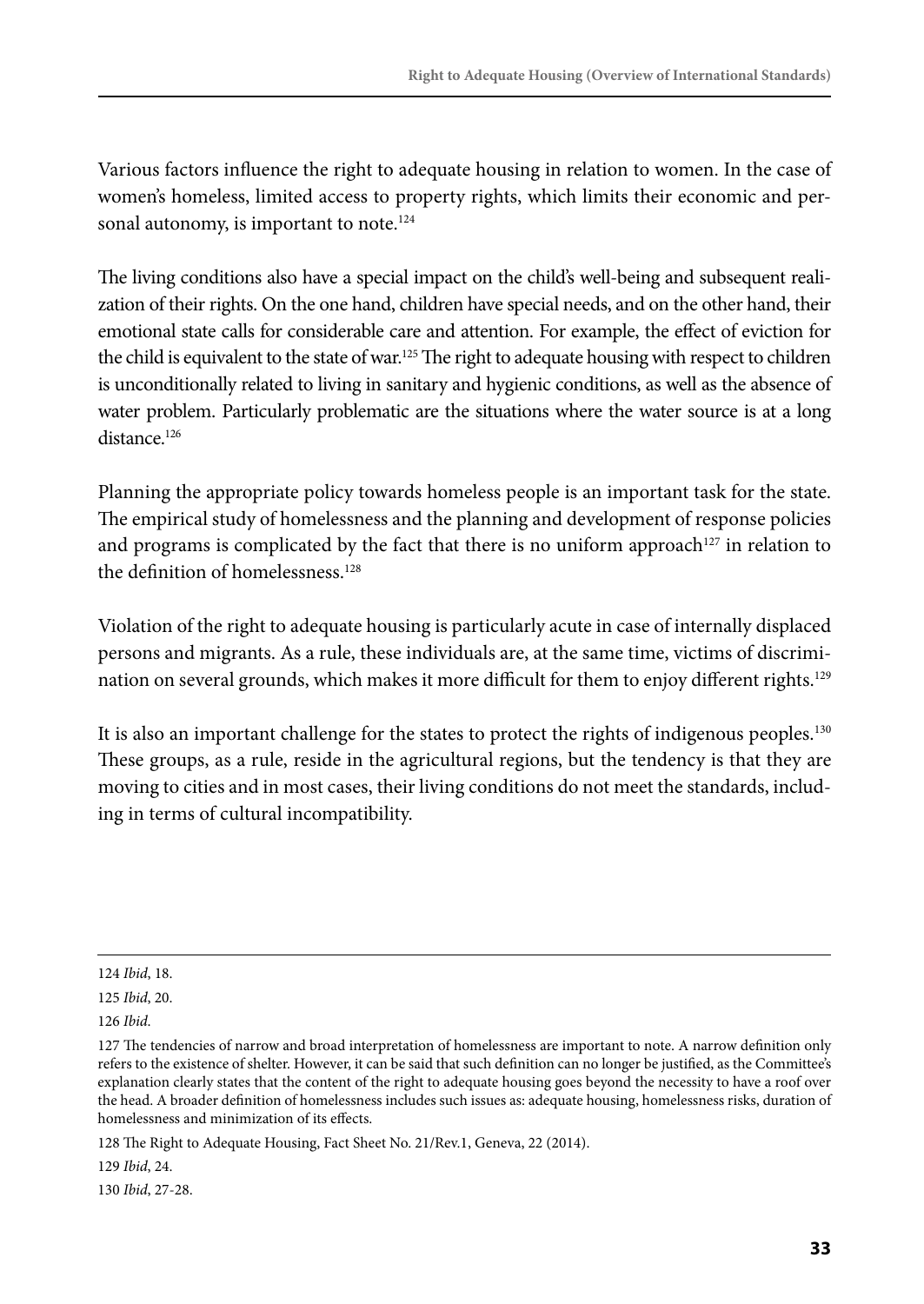## **Findings**

- Despite the great importance of the right to housing, the challenges in the realization of the right to adequate housing in the modern world are especially complex, which is linked to the financialization of housing sector and the weakness of the social content of the state politics. The existing tendencies have reduced the space for the realization of the right to adequate housing, and as a result, access to housing has been restricted to a large part of the population with low and middle income. The existing challenges, in turn, have increased the role and importance of the right to housing as an instrument, which has been reflected in the recent tendencies of the content of the right, including the establishment of significant practices by the constitutional courts of different countries;
- The content of the right to adequate housing is quite wide and it is not limited to having a shelter; Adequate housing means the living in a "safe, peaceful and dignified conditions". Components of the right to a adequate housing are: the existence of legal protection mechanisms for ownership of the housing area; access to services, materials, equipment and infrastructure; ensuring access to housing, for are persons who have access, as well as the persons who don't have access to housing; ensuring suitability of the residencial area. Specifically, the appropriate area should be safe, protected from health-threatening infections and natural threats such as cold, damp, heat, rain, wind; The location of the residence must be adequate, in particular, providing adequate access to employment, medical services, schools, child care centers, etc. Cultural adequacy should be ensured;
- The right to adequate housing requires the States to safeguard the following main principles: (1) non-discrimination, which implies the exclusion of an undesirable approach in access to housing, as well as in the process of allocation and possession; (2) Progressive realization, which implies a progressive realization of the right in which the States must operate with the maximum effort within their capacity. This concept is obligatory for the state, to ensure sustainable progress on the path of full realization of these rights;
- The components of adequate housing are essentially related to the utilization of civil and political rights and are connected and overlapped with the number of rights. In particular, according to authoritative definitions of the content of human rights, adequate housing, dignity, security and life is "essentially the same". According to the Human Rights Committee, the right to life should not be interpreted in a narrow manner, which requires positive actions from the state. In view of the Committee, protection of the right to life essentially includes the state's focus on homelessness;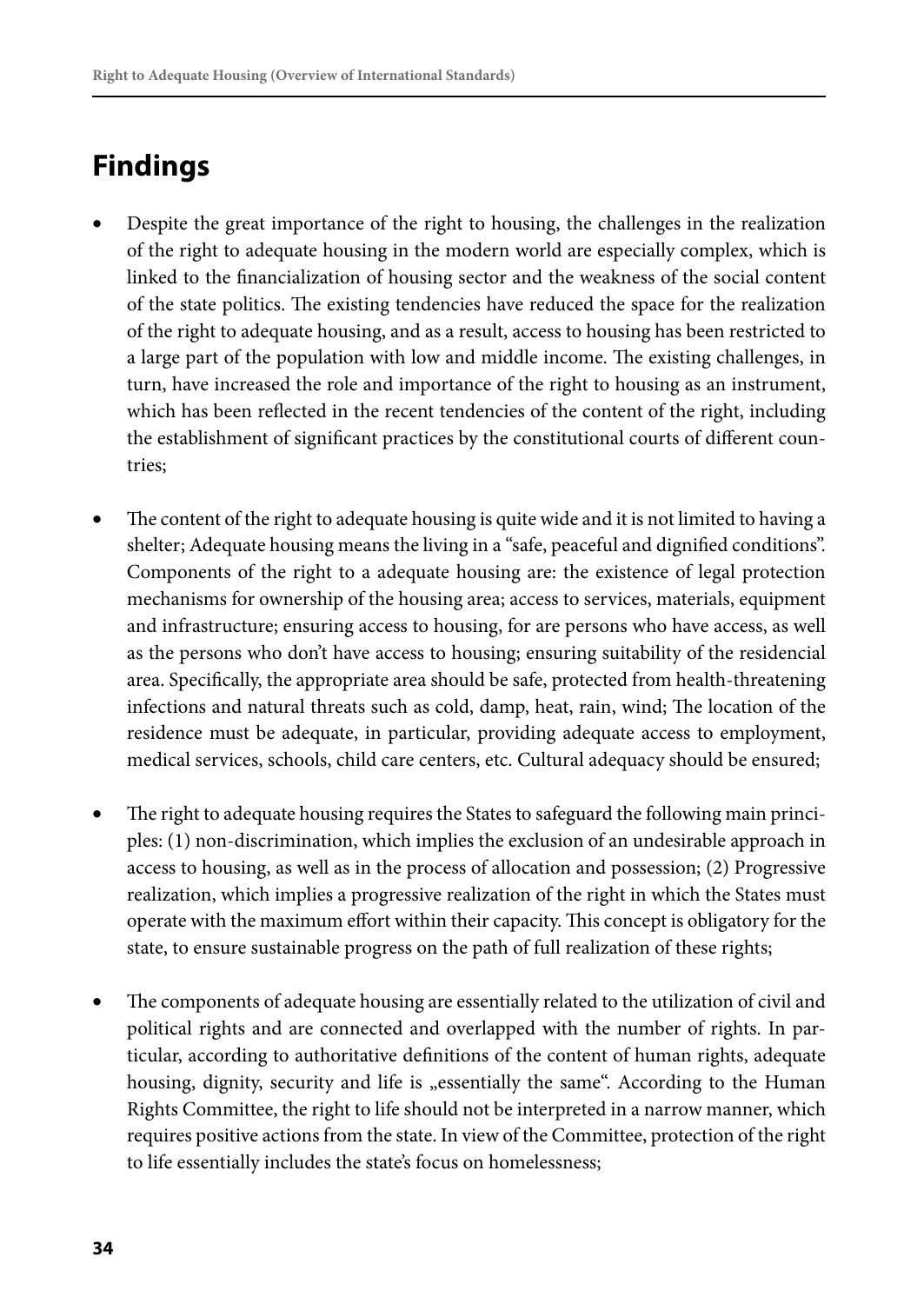- The concept of housing is also included in the right to respect for private and family life, which is an autonomous category. In assessing the adequate housing issues in relation to the right to respect for personal and family life it is important to note that the state has a significant discretion in this process. However, in the perspective of the European Court, the scope of state discretion is narrower when the opposite right is of a "fundamental" or "personal" nature to the individual;
- Violation of the right to adequate housing is also directly related to the inhuman and degrading treatment, as far as the violation of the right to a housing may be equivalent to the violation of the right to dignity.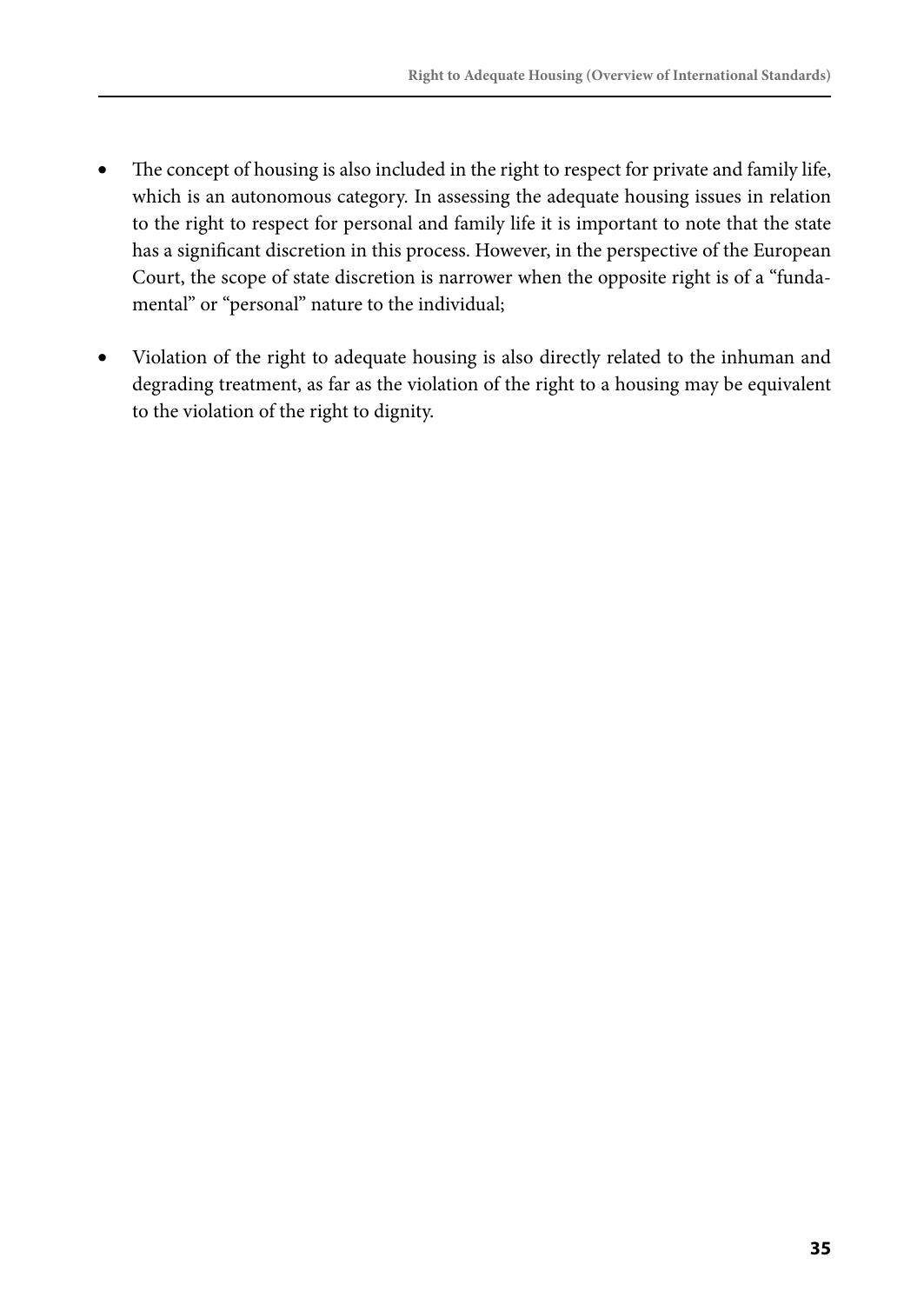## **Forced Eviction and the Right to Adequate Housing**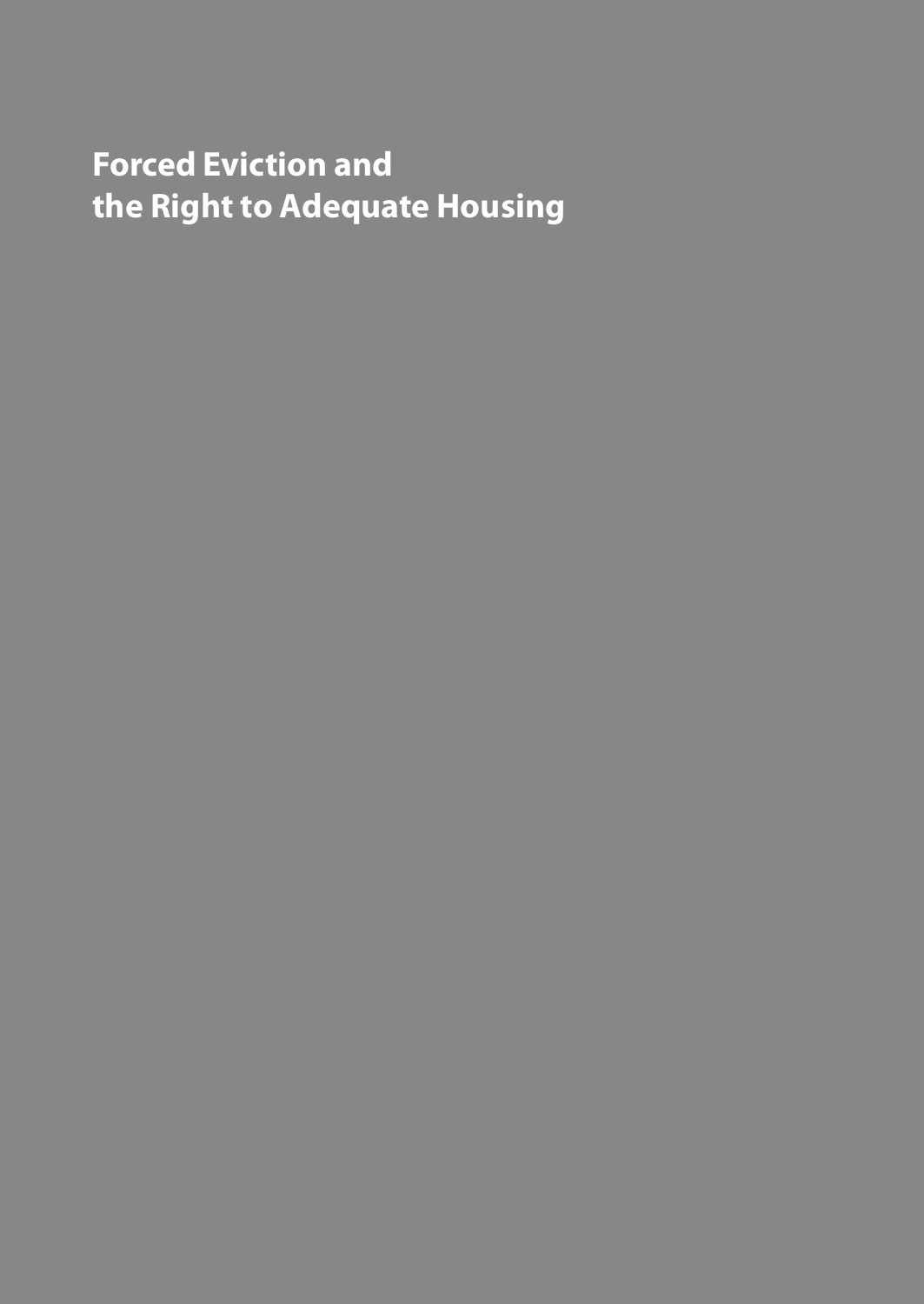# **Introduction**

The proper safeguarding of the right to adequate housing, which implies the protection of the households from living in the life-threatening or health-threatening environment, overcrowded settlements or other conditions which are not in compliance with the human rights, *inter alia*, the right to dignity,<sup>131</sup> poses a significant challenge for numerous countries. The threat of violation of the right to adequate housing, as well as other fundamental rights is especially ascending in the process of carrying out such policy, which permits the forced evictions of households. The issues related to the forced evictions were particularly visible during the 2008 economic crisis,<sup>132</sup> which put on the agenda the necessity of taking into account the human rights-based approach in the policy of eviction.<sup>133</sup>

Taking into consideration the experience of international and national courts, it is clear, that the issue of forced eviction is covered not only by the category of the social rights, but its contents are reflected in various civil and political rights. The European Court of Human Rights (hereinafter "European Court", "ECtHR") has stated, that the protection of civil and political rights is not possible without taking into account their social consequences.<sup>134</sup> For instance, in accordance with the case-law of the European Court, the forced eviction may be the equivalent to the violation of the right to be protected against inhuman and degrading treatment,<sup>135</sup> the right to respect for private and family life,<sup>136</sup> as well as the right to a fair trial. Under the latest definitions of human rights, the connection between the right to adequate housing with the right to life and the right to dignity is also obvious.<sup>137</sup>

The violation of the right to adequate housing is a significant problem in Georgia, which is connected with, on the one hand, the structural factors resulting in the homelessness and,

<sup>131</sup> The Right to Adequate Housing, Fact Sheet No. 21/Rev.1, Geneva, 1 (2014).

<sup>132</sup> Part of the studies indicate, that not in every country the financial crisis has not led to the increased number of evictions, which was the result of the political decisions (Greece, Spain, Ireland), see, The Second Overview of Housing Exclusion in Europe 2017, 85-86 (21 March 2017) <http://www.feantsaresearch.org/en/report/2017/03/21/the-secondoverview-of-housing-exclusion-in-europe-2017> visited: 17.10.2018

<sup>133</sup> Françoise Tulkens, The European Convention on Human Rights and the Economic Crisis: The Issue of Poverty, Academy of European Law Distinguished Lectures of the Academy, AEL 2013/8, 1 (2013).

<sup>134</sup> *Ibid*, 5.

<sup>135</sup> *V.M. and Others v. Belgium* App. no. 60125/11 (ECtHR, 17 November 2016) (However, this case was transmitted to the Grand Chamber for the examination, which did not perceieve the continuing interest of the applicant towards the case and stroke out the application).

<sup>136</sup> *Yordanova and Others v. Bulgaria* App. no. 25446/06 (ECtHR, 24 April 2012); *Stanková v. Slovakia* App. no. 7205/02 (ECtHR, 9 October 2007).

<sup>137</sup> A/71/310, Report of the Special Rapporteur on adequate housing as a component of the right to an adequate standard of living, and on the right to non-discrimination in this context (2016).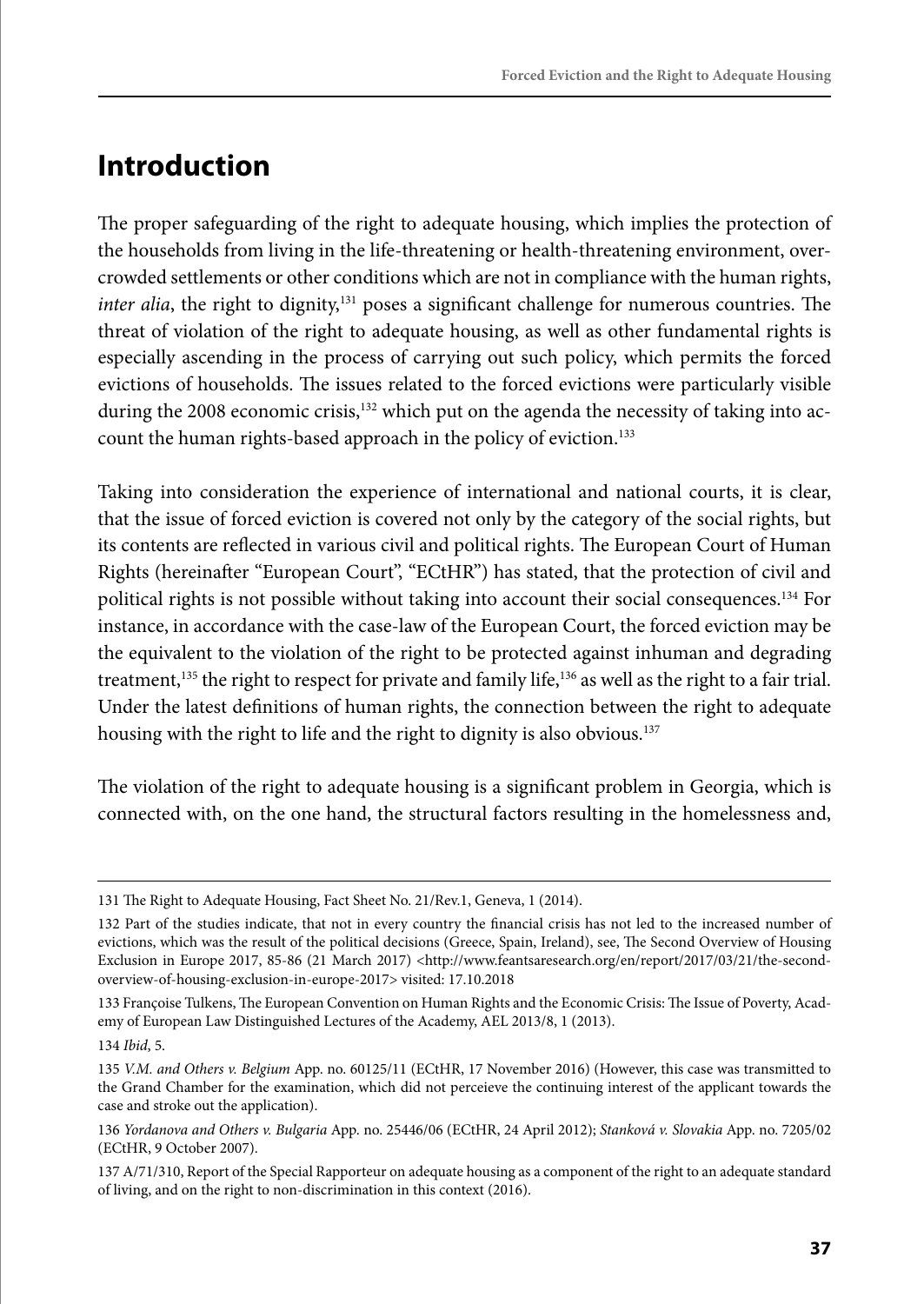on the other hand, the lack of state policy for combating homelessness.138 The issue of the forced eviction is posed as a significant and large-scale challenge is our reality, which especially damages the poorest households of the population and leaves them without any kind of support from the state, without housing and in extreme economic vulnerability.

Despite the existence of the internationally recognized basic protection standards, which are considered as mandatory for Georgia, the national legislation and policies view the process of forced eviction as a mechanism for the execution of the lawful decision and does not assess the issues regarding the violation of housing rights of the persons subject to the forced evictions or their predictable state after the enforcement of the forced evictions. Therefore, the legislation regulating the enforcement of the evictions does not, in fact, acknowledge the correspondence of the forced eviction with the right to adequate housing and thus, excludes the mechanisms for the protection of the latter right.

The social challenge<sup>139</sup> related to the forced eviction requires a complex political solution. In that regard, it is fundamental that the public authorities act at the level of the prevention of forced evictions, as well as in the process of evictions and mitigate the negative effects following the evictions, which should take into consideration the interests of the vulnerable groups in a highly sensitive manner.

## **Part I. International Standards for the Protection against Forced Eviction**

# **Methodology**

The research aims at analyzing the conditions and the scope of the forced eviction from the perspective of the international human rights standards. For this purpose, the following instruments were used during the research: analysis of international standards, analysis of international practice and analysis of the literature and secondary sources.

<sup>138 &</sup>quot;Homelessness – Analysis of State Policies", Human Rights Education and Monitoring Center (EMC), 53-55, (2016) < https://emc.org.ge/en/products/kvleva-usakhlkaroba-sakhelmtsifo-politikis-analizi> visited: 17.10.2018

<sup>139</sup> According to the United Nations Human Settlement Programme, around one billion people live in inadequate housing worldwide. Among them, about 100 million persons are homeless, see, The Right to Adequate Housing, Fact Sheet No. 21/Rev.1, Geneva, (2014) <https://www.un.org/ruleoflaw/files/FactSheet21en.pdf>; As a result of the Eurozone crisis of 2008 and 2010, 23 percent of the households are under the poverty risk, see, Anna Kahlmeter, Olof Backman & Lars Brannstrom, Housing Evictions and Economic Hardship: A Prospective Study, European Sociological Review, Vol. 34, No. 1, 106–119 (2018); According to Eurostat, the residences of approximately 15 % of the population are not decent (for instance, living space is not covered; the floor and walls are damp, etc.), see, Eurostat, Quality of life: Material conditions: Housing conditions <http://ec.europa.eu/eurostat/web/gdp-and-beyond/quality-of-life/data> visited: 17.10.2018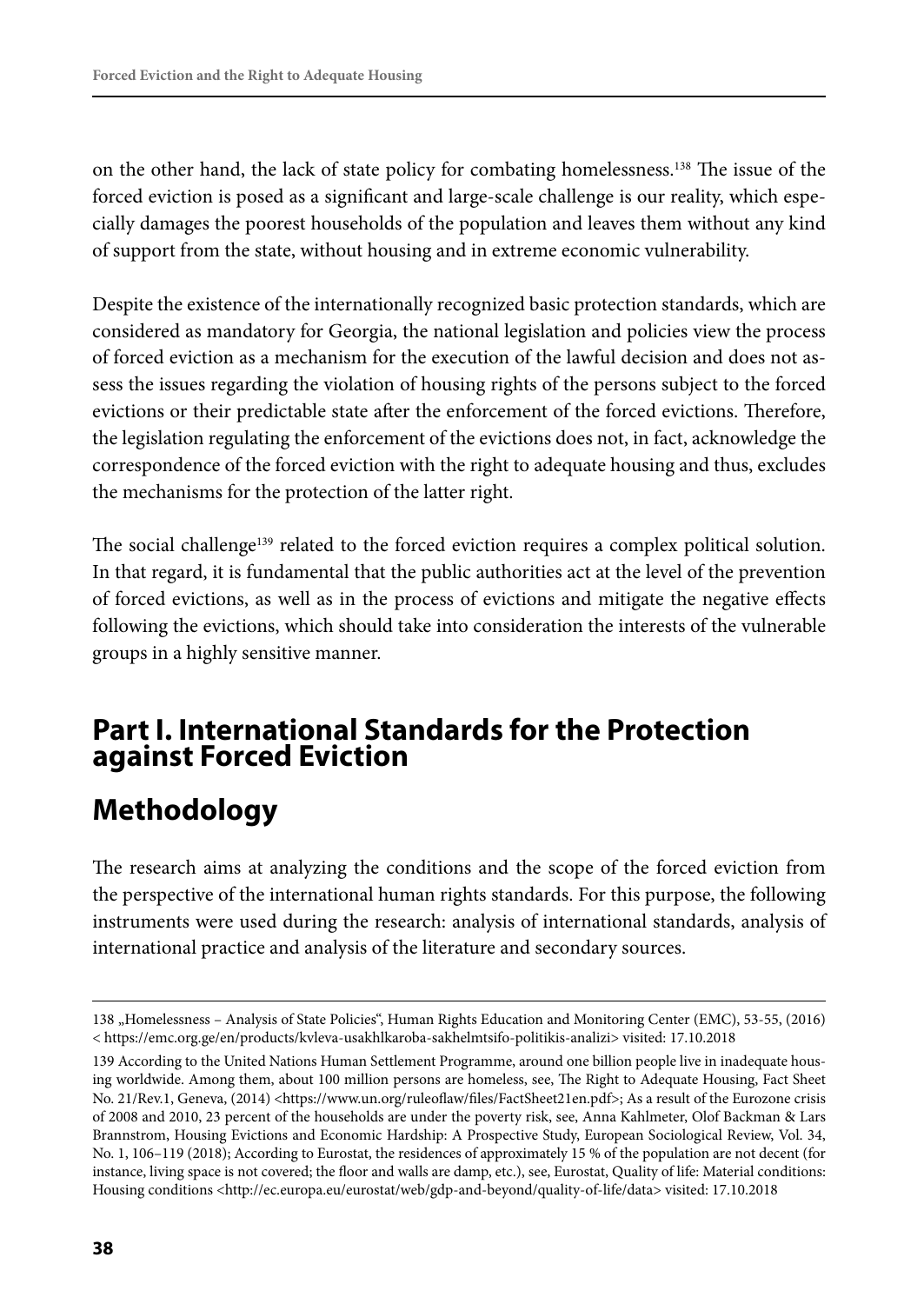## **Analysis of International Standards**

The international legal instruments, which concern the housing rights issues, were analyzed in order to identify the concept of forced eviction, its conditions and scope. In this regard, the special emphasis was made on the International Covenant on Economic, Social and Cultural Rights (ICESC) and the European Social Charter (ESC), which present the most important sources for the determination of the basis of the essence of forced eviction. Besides, the General Comments of the respective Committees and the practice established by them were analyzed for the purpose of understanding the content of the above mentioned international instruments. The study of the international standards also included the experience of the European Court of Human Rights (ECtHR), which qualifies the certain components of the right to adequate housing, especially, the cases of the forced eviction as the elements of civil and political rights.

## **Analysis of International Practice**

The analysis of the international practice, which concerns the study of such judicial practice, which has been developed by the national constitutional courts or equivalent institutions at the different times, is presented as one of the instruments for the research. The study examines the authoritative interpretations of the courts that have a significant role in establishing the standards for the housing rights, *inter alia*, forced eviction and in setting the modern human rights approaches with regard to the application of this mechanism.

## **Analysis of the Literature and Secondary Sources**

The research also examines the academic literature related to the forced eviction, as well as the policy documents of the international organizations working on the issues of adequate housing and the standards evaluated in the framework of their research activities, which ensures the issues of the forced evictions and defining of the importance of the human rights – based approach during the policy-making process to become even more obvious.

The present research does not study the different standards for the forced eviction in the light of the grounds140 of the eviction. Furthermore, the document does not cover the standards

<sup>140</sup> According to the United Nations Guidelines, the forced evictions might be a result of various circumstances, for instance, urban and rural development projects (construction of dams and roads); industrial activities, such as extraction of minerals; disaster prevention; urban planning; megaprojects; large-scale land acquisitions; privatization of houses and land; lack of security of tenure on land or house; slum clearance; defaulting on rent and mortgage payment; domestic violence; conflicts (ethnic) and armed clashes, using the demolition of houses as a weapon of war, etc., see, Forced Evictions, Fact Sheet No. 25/Rev.1, United Nations, New York and Geneva, 3 (2014).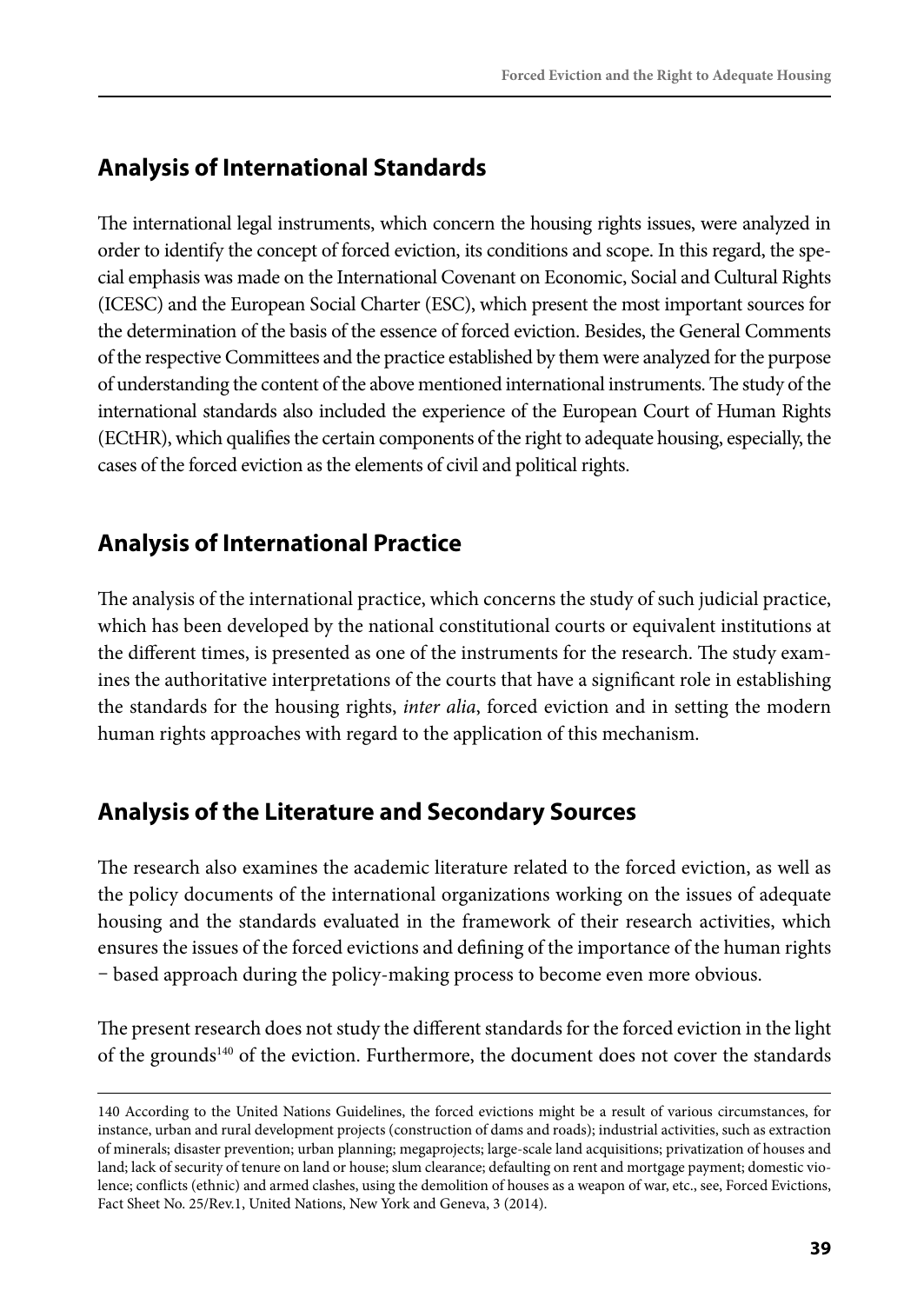for the forced eviction caused by the development-based projects due to the especially specific nature of such cases.

The research consists of three parts. The first part covers the essence of the forced eviction. The second part of the research outlines the role of the state and reflects the nature of the legal relations and the interests of the vulnerable groups. The third part covers the international standards related to the forced eviction, which consists of the phases before eviction, during the eviction and after the eviction has taken place.

# **1. The Essence of Forced Eviction**

## **1.1. The Definition of Home**

The identification of the essence of home is important for analyzing the standards for the forced eviction. The concept of housing, which implies the essential social, civil, cultural and political dimensions of this space, causes the intensity of the forced eviction as a measure of the interference.

According to the European Court, the definition of "home" is an autonomous concept, which means that the Court is not guided by the description of the housing set by the national legislation.<sup>141</sup> In accordance with the interpretation of the European Court, the main criterion for the concept of home is the existence of the "sufficient" and "continuous" connection with the "concrete space".142 Furthermore, the basic criterion for qualification of the space as a residence is the element of the permanent living in a particular space.<sup>143</sup> The above mentioned components are applied even in the cases when the issue of the lawfulness of the occupation of the particular space is presented.144 However, the determination of the lawfulness of the occupation of the residential area is important (but not decisive) during the evaluation of the proportionality of the forced eviction.<sup>145</sup> In accordance with the analysis of the European Committee on Social Rights146 (hereinafter "the European Committee"), the unlawful occu-

<sup>141</sup> *Yevgeniy Zakharov V. Russia* App. no. 66610/10 (ECtHR, 14 March 2017), para. 30.

<sup>142</sup> *Ibid*; *Winterstein and Others V. France* App. no. 27013/07 (ECtHR, 17 October 2013), para. 141.

<sup>143</sup> Ivana Roagna, Protecting the Right to Respect for Private and Family Life under the European Convention on Human Rights, Council of Europe human rights handbooks, Council of Europe, Strasbourg, 93 (2012).

<sup>144</sup> *Winterstein and Others V. France* App. no. 27013/07 (ECtHR, 17 October 2013), para. 141.

<sup>145</sup> *Chapman V. The United Kingdom* App. no. 27238/95 (ECtHR, 18 January 2001), para. 102.

<sup>146</sup> The European Committee on Social Rights (ECSR) is the monitoring authority for the fulfillment of the obligations under the European Social Charter (ESC).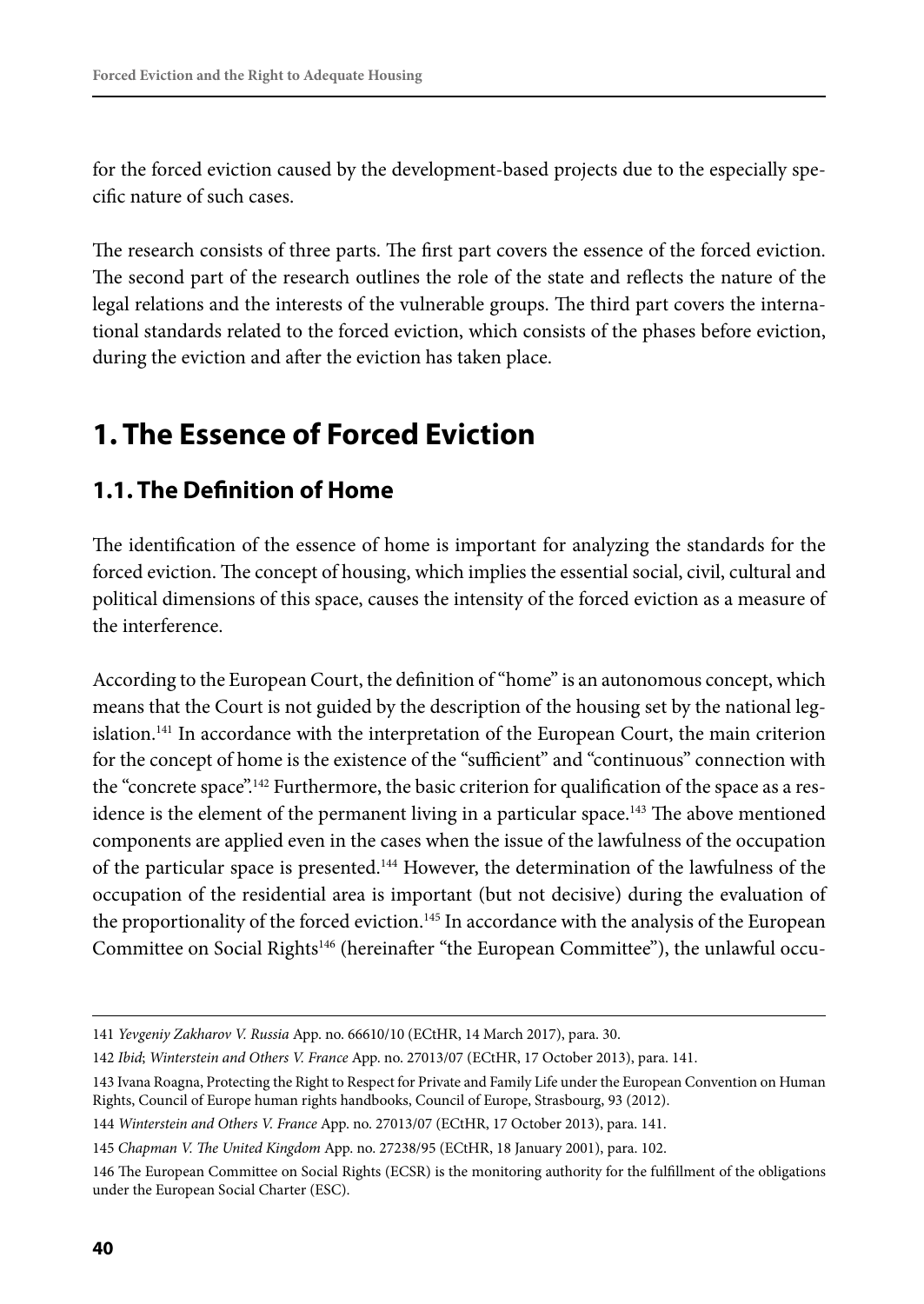pation of the relevant space might be a legitimate basis for the eviction.<sup>147</sup> However, in view of the European Committee, the assessment of the unlawful occupation of the space should not be based on the unjustified broad criteria.<sup>148</sup>

In the case of *Yevgeniy Zakharov v. Russia*, 149 the European Court stated, that the fact, that the applicant was registered in his former wife's house, is not enough for the qualification of the accomodation as a place of residence.<sup>150</sup> The fact, according to which the applicant has lived in the house of the partner for 10 years, was considered as a basis for the qualification of the accommodation as a place of residence.151 Furthermore, in the case of *Bagdonavicius and*  Others v. Russia,<sup>152</sup> the European Court assessed the forced eviction of the persons and the demolition of their houses as the disproportionate involvement in the right. The only basis of the ruling for the forced eviction by the domestic court was the fact, that the permits for construction have not existed and the land was illegally occupied.<sup>153</sup> With the perspective of the European Court, the national court should take into consideration the fact of living in a particular place for a long period of time.154

Thus, according to the international standards, before deciding on the forced eviction cases, the national courts are obliged to assess whether the particular space is regarded as a place of residence for the person, who is the subject to the eviction. Additionally, the interpretation of the courts shall not solely be based on the definition set by the national legislation and it shall take into account the international standards and criteria.

## **1.2. The Definition of the Forced Eviction**

Forced eviction implies the process when a person or a group of people are removed from their place of residence against their will. There is no uniform definition of forced eviction in international legal systems. Thus, its contents are different in accordance with the international instruments/definitions, as well as national legislation. Nevertheless, it is possible to

150 *Ibid*, para. 32.

<sup>147</sup> *European Federation of National Organisations Working with the Homeless (FEANTSA) v. France*, Complaint No. 39/2006, Decision on the Merits, ECSR, para. 88 (5 December 2007).

<sup>148</sup> *European Roma Rights Centre (ERRC) v. Ireland*, Complaint No. 100/2013, Decision on the Merits, ECSR, para. 135 (1 December 2015).

<sup>149</sup> *Yevgeniy Zakharov V. Russia* App. no. 66610/10 (ECtHR, 14 March 2017).

<sup>151</sup> *Ibid.*

<sup>152</sup> *Bagdonavicius and Others v. Russia* App. no. 19841/06 (ECtHR, 11 September 2016).

<sup>153</sup> The demolition of homes and the forced eviction of residents of Roma origin breached their right to respect for their private and family life, press release 323, 2-3 (11.10.2016).

<sup>154</sup> *Ibid*, 2.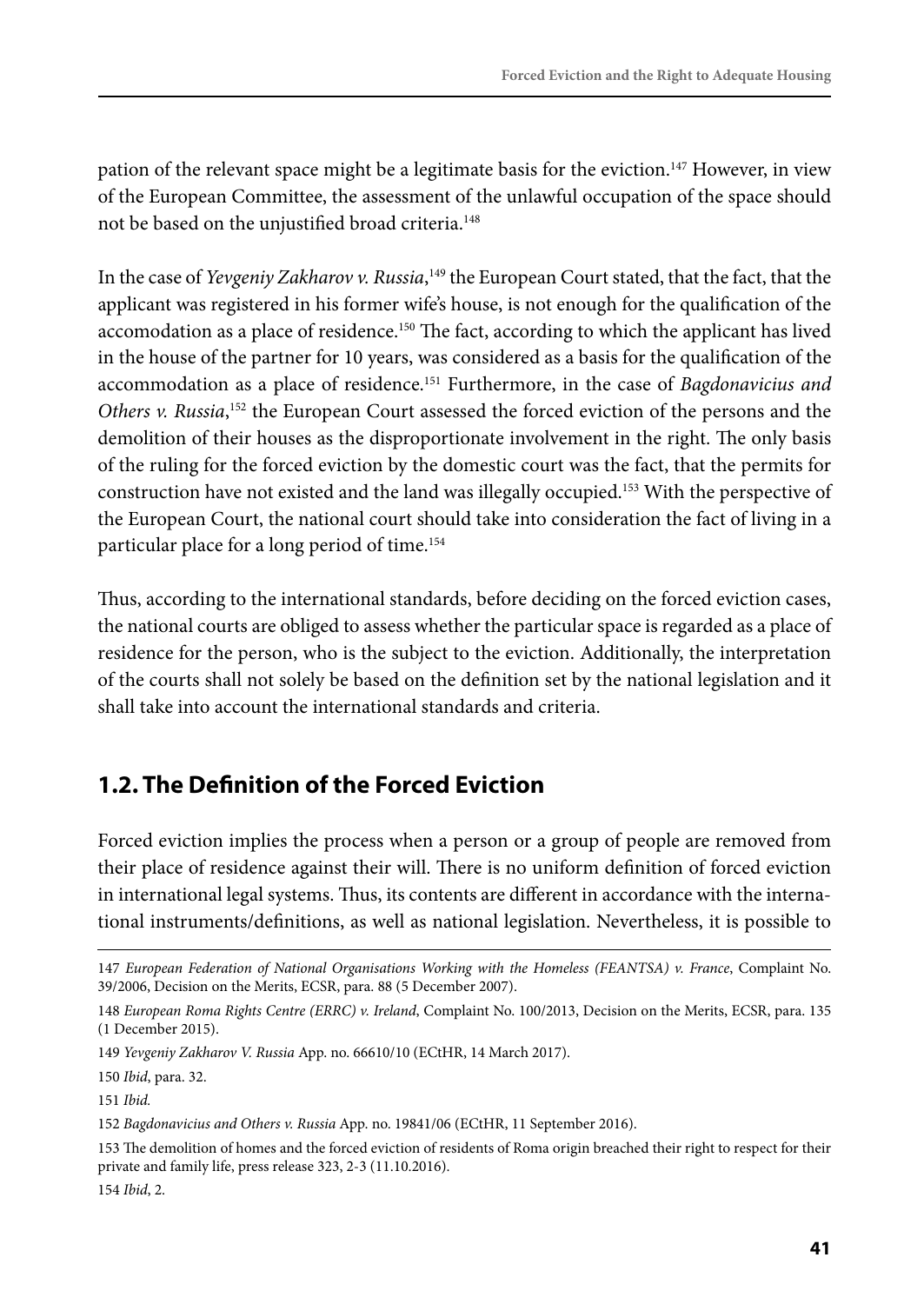underline the several main sources and definitions, which could set the main characteristics of the notion of the forced eviction.

The Comments of the Committee on Economic, Social and Cultural Rights (hereinafter "the Committee")<sup>155</sup> are important sources for the conceptualization of the essence of forced eviction and explanation of the content of the International Covenant on Economic, Social and Cultural Rights (ICESCR). In accordance with the perspective of the Committee, the forced eviction means the permanent or temporary removal of the particular persons, families and/ or community groups from the houses or lands without their desire, relevant legal or other protection or accessibility to such protection.156 When defining the essence of the forced eviction, the United Nations Guideline shares the definition of the Committee; however, at the same time it is more detailed and indicates, that the separate existence of the following circumstances presents the basis for the qualification of the act as forced eviction; namely: (1) when the temporary or permanent eviction from the housing and/or land is being carried out; (2) when the forced eviction is being carried out against the will of the relevant persons, with or without the use of force;<sup>157</sup> (3) the forced eviction might not be connected with neither the provision with the alternative housing and relocation, nor the adequate compensation and/or access to the productive land;158 (4) the relevant legal and other types of protection is not ensured or in the case of their existence, the access to them is not guaranteed, which, *inter alia*, covers the right to challenge either the decision on the forced eviction or the process of the eviction.159 Under such explanation of the definition of the forced eviction, this concept acquires the wide content.

Furthermore, under the explanation of the Committee, the decision of the forced eviction adopted by either the administrative agency or the court in accordance with merely the law, does not exclude the possibility of the violation of the right to adequate housing or any other right. In particular, the international legal system requires that even in the case when the eviction is carried out in accordance with the legislation, a particular case should be managed in compliance with human rights standards and should be based on the principles of reasonableness and proportionality.160

<sup>155</sup> The Committee on Economic, Social and Cultural Rights (CESCR) monitors the fulfillment of the obligations under the International Covenant on Economic, Social and Cultural Rights (ICESCR).

<sup>156</sup> General Comment No. 7: The Right to Adequate Housing: Forced Evictions (art.11 (1)), Committee on Economic, Social and Cultural Rights, para. 3 (1997).

<sup>157</sup> Forced Evictions, Fact Sheet No. 25/Rev.1, United Nations, New York and Geneva, 3 (2014).

<sup>158</sup> *Ibid*.

<sup>159</sup> *Ibid*.

<sup>160</sup> General Comment No. 7: The Right to Adequate Housing: Forced Evictions (art.11 (1)), Committee on Economic, Social and Cultural Rights, para. 14 (1997).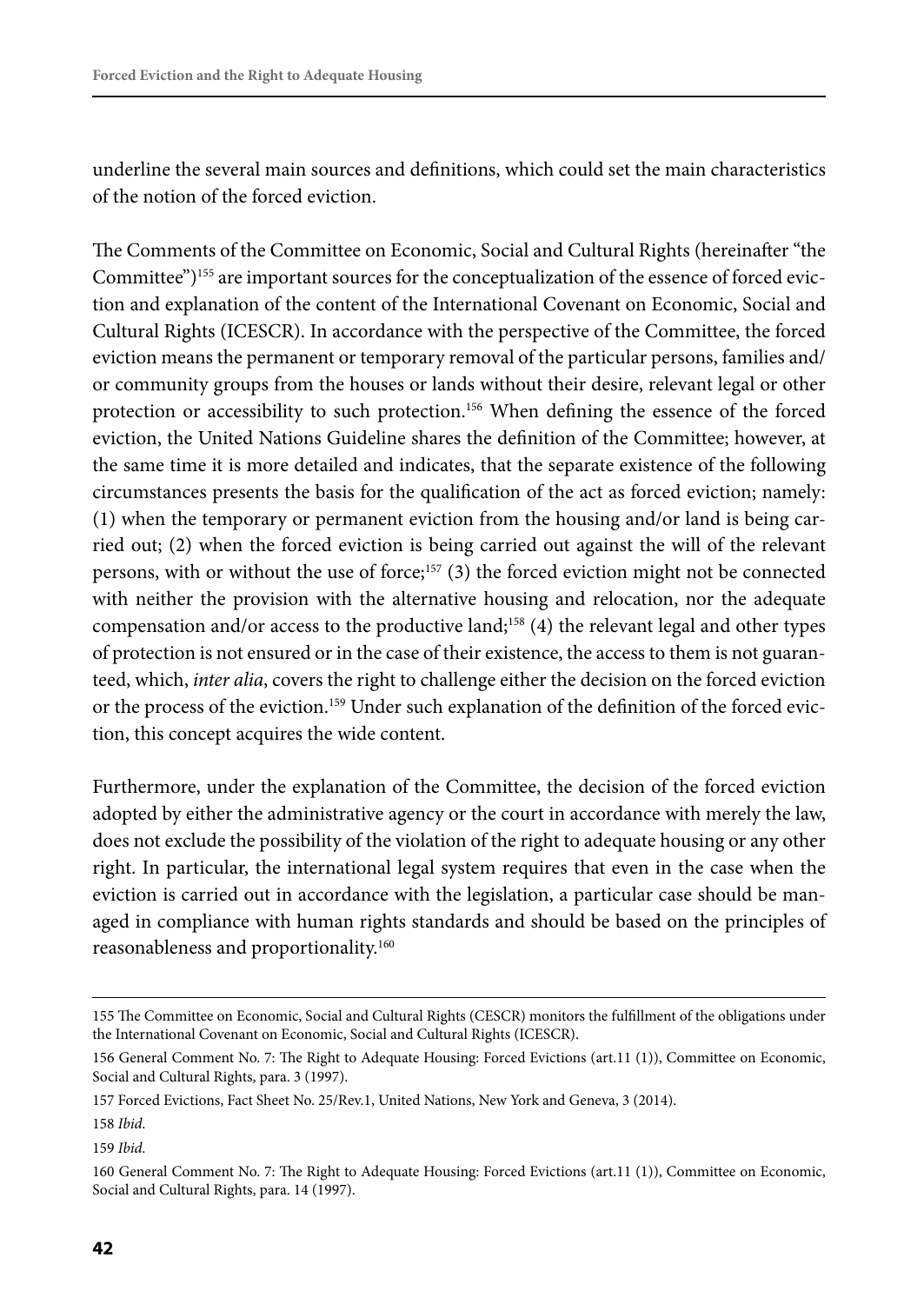## **1.3. International Instruments Regulating the Forced Eviction**

The international instruments do not explicitly imply the protection against forced eviction; however, the various rights enhanced by these documents include such safeguards. Insofar as the protection from the forced eviction is primarily considered as the element of the right to adequate housing, it is important to review the international instruments and policy documents, which create the basis for the protection of this right. Among the international instruments, the International Covenant on Economic, Social and Cultural Right (ICESCR) should be mentioned in that regard.161 Additionally, the General Comment No. 7 of the Committee on Economic, Social and Cultural Rights is important in addressing the international standards towards the forced eviction.<sup>162</sup>

Among the international instruments, some guarantees from the forced eviction are derived from the Universal Declaration of Human Rights (UDHR)<sup>163</sup> and the International Covenant on Civil and Political Rights (ICCPR).<sup>164</sup> The part of the international instruments consider the protection of the housing rights in accordance with their aims and in the context of the specific groups – such as, Convention on the Rights of Persons with Disabilities (CRPD),<sup>165</sup> Convention on the Elimination of All Forms of Racial Discrimination (ICERD),166 Convention on the Rights of the Child (CRC),<sup>167</sup> Convention on the Elimination of All Forms of Discrimination against Women (CEDAW),<sup>168</sup> Convention Relating to the Status of Refugees,<sup>169</sup> Convention on the Protection of the Rights of All Migrant Workers and Members of their Families<sup>170</sup> and Indigenous and Tribal Peoples Convention.<sup>171</sup>

In addition to the above mentioned international instruments, the regional documents, such as the European Social Charter (ESC)<sup>172</sup> and the Charter of Fundamental Rights of the European

167 Convention on the Rights of the Child (CRC), UN, Article 27 (1989).

<sup>161</sup> International Covenant on Economic, Social and Cultural Rights (ICESCR), UN, Art. 11 (1966).

<sup>162</sup> General Comment No. 7: The Right to Adequate Housing: Forced Evictions (art.11 (1)), Committee on Economic, Social and Cultural Rights, para. 2 (1997).

<sup>163</sup> Universal Declaration of Human Rights (UDHR), UN General Assembly, 217 A (III), Article 25 (1948).

<sup>164</sup> International Covenant on Civil and Political Rights (ICCPR), UN, Article 17.1 (1966).

<sup>165</sup> Convention on the Rights of Persons with Disabilities (CRPD), UN, Article 28 (2006).

<sup>166</sup> International Convention on the Elimination of All Forms of Racial Discrimination (ICERD), UN, Article 5.e, The instrument is ratified under the N 1899 Resolution (dated 16.04.1999) of the Parliament of Georgia.

<sup>168</sup> Convention on the Elimination of All Forms of Discrimination against Women (CEDAW), UN, Article 14.2 (1979). The instrument is rarified under the N 561 Resolution (dated 22.09.1994) of the Parliament of Georgia.

<sup>169</sup> Convention Relating to the Status of Refugees, UN, Article 21 (1951).

<sup>170</sup> International Convention on the Protection of the Rights of All Migrant Workers and Members of their Families, UN, Article 43 (1990).

<sup>171</sup> Indigenous and Tribal Peoples Convention, (No. 169), Art. 20(2) (1989).

<sup>172</sup> European Social Charter (Revised) (ESC), Council of Europe (CoE), Article 31 (1996).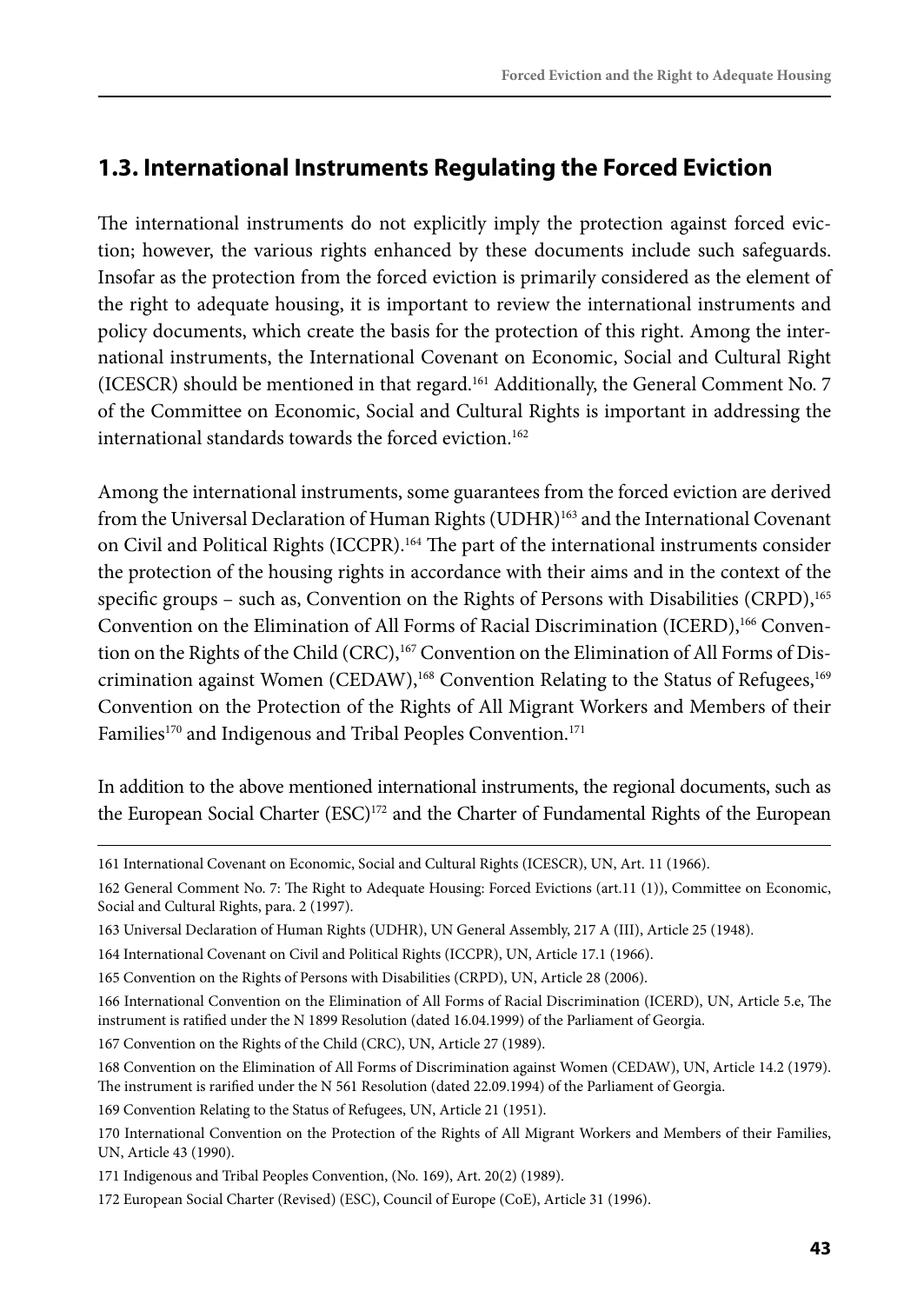Union<sup>173</sup> are noteworthy. The EU Directive on Racial Equality (2000/43 / EC)<sup>174</sup> suggests to the elimination of the discrimination towards the right to adequate housing across the EU. The same issue is covered by the Gender Equal Access to Goods and Services Directive (2004/113/EC).<sup>175</sup>

Thus, the importance of the protection against forced eviction is underlined by the set of normative and non-normative international documents concerning the adequate housing issues. The ratification of the above mentioned instruments establishes the different scale obligations for the state; however, in all instances, the national legislation regulating the forced eviction, as well as each individual decision shall comply with the international human rights standards.

## **2. Protection against Forced Eviction and the Role of the State**

The responsibility of the state towards the protection of the human rights recognizes three main dimensions: (1) to respect the human rights; (2) to protect the human rights; (3) to fulfill human rights.176 The component regarding respecting the human rights purports the prohibition of such acts of the state, that violates the essence of that right. The component concerning the protection of the right is limited by the protection from the violations by the third persons, while the component on the fulfillment of the right should be interpreted as the action of the state, which creates the relevant basis for the realization of the right.<sup>177</sup>

<sup>173</sup> Article 34 of the Charter of the Fundamental Rights of the European Union (the right to adequate housing is not directly indicated in the document, however, Article 34, paragraph 3 concerns the concept of the housing assistance).

<sup>174</sup> Council Directive 2000/43/EC of 29 June 2000 implementing the principle of equal treatment between persons irrespective of racial or ethnic origin (Racial Equality Directive 2000/43/EC), Art. 3 (1) h).

<sup>175</sup> Council Directive 2004/113/EC of 13 December 2004 implementing the principle of equal treatment between men and women in the access to and supply of goods and services (Gender Equal Access to Goods and Services Directive 2004/113/EC). The Limburg Principles (1986) and the Maastricht Guidelines (1997), which indicate the demands regarding the implementation of social and economic rights, its nature and mechanisms following the breach of the rights, are important in the process of reflecting the standards for the right to adequate housing and forced eviction in the context of the latter right. Furthermore, the Second Principle of the Recommendation of the Council of Europe on the Rights to the Satisfaction of Basic Material Needs of Persons in Situations of Extreme Hardship provides for the right to satisfy the minimum requirements, which covers the rights to food, closing, shelter and basic medical care. In addition, the N 115 Recommendation (on Workers' Housing) of the International Labour Organization (ILO) aims at supporting the development of such national policy (within the general policy of housing) that provides for the adequate and decent housing accommodation and living environment for workers and their family members. For the better reflection of the issue of the forced evictions, it is important to consider the 1976 Vancouver Declaration on Human Settlements and 1998 Resolution of General Assembly (43/181) on the Global Strategy for Shelter to the Year 2000, see, Recommendation No. R (2000) 3 of the Committee of Ministers to member states on the Right to the Satisfaction of Basic Material Needs of Persons in Situations of Extreme Hardship, Adopted by the Committee of Ministers on 19 January 2000; Workers' Housing Recommendation, 1961 (No. 115), para. 2.

<sup>176</sup> Françoise Tulkens, The European Convention on Human Rights and the Economic Crisis: The Issue of Poverty, Academy of European Law Distinguished Lectures of the Academy, AEL 2013/8, 5 (2013); QUB Budget Analysis Project Budgeting for Economic and Social Rights: A Human Rights Framework, QUB School of Law, Belfast, 31-46 (2010).

<sup>177</sup> A/HRC/34/51, Report of the Special Rapporteur on adequate housing as a component of the right to an adequate standard of living, and on the right to non-discrimination in this context, 2017, para. 13.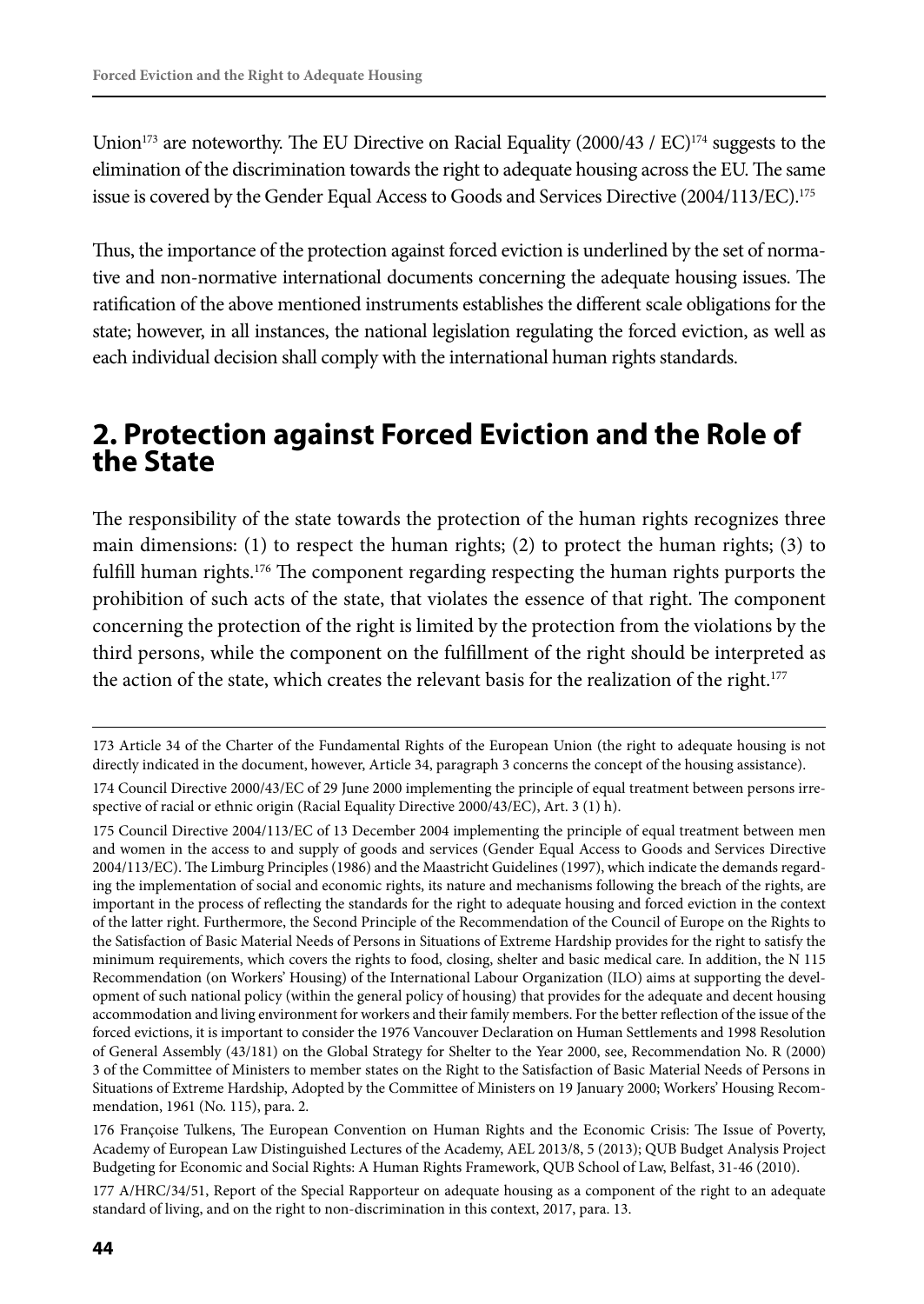The legislative regulations, as well as the programmatic directions protecting against the forced evictions, involve both active and passive participation of the country. The degree of state participation may vary depending on the subjects involved in the legal relations resulted in the eviction (primary legal relations). Two critical issues are emerging in that regard: (a) in what extent do the obligations of the state change when the primary legal relation has a private nature; (b) how should the state respond to the needs of vulnerable groups during the forced eviction. The posed questions should be regarded as particularly important, as in most of the cases the violations of the right are resulted by the inadequate assessment of the two above mentioned issues by the state.

## **2.1. The Nature of the Legal Relations and the Role of the State**

In the circumstances, where the basis of the eviction is a dispute between the private persons,<sup>178</sup> it is important to determine the scope of the interference and responsibility of the state with regard to the prevention of the forced eviction, which implies keeping of fair and reasonable balance between the right to property and the right to adequate housing.

The practice of the ECtHR is noteworthy with regard to the collision between the right to property and the right to adequate housing (which is reflected, *inter alia*, into the rights protected by the European Convention on Human Rights and Fundamental Freedoms (ECHR)). In the framework of the analysis of such cases, it is important to note the perspective of the European Court, which can be interpreted as some kind of reservation – according to the court, the issue of housing is "the prime social need". The above mentioned issue is covered by one of the powers of the legislative organ, which means that the regulations relevant with regard to this sphere should not be set entirely by "market forces".<sup>179</sup> The European Court has developed various views concerning this principle. For instance, in several cases, the ECtHR has reviewed the temporal/urgent legislative policy of Italy, which regulated the control of the rent, the extension of the rental agreements and the suspension/postponement of the execution of the decisions on eviction.<sup>180</sup> According to the applicants, such policy violated the right to property (Article 1 of the Protocol No. 1 of the Convention). The state has suggested that the legitimate aim of such regulation is a derived from the fact, that the term of a large part of the rental contracts were going to be expired and if the forced eviction was used as a

<sup>178</sup> It is noteworthy, that the highest rate of evictions in European countries is resulted from such legal relations. Sten-Åke Stenberg, Lia van Doorn & Susanne Gerull, Locked out in Europe: A Comparative Analysis of Evictions Due to Rent Arrears in Germany, the Netherlands and Sweden, European Journal of Homelessness, Vol. 5, No. 2 (2011).

<sup>179</sup> *James And Others V. The United Kingdom* App. no. 8793/79 (ECtHR, 21 February 1986), para. 47.

<sup>180</sup> *Spadea and Scalabrino V. Italy* App. no. 12868/87 (ECtHR, 28 September 1995), para. 18; *Scollo V. Italy* App. no. 19133/91 (ECtHR, 28 September 1995), para. 20.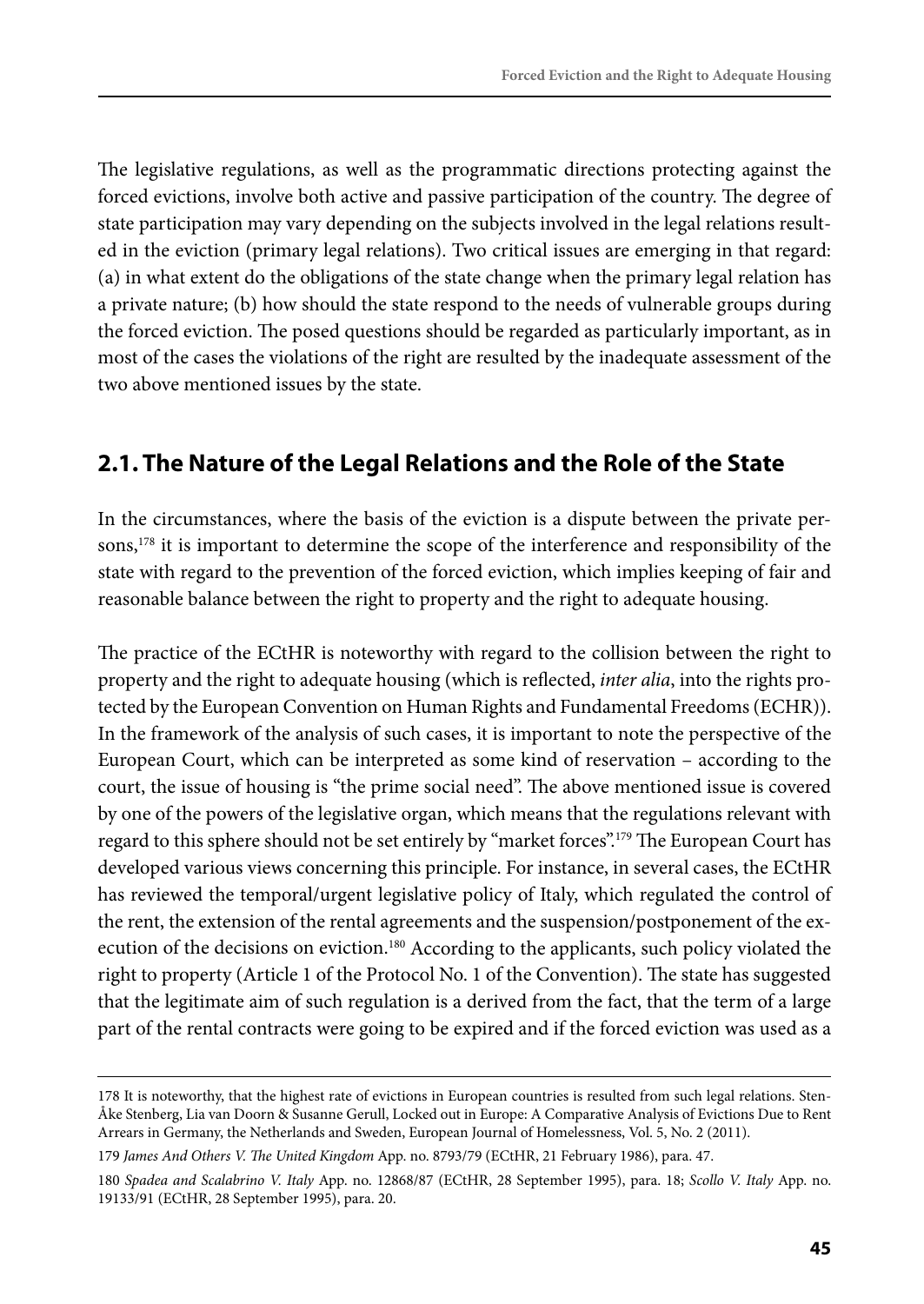measure, it would cause "social tension", that itself would jeopardize the public order.<sup>181</sup> The Court found the aim legitimate, but taking into account the factual circumstances of the case, the issue of proportionality was scrutinized differently. For instance, the policy carried out by Italy was qualified as proportionate in the case of *Spadea and Scalabrino v. Italy*, as the Court considered that the interference of the state was not beyond the limits of the margin of appreciation, which itself was set by Article 1 of the Protocol No. 1.182 Thus, it was underlined, that the interference kept the fair balance between, on the one hand, the interest of the community and, on the other hand, the right to property of the individual.<sup>183</sup> The Court came to the opposite conclusion in the case of *Scollo v. Italy*. 184

The issue concerning the postponement of the eviction in the framework of the private legal dispute is also regarded as challenging. For instance, in the case of *Pibernik v. Croatia*, 185 the European Court of Human Rights found the violation of the right to a fair trial and the right to property. According to the factual circumstances of the case, in 1995, the person broke into the flat. In 2000, the Court made the decision on the eviction of the above mentioned person; however, the execution of the eviction has not been carried out until 2003.<sup>186</sup> One of the main arguments presented by the Government was connected with the fact, that although the request of the applicant was legitimate, its execution was not urgent.<sup>187</sup> The European Court of Human Rights did not accept the position of the Government, according to which, the motions on the postponement, as well as the workload of the Court, formed the legitimate basis of the postponement of the eviction.188 In accordance with the viewpoint of the European Court, the right to a fair trial concerns the state obligation to ensure the decision-making by the relevant system in due time; however, the above mentioned requirement has not been met in the case and, therefore, the violation of the right has been found.<sup>189</sup> Furthermore, the Court reiterated, that the existence of the special circumstances might be a justification for non-execution of the decision by the state, which has not been presented in the aforementioned case.190 In addition, taking into account the prolonged procedures of the eviction, the violation of the right to property was also found in the case of *Fossi and Mignolli v. Italy*. 191

<sup>181</sup> *Scollo V. Italy* App. no. 19133/91 (ECtHR, 28 September 1995), para. 30.

<sup>182</sup> *Spadea and Scalabrino V. Italy* App. no. 12868/87 (ECtHR, 28 September 1995), para. 40.

<sup>183</sup> *Ibid*, para. 33.

<sup>184</sup> *Scollo V. Italy* App. no. 19133/91 (ECtHR, 28 September 1995), para. 40.

<sup>185</sup> *Pibernik V. Croatia* App. no. 75139/01 (ECtHR, 4 March 2004).

<sup>186</sup> *Ibid*, paras. 7-46.

<sup>187</sup> *Ibid*, para. 52.

<sup>188</sup> *Ibid*, para. 57.

<sup>189</sup> *Ibid*, para. 58.

<sup>190</sup> *Ibid*, para. 70.

<sup>191</sup> *Fossi and Mignolli V. Italy* App. no. 48171/99 (ECtHR, 4 March 2004).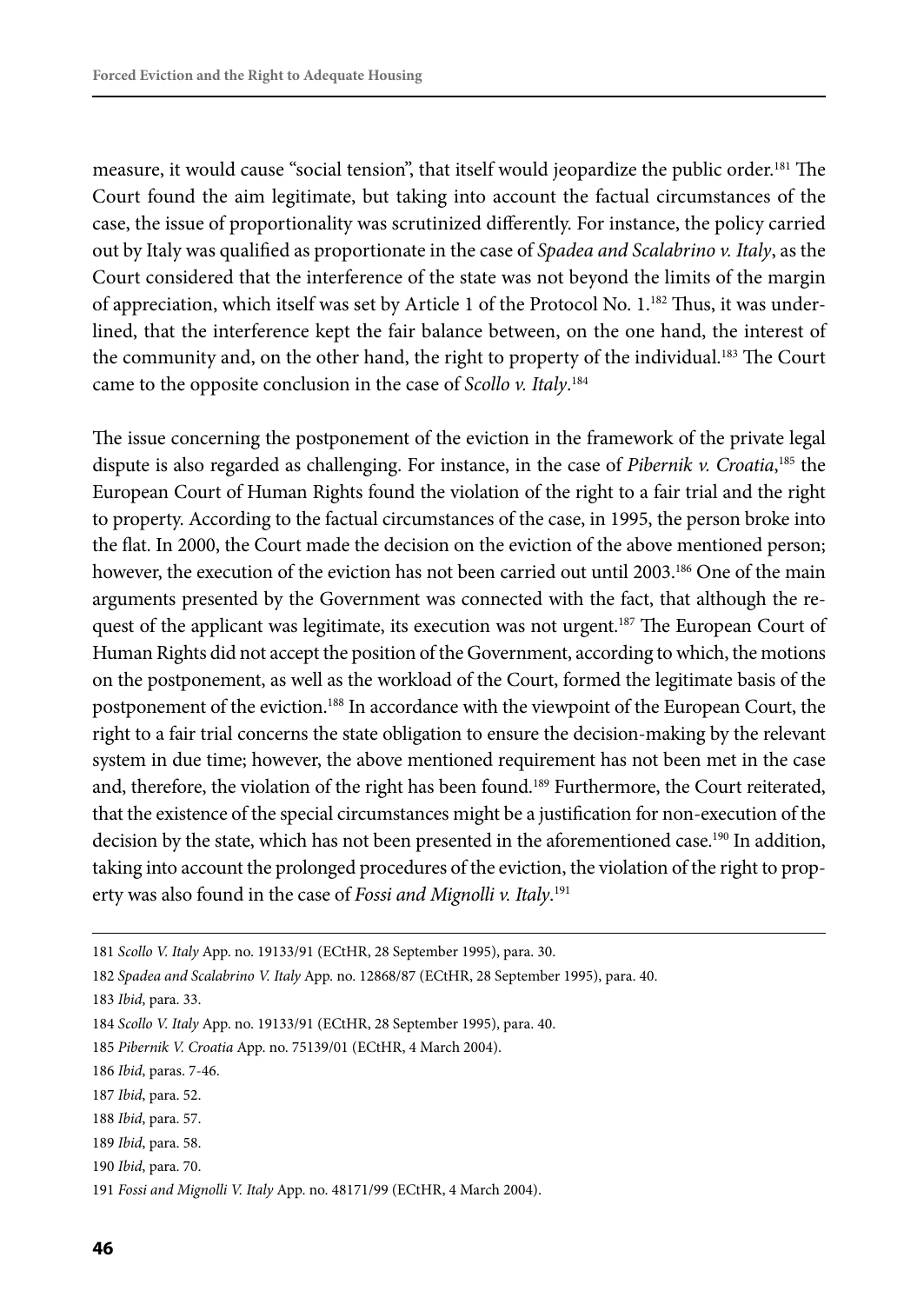In parallel with the practice of the European Court of Human rights, the case-law developed by the national courts should be noted, which enhances the assumption what the right to property is not superior over the right to adequate housing in all cases. The interpretation of the South African Constitutional Court is noteworthy in this regard. Furthermore, in the framework of the analysis of this interpretation, the sharp context should be underlined. In accordance with the interpretation of the Court, during the collision between the rights, the right to property, defined by the Constitution, shall be interpreted in the context of social obligations. The aforementioned is based on the social state principle enshrined in the preamble of the Constitution, as well as the provisions of the Constitution with regard to the social and economic rights.<sup>192</sup> In accordance with the Court's view, it is important to move away from "a static, typically private-law conceptualist view of the constitution" to the "dynamic, typically public-law view" of the Constitution, which means the perception of the basic law as the "instrument for social change and transformation" of the basic law.<sup>193</sup> With the perspective of the Court, when the ownership right is confronted with the "genuine despair of people in dire need of accommodation",194 the right to property should not be granted the unconditional priority.195

It is important to consider the case examined by the same court, dated  $2012<sup>196</sup>$  which explained that in times of collision between the property rights and the right to adequate housing, the predetermined hierarchy of one of the right is excluded. According to the factual circumstances of the case, the issues of the excessive and unfair lease tax and the termination of the relevant agreement were transplanted into the context of the right to adequate housing by the tenants. In the above case, the lease tax had been raised about three times and after the tenants challenged this decision by the appeal before the court, the landlord company applied to the court to issue the eviction order towards them. In this case, the Constitutional Court stated that, first of all, "the unfair practices" set by the South African legislation between the private persons should be avoided and only after that the decision on the eviction should be possible to make.<sup>197</sup>

<sup>192</sup> *Port Elizabeth Municipality v. Various Occupiers* (CCT 53/03) [2004] ZACC 7; 2005 (1) SA 217 (CC); 2004 (12) BCLR 1268 (CC), paras. 15-16 (1 October 2004).

<sup>193</sup> *First National Bank of SA Limited t/a Wesbank v. Commissioner for the South African Revenue Services and Another; First National Bank of SA Limited t/a Wesbank v. Minister of Finance* (CCT19/01) [2002] ZACC 5; 2002 (4) SA 768; 2002 (7) BCLR 702, para. 52 (1 October 2004).

<sup>194</sup> *Port Elizabeth Municipality v. Various Occupiers* (CCT 53/03) [2004] ZACC 7; 2005 (1) SA 217 (CC); 2004 (12) BCLR 1268 (CC) (1 October 2004).

<sup>195</sup> *Ibid,* para. 23.

<sup>196</sup> *Maphango and Others v. Aengus Lifestyle Properties (Pty) Ltd* (CCT57/11) (CC) [2012] ZACC 2; 2012 (3) SA 531 (CC); 2012 (5) BCLR 449 (CC) (13 March 2012).

<sup>197</sup> *Ibid.*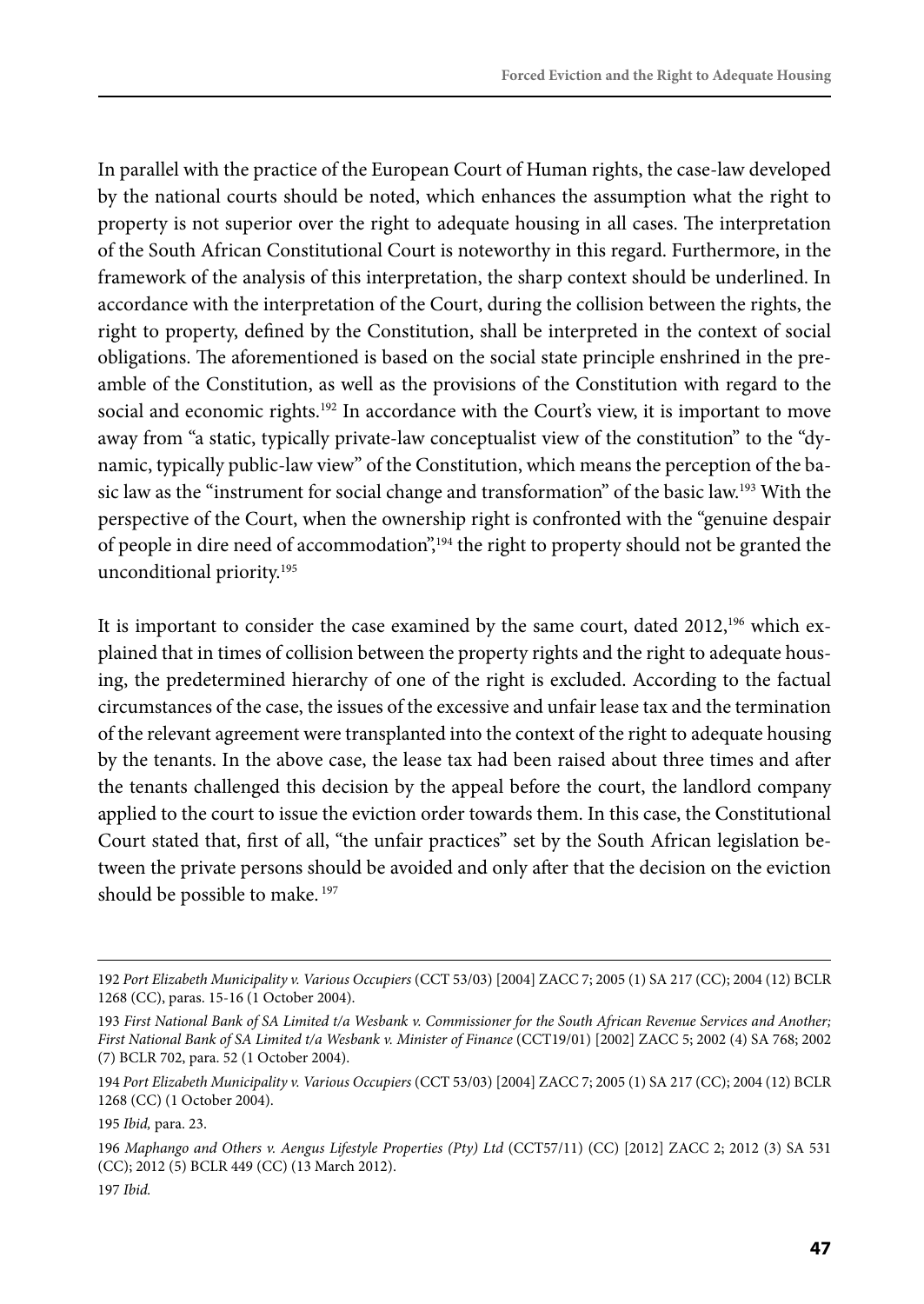Furthermore, the legislative restriction of the arbitrary eviction presents as the important practice. Namely, in the majority of European countries, the legislation prohibits such conducts of the proprietor that is directed towards the actual eviction of the occupant. The conducts may be reflected in cutting off the electricity, closure of the apartment and other similar actions.198

Taking into consideration the above mentioned circumstances, it is clear that the elimination of the forced eviction should be a subject to the special attention of the state. In that regard, the state is bound by the international legal standards in all cases, even if the eviction is a result of the legal relations between the private parties.<sup>199</sup>

## **2.2. Vulnerable Groups and the Role of State**

The role of the state is even more fundamental towards the vulnerable groups, as the effect of the eviction is particularly visible in the cases of women,<sup>200</sup> children, persons with disabilities,<sup>201</sup> elderly,<sup>202</sup> indigenous people, ethnic or other minorities.<sup>203</sup>

International experience, as well as the national practices, makes it clear, that in some cases for some degree of discretionary (though the subject to the progressive realization and non-discrimination) policy of the state transforms into its obligation (for instance, with regard to the provision with the alternative housing). In 2012, in the case of *Yordanova and oth-*

<sup>198</sup> Sten-Åke Stenberg, Lia van Doorn & Susanne Gerull, Locked out in Europe: A Comparative Analysis of Evictions Due to Rent Arrears in Germany, the Netherlands and Sweden, European Journal of Homelessness, Vol. 5, No. 2, 40 (2011).

<sup>199</sup> For the legal connection between the subject and object to eviction in the context of state obligations, see, Forced Evictions, Fact Sheet No. 25/Rev.1, United Nations, New York and Geneva, 3 (2014).

<sup>200</sup> General Comment No. 16: The equal right of men and women to the enjoyment of all economic, social and cultural rights (art. 3 of the International Covenant on Economic, Social and Cultural Rights), Committee on Economic, Social and Cultural Rights, (2005); General Comment No. 7: The Right to Adequate Housing: Forced Evictions (art.11 (1)), Committee on Economic, Social and Cultural Rights, para. 2 (1997); E/CN.4/2004/48, Report of the special Rapporteur on adequate housing as a component of the right to an adequate standard of living, main focus: Forced evictions, 60th Session CHR (2004); *Bangladesh Society for Enforcement of Human Rights and Others v. Bangladesh*, 53 DLR (2001); CommDH(2009)5, Recommendation of the Commissioner for Human Rights on the Implementation of the Right to Housing, Strasbourg, 20 (30 June 2009).

<sup>201</sup> General Comment No. 5: Persons with Disabilities, Committee on Economic, Social and Cultural Rights, (1995).

<sup>202</sup> General Comment No. 6: The Economic, Social and Cultural Rights of Older Persons, Committee on Economic, Social and Cultural Rights, para. 33 (1995). For instance, According to the Committee, "national policies should help elderly persons to continue to live in their own homes as long as possible, through the restoration, development and improvement of homes and their adaptation to the ability of those persons to gain access to and use them".

<sup>203</sup> General Comment No. 7: The Right to Adequate Housing: Forced Evictions (art.11 (1)), Committee on Economic, Social and Cultural Rights, para. 10 (1997).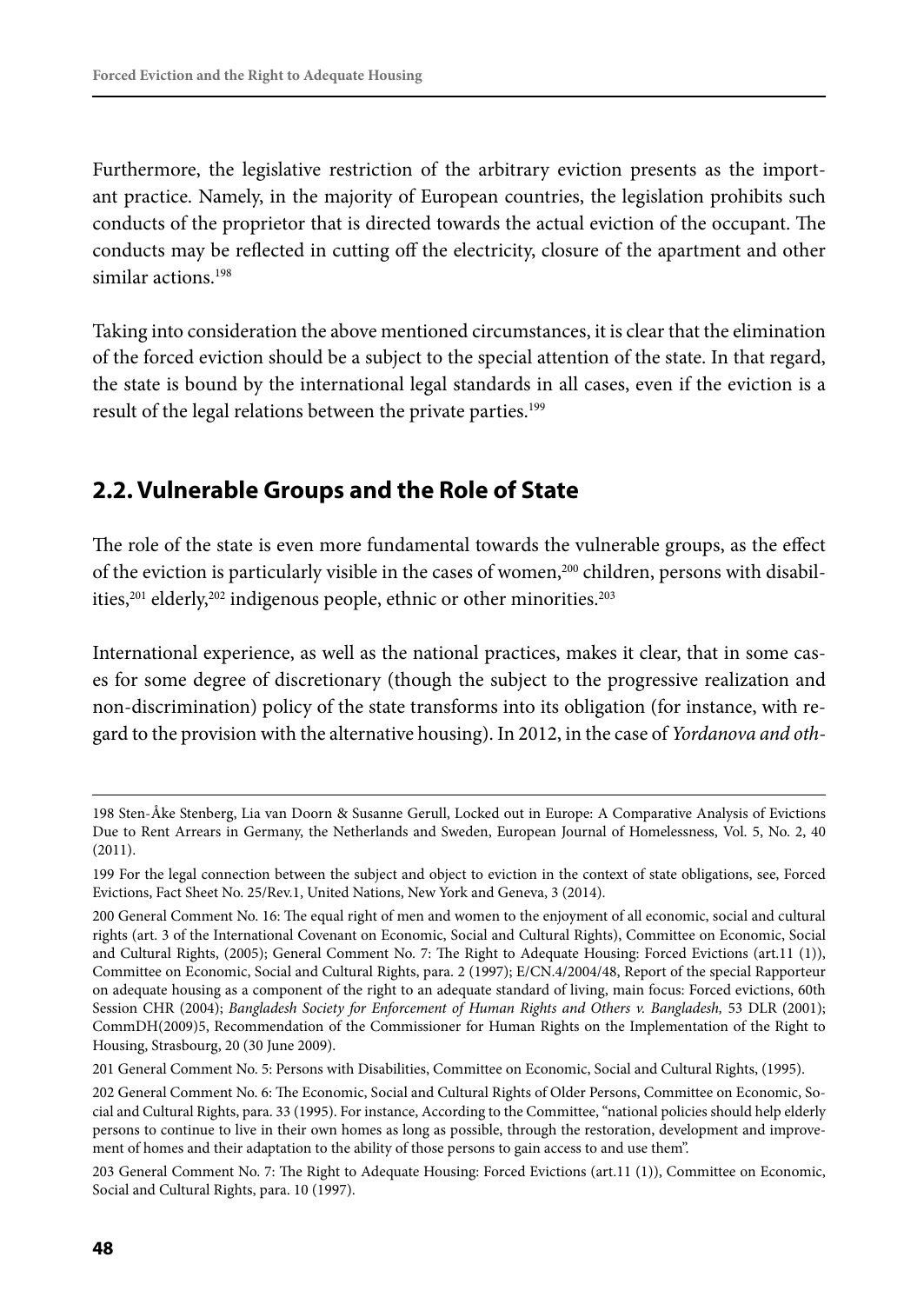*ers v. Bulgaria*, 204 the European Court of Human Rights stated, that the existence of the "less privileged status" of the relevant persons is a substantial factor during the decision-making process towards them. If the eviction is inevitable, the above mentioned factor should be taken into primary consideration during the decision-making on the time, modalities and alternative shelter (if possible).<sup>205</sup> In accordance with the references of the European Court of Human Rights, the vulnerability of Roma people and travelers should be taken into consideration during the general planning around this issue, as well as during deciding on the case.206 The ECtHR is explicit towards the positive obligation of the state when the Roma people are the subjects to forced eviction.<sup>207</sup>

International experience demonstrates that the women's rights are of a special importance in the cases of forced eviction.208 In particular, the women victims of violence, women victims of forced evictions, women in conflict situations, migrant women and women living under poverty should be the subjects of the essential attention of the state.209 In that regard, the practice of the European countries should be taken into account, according to which, the majority of countries consider the eviction of the perpetrators of domestic violence and allowing the victim to stay on in the residence.<sup>210</sup>

In terms of understanding the phenomenon of forced eviction, the issue of the protection of children is essential, which implies the obligation of states to have a special policy in this direction. For example, the targeted preventive measures in Denmark resulted in the low number of cases of actual evictions of the households with children.<sup>211</sup>

Thus, every person, who is the subject to the evictions, has the right to be protected against forced eviction; however, the role of the state is essential in the cases, when it comes to the forced eviction of the vulnerable groups.

210 The Second Overview of Housing Exclusion in Europe 2017, 91 (21 March 2017) <http://www.feantsaresearch.org/ en/report/2017/03/21/the-second-overview-of-housing-exclusion-in-europe-2017> visited: 17.10.2018 211 *Ibid*, 92.

<sup>204</sup> *Yordanova and Others v. Bulgaria*, App. no. 25446/06 (24 April 2012).

<sup>205</sup> *Ibid*, para. 133.

<sup>206</sup> *Chapman V. The United Kingdom* App. no. 27238/95 (ECtHR, 18 January 2001), para. 98; *Connors V. The United Kingdom* App. no. 66746/01 (ECtHR, 27 May 2004), para. 84.

<sup>207</sup> *Chapman V. The United Kingdom* App. no. 27238/95 (ECtHR, 18 January 2001), para. 96.

<sup>208</sup> General Comment No. 7: The Right to Adequate Housing: Forced Evictions (art.11 (1)), Committee on Economic, Social and Cultural Rights, para. 2 (1997); E/CN.4/2004/48, Report of the special Rapporteur on adequate housing as a component of the right to an adequate standard of living, main focus: Forced evictions, 60th Session CHR (2004); *Bangladesh Society for Enforcement of Human Rights and Others v. Bangladesh,* 53 DLR (2001).

<sup>209</sup> CommDH(2009)5, Recommendation of the Commissioner for Human Rights on the Implementation of the Right to Housing, Strasbourg, 20 (30 June 2009).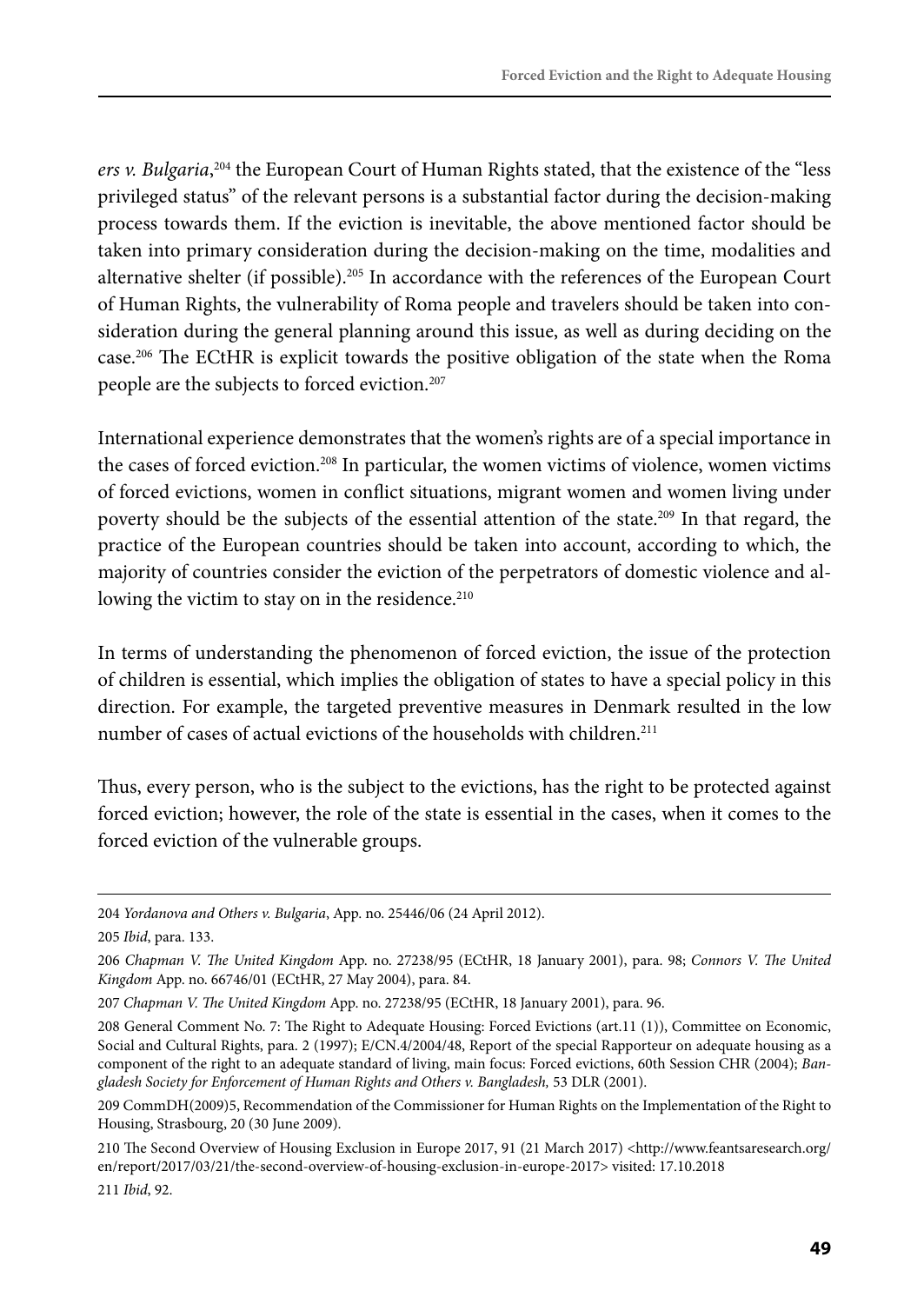# **3. Standards for the Forced Eviction**

## **3.1. State Duties Prior to the Execution of the Forced Evictions**

### **3.1.1. Prevention of Homelessness in the Process of the Forced Eviction**

It is essential that the states pay significant attention to prevention of the (forced) evictions so that the negative effect on the enjoyment of fundamental rights is eliminated or reduced. Realization of preventive policy implies the rejection of eviction, and in case of eviction taking place – the provision with an alternative housing or a relevant means of support.

The issue of state financial resources is an important dimension for the realization of the right to decent housing, as in certain circumstances eviction preventive measures implicate fewer financial expenses than the provision of the homeless with shelter and appropriate conditions<sup>212</sup>

Eviction preventive measures may be general or concrete. In the case of general prevention, the state policy is directly related to the elimination of factors leading to forced eviction, which signifies state policy headed to the progressive realization of the right to decent housing.<sup>213</sup>

Alternatively, eviction preventive measures are categorized into three groups: the first group unites such measures, which are created by the welfare system and encompass access to housing benefits.214 The second group unites measures, which aim at protection of those persons, who are facing eviction. The third group measures target those without appropriate housing (homeless persons).215 Under all of these circumstances, it is crucial that the interests of the vulnerable are considered.<sup>216</sup>

<sup>212</sup> Sten-Åke Stenberg, Lia van Doorn & Susanne Gerull, Locked out in Europe: A Comparative Analysis of Evictions Due to Rent Arrears in Germany, the Netherlands and Sweden, European Journal of Homelessness, Vol. 5, No. 2, 52 (2011).

<sup>213</sup> For instance, European Federation of National Organisations Working with the Homeless categorizes several groups of triggers for eviction: poverty, unemployment, lack of housing (structural grounds); legal systems, social welfare system, availability of support services, system of housing allocation, coordination and integration of services (systemic/institutional grounds); family composition and status, lack of social bonds (interpersonal grounds); factors related to economic, employment and minority status (personal grounds). For details regarding the differentiation between social causes and housing market causes of homelessness, see Elsinga M., Changing Housing Systems and Their Potential Impact on Homelessneess, European Journal of Homelessness, Vol. 9, No. 1, 15 (2015).

<sup>214</sup> Pilot project – Promoting protection of the right to housing – Homelessness prevention in the context of evictions, VT/2013/056, European Union, 10 (2016).

<sup>215</sup> *Ibid*; Gerull S, Evictions Due to Rent Arrears: A Comparative Analysis of Evictions in Fourteen Countries, European Journal of Homelessness, Vol. 8. No. 2, 144 (2014).

<sup>216</sup> For instance, minors, women, persons who had left prison. For details, see: Denmark: Sustainable ways of preventing homelessness, European Commission, 11 (2013).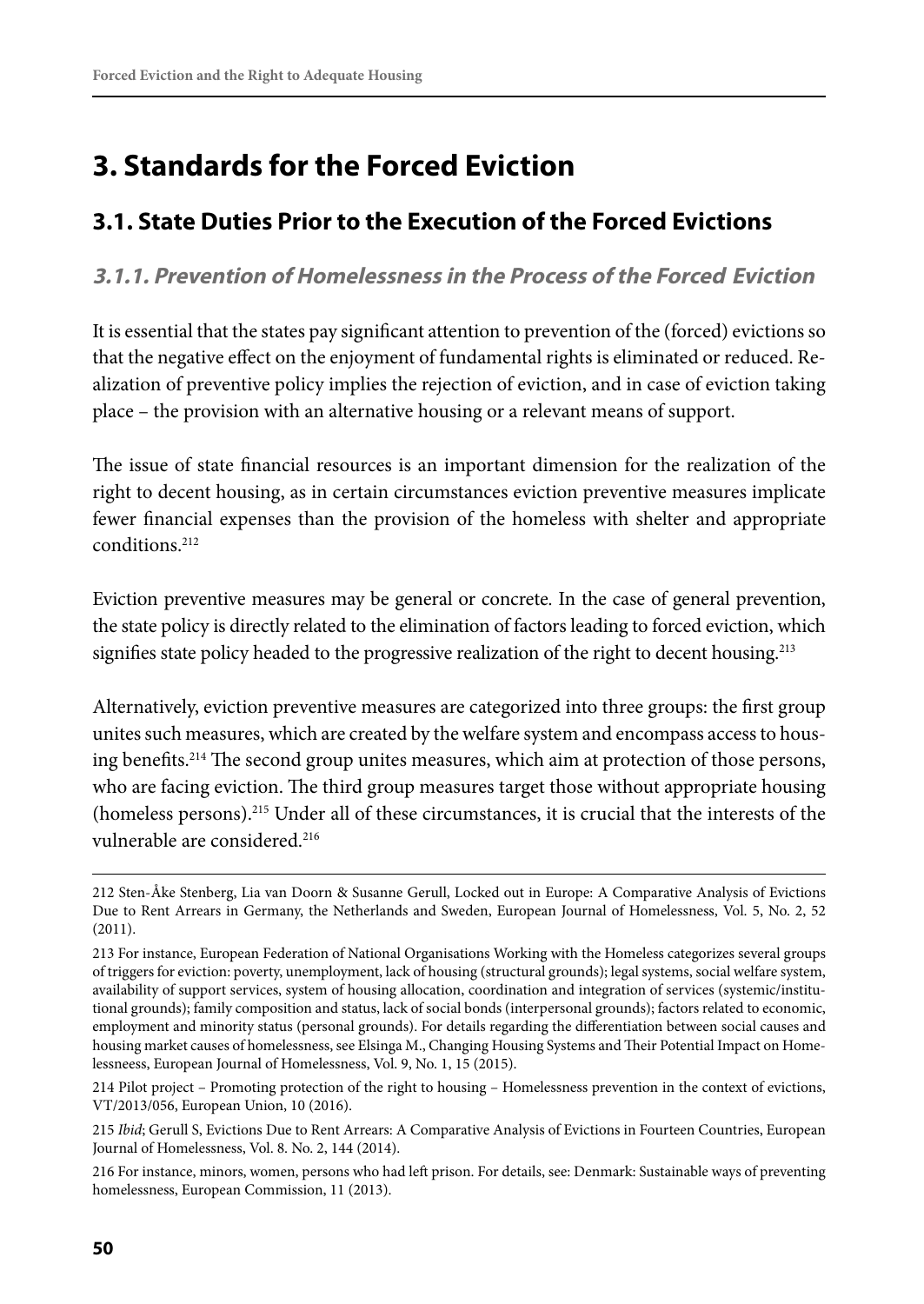The present research aligns with both methods of classifying preventive policy due to their overlapping nature. Considering the said formulations, the present research will predominantly refer to concrete issues of prevention, as evaluation of broader policies has a different scope and requires the application of specific methodological approaches. Additionally, the analysis and standards pertain to the second group of preventive policy (according to the second set of classifications).

#### **Support Measures for Persons Facing the Forced Evictions**

It is significant, that states foresee the services of consultation for the persons facing the forced eviction, which on the one hand, has to identify ways to better organize income of the subject to eviction, and on the other hand, has to assess what kind of services are available for supporting the beneficiary in these circumstances.

European Court states that "social welfare authorities" have to provide adequate support for those in need, which includes assistance in finding a possible solution, among others, provision of comprehensive information about the available alternatives (e.g. social assistance, access to social housing).<sup>217</sup>

For purposes of forced eviction prevention, the best practice is the availability of services of "personal assistance",<sup>218</sup> for instance, involvement of social workers in the process. In European countries, this represents an established practice and providers of this service may be both local self-government and government authorities, and non-governmental organizations.<sup>219</sup> Involvement of social workers may be a significant contribution, as based on empirical data, "It happens quite often than not paying rent is a secondary effect of a problem rooted elsewhere".<sup>220</sup> For instance, in Denmark (local self-government) and in Great Britain services are provided, in the framework of which respective persons receive consultation about payment of debts. In Finland, social workers arrange contact between parties, with institutions providing social services, and even relatives, in an effort to "create a network of co-operation".221

<sup>217</sup> *Wallová Et Walla C. République Tchèque* App. no. 23848/04 (ECtHR, 9 October 2007), para. 74; Françoise Tulkens, The European Convention on Human Rights and the Economic Crisis: The Issue of Poverty, Academy of European Law Distinguished Lectures of the Academy, AEL 2013/8, 10 (2013).

<sup>218</sup> Gerull S, Evictions Due to Rent Arrears: A Comparative Analysis of Evictions in Fourteen Countries, European Journal of Homelessness, Vol. 8. No. 2, 148 (2014).

<sup>219</sup> *Ibid*, 148-149.

<sup>220</sup> Gerull S, Evictions Due to Rent Arrears: A Comparative Analysis of Evictions in Fourteen Countries, European Journal of Homelessness, Vol. 8. No. 2, 148-149 (2014) cited: Spásy A., Azylových Domů N. & Azylových Domů S. Homelessness Prevention Strategies (Czech Republic) (2004).

<sup>221</sup> Gerull S, Evictions Due to Rent Arrears: A Comparative Analysis of Evictions in Fourteen Countries, European Journal of Homelessness, Vol. 8. No. 2, 148 (2014).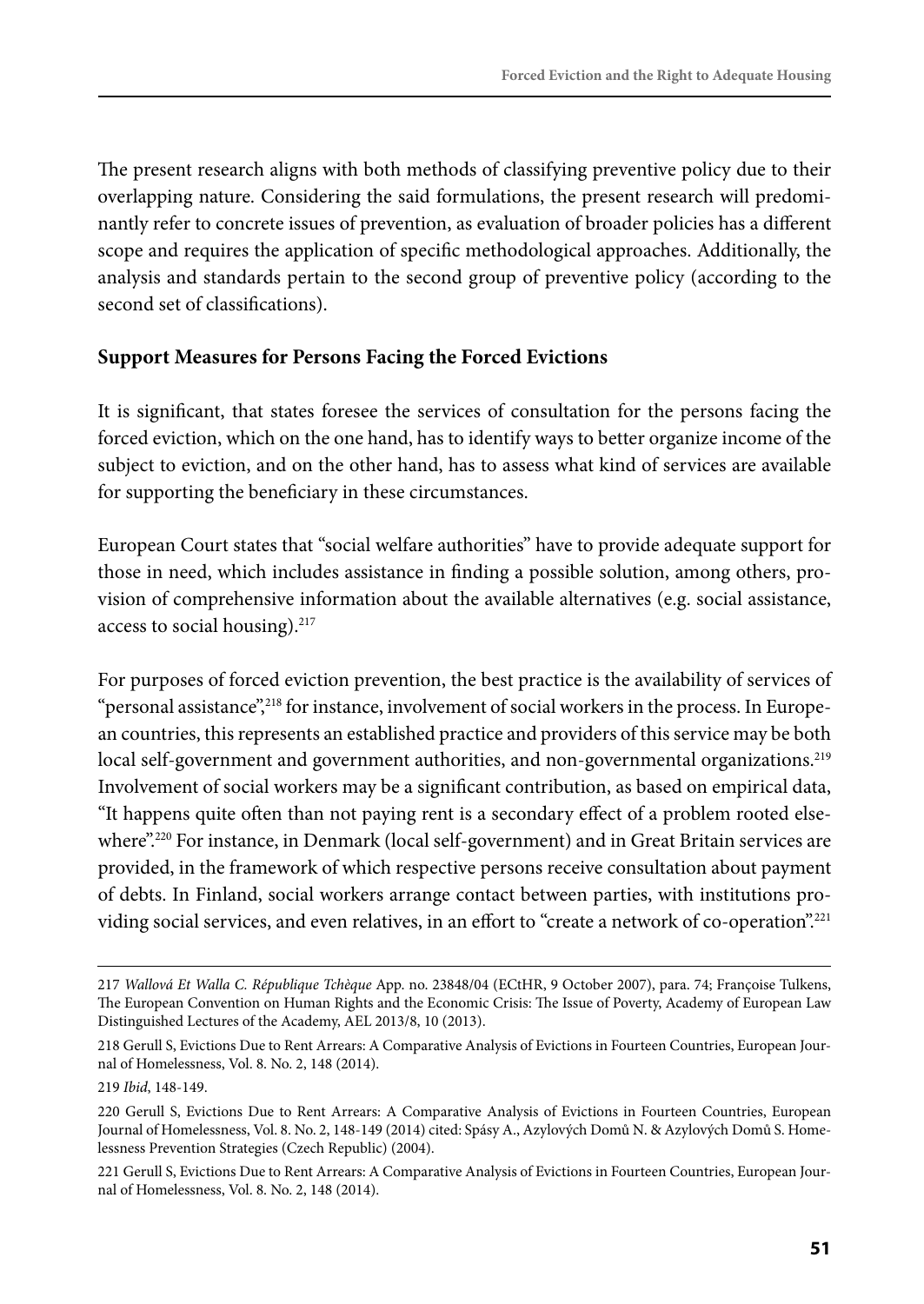Examples of a similar mechanism, although indicating a higher degree of state responsibility, are services and policies, which foresee the formulation of new and efficient scheduling of loan payments.<sup>222</sup> It has to be noted that similar programs operate across European countries, for instance, in Denmark, France, Portugal, Great Britain, North Ireland.223 In France, there are special funds, which are used for rent and the precondition for participation in the scheme is objective failure to fulfill financial obligations foreseen by an alternative agreement. Similar service is available in Portugal provided that the person meets certain conditions.<sup>224</sup>

#### **Coordination between the State Authorities**

Timely execution of its obligation by the state weighs heavily in terms of prevention. As forced eviction is a complex issue and requires the involvement of different branches of government, an effective system of communication and coordination is decisive.

In relation to coordination of authorities, the case *FEANTSA v. France* needs to be noted.<sup>225</sup> According to factual circumstances of the case, the law relating to the process of the forced eviction foresaw involvement of court and obligation of enforcement officers to inform respective state bodies about possible termination of the contract (with a letter registration of which has to be communicated to the landlord), which on its part was taking measures to ensure that that persons facing eviction were not left without housing – this included involvement of services of housing, assistance funds and social services in the process of eviction. The committee confirmed the problem of improper implementation of the law on homelessness prevention during the process of eviction, which was essentially conditioned by ineffective coordination between responsible agencies.

Coordinated work is best practice across European countries. As a rule, the initiator of the communication is the court,<sup>226</sup> housing organizations (e.g. in Denmark), the executive (e.g. in Finland); In turn, the targets are local bodies.<sup>227</sup> Based on a common model, notification obligation arises during the court proceedings (e.g. in Austria, Belgium, Germany, Swe-

<sup>222</sup> Pilot project – Promoting protection of the right to housing – Homelessness prevention in the context of evictions, VT/2013/056, European Union, 10-11 (2016).

<sup>223</sup> Gerull S, Evictions Due to Rent Arrears: A Comparative Analysis of Evictions in Fourteen Countries, European Journal of Homelessness, Vol. 8. No. 2, 147-148 (2014).

<sup>224</sup> *Ibid*, 146.

<sup>225</sup> *European Federation of National Organisations working with the Homeless (FEANTSA) v. France*, Complaint No. 39/2006, Decision on the Merits, ECSR (5 December 2007).

<sup>226</sup> Pilot project – Promoting protection of the right to housing – Homelessness prevention in the context of evictions, VT/2013/056, European Union, 11 (2016).

<sup>227</sup> Gerull S, Evictions Due to Rent Arrears: A Comparative Analysis of Evictions in Fourteen Countries, European Journal of Homelessness, Vol. 8. No. 2, 144-146 (2014).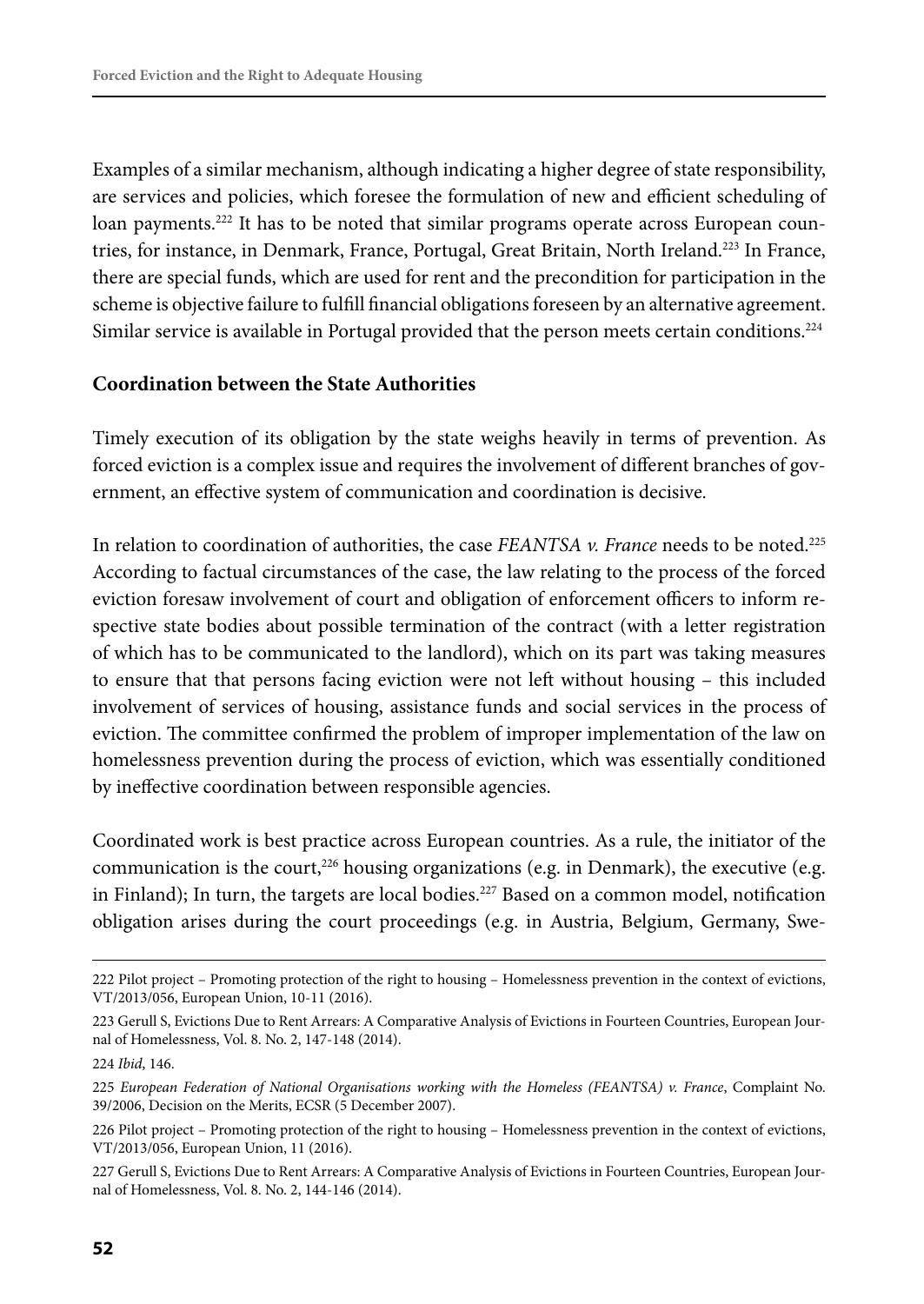den<sup>228</sup>), however, the obligation of notification is not limited to this stage only (e.g. in Ger- $\mu$ many<sup>229</sup> and Sweden<sup>230</sup>). From the perspective of consequences, the process may entail visits of relevant services of local bodies to persons facing eviction, the inquiry into their situation and taking measures for the provision of alternative housing.

Considering best practices and international experience, it can be noted that cooperation is one important component of an effective preventive policy, which cannot be denied on the basis of restricted resources.

#### **Consultation with the Persons Facing Eviction**

Involvement of persons facing eviction in the decision-making process related to eviction is crucial. According to the European Court, on certain occasions, one of the grounds for finding a violation can be the failure to conduct genuine consultations.<sup>231</sup> The committee interpretation is similar, based on which states have to conduct consultations with relevant persons prior to eviction, which aims at "consideration of possible rehousing options", so that the use of force is avoided or reduced.<sup>232</sup> According to the Committee, the obligation of a "genuine consultation" is a necessary precondition for eviction,<sup>233</sup> which can reduce both personal and material damage inflicted on the person facing eviction. For instance, according to the jurisprudence of the South African Constitutional Court, violation of a right will be in place if the process was not accompanied by "appropriate discussions or…mediation procedure".<sup>234</sup>

#### **The Scope of the Obligation to Provide Alternative Housing**

In case there are risks that the person facing forced eviction will be left without appropriate housing, it is important that the state within the available resources, takes action that persons

<sup>228</sup> *Ibid*; Pilot project – Promoting protection of the right to housing – Homelessness prevention in the context of evictions, VT/2013/056, European Union, 11 (2016).

<sup>229 (1)</sup> Initiation of court proceedings; (2) determination of the eviction date by an enforcement officer; see: Gerull S, Evictions Due to Rent Arrears: A Comparative Analysis of Evictions in Fourteen Countries, European Journal of Homelessness, Vol. 8. No. 2, 145 (2014).

<sup>230 (1)</sup> Sending of a relevant notice by the owner; (2) determination of the eviction date by an enforcement officer, see: *Ibid*, 144-146.

<sup>231</sup> The demolition of homes and the forced eviction of residents of Roma origin breached their right to respect for their private and family life, press release 323 (11.10.2016).

<sup>232</sup> General Comment No. 7: The Right to Adequate Housing: Forced Evictions (art.11 (1)), Committee on Economic, Social and Cultural Rights, para. 13 (1997).

<sup>233</sup> *Ibid*, para. 15.

<sup>234</sup> *Port Elizabeth Municipality v. Various Occupiers* (CCT 53/03) [2004] ZACC 7; 2005 (1) SA 217 (CC); 2004 (12) BCLR 1268 (CC), para. 39-47 (1 October 2004).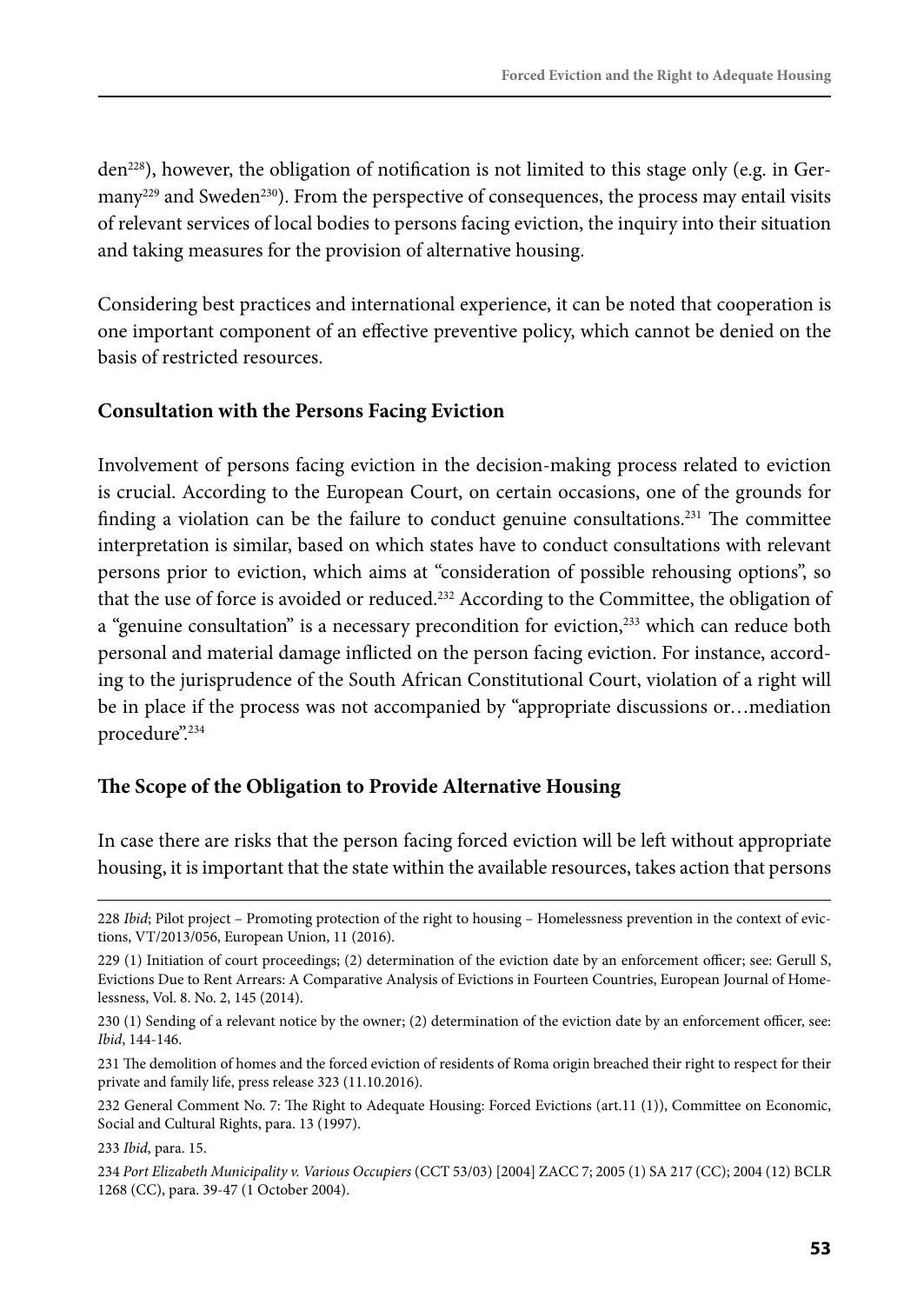will have access to the appropriate housing within a reasonable time period. According to international standards, for public authority this is not an obligation of absolute nature, however, the situation will be different, when the persons facing eviction belong to vulnerable groups of society.

Important sources of interpretation on the issue are the Committee and European Committee. According to the Committee, protection from forced eviction and consequent realization of the right to decent housing means that evictions should not render individuals homeless.<sup>235</sup> The state must take all relevant measures, to ensure that adequate alternative housing, resettlement or access to productive land, is provided.<sup>236</sup> This standard implies that the government acts within available resources, use of which is assessed based on criteria of "adequacy" and "reasonableness". Namely, following factors are considered: (1) the extent to which the measures taken were deliberate, concrete; (2) whether discriminatory treatment is ruled out; (3) whether the discretion to allocate available resources is in accordance with international human rights standards; (4) whether the State party adopted the option that least restricts Covenant rights; (5) the time frames in which the steps were taken; (6) whether the steps had taken into account the interest of disadvantaged groups and whether they were prioritized.237

Based on the standard of the European Committee, even when eviction conforms to the law, authorities must adopt measures to re-house or financially assist the persons concerned.238 The European Committee in the case *FEANTSA v. France*<sup>239</sup> concluded, that paragraph 2 of article 32 of the Social Charter was violated, which foresees obligation of states, to reduce homelessness and take preventive measures for gradual elimination of it. In the case, violation was found based on a set of reasons, among others it was conditioned by the absence of those measures, which would ensure re-housing of the evicted persons. According to the views adopted by the Committee, the legislation would not be in breach of the Social Char-

<sup>235</sup> General Comment No. 7: The Right to Adequate Housing: Forced Evictions (art.11 (1)), Committee on Economic, Social and Cultural Rights, para. 17 (1997).

<sup>236</sup> Views adopted by the Committee under the Optional Protocol to the International Covenant on Economic, Social and Cultural Rights with regard to communication No. 5/2015, Committee on Economic, Social and Cultural Rights, para. 15.2.

<sup>237</sup> An Evaluation of the Obligation to Take Steps to the "Maximum of Available Resources" under an Optional Protocol to the Covenant", ICESCR, E/C.12/2007/1, para. 8 (10 May 2007).

<sup>238</sup> *European Federation of National Organisations Working with the Homeless (FEANTSA) v. France,* Complaint No. 39/2006, Decision on the Merits, ECSR*,* para. 88 (5 December 2007). These prerequisites are of fundamental nature, for instance, non-observance of these was held by the Committee to be a violation of paragraph 2 of article 32 in 2004 in a case against Italy (*European Roma Rights Centre (ERRC) v. Italy,* Collective Complaint No. 27/2004, Decision on the Merits, ECSR paras. 41-42 (7 December 2005)).

<sup>239</sup> *European Federation of National Organisations working with the Homeless (FEANTSA) v. France*, Complaint No. 39/2006, Decision on the Merits, ECSR (5 December 2007).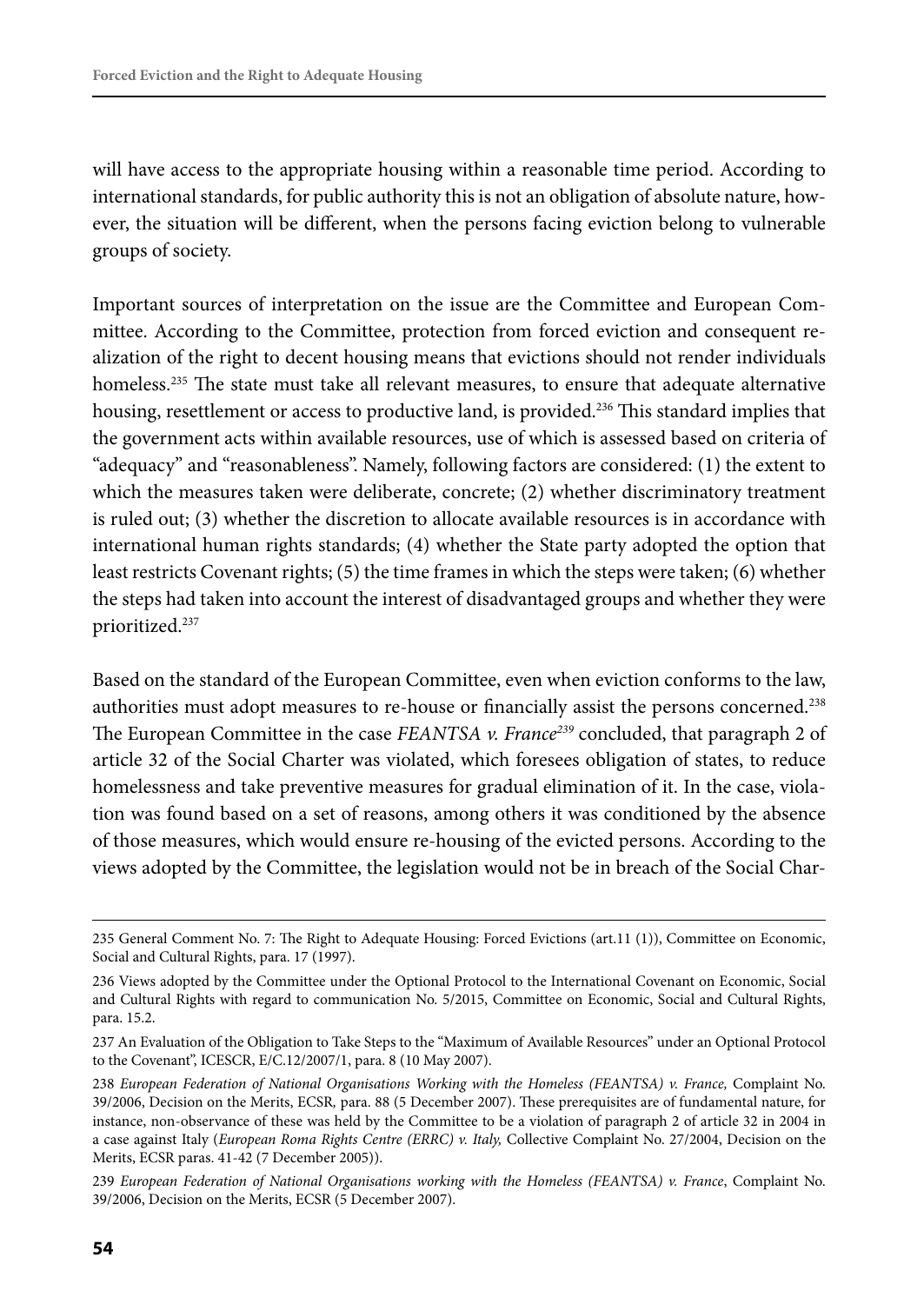ter; provided that the relevant provisions contained guarantees ensuring "stable and accessible rehousing options" before eviction took place.<sup>240</sup> Therefore, it is essential that the legislation foresees the possibility for rehousing in case of eviction. In turn, this possibility has to be sufficiently accessible, so that inclusion of the guarantee in the legislation is not formal.

The doctrine of "pressing social need" is essential in assessing the issues related to the provision of alternative housing in the context of human rights. Furthermore, for the court, it is an important factor to consider that the opposing party in the eviction dispute is the public authority. For instance, in the case *Stanková V. Slovakia*241 considered by the European Court, the applicant lived with her son and parents in the municipal property. The tenant was the applicant's parent, after whose death the authorities refused to let the applicant stay and rendered a decision on forced eviction.242 The European Court of Human Rights found a violation, as the applicant was not provided with alternative housing in parallel to the eviction.<sup>243</sup> The Court did not accept the government's arguments, that the applicant did not have direct legal title to use the flat, that his eviction had to be anticipated and that the applicant had the possibility of living in her son's flat  $(in a different city).<sup>244</sup> According to the European Court, the state action had a legitimate aim (to$ protect municipal property); however, the component of necessity was important, which had to be reflected in the "pressing social need".<sup>245</sup> Therefore, it is essential for the court, that eviction takes place in the presence of a "pressing social need", which will depend upon factual circumstances of a specific case. In turn, the assessment has to be "acceptable" and shall rely on "relevant facts". In the present case, the European Court held that "pressing social need" was absent.<sup>246</sup> The Court shared the arguments articulated by the Constitutional Court of Slovakia, that in assessing the state action, nature and purpose of the local self-government, among others administration of public housing had to be considered. Therefore, it was the responsibility of the city government to solve the problem of housing.<sup>247</sup>

Decisions of domestic courts also relate to the issue of providing alternative housing. For instance, the Highest Court of Bangladesh stated that forced eviction (in the specific case),

247 *Stanková V. Slovakia* App. no. 7205/02 (ECtHR, 9 October 2007), para. 61.

<sup>240</sup> *Ibid,* para. 88.

<sup>241</sup> *Stanková V. Slovakia* App. no. 7205/02 (ECtHR, 9 October 2007).

<sup>242</sup> *Ibid*, paras. 5-29.

<sup>243</sup> *Ibid*, para. 60.

<sup>244</sup> *Ibid*, para. 56.

<sup>245</sup> *Ibid*, para. 58. In the case *Connors V. The United Kingdom* ECHR refers to pressing social need as criterion for assessing proportionality of the means for achieving a legitimate aim. *Connors V. The United Kingdom* App. no. 66746/01 (ECtHR, 27 May 2004), para. 81.

<sup>246</sup> *Stanková V. Slovakia* App. no. 7205/02 (ECtHR, 9 October 2007), para. 58. In the case *Connors V. The United Kingdom* ECHR refers to pressing social need as criterion for assessing proportionality of the means for achieving a legitimate aim. *Connors V. The United Kingdom* App. no. 66746/01 (ECtHR, 27 May 2004), para. 81.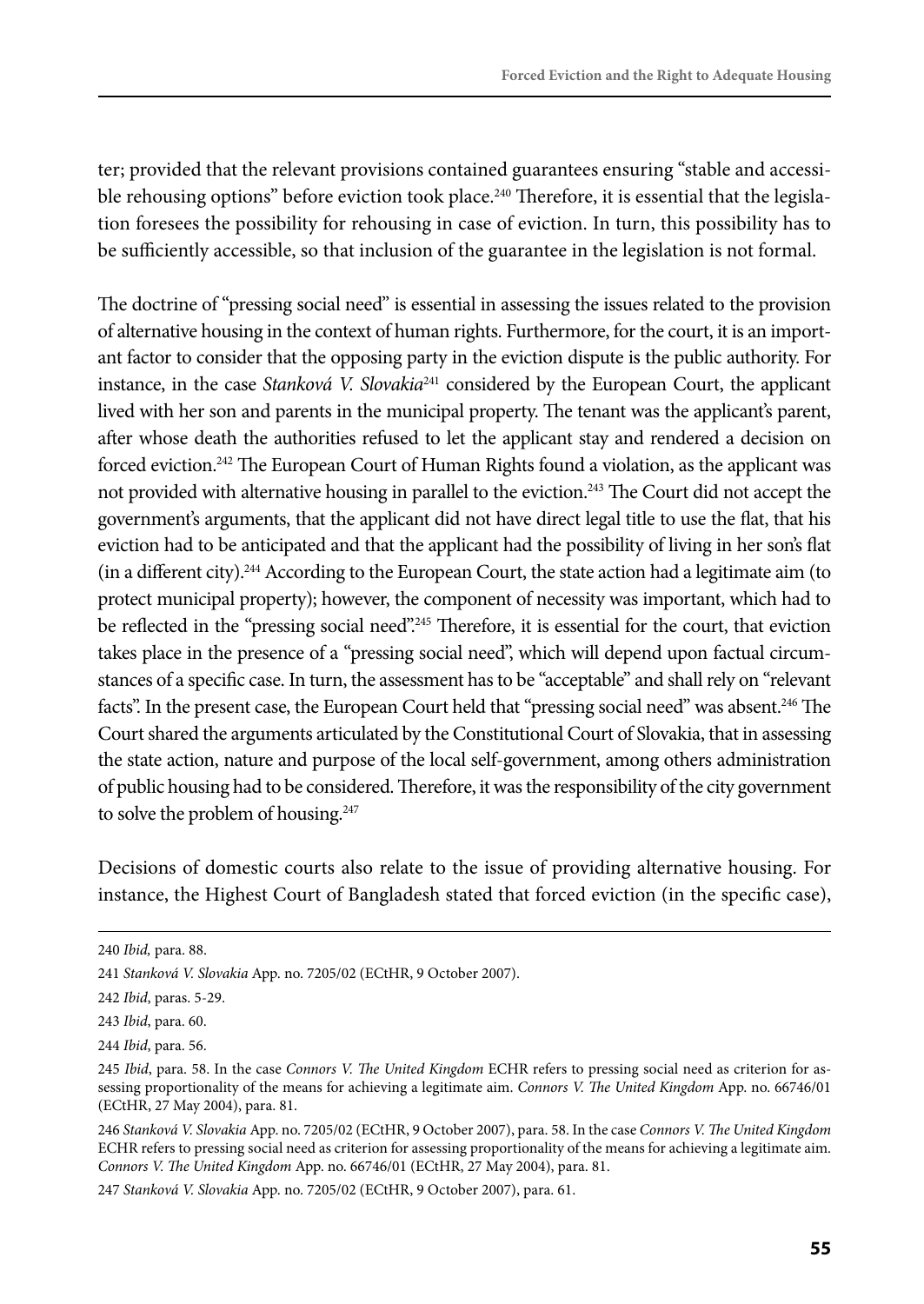when in parallel alternative housing was not available, did not conform with human rights and fundamental constitutional standards (right to life, right to dignity, equality before the law).<sup>248</sup> According to the statement of the same court, the process of eviction of groups shall not be initiated simultaneously and the process has to be gradual.<sup>249</sup>

The experience of South Africa and the case *Port Elizabeth Municipality v. Various Occupiers* have to be also noted.*<sup>250</sup>* In the case 68 persons faced eviction (including 23 children), who lived in wooden homes located on private land.<sup>251</sup> Local population requested from the municipal government to evict these persons, in turn, the municipal government addressed the court to issue an eviction order. The first instance court issued an eviction order, but the decision issued was overturned by the appellate court. It has to be underlined, that the authorities had offered an alternative housing to victims of eviction; however, they refused the offer because believed that the place was not sufficiently safe. This argument became one of the grounds for the appellate court to overturn the eviction order issued by the first instance court.<sup>252</sup> In the case, the court explained that the court in rendering a decision on eviction has to consider whether the public authority had taken measures to ensure alternative housing. Namely, "the court shall refuse to issue an eviction order before it is convinced that there is a reasonable alternative, even a temporary one, which would then lead to formal inclusion in a housing program."253 Apart from the requirement to offer alternative housing, the court established the standard of "adequacy" of housing, which has to be considered by municipal bodies prior to eviction procedures.

When the persons facing eviction are vulnerable, the provision of alternative housing becomes a state obligation, evidenced by international treaties, also relevant practice. For instance, based on the opinion of the European Committee of Social Rights, the updated Charter<sup>254</sup> is directed towards prevention of homelessness, to reduce the outstanding burden on personal security and well-being of an individual.<sup>255</sup> Such importance is even reinforced in cases when children are

<sup>248</sup> *ASK v. Government of Bangladesh*, Supreme Court of Bangladesh Writ No. 3034 (1999).

<sup>249</sup> Byrne I. & Hossain S., South Asia: Economic and Social Rights Case Law of Bangladesh, Nepal, Pakistan and Sri Lanka, in in Social Rights Jurisprudence: Emerging Trends in International and Comparative Law, Ed. Langford M., Cambridge University Press, 140 (2008).

<sup>250</sup> *Port Elizabeth Municipality v. Various Occupiers* (CCT 53/03) [2004] ZACC 7; 2005 (1) SA 217 (CC); 2004 (12) BCLR 1268 (CC) (1 October 2004).

<sup>251</sup> *Ibid*, para. 1.

<sup>252</sup> *Ibid*, para. 5.

<sup>253</sup> *Ibid*, para. 28.

<sup>254</sup> European Social Charter (Revised) (ESC), Council of Europe (CoE), Article 31.2 (1996).

<sup>255</sup> *European Roma Rights Centre (ERRC) v. Italy,* Complaint No. 27/2004, Decision on the Merits, ECSR, para. 18 (7 December 2005); *Defence for Children International (DCI) v. The Netherlands,* Collective Complaint No. 47/2008, ECSR, para. 61 (20 October 2009).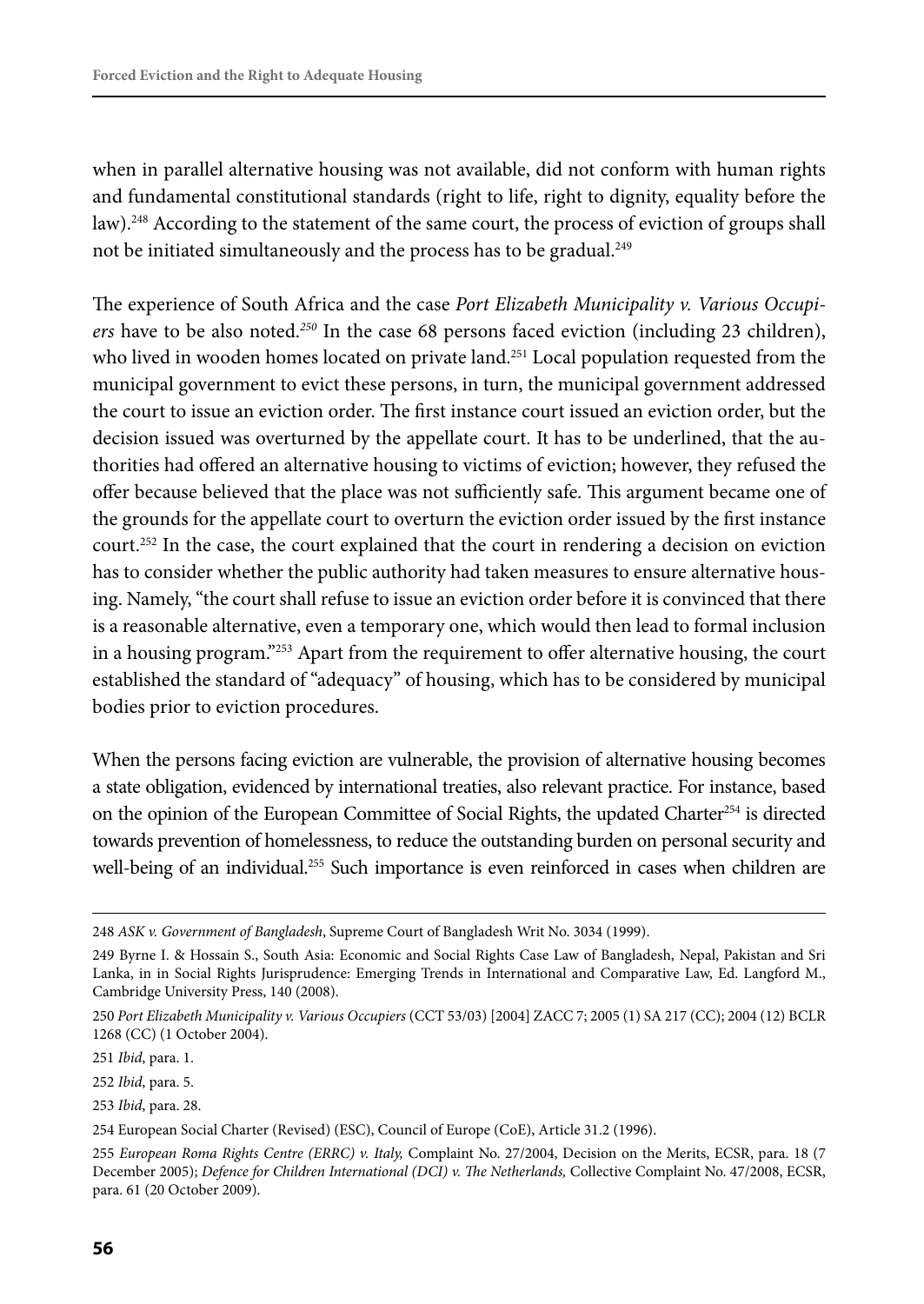evicted. According to the Committee, prevention of homelessness with regard to children means that the state has to provide shelter to children for as long as they are in their jurisdiction.<sup>256</sup> This approach is conditioned by the fact that eviction would place the children in a situation of "extreme helplessness".257 Accordingly, if the approach is not considered when the state issues a decision on eviction, this will at any event mean that the best interests of a child are not taken into account,<sup>258</sup> which would run counter to the respect for human dignity.<sup>259</sup>

Similarly, the Committee on Social, Economic and Cultural Rights also points to the requirement of strong guarantees of protection. The committee established that the state obligation to provide alternative housing is in place, including in the situations when the forced eviction is a result of a dispute between private parties. For instance, in the view of the Committee, Spain violated the right to decent housing, when it evicted a family with toddlers (one-year and three years old) from a rented room without offering alternative housing. The vulnerability of the family was caused by the fact that the welfare allowance was terminated and the family was not able to pay the rent. The Committee established a violation, despite the fact that the decision on eviction was rendered in full compliance with the law.<sup>260</sup>

According to the Committee, despite the fact that the legal dispute was based on the rental agreement between private parties, the state had the obligation to ensure that the eviction did not violate the requirements of article 11 of the Covenant.<sup>261</sup> "Thus, although the Covenant primarily establishes rights and obligations between the State and individuals, the scope of the provisions of the Covenant extends to relations between individuals."262

The practice of the European Court of Human Rights needs to be noted, too. The court finds a violation in case of an eviction of a family; among others with due regard to the fact, that a member of the family had disability,<sup>263</sup> and deems it equivalent to inhuman and degrading treatment.<sup>264</sup> According to factual circumstances of a case, the family was evicted from a

261 *Ibid*, para. 14.1.

262 *Ibid*, para. 14.2.

263 *V.M. and Others v. Belgium* App. no. 60125/11 (ECtHR, 7 July 2015), para. 8.

264 However, this case was relinquished to the Grand Chamber, which did not recognize the continuing interest of the applicant and struck out the application *V.M. and Others v. Belgium*, ECtHR, App. no. 60125/11 (17 November 2016).

<sup>256</sup> *Defence for Children International (DCI) v. The Netherlands,* Collective Complaint No.47/2008, ECSR, para. 61 (20 October 2009).

<sup>257</sup> *Ibid*, para. 63.

<sup>258</sup> *Ibid*, para. 61.

<sup>259</sup> *Ibid*, para. 64.

<sup>260</sup> Views adopted by the Committee under the Optional Protocol to the International Covenant on Economic, Social and Cultural Rights with regard to communication No. 5/2015, Committee on Economic, Social and Cultural Rights, para. 12.3.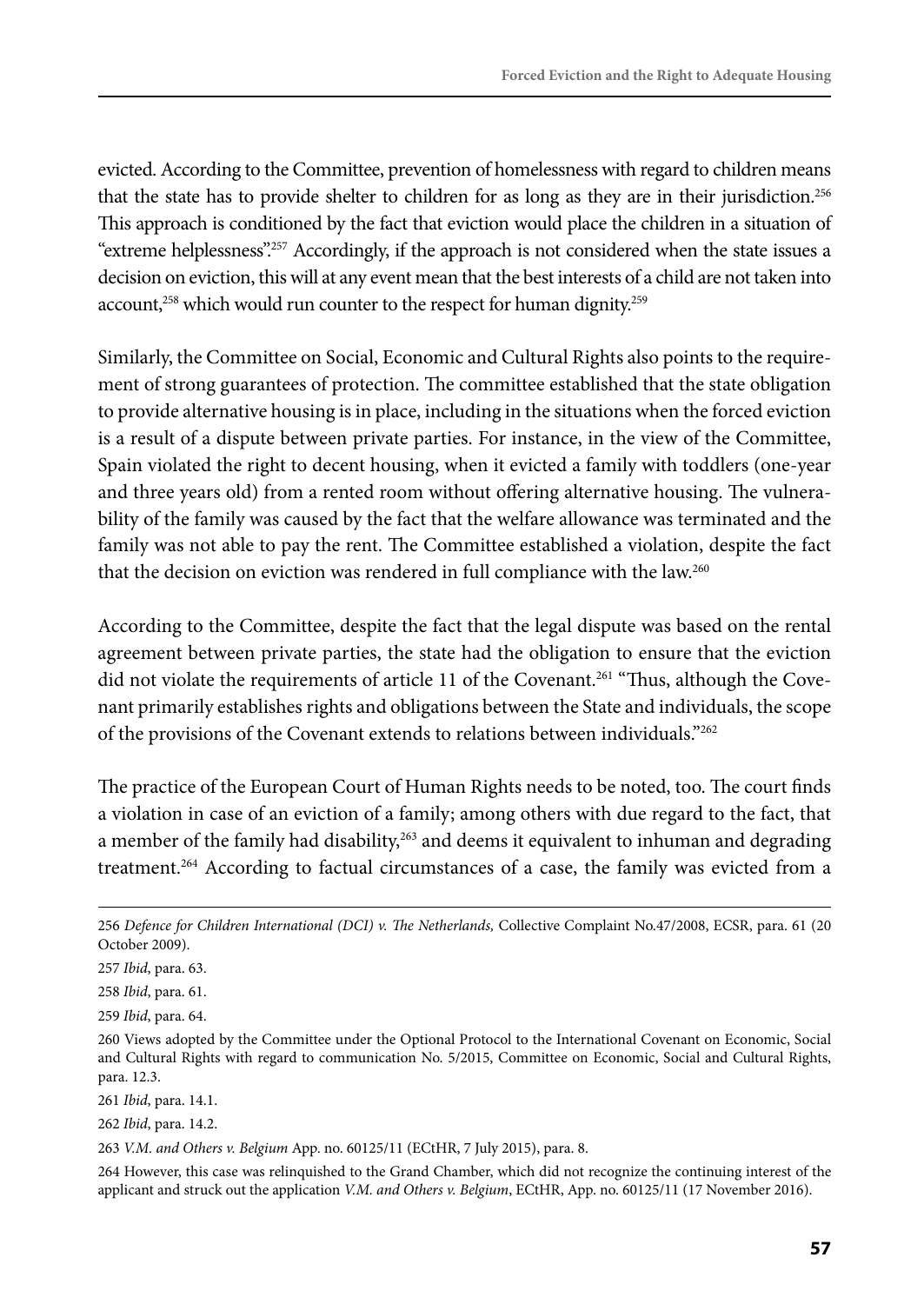residence center for asylum seekers living in extreme poverty. The case concerned asylum seekers, who were denied asylum in accordance with law and at the same time were not given the possibility to access it before they left the country – "they remained without any means of subsistence and with no accommodation despite the very cold weather for nearly three more weeks until their return to Serbia was organized via a charitable organization".<sup>265</sup> In the Court's view, Belgium paid undue regard to challenges faced by vulnerable groups – persons in extreme poverty were left without shelter when there was no expectation that they would be in the position to satisfy their basic needs. According to the court, the treatment had reached the threshold of severity required by article 3 of the Convention. In the court's view, the treatment of the applicants by the state failed to respect their dignity and "this situation undoubtedly aroused in them feelings of fear, anguish or inferiority capable of inducing desperation."<sup>266</sup> Thus, in assessing the provision of alternative housing, the court finds it essential to ascertain the vulnerability of the applicants in the case. For instance, the fact that victims of eviction are asylum seekers already indicates the group's vulnerable position; however, their needs and correspondent state obligations are even greater when children and persons with disability are involved in the case. Considering the outcome of the case, it is clear that eviction of families, whose member is a person with disability, triggers the state obligation to provide alternative housing, even if the state obligation towards these families is of temporary nature. Domestic courts share the view that the vulnerability of persons facing eviction requires special treatment. For instance, according to the court of Argentina, in case victims of eviction are children, the state is obliged to provide alternative housing.267

#### **3.1.2. The Decision on Forced Eviction**

#### **Guarantees in the Decision-making Process**

According to the European Court of Human Rights, in view of the radical nature of eviction<sup>268</sup> and interference of this magnitude, any person should in principle be able to have the proportionality of the measure determined by an independent tribunal.<sup>269</sup> According to the Court, while at the initial stage it may be held to be the discretion of the Government to define the scope and intensity of interference, the final evaluation of whether the interference is necessary remains subject to review by the Court.<sup>270</sup> Based on the jurisprudence

266 *Ibid*, para. 162.

<sup>265</sup> *V.M. and Others v. Belgium*, ECtHR, App. no. 60125/11, para. 50 (7 July 2015).

<sup>267</sup> Courtis C., Argentina: Some Promising Signs, in in Social Rights Jurisprudence: Emerging Trends in International and Comparative Law, Ed. Langford M., Cambridge University Press, 176 (2008).

<sup>268</sup> *Yevgeniy Zakharov V. Russia* App. no. 66610/10 (ECtHR, 14 March 2017).

<sup>269</sup> *McCann V. The United Kingdom* App. no. 19009/04 (ECtHR, 13 May 2008), para. 50.

<sup>270</sup> *Winterstein and Others V. France* App. no. 27013/07 (ECtHR, 17 October 2013), para. 147.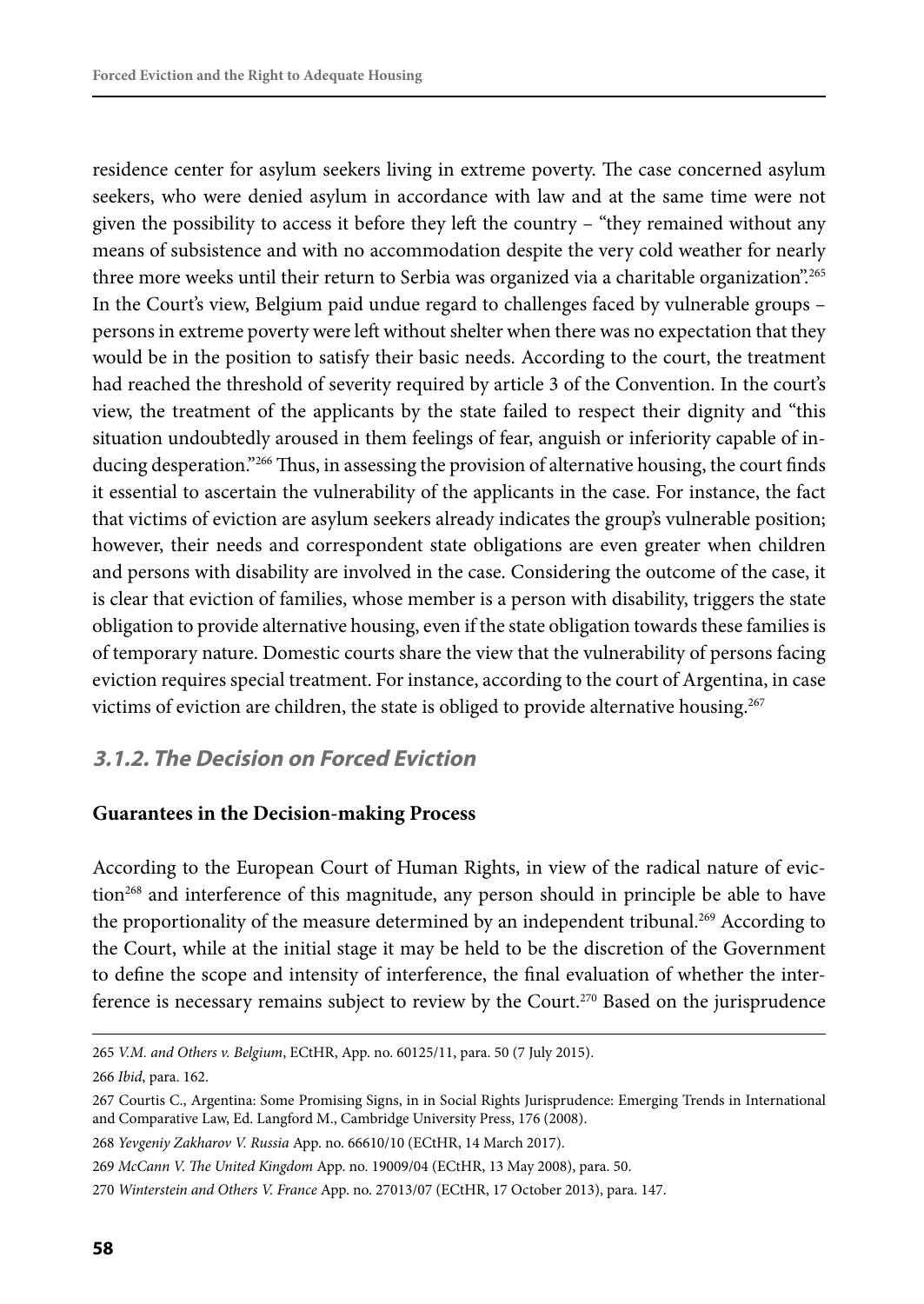of the Court, the state enjoys a wide margin of appreciation in cases relating to the right to housing, as well as social and economic rights in general.  $^{271}$  However, the European Court does not disregard the fact that there may have been a "manifest error"<sup>272</sup> of appreciation by the national authorities.

In the view of the European Committee, it is admissible to render a decision without the involvement of a domestic court, however, this shall have the legislative basis, based on which the scope of the discretion granted to the decision-making body is reasonable and adequate. These criteria are not satisfied with ambiguous criteria, such as public order and safety, public health etc. The European Committee discussed the problem of granting broad powers to national authorities in more details in the case *ERRC v. France*.<sup>273</sup> According to factual circumstances of the case, the prefect had the right to serve the victim of eviction with the notice to quit. The prefect was allowed to do this (a) if the victim of eviction violated requirements of legislation (expiration of the term for lawful stay) or (b) based upon the initiative of the owner of relevant premises.<sup>274</sup> Apart from this alternative precondition, a cumulative ground for eviction was that the occupation of the site for the measure to be applied had to jeopardize public health, safety or order. According to the position of the Government, the right to decent housing, in this case, was not violated, as the discretion of the prefect applied in exceptional cases.<sup>275</sup> The European Committee had to assess the scope of discretion. In the committee's view, criteria of eviction shall not be "disproportionately/ unjustifiably broad," in addition legislative safeguards have to provide sufficient protection for the rights of relevant persons. The said standards also apply to situations when the residential area is occupied unlawfully.276

Overbroad discretions of national authorities in the process of eviction were held to be unconstitutional in Argentina. According to the decision of the Court, such regulation violated the right to fair trial. The regulation allowed the authorities of the city to accelerate initiation of eviction procedures when certain conditions were met.<sup>277</sup>

<sup>271</sup> *Buckley V. The United Kingdom* App. no. 20348/92 (ECtHR, 29 September 1996), para. 75; *Ćosić V. Croatia* App. no. 28261/06 (ECtHR, 15 January 2009), para. 20;*Winterstein and Others V. France* App. no. 27013/07 (ECtHR, 17 October 2013), para. 148.

<sup>272</sup> *Chapman V. The United Kingdom* App. no. 27238/95 (ECtHR, 18 January 2001), para. 92.

<sup>273</sup> *European Roma Rights Centre (ERRC) v. France*, Collective Complaint No. 51/2008, Decision on the Merits, ECSR (19 October 2009).

<sup>274</sup> *Ibid*, para. 19.

<sup>275</sup> *Ibid*, para. 66.

<sup>276</sup> *European Roma Rights Centre (ERRC) v. Bulgaria*, Complaint No. 31/2005, Decision on the Merits, ECSR, para. 51 (18 October 2006); *European Roma Rights Centre (ERRC) v. France*, Collective Complaint No. 51/2008, Decision on the Merits, ECSR, para. 62 (19 October 2009).

<sup>277</sup> Courtis C., Argentina: Some Promising Signs, in in Social Rights Jurisprudence: Emerging Trends in International and Comparative Law, Ed. Langford M., Cambridge University Press, 176 (2008).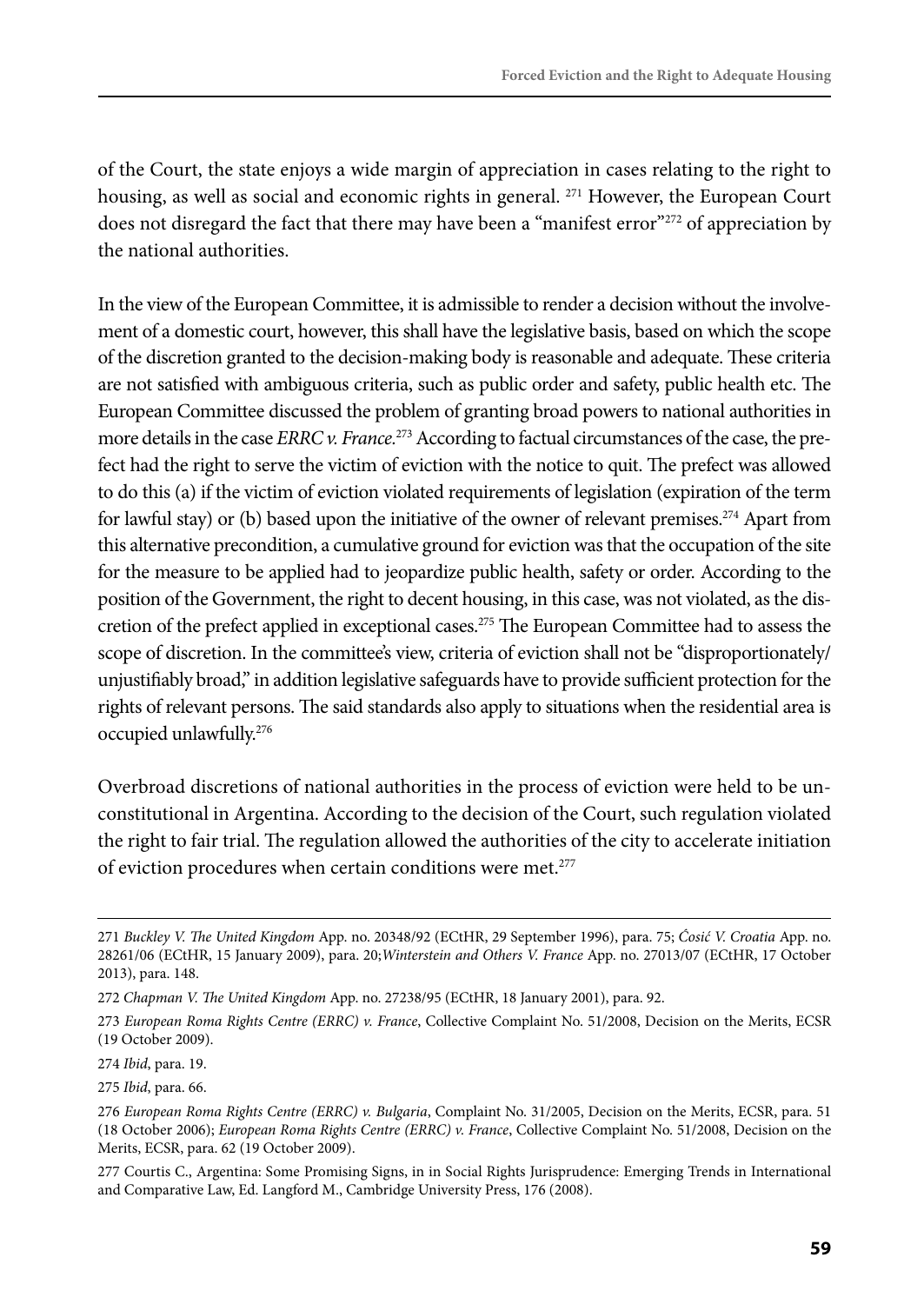Thus, according to international standards, it is permitted that executive bodies are involved in the decision-making process in relation to eviction or render the decision themselves (based on the standard pursued by the Committee). However, in case a decision is made without the involvement of judicial bodies, the scope of discretion is rather narrow, which has several dimensions. Resolution of the issue by non-judicial bodies has to be an exceptional case and the scope of discretion has to be strict and concrete; the possibility to render a decision without the involvement of judicial bodies and through an accelerated procedure has to be ruled out. Additionally, in any case, there shall exist avenues to defend rights through court, which implies the possibility of the court to assess the proportionality of the eviction decision.

#### **Standards for Suspending Execution of Decisions**

Protection of the right to housing under certain circumstances implies the possibility of suspending the eviction process, which has to be decided by the state. The state may apply the measure of suspension as part of the general policy or a step taken in relation to specific circumstances of a case, which has to be temporary and aim at protection of human rights and freedoms.

In turn, in any event, use of the measure of suspension leads to the collision of the right to decent housing and right to property. Analysis of the jurisprudence of the European Court of Human Rights is important for assessing the standard to be used by the state in relation to suspension measures. For instance, the court considered the compatibility of the Italian government's policy with the right to property. State policy was related to control of rent, the statutory extension of the residential lease agreement and the postponement or suspension of evictions.278 These regulations were not absolute, namely recourse to relevant bodies could lead to forced eviction through police in so-called priority cases. The state indicated that the legitimate aim of enacting these regulations was the protection of public order (at that period large-scale enforcement of all evictions could have led to "social tension"). 279 In various cases the court shared the state's position that the suspension had a legitimate aim, however, drawing from individual cases, the court's position on necessity and proportionality of implemented policy and measures differed. For instance, in the case *Spadea and Scalabrino V. Italy*, the decision of national authorities was held to be proportionate and the court explained that the interference struck the fair balance between, on the one hand, public interest

<sup>278</sup> *Spadea and Scalabrino V. Italy* App. no. 12868/87 (ECtHR, 28 September 1995), para. 18; *Scollo V. Italy* App. no. 19133/91 (ECtHR, 28 September 1995), para. 20.

<sup>279</sup> *Scollo V. Italy* App. no. 19133/91 (ECtHR, 28 September 1995), para. 30.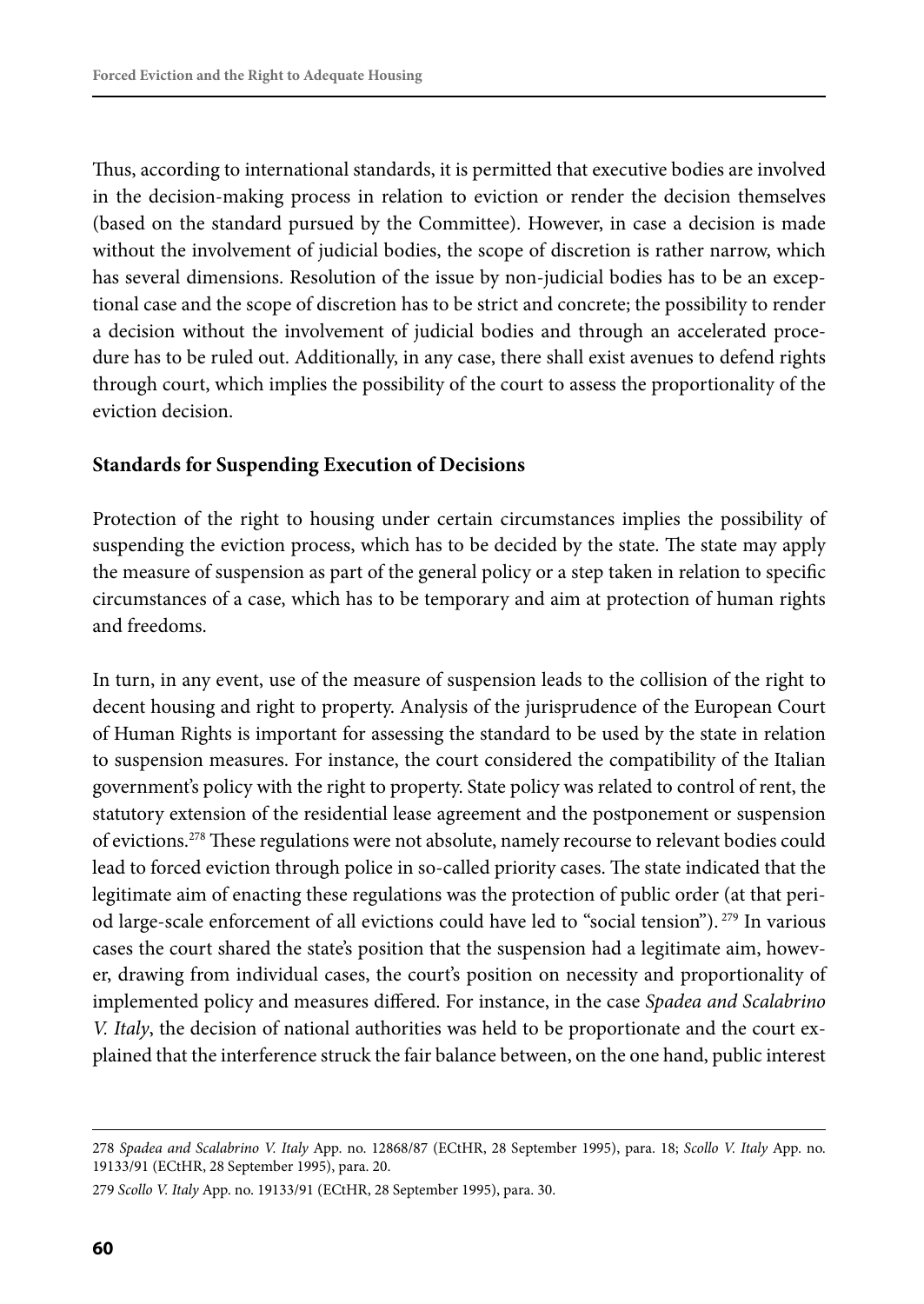and on the other hand, individual's right to property.280 In contrast, in the case *Scollo V. Italy,*  according to the Court, the state's decision on suspension of eviction of certain families was disproportionate. Namely, the state did not consider the applicant's need to occupy his flat – he was a diabetic and had a status of a 71% disabled person. Despite the fact that these facts were indicated only later, the Court believed that the state action was not proportionate.<sup>281</sup> Accordingly, the Court found a violation of the right to property.282 Therefore, itself the state policy of suspension and postponement of evictions has to be proportionate substantiated and has to leave room for considering interests of all parties affected.

The state policy of postponement and suspension of forced evictions has to differentiate those individual cases when the state did not or could not implement a forced eviction. In this regard, the case *Société Cofinfo v. France*283 has to be noted. In the case, an applicant claimed that right to property (Protocol 1 article 1) and the right to fair trial (article 6 of the Convention) were violated, as the decision on eviction was not enforced. More specifically, the case concerned execution of a decision on the eviction of squatters (62 persons, including 29 children) from private property. The state denied forceful eviction through police three times. <sup>284</sup> Based on the state position, in relevant cases, there was no necessity for forced eviction or it was essential to protect public order (eviction of 62 persons without alternative housing was not permitted).<sup>285</sup>

The European Court underlined the significant margin of appreciation of the state on issues of social and economic policy. The court discussed illusory nature of the right to fair trial, in case the rendered decision cannot be executed, however, indicated that there are exceptions – when there is strict necessity to uphold public order.<sup>286</sup> According to the court's view, the state responsibility did not arise in the case, as there was a "serious risk" of violating public peace.287 The court paid particular attention to the circumstance that the applicant received compensation through the decision of a domestic court, which cannot be held to represent an equivalent of property rights (in these circumstances the aim of protecting public order is a significant argument on the side of the state). At the same time, it was important for the court that for two years before the squatters occupied private property, the owner had not

286 *Ibid*.

<sup>280</sup> *Spadea and Scalabrino V. Italy* App. no. 12868/87 (ECtHR, 28 September 1995), para. 33.

<sup>281</sup> *Scollo V. Italy* App. no. 19133/91 (ECtHR, 28 September 1995), para. 38.

<sup>282</sup> *Ibid*, para. 40.

<sup>283</sup> *Société Cofinfo v. France* App. no. 23516/08 (ECtHR, 12 October 2010).

<sup>284</sup> Refusal to grant police assistance to enforce an eviction order against families occupying commercial premises did not breach the owner's right of access to a court, press release no. 811 (29.10.2010).

<sup>285</sup> *Ibid*.

<sup>287</sup> *Ibid*.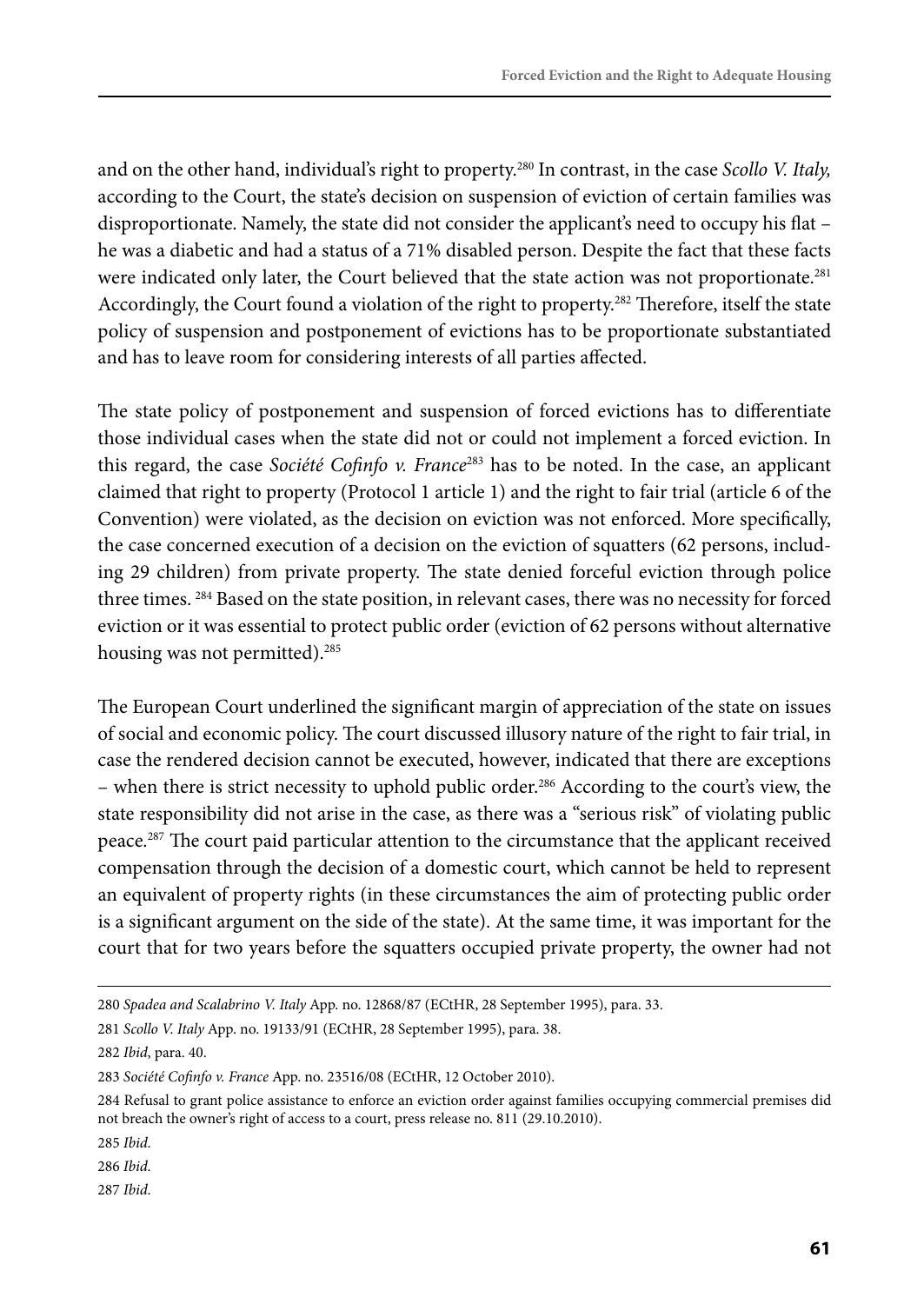had "any plan to develop the premises". Thus, the European Court established that the state's refusal to forcefully evict did not violate the Convention as it did so for considerations of social and public order interests and that the views of the applicant in relation to violation of the right to property and the fair trial were manifestly unsubstantiated.<sup>288</sup>

In contrast to this case, in the case considered in 2005 *Matheus v. France289* the court gave a different evaluation to the fact that the state did not enforce eviction and found the violation of the right to property. According to factual circumstances of the case, the applicant tenant did not pay rent. The domestic court rendered a decision, based on which tenants had to leave the flat, and in case of non-execution of the decision by police, the applicant had to be compensated. The applicant could not recover possession of the property through police action and accordingly, was granted compensation. In parallel, the applicant was made to sell the flat to the tenants.<sup>290</sup> In this case, the Court found a violation of the right to a fair trial based on the argument that the court decision was not enforced "throughout an excessively long period", which caused ambiguity in terms of enjoyment of his property.<sup>291</sup> It is important that a public interest was not an issue in the case. In this case, the court stated the case was a form of "private justice" and accordingly found a violation of the right to property. <sup>292</sup>

Thus, the policy of suspending eviction process for a reasonable time frame or other concrete measures may be grounded in public interest. However, it is important that such policy is proportionate and is not absolute – stakeholders should have the possibility to pursue legal processes corresponding to their individual interests. In the concrete case of suspending eviction, along with the right to decent housing and other fundamental rights, it is important that the state ensures the use of suspension mechanism with safeguards against the risk of "private justice". In individual cases, the decision on suspension of eviction may also be related to the involvement of vulnerable groups in the case.

It is significant that the suspension mechanism to protect the right to decent housing (and related rights) exists not only on the domestic level. Suspension of eviction has been applied in the jurisprudence of the European Court of Human Rights. When the Court saw the risk that victims of eviction would be left without alternative housing or means of support in the case *A.M.B. and*  Others v. Spain,<sup>293</sup> it used an interim measure (in accordance with rule 39 of the rules of Court)

288 *Ibid*.

<sup>289</sup> *Matheus v. France* App. no. 62740/00 (ECtHR, 31 May 2005).

<sup>290</sup> Press release issued by the Registrar: chamber judgments concerning France, Greece and Turkey, 166 (31.3.2005) <http://hudoc.echr.coe.int/eng-press?i=003-1302921-1361936>

<sup>291</sup> *Ibid*.

<sup>292</sup> *Ibid*.

<sup>293</sup> *A.M.B. and Others v. Spain* App. no. 77842/12 (ECtHR, 28 January 2014).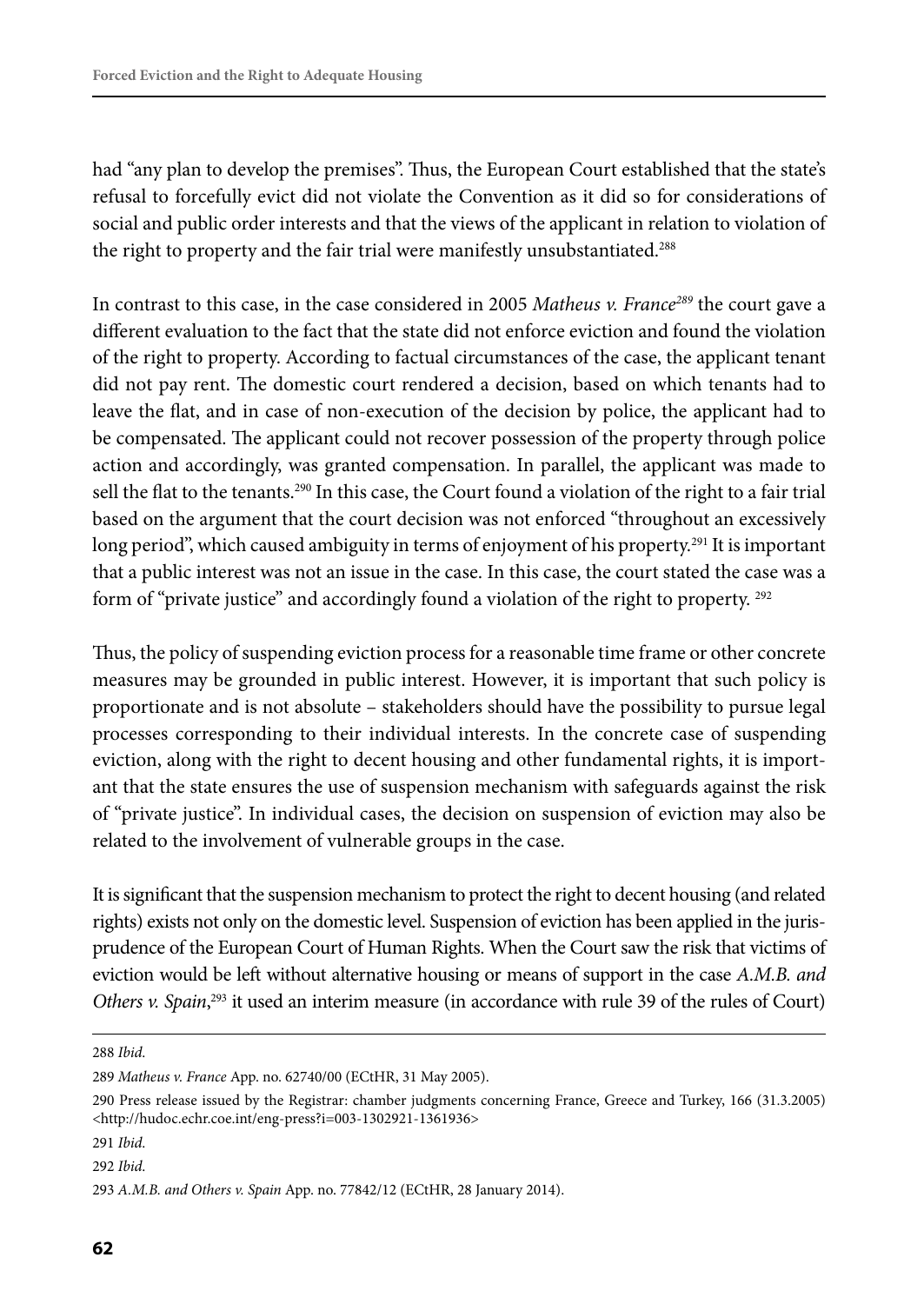and suspended enforcement of eviction decision against the applicant.<sup>294</sup> According to factual circumstances of a case, the applicant unlawfully occupied the property of Madrid housing institute. The basis of the Court's decision was the failure to offer alternative housing and the absence of social assistance services. The court terminated the interim measure<sup>295</sup> after the government stated that in case eviction was undertaken it would act immediately so that the applicant with her children would not be left without means of support. <sup>296</sup> Based on the same logic the court did not decide to suspend eviction of hundreds of migrants from a camp in the case against France.<sup>297</sup> The court was satisfied with the measures taken by the French Government, namely: (1) information campaign was in place for several months, which provided information to relevant persons about their rights; (2) arrangements had been made with regard to emergency accommodation.<sup>298</sup> The court noted that the measures were sufficient especially in terms of consideration of interests of vulnerable groups. 299

The said practice illustrates that the European Court does not leave to government discretion the situations, in which risks of remaining without alternative accommodation or means of support are real or when victims of eviction have not been provided with appropriate information. The degree of vulnerability of persons subject to eviction is a significant factor in the analysis.

### **3.1.3. Reasonableness of the Notification Time in Cases of Forced Evictions**

The adequacy of eviction procedures is also related to the right of victims of eviction to have information about the planned measure in due time before eviction takes place so that they are given sufficient time for seeking a solution and the possibility to use legal remedies.

The practice of individual states regarding reasonable deadlines for notification differs. For instance, based on analysis of domestic legislation by United Nations Human Settlements Programme (UN-HABITAT) and Office of the United Nations High Commissioner for Human Rights (OHCHR), the 30-day eviction notice was presented as the best practice.<sup>300</sup>

299 *Ibid*.

<sup>294</sup> Press Country Profile: Spain, 7 (2018) <https://www.echr.coe.int/Documents/CP\_Spain\_ENG.pdf> visited: 17.10.2017

<sup>295</sup> Application about illegal occupation of a building belonging to the Madrid Housing Institute was premature, Press Release (20.02.2014).

<sup>296</sup> *Ibid.*

<sup>297</sup> The Court will not be requiring the application of interim measures in the case of migrants evicted from a camp in Calais, taking the view that the safeguards afforded by the French authorities are satisfactory, press release, ECtHR 195 (02.07.2014).

<sup>298</sup> *Ibid*.

<sup>300</sup> Housing Rights Legislation, Review of International and National Legal Instruments, United Nations Human Settlements Programme (UN-HABITAT) & Office of the High Commissioner for Human Rights (OHCHR), Nairobi, 2002, 46.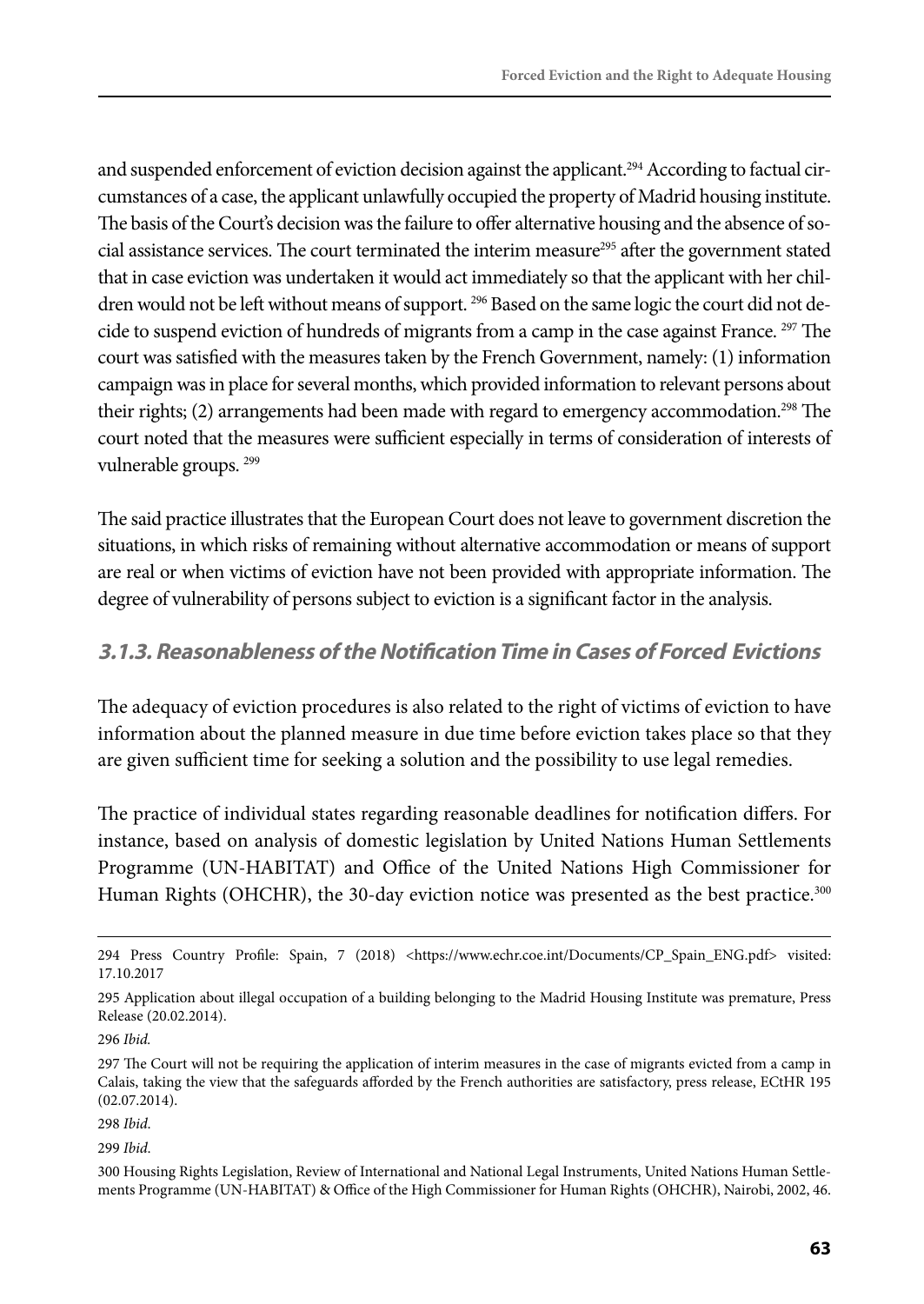Slightly later, the European Committee<sup>301</sup> discussed the same issue and in case of eviction from a place of residence<sup>302</sup> held a minimum 2-month notice foreseen in the French legislation to be reasonable.<sup>303</sup>

## **3.2. State Obligations in the Process of Enforcement of Forced Eviction**

#### **3.2.1. Institutions Involved in the Eviction Enforcement Process**

With regard to the observance of standards related to eviction process, it is important to consider who carries out the eviction. Furthermore, as a prerequisite for this procedure, agents acting under the authority of the State or private persons shall not be allowed to proceed with eviction without appropriate legislative safeguards (based on human rights approaches).<sup>304</sup> According to international standards, representatives of state shall be present during an eviction (particularly when a group of people is affected), as well as identification of persons carrying out the eviction has to be possible.<sup>305</sup>

In terms of the agents who carry out the measure, evictions by police have to be noted. European Committee in the case *ERRC v. France306* draws attention to this form and states that the legislative regulation, which permits police intervention on the basis of protection of public goods (law and order, hygiene or public peace and safety) without any need for a ruling by the administrative court or for the landowner's explicit agreement is problematic. According to the Committee, there are empirical data beyond theoretical concerns that indicate that in such circumstances risks of abuse of power are realized. $307$  In the Committee's view, if domestic legislation is not targeted at the prevention of such risks, this may violate the Social Charter.308 Thus, based on the European Committee, the involvement of police forces in the process of eviction does not necessarily convey a violation; however, the existence of such a

307 *Ibid*, para. 69.

<sup>301</sup> *European Federation of National Organisations working with the Homeless (FEANTSA) v. France*, Complaint No. 39/2006, Decision on the Merits, ECSR (5 December 2007).

<sup>302</sup> *Ibid,* para. 89.

<sup>303</sup> France, The Civil Enforcement Procedure [Reform] Act, No. 91-650 (9 July 1991).

<sup>304</sup> General Comment No. 7: The Right to Adequate Housing: Forced Evictions (art.11 (1)), Committee on Economic, Social and Cultural Rights, para. 9 (1997).

<sup>305</sup> The Right to Adequate Housing, Fact Sheet No. 21/Rev.1, Geneva, 5-6 (2014).

<sup>306</sup> *European Roma Rights Centre (ERRC) v. France*, Collective Complaint No. 51/2008, Decision on the Merits, ECSR (19 October 2009).

<sup>308</sup> European Social Charter, paragraph 2 of article 32; *European Roma Rights Centre (ERRC) v. France*, Collective Complaint No. 51/2008, Decision on the Merits, ECSR, paras. 71-72 (19 October 2009).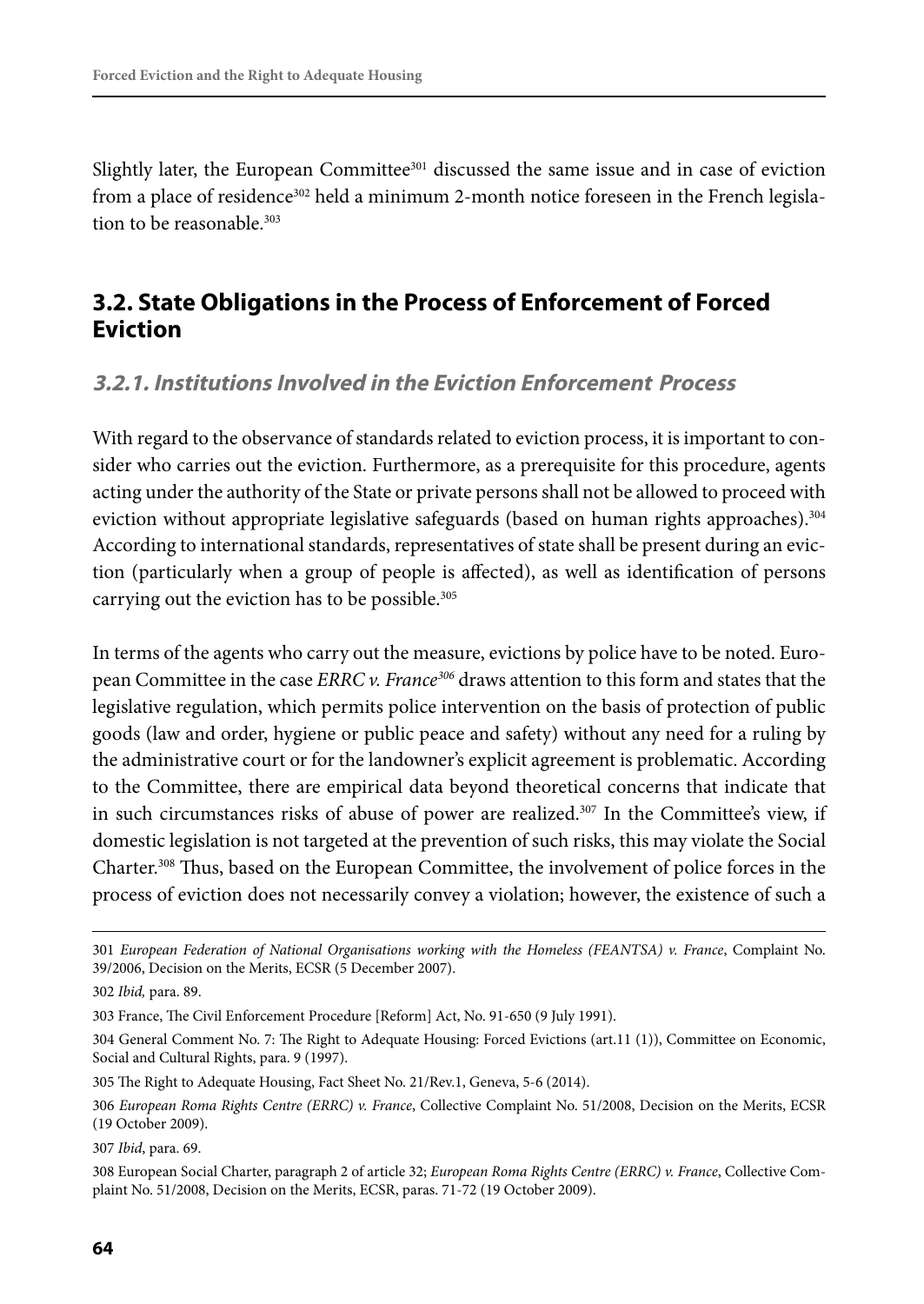mechanism entails the serious risk of violent acts,<sup>309</sup> the realization of which on certain occasions takes a systemic form. Accordingly, it is essential that legislative regulation ensures against risks of abuse of power in the process of eviction carried out by police forces.

According to domestic experience, as a rule, forced eviction is carried out by enforcement officers, which can be an authorized private person. However, as it has already been noted, it is essential, that the state undertakes the supervisory role over the protection of rights in the process of forced evictions and ensures the presence of relevant representatives. For instance, in England and Wales, there is a court enforcement mechanism composed of the following bodies: (1) High Court Enforcement Officers and (2) Country Court Bailiffs. Enforcement officers are private persons (who are registered as enforcement officers in the registry), appointed by court. The scope of their activities, as a rule, is not limited to one domain and relates to extensive social and environmental issues.<sup>310</sup> For instance, mass-scale strategic eviction related to government infrastructural plans.311 Court bailiffs are civil servants, who based on a relevant order are authorized to enter premises with the use of force and transfer those to owners of the property. Their activities compared to enforcement officers are more long-term<sup>312</sup> and relate to individual cases.<sup>313</sup>

Thus, regardless of which institution carries out the eviction, it is necessary that the procedure is based on law, and that state representatives attend the process of eviction. Enforcement officers are involved in the process of eviction, including court enforcement officers and police, however, in the latter case, legislative framework and safeguard mechanisms, which eliminate risks of abuse by police, are necessary.

### **3.2.2. Conditions for Enforcing the Forced Evictions**

Certain conditions have to be satisfied in the process of enforcement of eviction decisions. The issues of physical survival of individuals, also risks of destroying their belongings, may arise. According to UN guidelines, evictions must not take place in inclement weather, at night. It is also important that forced evictions are not carried out during the winter peri-

<sup>309</sup> For instance, see: Undermining Rights Forced Evictions and Police Brutality around the Porgera Gold Mine, Papua New Guinea, Amnesty International (2010), <https://www.amnestyusa.org/wp-content/uploads/2017/04/asa340012010eng.pdf> visited:17.10.2018.

<sup>310</sup> Alexander George Baker, 'The Machinery of Eviction: Bailiffs, Power, Resistance, and Eviction Enforcement Practices in England and Wales' (PhD thesis, Newcastle University, January 2017), 6.

<sup>311</sup> *Ibid*.

<sup>312</sup> Alexander George Baker, Bailiffs at the Door: Work, Power, and Resistance in Eviction Enforcement, in: Geographies of Forced Eviction, Brickell K., Fernández Arrigoitia M., Vasudevan A. (Eds), Palgrave Macmillan, London, 145-166 (2017).

<sup>313</sup> Alexander George Baker, 'The Machinery of Eviction: Bailiffs, Power, Resistance, and Eviction Enforcement Practices in England and Wales' (PhD thesis, Newcastle University, January 2017), 6.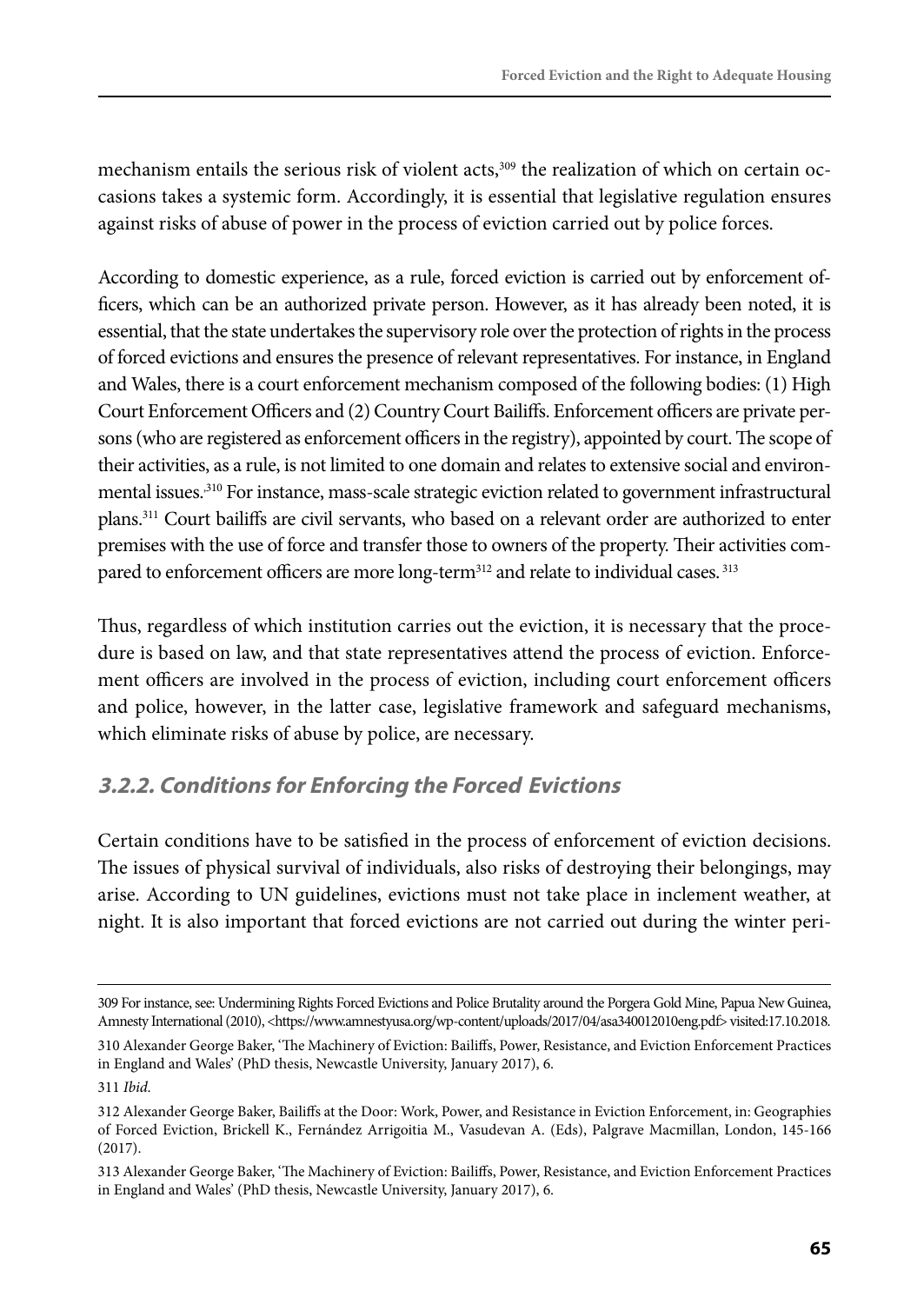od.314 An exception from this rule can be made when victims of eviction consent to it. European Committee has on a number of occasions discussed this issue. For instance, in the case *FEANTSA v. France*, *<sup>315</sup>* according to the Building and Housing Code,316 despite rendering a decision on eviction and setting a deadline for its enforcement, none of the court orders on eviction can be enforced starting from November 15 to March, except when victims of eviction are transferred to alternative accommodation, which among others requires that families are not split and their needs are satisfied.<sup>317</sup> In the view of the European Committee, the prohibition of eviction from November to March (though not absolute) set by French law conformed to requirements foreseen by international standards. 318

Accordingly, considering serious psychological and social effect and essential impact on human rights and freedoms associated with eviction, international standards define conditions for proceeding with the eviction.

### **3.3. State Duties after the Forced Eviction Procedures are Finalized**

According to international legal standards, the state is bound by certain obligations also after the eviction has taken place. Accordingly, state policy (government or legislative) shall cover periods after the eviction has been enforced with regard to short-term and long-term purposes.

After eviction takes place, effective legal remedies have to exist for people affected by forced evictions.<sup>319</sup> This mechanism among others has to ensure compensation for damaging personal belongings.<sup>320</sup> In case of need, legal aid has to be provided to persons who initiate legal

<sup>314</sup> For instance, see: *European Roma Rights Centre (ERRC) v. Italy*, Complaint No. 27/2004, Decision on the Merits, ECSR, para. 41 (7 December 2005).

<sup>315</sup> *European Federation of National Organisations Working with the Homeless (FEANTSA) v. France,* Complaint No. 39/2006, Decision on the Merits*,* ECSR*,* (5 December 2007).

<sup>316</sup> France, The Building and Housing Code.

<sup>317</sup> *European Federation of National Organisations Working with the Homeless (FEANTSA) v. France,* Complaint No. 39/2006, Decision on the Merits, ECSR*,* para. 29 (5 December 2007).

<sup>318</sup> *Ibid,* para. 89.

<sup>319</sup> The Second Overview of Housing Exclusion in Europe 2017, 110 (21 March 2017) <http://www.feantsaresearch. org/en/report/2017/03/21/the-second-overview-of-housing-exclusion-in-europe-2017>; visited: 17.10.2018. The Right to Adequate Housing, Fact Sheet No. 21/Rev.1, Geneva, 6 (2014).

<sup>320</sup> The Right to Adequate Housing, Fact Sheet No. 21/Rev.1, Geneva, 5 (2014). Regarding the problem see Turkmenistan Events of 2017, available at: <https://www.hrw.org/world-report/2018/country-chapters/turkmenistan>; "They Took Everything from Me": Forced Evictions, Unlawful Expropriations, and House Demolitions in Azerbaijan's Capital (2012), available at: <https://www.hrw.org/report/2012/02/29/they-took-everything-me/forced-evictions-unlawful-expropriations-and-house>; "They Pushed Down the Houses": Forced Evictions and Insecure Land Tenure for Luanda's Urban Poor (2007), available at: <https://www.hrw.org/report/2007/05/15/they-pushed-down-houses/forced-evictions-and-insecure-land-tenure-luandas-urban>.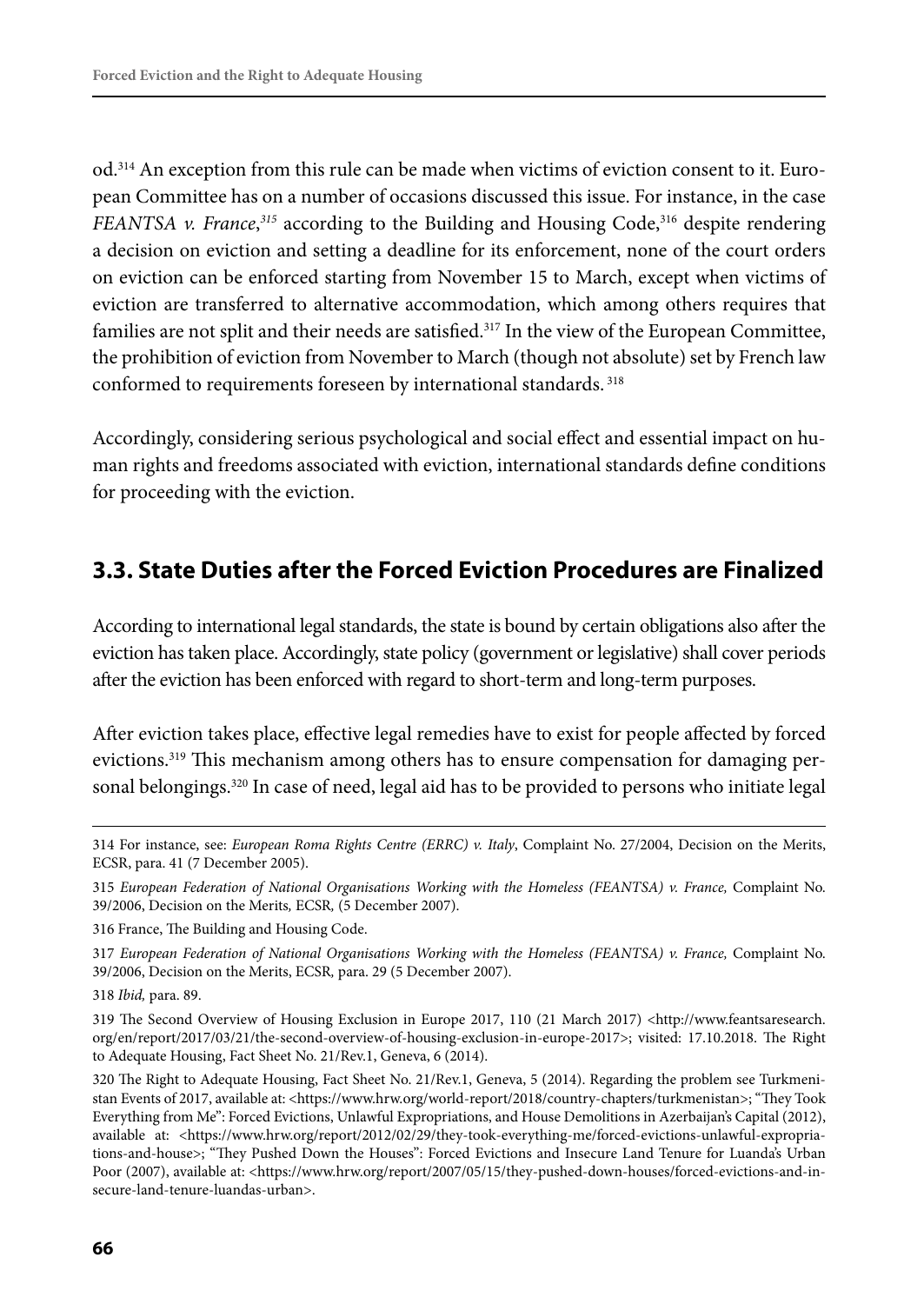disputes.<sup>321</sup> State long-term obligations entail monitoring of several issues after the eviction. According to international standards, in case eviction is carried out, it is essential that the following issues are supervised: needs of evictees after the eviction, both personal and related to environment; the impact of the eviction on the livelihood of the community, including additional expenses; quality and sustainability of services; the issue of legal aid in connection with the right to housing, etc.<sup>322</sup>

It is obvious that the realization of the right to decent housing is a complex issue, which requires that the state implements a prudential policy adapted to actual context. In view of international consensus that housing is an essential social dimension, and that it has a serious effect on the use of civil and political rights, it is important that the state policy takes measures of adequate scale to address challenges in this regard, which first and foremost has to be reflected in preventive policy including preventive measures against forced evictions. Furthermore, states have to ensure observance of standards that will not endanger individual rights and freedoms at any stage of eviction (decision-making, enforcement of eviction and post-eviction period).

<sup>321</sup> The Right to Adequate Housing, Fact Sheet No. 21/Rev.1, Geneva, 6 (2014).

<sup>322</sup> Forced Evictions, Fact Sheet No. 25/Rev.1, United Nations, New York and Geneva, 36 (2014).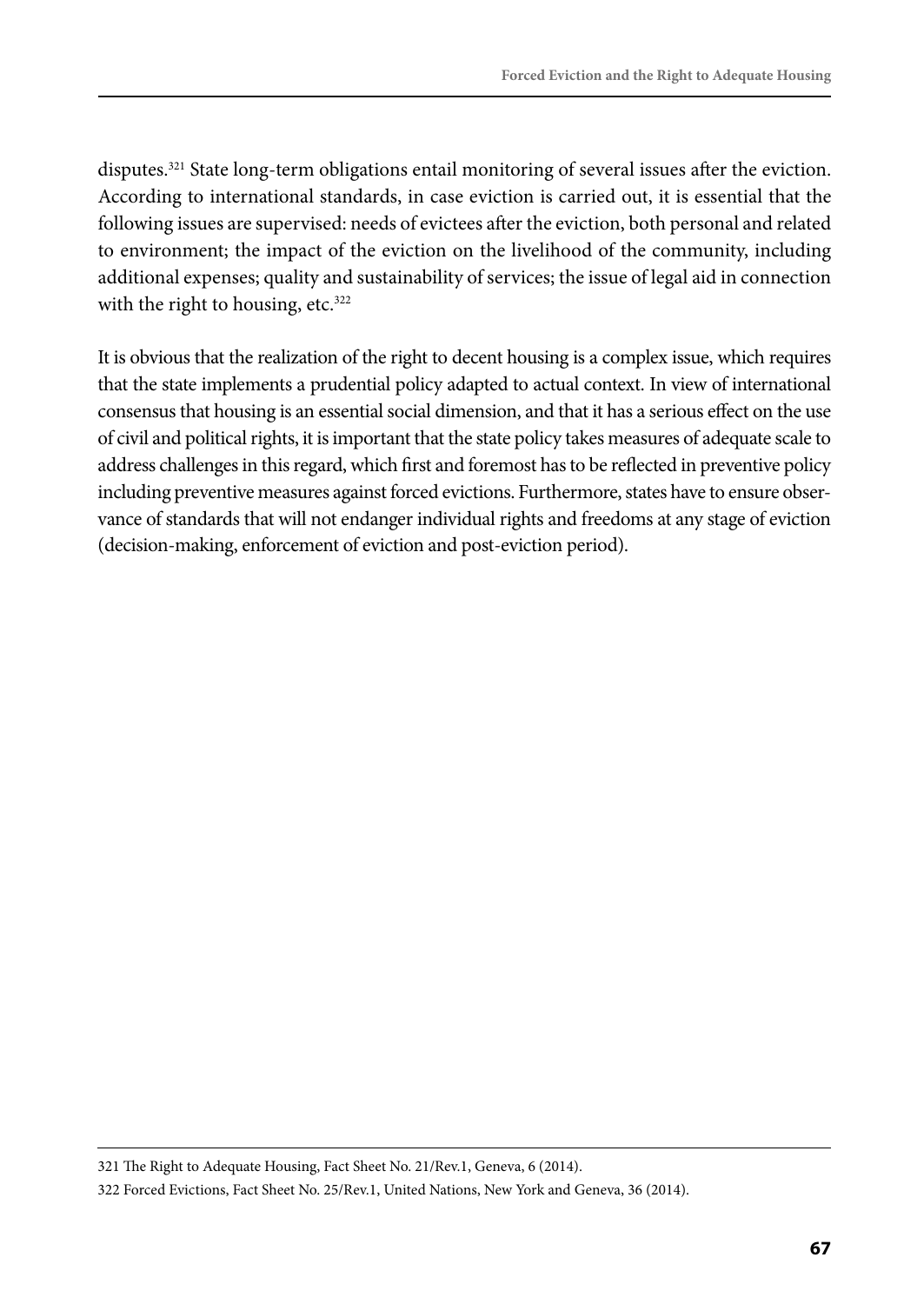# **Findings**

**The general scope of protection from eviction is defined by the following international standards**:

- State shall realize the right to decent housing progressively, within available resources. As the housing is a "primary social need", the authority of the legislative body in this sphere has to be used to an extent that "market forces" do not fully establish the rules;
- Protection from forced eviction is not exclusively a domain of social rights according to the European Court of Human Rights (ECtHR), the scope of protection of civil and political rights is not devoid of the social dimension. This precludes identification of appropriate standards of protection against forced eviction as a component of social welfare only;
- Forced eviction has a high intensity impact on the dignity and privacy of a person. Therefore, it is essential that states establish clear standards of protection from forced eviction which will conform to human rights and freedoms. In view of best practices, despite disputes between private persons an owner's action aimed at the factual realization of eviction (e.g. termination of electricity service, locking of a flat etc.) shall be prohibited. Furthermore, criteria of eviction in case of unlawful occupation of property shall not be "unjustifiably/extremely" broad, while legislative regulations have to provide "sufficient protection" to the rights of relevant persons;
- In deciding on eviction domestic courts have to assess, whether the premises in question represent home. "Home" is an autonomous concept, which is not subject to classifications under domestic law. The essential criterion for assessing whether a particular premise constitutes a "home" is the existence of "sufficient" and "continuous" links with a "specific place". Particular premises may be held to constitute "home" even in cases when the legality of initial possession of it is disputed.

#### **Before the decision on eviction is enforced the following issues have to be considered:**

• A significant instrument in the fight against forced evictions and on the other hand a state obligation is implementation of the preventive policy and measures, which entails the existence of preventive approaches of concrete and general nature, which among others is reflected in the existence of support services;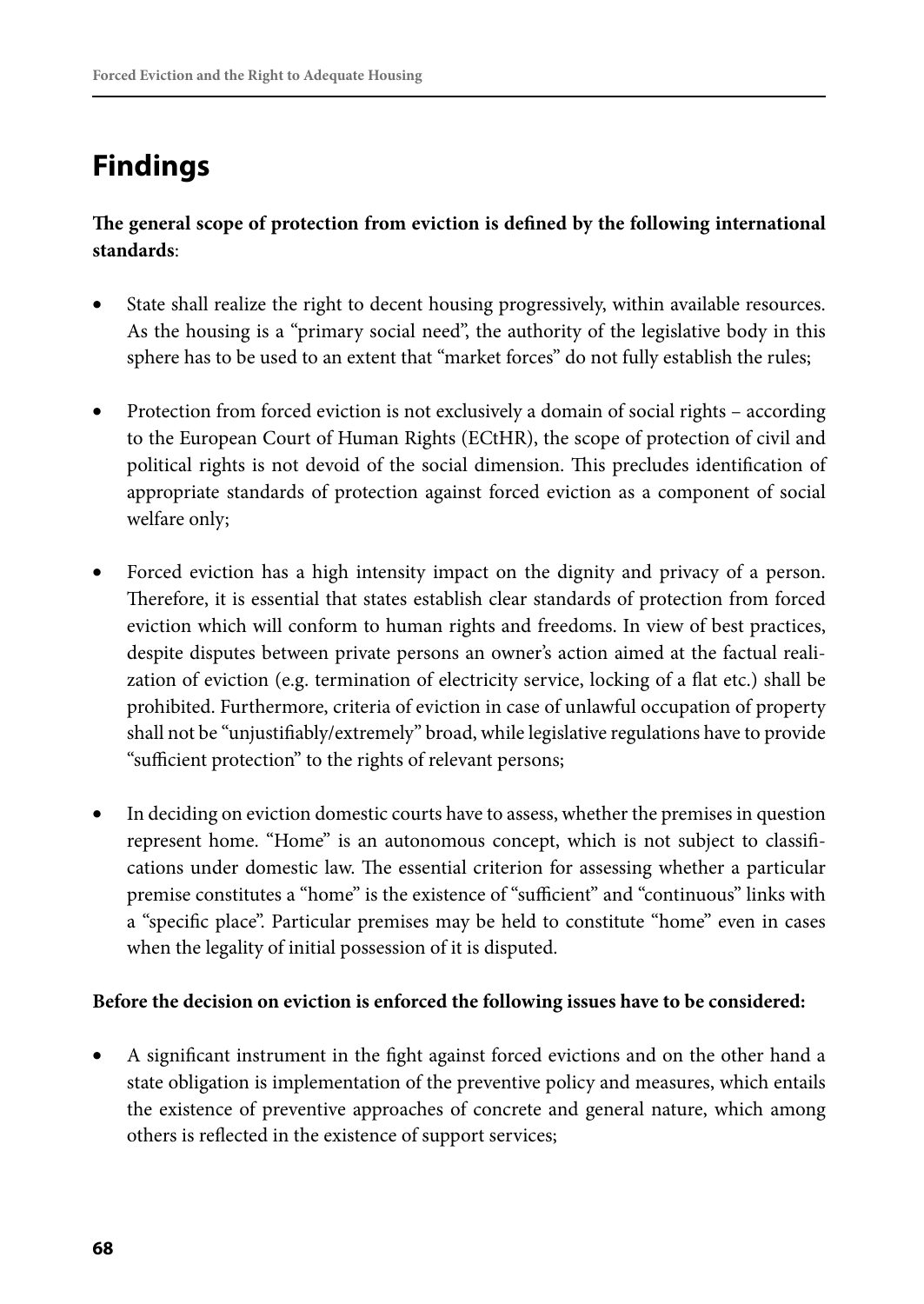- According to international standards, it is important that before the decision on eviction is made state authorities work in coordination in the framework of unified homelessness management system;
- According to international practice, persons facing eviction have to be involved in the relevant decision-making process. The purpose of this is to "consider all acceptable alternatives", so that use of force is prevented or reduced. Mediation may play an important role in the prevention of eviction in this process;
- According to international standards, the provision of alternative housing is tightly related to the right to decent housing. This implies state responsibility to take all appropriate measures to ensure decent alternative accommodation, resettlement or access to productive land. This obligation is not absolute – namely, fulfillment of the right by the state implies state action within available resources. The issue of whether the state has rationally used available resources will be assessed with the standards of "adequacy" or "reasonableness";
- According to international standards, the state is afforded the narrow margin of appreciation with regard to the provision of alternative housing if the person is evicted from state property. In this case, the necessity of eviction shall be recognized if the decision satisfies the criterion of "pressing social need";
- According to international experience, provision of alternative housing becomes a state obligation, if among the evictees are minors or persons with disability;
- The scope of discretion is particularly narrow when the decision on eviction is made by non-judicial bodies, and such decisions are an exception. Furthermore, the scope of exceptions has to be particularly strict and concrete, to preclude arbitrariness. Furthermore, in any event, there shall exist avenues of judicial protection of the right;
- International standard foresees the obligation to inform the persons facing eviction during a reasonable notice period;
- International experience permits non-execution of the court decision by the government, which has to be based on maintaining public order and be subject to reasonable time limits.;
- Furthermore, the process has to be sufficiently flexible to consider the interests of all persons involved.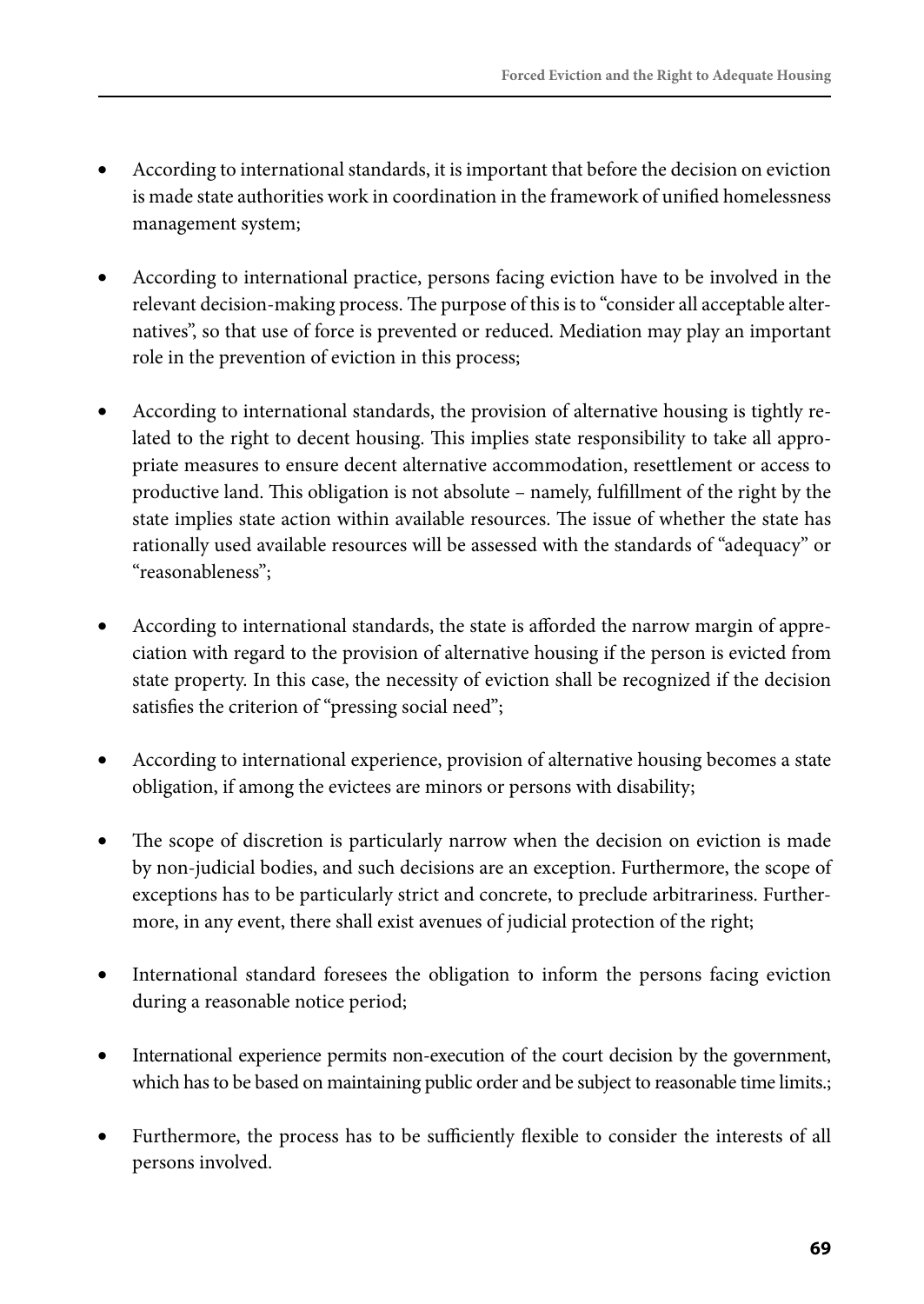#### **The following issues have to be considered at the stage of enforcement of evictions:**

- State representatives have to attend the eviction procedures (particularly when a group of persons is evicted) and enforcement officers need to be identifiable;
- According to international practice, the involvement of police forces in the process of eviction does not automatically convey a violation; however, the existence of such a mechanism entails serious risks of violent acts. Accordingly, it is important to provide for appropriate safeguards on the legislative level;
- Evictions must not take place in inclement weather, at night, also during the winter period.

#### **After enforcement of eviction, it is essential that:**

- State policy exists (either government or legislative), which will cover measures targeted at the welfare of evictees both in the short and long-term perspective and will include continuing state monitoring over the needs of evictees;
- Effective legal remedies have to be provided in case of evictions, among others it has to include the possibility to obtain damages;
- In case of a legal dispute and a relevant need, it is important that legal aid is provided to evictees.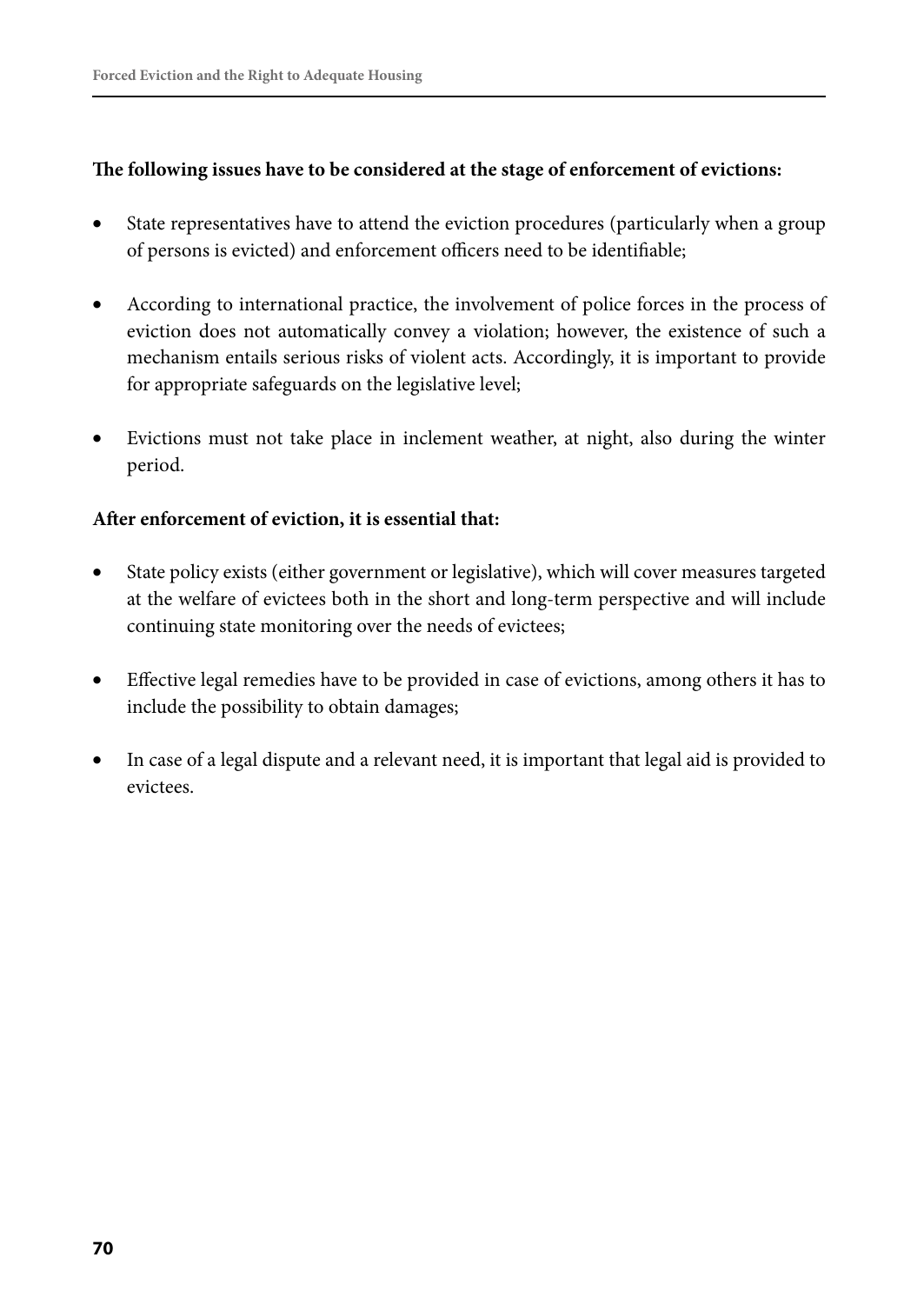## **Part II. National Legislative Framework Regulating Evictions**

# **Methodology**

This study aims to analyze the national legislation regulating evictions in the context of adequate housing, which implies the evaluation of eviction legislation in compliance with international standards and identification of legislative problems which leads to violation of housing rights or creates such risks for the households subjected to eviction. In particular, the study analyzes the normative base, operating in the existing legal system, which regulates evictions, *inter alia*, study will examine in detail, the grounds for eviction, regulation of the enforcement of the eviction process and the state role and responsibilities post-eviction, in relation to creating relevant guarantees for the evicted households. This study considers the legislation regulating the demolition of the housing as eviction, which is not the case in the national legislation (according to which the demolition is not considered eviction); however in reality demolition includes the eviction component that is why it is the focus of this research.

The following instruments were used in the framework of the study: Analysis of national legislation, requesting public information and processing secondary sources. **Analysis of national legislation** aimed at studying existing legislative reality and assessing its compliance with internationally recognized basic standards. **Requesting public information** aimed at obtaining official information from the relevant responsible persons/organs on the policy conducted under the existing legislative framework. **The use of secondary sources** included studying national research and reports, including annual and special reports of the Public Defender.

The study, based on its limits, does not examine the eviction prevention policy or measures, which is an important component for the reduction of the use of eviction measures and protection of the right to housing.<sup>323</sup> Additionally, it is important to note that the study will examine the general legislative framework of eviction and not focus on its specific regimes, which implies different grounds and standards of eviction with different groups (eg IDPs, eco-migrants, persons evicted as a result of expropriation). It should also be noted that a significant obstacle in the research process was the lack of information from the responsible public bodies, which hindered the research team's access to the statistical or other relevant

<sup>323</sup> However, EMC 2016 research "Homelessness - State Policy Analysis" shows that the state does not have a policy against homelessness, which also implies that there is no prevention policy. Available here: <https://emc.org.ge/ka/products/kvleva-usakhlkaroba-sakhelmtsifo-politikis-analizi>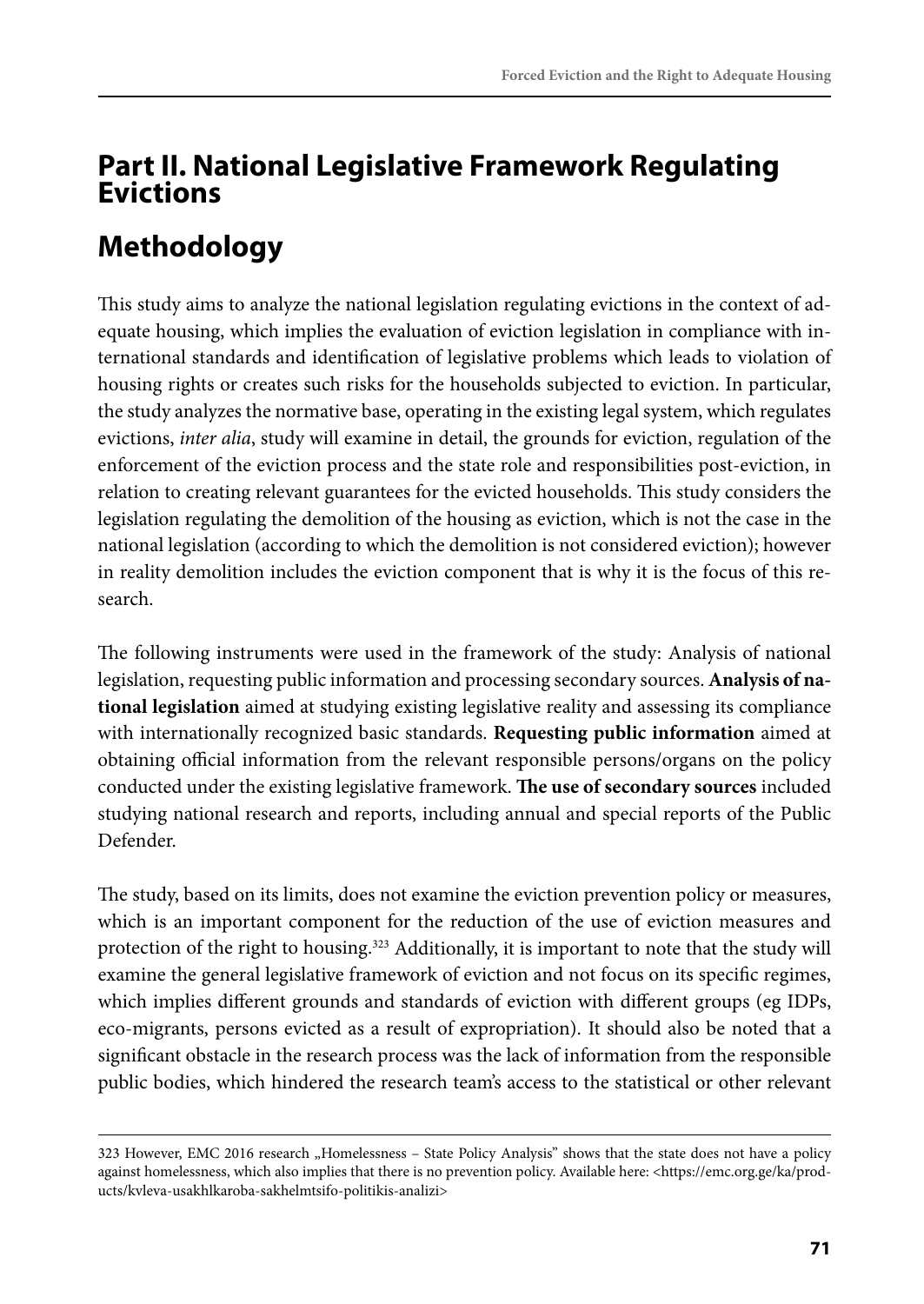information about the existing eviction policy.  $324$  In addition, another obstacle of the study was the lack of research or analytical documents on eviction issues in the context of Georgia.

## **1. Regulating Eviction and Its Types in the National Legislation**

Eviction,<sup>325</sup> as a measure of high intensity intervention, creates risks of violation of human rights and freedoms, which is particularly problematic when evictions result in homelessness. Accordingly, regardless of the type of legal relationship leading to eviction, it should be subject of special regulation by the government, which will aim to reduce the need for eviction measures and set such measures as a last resort. In case of the need of such extreme measures the decision-making process on eviction, enforcement of eviction and further stages post-eviction should be in line with the goals of protecting the human dignity and right to housing.

However, the study of the national legislative framework demonstrates that the eviction regulatory legislation contains extremely poor guarantees of rights protection and does not reflect internationally recognized basic human rights standards.

There is no uniform concept of eviction in the national legislation. Moreover, the only normative document that defines the eviction is the order of the Minister of Internal Affairs. The court order defines eviction as physically removing the individual and the persons thereof from the occupying the possession unlawfully, taking into consideration proportionality principle and safety precautions and other measures that will ensure the protection of the

<sup>324</sup> Note:

<sup>1.</sup> Human Rights Education and Monitoring Center (EMC) has repeatedly addressed LEPL National Bureau of Enforcement and requested information about the number of forced evictions, number of evicted persons/families, timeframes of evictions, statistical information about evicting persons from the only housing. Correspondence of Human Rights Education and Monitoring Center EMC Ng 01/531/2017 of December 11, 2017; Correspondence of Human Rights Education and Monitoring Center (EMC) Ng 01/415/2018 of August, 7 2018). The National Bureau of Enforcement did not provide public information to EMC in any of the cases.

<sup>2.</sup> EMC had requested information from the Tbilisi City Court on reviewing the case on solicitation of an item from illegal possession, on the taken decision and other relevant issues (Correspondence of Human Rights Education and Monitoring Center (EMC) of December 13, 2017, Ng 01/533/2017). However, the information was not provided as the court does not process such information (Correspondence of Tbilisi City Court N2-04259 / 2212624 of December 14, 2017).

<sup>3.</sup> Information about the evictions conducted by the Ministry of Internal Affairs has been requested from the Ministry of Internal Affairs, however only a few regional divisions have provided information, which does not allow the possibility to provide the full picture of the issue (December 11, 2017, correspondence Ng 01/530/2017 of the Human Rights Education and Monitoring Center (EMC)).

<sup>325</sup> Analysis of the legislative framework regulating eviction, for describing forced evictions uses the term "eviction", which is the term recognized by the national legislation, which implies the term "forced eviction" recognized by the international legal system.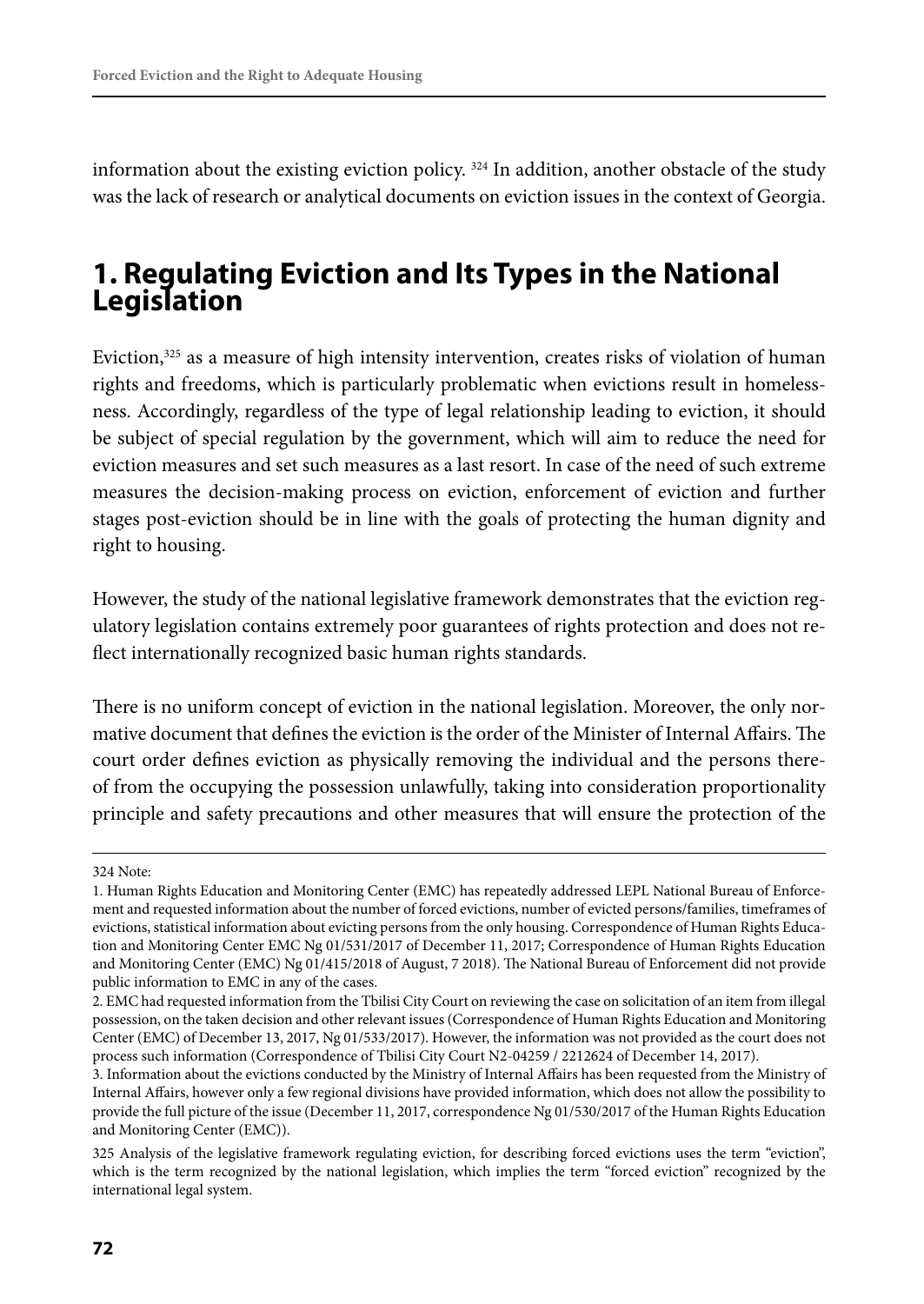right of lawful possession and does not lead to person's torture, inhuman or degrading treatment<sup>326</sup>

On the one hand the abovementioned definition of the eviction, and on the other hand, the content of the regulation of the eviction show that evictions are a guarantee of property rights under the national law and aim at restoring the lawful possession. The definition of the eviction and the associated regulation does not concern the nature of the eviction, as the measure of last resort. However, the definition indicates the "principle of proportionality" which is primarily a mechanism for protection against torture, inhuman or degrading treatment in the process of securing property rights. However, if we define the principle of proportionality more broadly, it may indicate on the possibility of reasonable and fair balance between the right to property and the right to adequate housing (and / or other relevant rights) on the legal level. Although the regulation of making the decision on eviction or its enforcement shows that the legislative framework does not provide for the opportunity to utilize the principle of proportionality at the institutional or procedural level. As a result, the national legislation sees the eviction issue only in the context of property rights and its main objective is to restore the owner's property rights, which leaves the content of the right to adequate housing and protection of persons subjected to eviction beyond the adequate regulation, which makes the existing regulation contrary to basic international standards.

National legislation considers eviction as one of the measures to enforce a lawful decision, which implies the termination of the actual possession of the dwelling to ensure the lawful owner's interest. Accordingly, when deciding on the eviction, as well as when the eviction is enforced, the authorized body only discusses the lawfulness of the property right and leaves out such issues as risk of homelessness in case of eviction, special needs of vulnerable groups – people with disabilities, children, the elderly and other groups, the issue of eviction from the only dwelling, the necessity to offer alternative housing and other guarantees of rights protection, which would make it possible to avoid the violation of right to adequate housing. Thus, the eviction decision-making process and execution of the eviction itself is problematic, $327$  which leaves out the component of the right to adequate housing, as it stops reasoning on the need of eviction after deciding on the legal grounds of ownership.

The national legislation recognizes several forms of eviction. Before 2016, the legislation envisaged the so-called "Police Eviction" institute, which authorized the relevant organs of

<sup>326</sup> Order No. 75 of the Minister of Internal Affairs of March 1, 2016 "On Approval of the Rule on Eviction of individual and persons thereof illegally occupying the housing unit/apartment and/or other property", Article 2.

<sup>327</sup> Civil Code of Georgia, Article 172.1; Criminal Code Article 160; Order No. 75 of the Minister of Internal Affairs of March 1, 2016 "On Approval of the Rule on Eviction of individual and persons thereof illegally occupying the housing unit/apartment and/or other property", Article 2.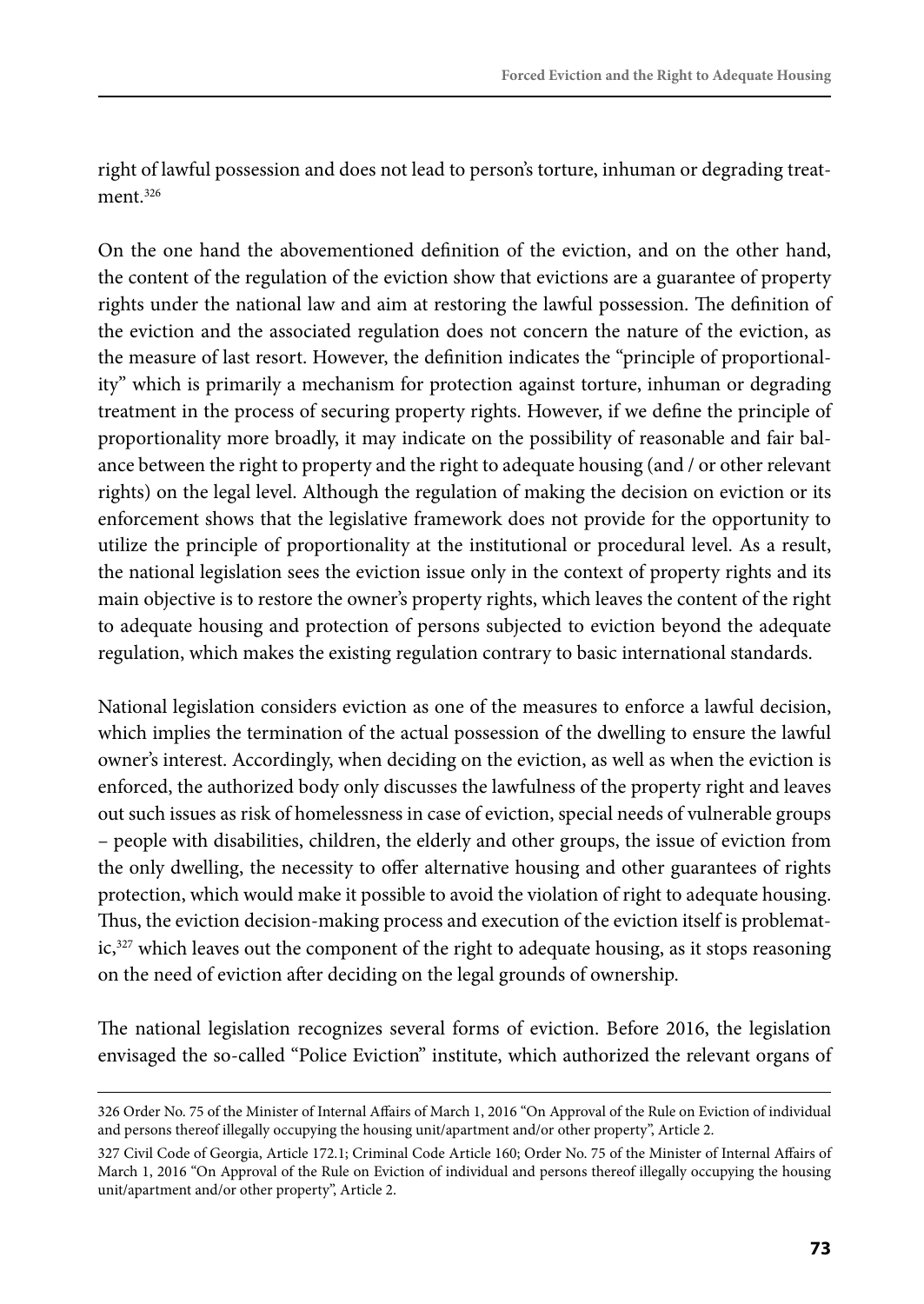the Ministry of Internal Affairs to evict unlawful tenants based on the assignment of the individual holding the property rights/lawful owners.<sup>328</sup> However, after the cancellation of the said regulation, the court is considered to be the sole organ deciding on the eviction issue, nevertheless the abolition of "police evictions", which in a way was a positive step, unfortunately, did not result in additional legislative amendments to improve the national legislation regulating the eviction and bring it closer to international standards.

In parallel with the abolition of the "Police Eviction" regulatory act, the Ministry of Internal Affairs was still granted the right to terminate illegal possession of the immovable property in case of criminal offense, through eviction, $329$  which could be executed against concrete individuals in case they unlawfully occupy immovable property in possession with another person.

Additionally, except for the forms of eviction directly provided by law, the national legal system provides for a factual eviction through demolition of a residential building constructed without a permit, which is not considered to be eviction according to the legislation. In spite of this, for the purpose of this study, the process of demolition of the residential building, which results in evicting the persons from the dwelling, is considered to be one of the forms of eviction.

## **2. The Decision on the Eviction**

The decision-making procedure for the eviction, considering its possible consequences and the risk of intensive interventions in human rights, should include human rights protection mechanisms, which implies appropriate normative, institutional and procedural guarantees for the maximum protection of the right to housing. The decision on the eviction of households creates risks of not only a possible violation of the right to housing but also other fundamental rights which increases the responsibility of the state to take the appropriate decision with extreme accuracy, taking into consideration the interests of the parties. This implies the responsibility of the state to develop and implement fair and human rights oriented legislation on eviction related decisions, which will reduce the risk of violation of the rights and will effectively balance the interests and needs of the parties.

According to the United Nations Covenant on Economic, Social and Cultural Rights (hereafter "the Covenant"), it is important that the eviction process does not cause homelessness

<sup>328</sup> Civil Code of Georgia, Article 172.3. (Note: Currently the said norm is no longer valid).

<sup>329</sup> Order No. 75 of the Minister of Internal Affairs of March 1, 2016 "On Approval of the Rule on Eviction of individual and persons thereof illegally occupying the housing unit/apartment and/or other property", Article 2.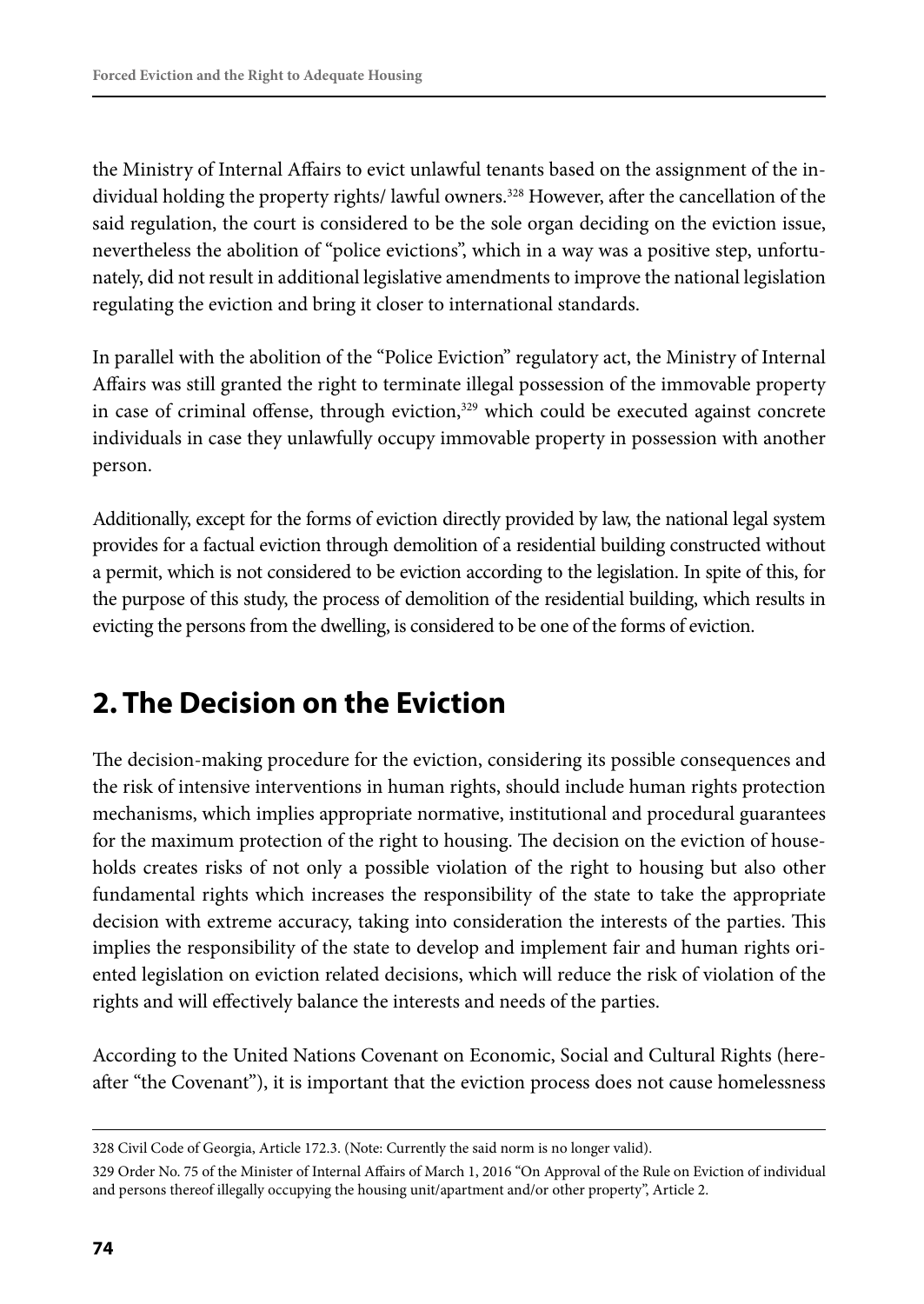of persons subjected to eviction, which obliges the state to use all appropriate mechanisms to ensure that persons will not be left homeless as the result of eviction, including by means of providing alternative housing.330 In the process of deciding on eviction, it is of particular importance to consider the special needs of vulnerable groups, including persons with disabilities, children, elderly, women, as these groups suffer more from negative consequences of forced eviction.331

### **2.1. Eviction Based on the Court Decision**

From 2016, after the cancellation of so-called "police eviction", the court was recognized as the only organ deciding on the eviction, as a result, the legal basis of eviction became only the court decision. The abolition of the "police eviction" mechanism resulted in amendments, including - deferment of payment of court costs,<sup>332</sup> the decrease of time limits on procedural actions<sup>333</sup> and time limits on deciding on the matter.<sup>334</sup> Moreover, the new amendments also provided for the possibility for immediate enforcement of a decision.<sup>335</sup>

Considering the problematic nature of the "police eviction" mechanism, its full replacement by the judicial system should be assessed as a positive legislative step. However, this change, based on its formal and mechanical nature, did not have a substantial impact on improved decision-making standards for eviction and did not qualitatively reform the eviction institute. As a result of the reform, the determination of the court as the only decision-making authority, could not provide protection and taking into consideration the interests of persons at risk of violation of the rights post-eviction. An analysis of the content of the reform shows that the legislative amendments have been carried out from the perspective of protecting the interests of lawful owners/property holders and do not aim to subject the issue of protection of the right to adequate housing to the court review and create appropriate protection measures for this purpose.

According to the standard set out in the Covenant, establishing the fact of unlawful tenure cannot be the only ground for deciding on eviction, which means that, when making a decision on eviction, the competent authority has to evaluate and assess the risks of rights

```
335 Ibid, Article 268 (e)1
```
<sup>330</sup> General Comment No. 7: The Right to Adequate Housing: Forced Evictions (art.11 (1)), Committee on Economic, Social and Cultural Rights, para. 16 (1997).

<sup>331</sup> *Ibid*, para.10.

<sup>332</sup> Civil Procedure Code of Georgia, Article 48.2.

<sup>333</sup> *Ibid*, Article 59.3.

<sup>334</sup> *Ibid*, Article 391.6; Article 401.3.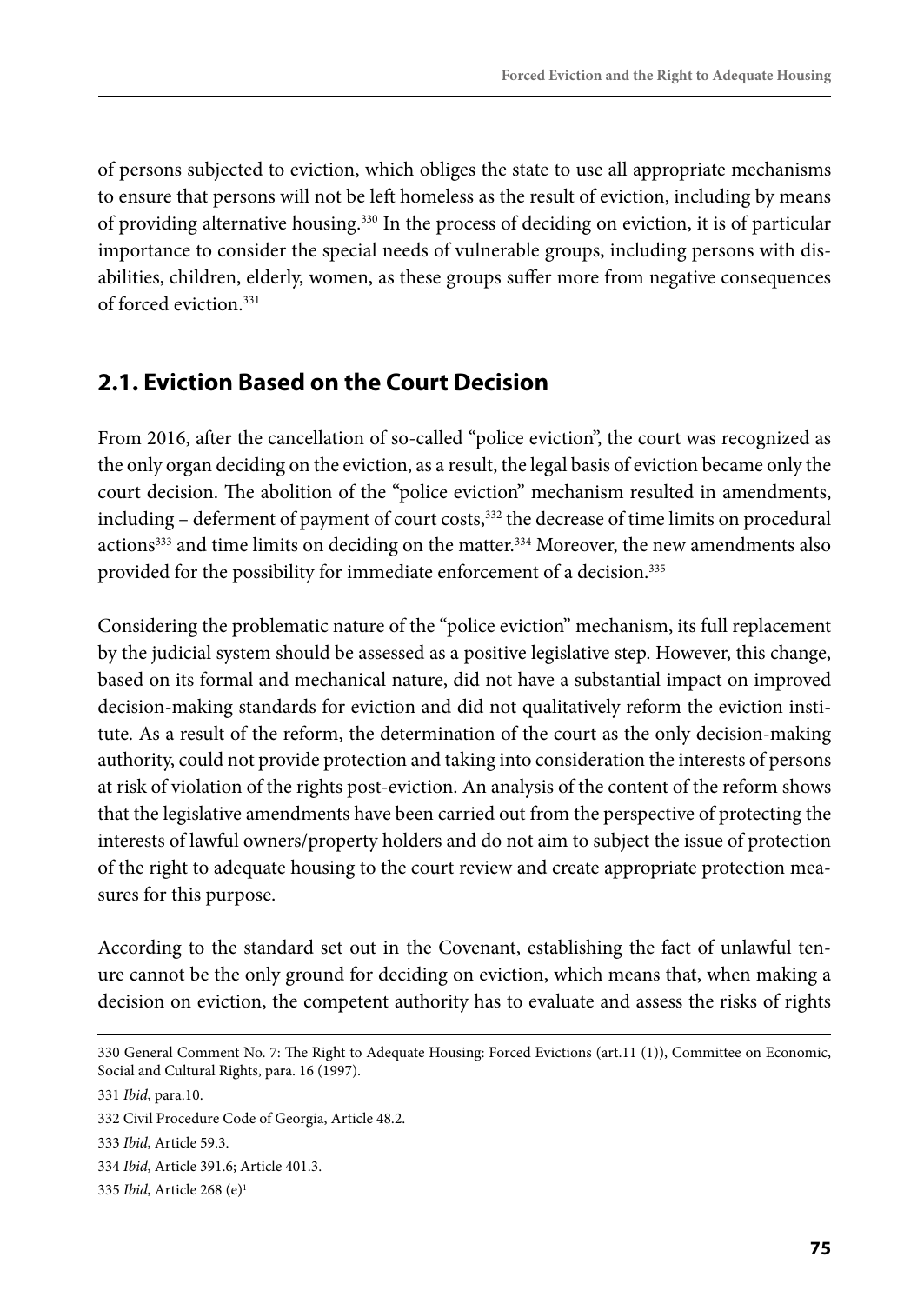violation and interests of the parties.336 However, contrary to the established international standard, in accordance with the national legislation, the dispute over the issue of eviction begins on the basis of a vindication claim by the lawful owner by filing a lawsuit in the civil court,<sup>337</sup> where the only matter of dispute is the decision on the lawful possession of the immovable property.338 Although the court is practically deciding on the issue of the household eviction, lawfulness and relevance of eviction is not a matter of dispute, and consequently, a matter of court's judgment and assessment, since the only and practically automatic ground for such a decision is the issue of lawful possession of the property. Such a process makes it impossible to assess the relevance of eviction and potential risks of violation of the rights of the parties, as well as to take into consideration the right to adequate housing in the decision-making process.

In addition to the fact that the court does not discuss the appropriateness of the evictions, the decision-making procedure of the court is also problematic, which is a substantial drawback of the decision-making process. In particular, the procedure for reviewing the case in the court is based on the adversarial system, which in turn excludes the participation of the state (local government) as an organ responsible for protecting the right to housing. This is particularly problematic if eviction leads to homelessness. As a result, such framework of discussing the matter in the court leaves out protection guarantees for the persons who could be potentially subject to homelessness and does not give them the opportunity to have their right to housing protected.

As a result, all the essential and key issues which should be the basis for the eviction decision-making process are left beyond the court trial process. In its judgment, the court does not assess and does not determine the adequacy and the proportionality of the eviction, as well as its necessity and appropriateness, deferring the eviction, the needs of persons in danger of being evicted and the states counter obligations, as well as possible harm after the eviction, and issues of its irreversibility. While discussing the issue of eviction, the Court also does not study the information about the special needs of family members and does not discuss the timing of eviction. Furthermore, the applicable law envisaged the immediate enforcement of the decision, which implies the implementation of the eviction procedure upon the decision of the first instance court, even if the decision is appealed or even if it is altered.339

<sup>336</sup> General Comment No. 4: The Right to Adequate Housing (Art. 11 (1) of the Covenant), Committee on Economic, Social and Cultural Rights, para. 8.a (1991).

<sup>337</sup> Note: Demand for Putting an End to the Disturbance [of Ownership].

<sup>338</sup> Civil Code of Georgia, Article 172.1.

<sup>339</sup> Civil Procedure Code of Georgia, Aricle 268 (e)<sup>1</sup>.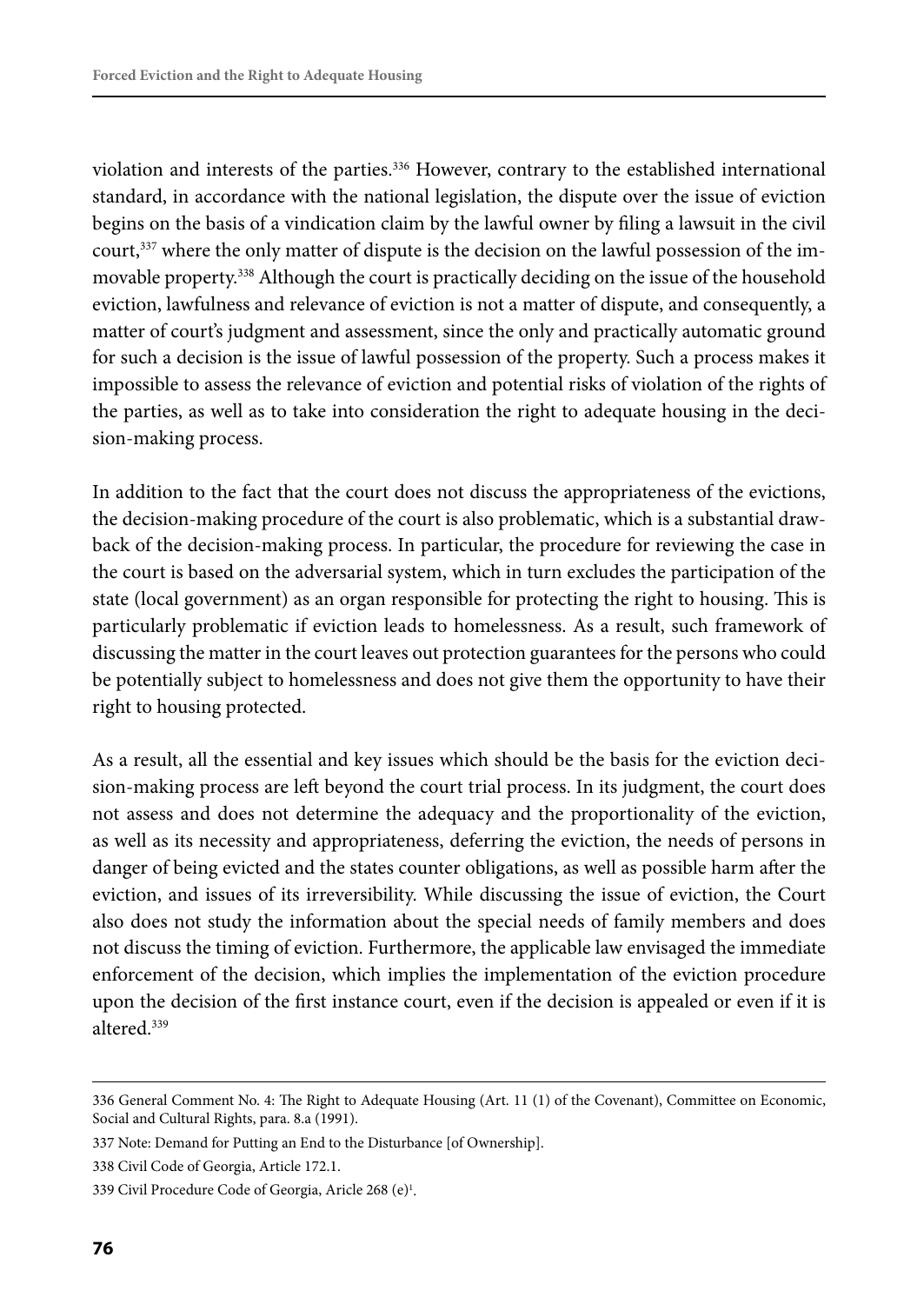Regulating the eviction norms under the procedural legislation and discussing it as the matter of private law dispute also creates a possibility for making a decision without the participation of the persons subjected to the eviction.<sup>340</sup>

Thus, the decision-making procedure for eviction completely excludes the possibility of the court to discuss the right to housing and consider the issue of proportionality and appropriateness of an eviction as a measure. This is related not only to the institutional and procedural drawbacks of the regulation of the issue of eviction but also the inadequate understanding of the goals and the nature of the eviction institute by the national legislation. The acting law considers eviction as one of the enforcement measures, which makes the eviction institute a consequent measure of the decision on the lawful ownership and fully excludes the reasoning on the eviction results and / or the state's consequent obligations. For example, the local self-government bodies, who, according to the legislation, are obliged to provide the homeless with the shelter, are fully missing from this process.<sup>341</sup>

### **2.2. Eviction without Court Decision by the Authorized Person of the Ministry of Internal Affairs**

After the abolition of the so-called "police eviction", the Minister of Internal Affairs adopted a decree "on approval of the rule on eviction of individual or persons thereof illegally occupying the housing unit/apartment and/or other property", which establishes the rules and grounds of eviction in case of unlawfully taking the item into one's possession.<sup>342</sup> The above mentioned procedure is one of the forms of eviction processes conducted by the Ministry of Internal Affairs, which is used in the cases defined by the legislation. The order makes it possible to evict the family / person from the home by an authorized body of the Ministry of Internal Affairs in order to prevent a criminal offense and it applies to all cases of unlawful tenure, where the person has no legal basis on the item from the moment of possession. $343$ 

In this case, sufficient grounds for the eviction of a person / family is to initiate a criminal investigation and to prove the reasonable assumption about the unlawful possession of the dwelling,<sup>344</sup> resulting in the eviction of the person before the investigation is completed and

<sup>340</sup> *Ibid*, Article 229.

<sup>341</sup> Local Self-government Code, Article 16.

<sup>342</sup> Order No. 75 of the Minister of Internal Affairs of March 1, 2016 "On Approval of the Rule on Eviction of individual and persons thereof illegally occupying the housing unit/apartment and/or other property".

<sup>343</sup> *Ibid*, Article 1; Criminal Code of Georgia, Article 160.

<sup>344</sup> Order No. 75 of the Minister of Internal Affairs of March 1, 2016 "On Approval of the Rule on Eviction of individual and persons thereof illegally occupying the housing unit/apartment and/or other property", Article 4.3.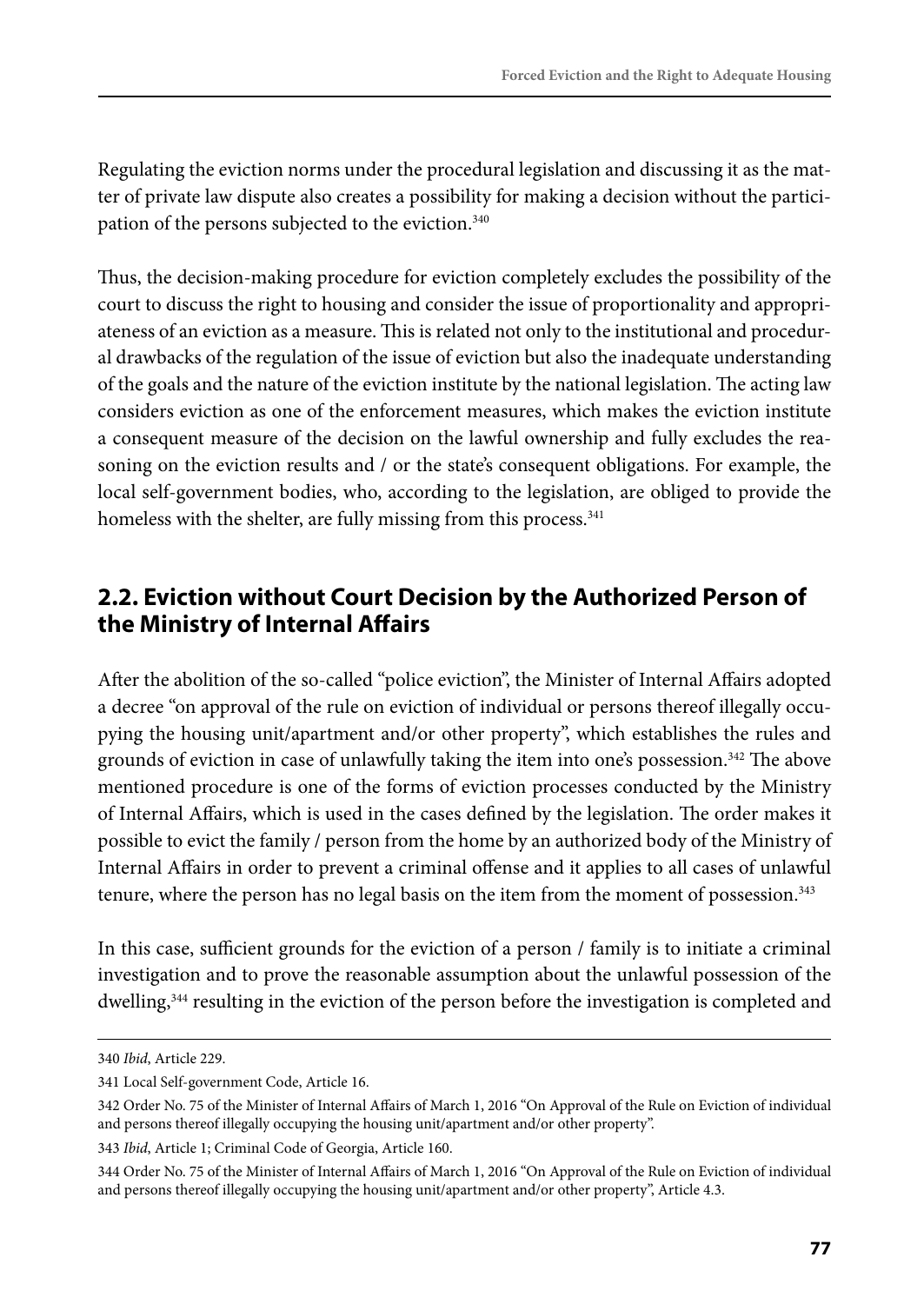the relevant sentence is determined.345 In this case, similarly on the basis of the court decision, the eviction is conducted after the determination of the lawfulness of ownership and it is sufficient to determine the applicant's legitimate possession / lawful ownership. Consequently, in such case, the basis for the eviction is the reasonable assumption of a criminal offense by a person.

In addition, it is important to note that the decision-making process does not include the involvement of relevant authorities in order to investigate such issues, as the risk of family staying homeless after the eviction or special needs of the family members.

In the present case, it should be stated that eviction is the procedure for preventive measure for the alleged criminal offense, which is carried out before the investigation is over. This procedure does not envisage prevention of violation of the right to adequate housing for the unlawful tenants and the legislation sees this eviction mechanism from the perspective of property rights, which does not in itself take into account the right to housing of persons subject to eviction.

#### **2.3. Eviction in the Process of Demolition of Unlawful Construction**

According to the national legal system, demolition of the dwelling without the appropriate construction permit, which in practice is followed by the eviction of persons living there, is not recognized as eviction, which is problematic, as it excludes the guarantees of the national system, which should be recognized for the persons subjected to eviction.

According to the applicable legislation, the construction of the property without the permit in the territory in possession of third persons is considered to be a construction offense.<sup>346</sup> Whereas the land where the building is located owned by the state or municipality, the local self-government is carrying out the proceedings.<sup>347</sup> Consequently, the executive bodies of the local self-government, in the territory of the state or municipality, may be entitled to issue an instruction on the demolition of the housing for the violation of the rules of construction without the permit, which includes the eviction procedure in its content. In case of non-fulfillment of the demolition after the issuance of the instruction, the relevant agency

346 Product Safety and Free Movement Code, Article 25.

347 *Ibid*, Article 25.3.

<sup>345</sup> Criminal code of Georgia, Article 160.1. Note: Penalty measures for a criminal offense is a fine or a correctional work up to two years, as well as house arrest from 6 months to one year or up to two years of imprisonment.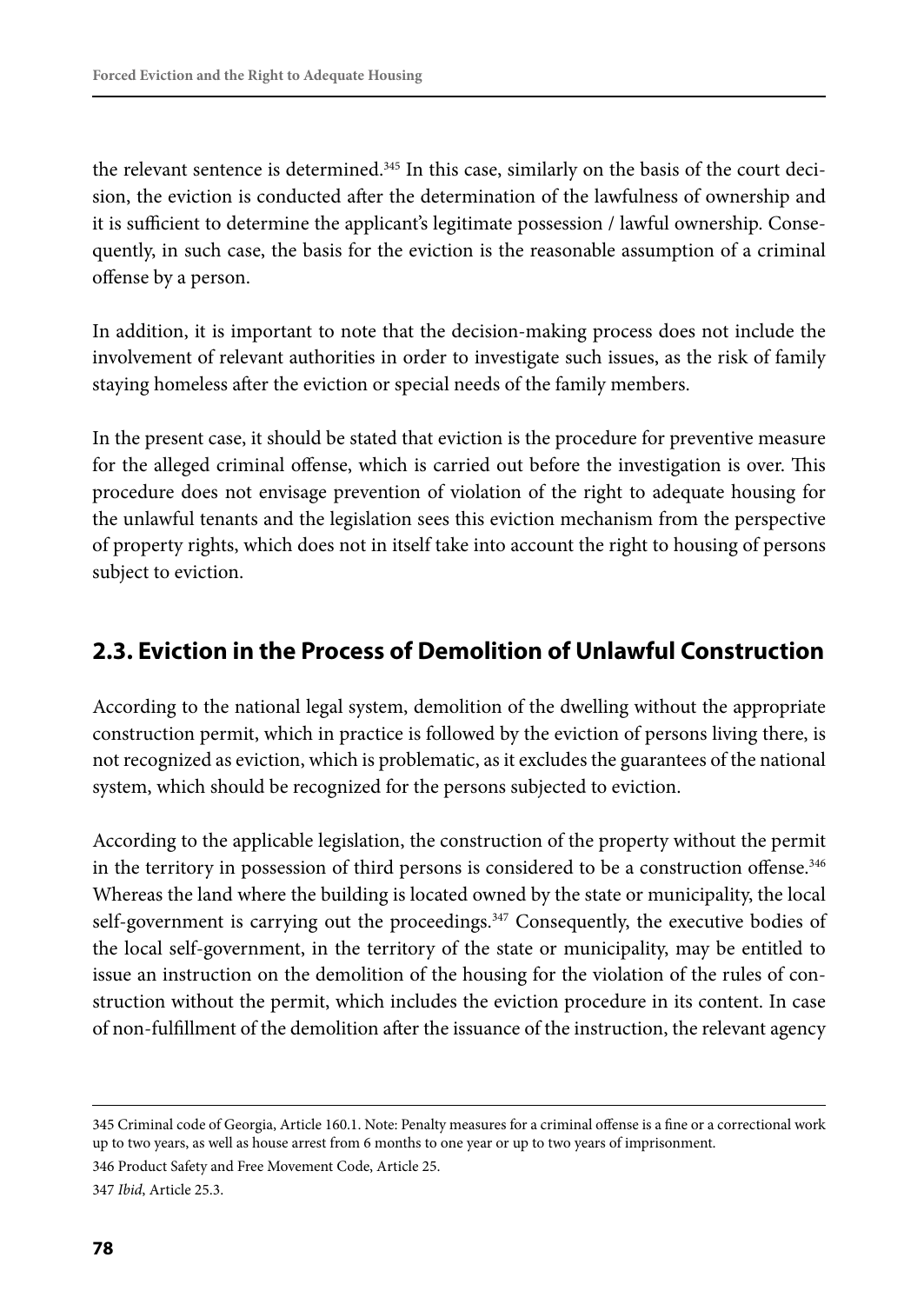shall make a decision on the compulsory demolition,<sup>348</sup> which is followed by the eviction procedure.

Although in this case administrative proceedings are conducted by the local government, which is also responsible for protecting the right to adequate housing and has exclusive responsibility to provide shelter to homeless persons, it recognizes the person living in the unlawfully constructed dwelling only as a perpetrator and only operates in the framework of imposing liability as defined by the law.349 In this case, the actual eviction is considered to be a preventive measure of administrative offense, and it ignores the adequate housing rights and, consequently, expels the state from the process, as a subject responsible for it.<sup>350</sup>

In the decision-making process during the administrative proceedings, local authorities do not study the needs of the people subjected to eviction and the risk of their homelessness, the need for alternative housing and the scope of the state's immediate and urgent actions. Consequently, in the decision-making process on the demolition of the unlawfully constructed housing, with the complete neglect of the right to adequate housing, the state leaves out the issue of provision of alternative housing, adequate protection of interests of persons with special needs and vulnerable groups, without assessment and reaction. This form of eviction, including non-recognition of the procedure as eviction, completely ignores the national and international standards of eviction.

## **3. Procedure for the Enforcement of the Decision on Eviction**

Eviction, as the forced enforcement procedure, must be conducted in accordance with appropriate standards, which according to the standard set by the Covenant, implies direct consultations with persons subjected to eviction, prior notification within the adequate and reasonable period of time, which will minimize the possible violation of the right to adequate housing.<sup>351</sup> The international standard unequivocally establishes the need for protecting especially vulnerable groups – women, children, elderly, and persons with disabilities in the process of enforcing the eviction, which implies the existence of exceptional protective regulations.352

<sup>348</sup> Law of Georgia "on Enforcement Proceedings", Article 25.9.g.

<sup>349</sup> Product Safety and Free Movement Code, Article 25.4.

<sup>350</sup> Correspondence N17-01173591446 of Tbilisi Municipality City Hall, 25.12.2017.

<sup>351</sup> General Comment No. 4: The Right to Adequate Housing (Art. 11 (1) of the Covenant), Committee on Economic, Social and Cultural Rights, para. 14 (1991).

<sup>352</sup> General Comment No. 7: The Right to Adequate Housing: Forced Evictions (art.11 (1)), Committee on Economic, Social and Cultural Rights, para. 10 (1997).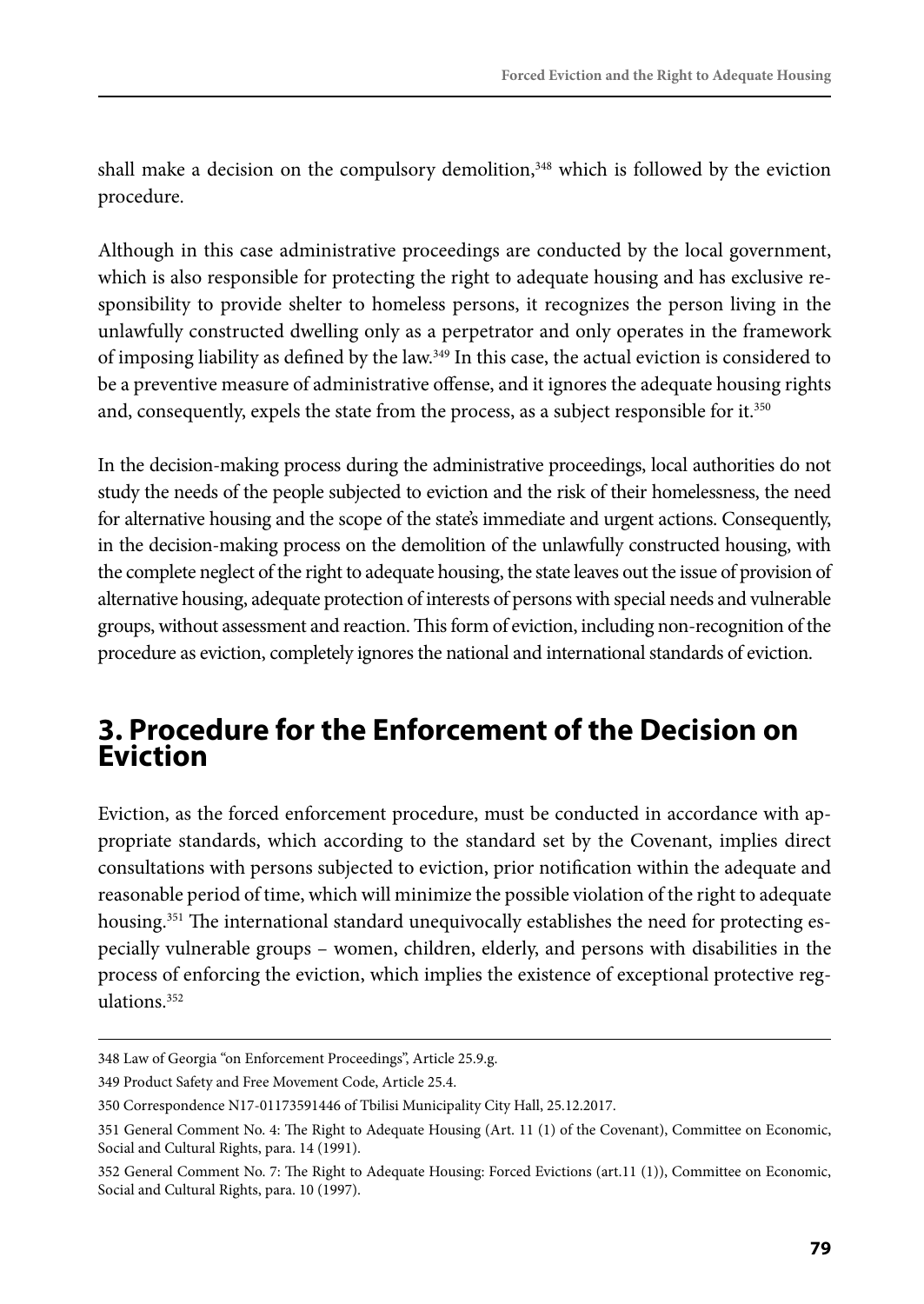The unconditionally important issue is the process of prior notification and provision of information on eviction, as well as the determination of a reasonable time for voluntary execution of the decision on eviction, which is of great importance if there is an opportunity for the family to search for alternative housing.<sup>353</sup> According to the existing regulations, the legislation does not define the specific time frame for the voluntary demolition of the unlawfully contracted dwelling. The National Bureau of Enforcement sends a notice to the party before the eviction process on the basis of a court decision and gives 10 days for the voluntary demolition.354 Ministry of Internal Affairs gives 5 days prior notice in cases of alleged criminal offense.355 Besides the lack of reasonable prior notice (time wise) and its uncertainty in some cases, it is also problematic that in national legislation does not foresee the ban on evictions in cases of night, cold and bad weather conditions, which is contrary to the international standards, which itself makes it obligatory to take weather conditions into consideration and recognize the relevant banning regulations.<sup>356</sup>

Besides, in all three forms of eviction ignoring the needs of vulnerable groups is problematic. None of the normative basis for determining the eviction procedure provides for the modification of the eviction procedure, including the postponement, suspension or termination of the eviction, based on the needs of the vulnerable groups. The only reservation in relation to vulnerable groups is that of the Ministry of Internal Affairs not to use physical force, special means and firearms against persons with disabilities, children and elderly,<sup>357</sup> which is a minimum standard and does not respond to the protective international standards which should be utilized by the vulnerable groups in the eviction process.<sup>358</sup>

In the process of eviction, another important issue is the guarantee of adequate participation of social services representatives, who have to minimize the negative effects of eviction for the person / family. According to the legislation, social workers only participate in the process of eviction on the basis of the court decision, by the National Bureau of Enforcement and their involvement in the demolition of the residential house and in the cases of eviction by the Ministry of Internal Affairs is not guaranteed. With regards to the eviction process on the court decision, the main purpose of social workers' involvement in this process is to min-

<sup>353</sup> For more details, see first part of the study: p. 63-64.

<sup>354</sup> Law of Georgia "on Enforcement Proceedings", article 84.3.

<sup>355</sup> Order No. 75 of the Minister of Internal Affairs of March 1, 2016 "On Approval of the Rule on Eviction of individual and persons thereof illegally occupying the housing unit/apartment and/or other property", Article 6.1-6.2.

<sup>356</sup> General Comment No. 7: The Right to Adequate Housing: Forced Evictions (art.11 (1)), Committee on Economic, Social and Cultural Rights, para. 15 (1997).

<sup>357</sup> Order No. 75 of the Minister of Internal Affairs of March 1, 2016 "On Approval of the Rule on Eviction of individual and persons thereof illegally occupying the housing unit/apartment and/or other property", Article 6.2.

<sup>358</sup> General Comment No. 7: The Right to Adequate Housing: Forced Evictions (art.11 (1)), Committee on Economic, Social and Cultural Rights, para. 10 (1997).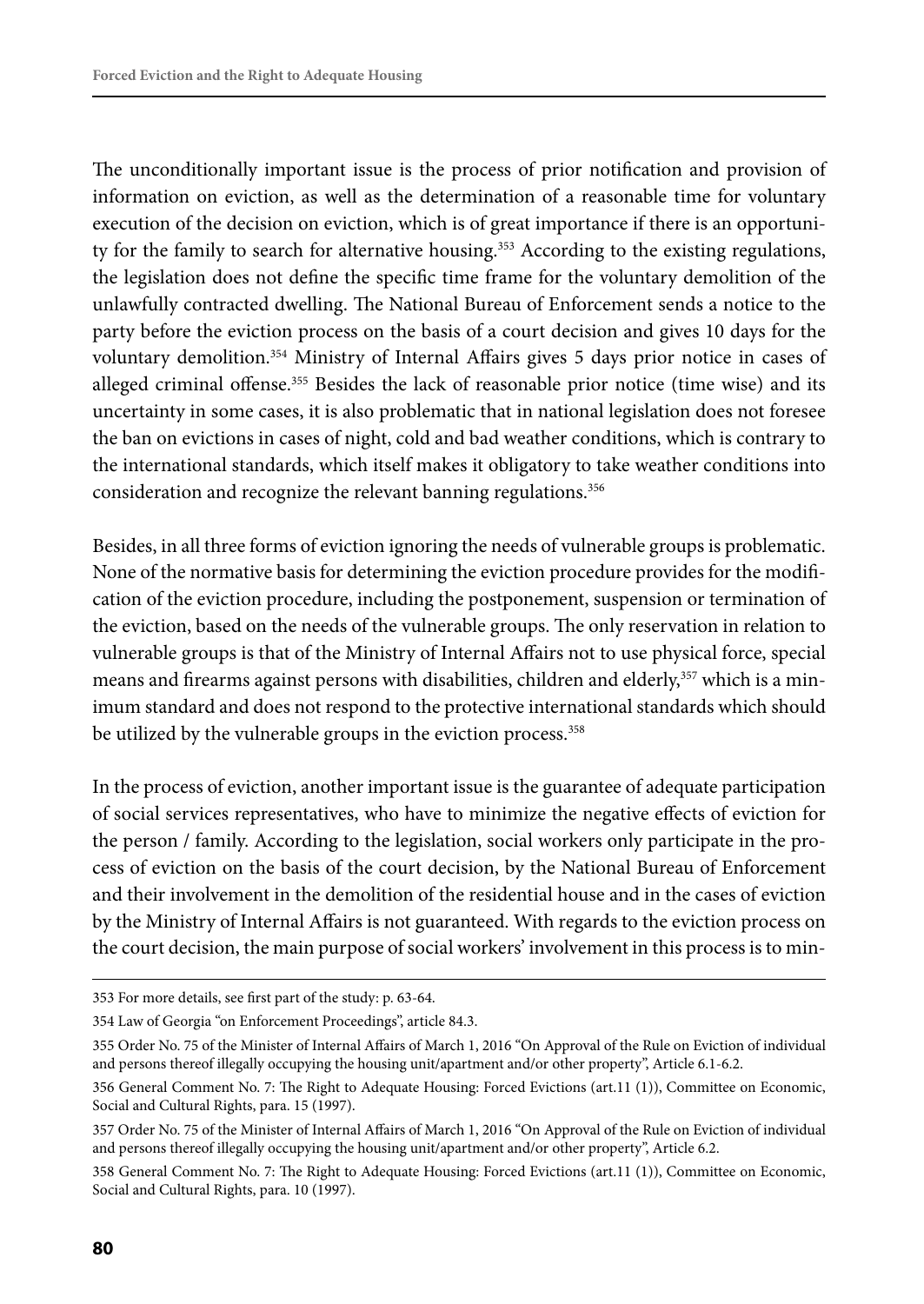imize the cases of violations of the rights and lawful interests of parties and/or third parties as the National Bureau of Enforcement carries out its activities.<sup>359</sup>

The main problem in the execution of the decision on eviction is the absence of a mechanism of coordination with other state agencies, including the local self-government bodies, which are responsible for providing shelter for homeless persons.<sup>360</sup> The enforcement process does not provide for the obligatory participation / awareness of the local self-government which is the relevant body responsible on homelessness, even if the eviction is from the only housing and the probability of staying homeless is high.<sup>361</sup> Consequently, due to the absence of mechanisms for the protection of the right to housing and the fact that relevant agencies responsible for the protection of housing rights are not participating in the process, the legislation does not include the obligation of local self-government bodies to engage in the eviction process and carry out relevant measures, even if the municipal authorities themselves are implementing the eviction of tenants through demolition of unlawfully constructed dwellings.

In addition, it is problematic to maintain the movable items in the eviction process, as the enforcement measure should be carried out without damaging the movable property. Under the enforcement of a court decision, the law provides for the responsibility to maintain and take care of the immovable property, however, the state does not have the obligation to save and retain movable items in case of eviction due to the criminal offense. Also, this is the case during the demolition of the residential building, because of the non-existence of regulatory norms.

Consequently, the national law regulating the eviction does not take into account any procedure of eviction, which would make it possible for prevention of violation of the right to adequate housing for the persons subject to eviction and adequately conduct the eviction process. Furthermore, it is inherently problematic, that the execution of the eviction procedure does not envisage the participation of the local government, as a responsible organ, and the involvement of social services in the enforcement/post-enforcement processes; does not provide adequate and reasonable time for eviction notice, the needs of vulnerable groups in the process of enforcing the eviction, the appropriate legal basis for suspension or the postponement of the eviction and the prohibition of eviction in case of poor environmental conditions.

<sup>359</sup> Regulation of the Protection of the Interest of the Structural Units of the National Bureau of Enforcement, the Legal Entity of Public Law, governed by the Ministry of Justice of Georgia, Article 2.

<sup>360</sup> Local Self-government Code, Article16.

<sup>361</sup> General Comment No. 7: The Right to Adequate Housing: Forced Evictions (art.11 (1)), Committee on Economic, Social and Cultural Rights, para. 15.d (1997).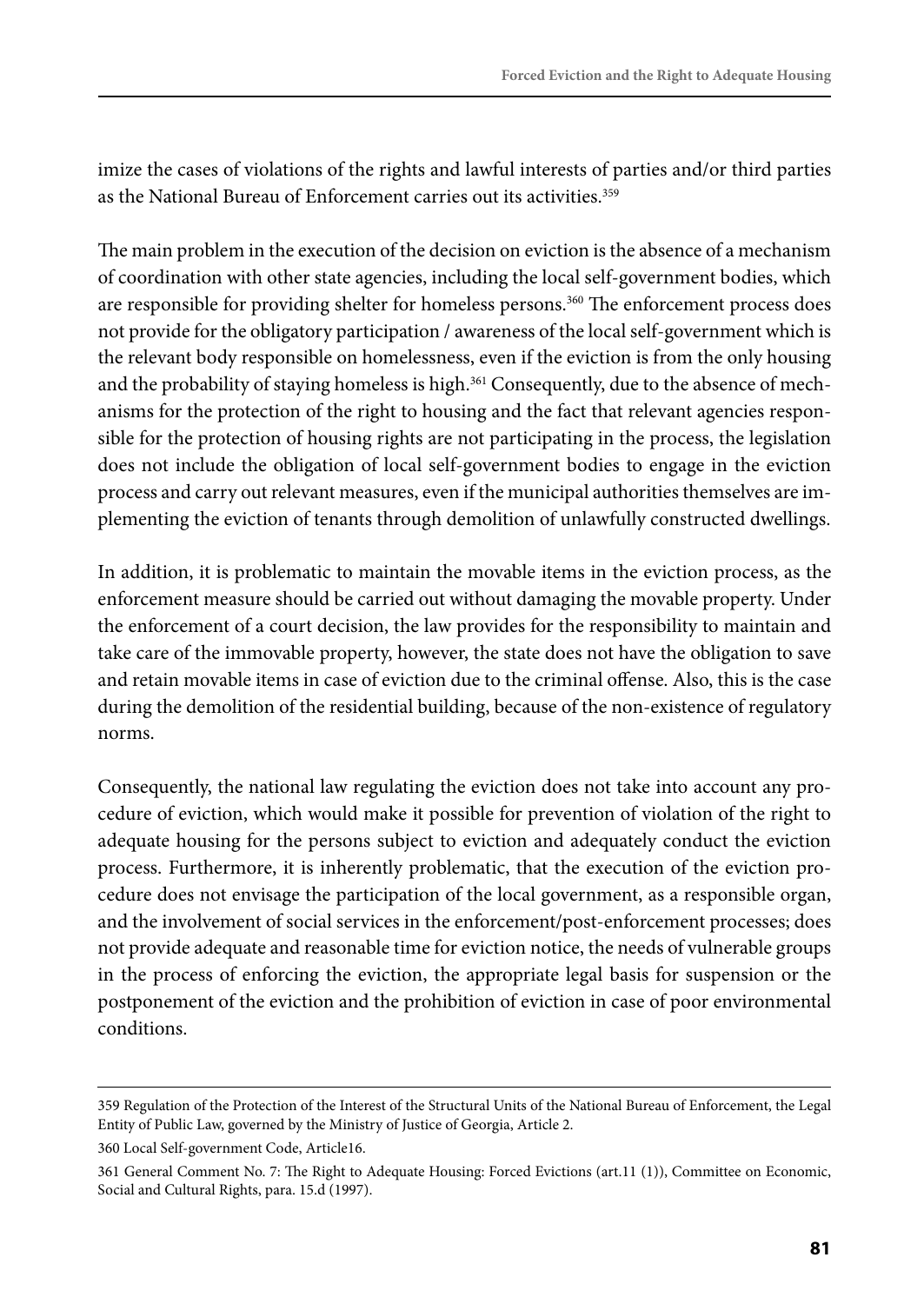## **4. The Post-eviction Legal and Social Protection Guarantees**

One of the most important guarantees, for the purpose of protecting the right to housing after enforcing the forced eviction, is the right of households – not to be left without access to housing, which naturally implies state's consequent obligation. In addition, it is important that the state support the evicted individuals using all the available legal means in order to obtain support in disputes on the national level regarding compensation for damages and unlawfulness of evictions conducted by the state.<sup>362</sup>

## **4.1. Legal Guarantees for the Protection of Right**

The study showed that the main problem in the eviction process is the imbalance between the protection of property rights and the right to housing of persons subjected to eviction. This process not only does not envisage the protection of the right to housing, but it also does not create a space for discussing such an issue. Under these conditions, the existence and access to guarantees of the legal protection for the persons subjected to eviction in the post-eviction period are of particular importance.

The Covenant obliges member states to create legal protection guarantees for persons subject to eviction so that they can utilize legal means to restore their rights and receive appropriate compensation.363

Analysis of the forms of eviction in the process of court decisions and demolition of the buildings reveals that the national legislation, even when the mechanism of appealing against the eviction decision is taken into consideration, fails to protect the household from eviction. The decision made in the court hearing of the vindication claim can be appealed in a higher instance court according to the general rule,<sup>364</sup> however, the legislation, in order to protect the owner's property rights, envisages the immediate execution of the judgment of the first instance court, even if it is appealed.<sup>365</sup> The dispute over the ownership is in progress, but the eviction is possible before the end of the dispute.

It is important that the legislation in the process of the demolition of the unlawfully constructed housing provides a possibility to appeal the decision, but the appeal decision does

<sup>362</sup> *Ibid*, para.13.

<sup>363</sup> *Ibid*.

<sup>364</sup> Civil Procedure Code of Georgia, Article 364.

<sup>365</sup> *Ibid*, Article 268.1.e1 .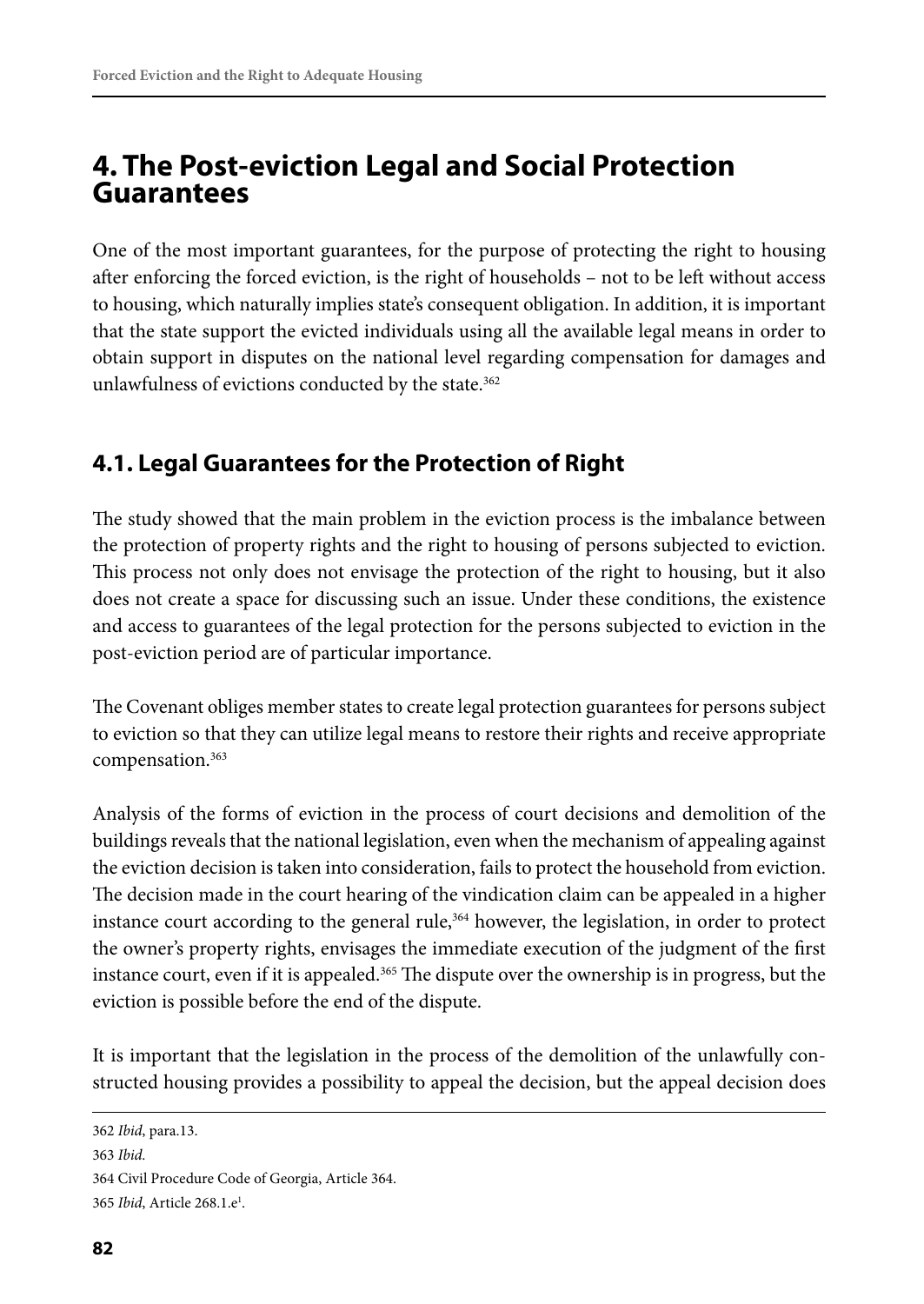not stop the demolition.366 Accordingly, the current legislation envisages formal appeal of the decision; however, it does not have the possibility to suspend the eviction before the issue is finalized.

In the case of unlawful eviction, according to the general rule, the legal system envisages the possibility to address the court for remedy and does not offer any special safeguards.

## **4.2. State Obligation to Provide Alternative Housing**

The state is obliged to provide alternate housing for persons subject to eviction. According to the Covenant, it is important that the eviction process does not cause the homelessness of persons subjected to eviction, which obliges the state to use all the appropriate mechanisms to avoid homelessness of the tenants, including by providing alternative accommodation.<sup>367</sup> According to the standard set by the Covenant, when the person/family does not have the necessary means to independently satisfy their needs, it is the necessary for the state to take all appropriate measures to ensure alternative housing, in light of its available resources,<sup>368</sup> which means that the state needs to utilize all of its available resources to ensure rights realization. Particularly important is the obligation to ensure the immediate provision of alternative housing to especially vulnerable groups, the progressive realization principle is not applied here and this obligation should be immediately fulfilled by the state.<sup>369</sup>

The local self-government code, in terms of ensuring the right to adequate housing, envisages the only responsibility for the self-government bodies to provide the registration and shelter of homeless persons in the territory of the municipality.<sup>370</sup> However, this obligation is not directly linked to ensuring alternative housing to those subjected to eviction, in accordance with the international standards, as the existing obligation implies providing the shelter only. In addition, the legislation does not provide for exceptional protection guarantees for the vulnerable groups in the provision of alternative housing, which contradicts the basic standards set by the Covenant.

<sup>366</sup> Product Safety and Free Movement Code, Article 25.4.

<sup>367</sup> General Comment No. 7: The Right to Adequate Housing: Forced Evictions (art.11 (1)), Committee on Economic, Social and Cultural Rights, para. 16 (1997).

<sup>368</sup> *Ibid*, para.16-17.

<sup>369</sup> *Ibid*, para.10.

<sup>370</sup> Local Self-government Code, Article 16.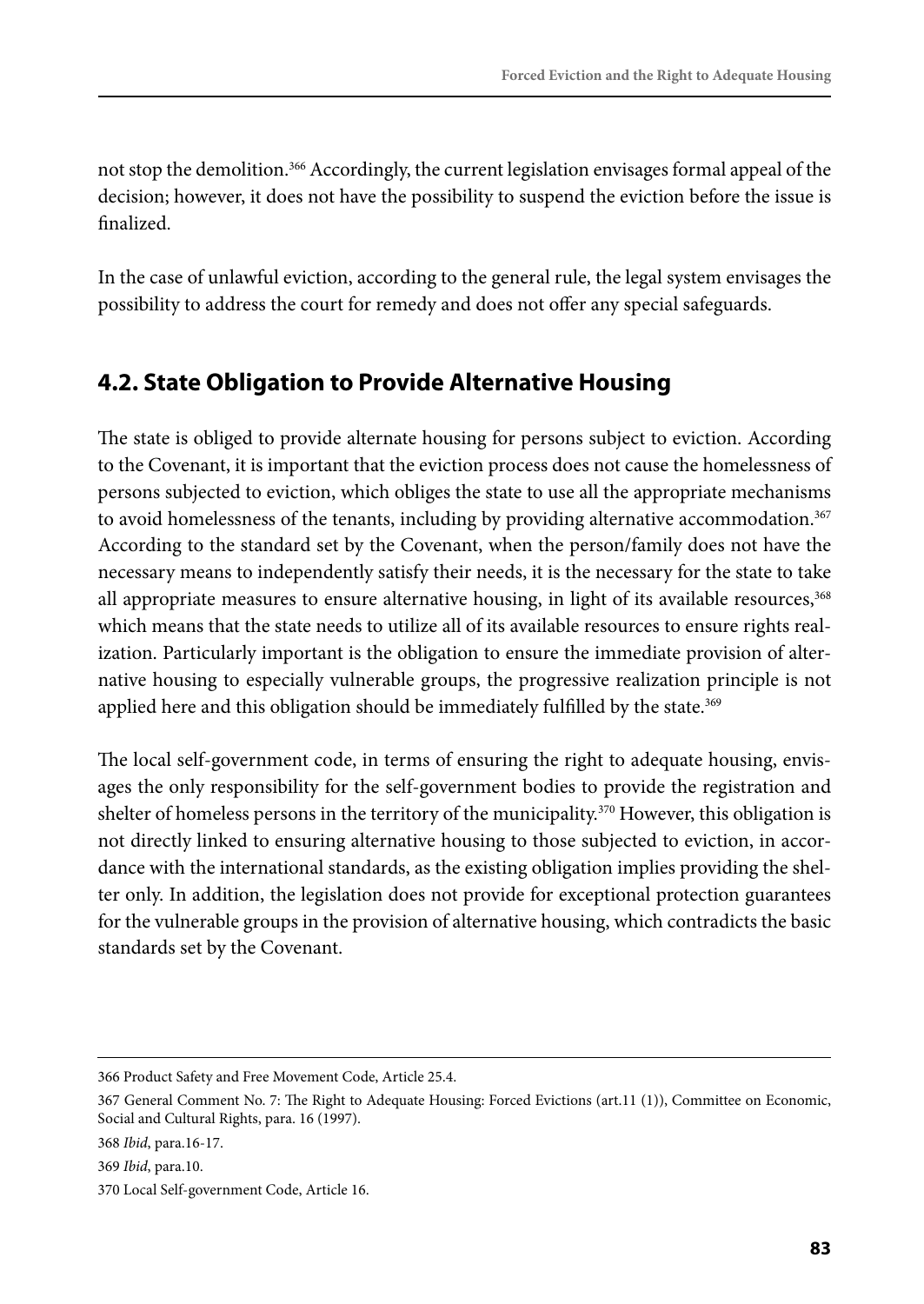# **Findings**

#### **Analysis of the national legislation of evictions shows that**:

- Eviction legislation contains extremely poor rights protection guarantees and does not reflect internationally recognized basic legal standards;
- National legislation sees the eviction issue only in the context of protection of property rights and the main purpose is to restore owner's property rights, which leaves the content of the right to housing and protection of persons subjected to eviction beyond the adequate regulation, which significantly moves the existing regulation away from basic international standards;
- National legislation does not envisage a uniform concept of eviction; The only normative act is the order of the Minister of the Internal Affairs, which recognizes eviction on the level of concept;
- National legislation envisages two forms of eviction, the main form of which is eviction based on the court decision, which is immediately enforceable. Only in certain cases, the eviction is possible by the authorized persons of the Ministry of Internal Affairs. At the same time, in the national legislation the cases of eviction during the demolition of the dwelling built without a construction permit can be found, however, the form of eviction is not recognized by the legislation, thus defying the national and international standards of eviction;
- The main grounds and the only prerequisite for making a decision on the eviction by filing a lawsuit in the court are to examine the issue of the lawfulness of disputed housing. In the judgment, the Court does not determine the adequacy and the proportionality of the eviction, as well as its necessity and appropriateness, deferring the eviction, the needs of persons in danger of being evicted and the states counter obligations, as well as possible harm after the eviction, and issues of its irreversibility;
- The court dispute on eviction is conducted on the basis of the adversarial system, which also allows the possibility of making a decision on the eviction without the participation of the party;
- In the event of the existence of a criminal offense, the rule and the procedure of eviction, in itself, does not include the consideration of right to adequate housing of the persons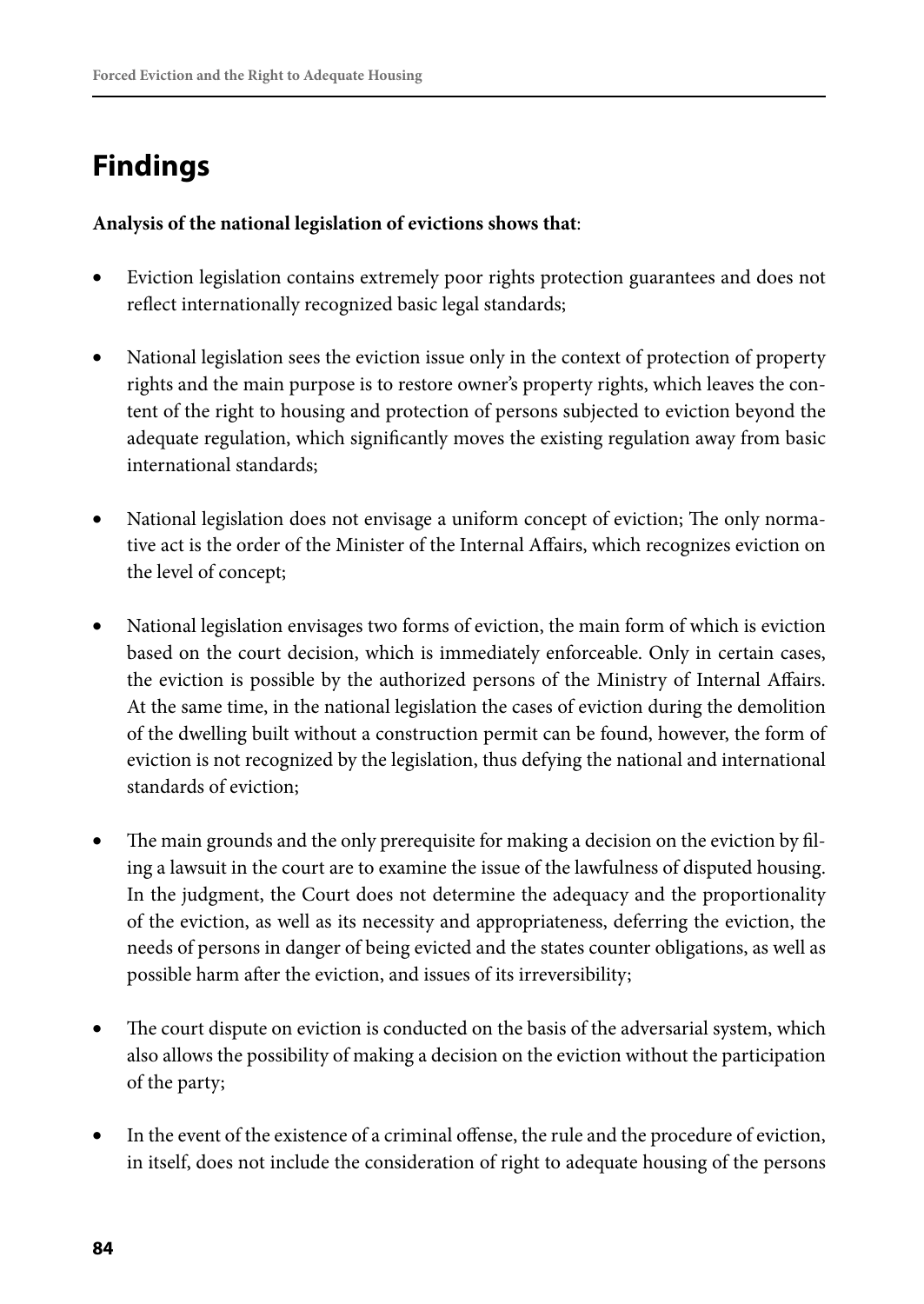subjected to eviction; In this case, a sufficient precondition for the eviction is the body of evidence proving the reasonable assumption of unlawful possession;

- National legislation on the demolition of the residential building does not envisage any kind of guarantees for the realization of the right to adequate housing for persons subjected to eviction and sees the process only as a prevention of construction violation;
- All three forms of eviction exclude reasoning on such issues as the risk of homelessness of people subjected to eviction, eviction from the only dwelling, special needs of vulnerable groups; Consequently, when determining the eviction issue, the main factors that determine homelessness remain beyond assessment;
- In all three forms of eviction, the state authorities and local self-government bodies are excluded from participating in the process as organs responsible for offering alternative accommodation; Social services are also excluded from the process (except for the case of eviction based on court decision);
- The legislation does not provide adequate and reasonable time for the eviction notice, the needs of vulnerable groups in the process of enforcing the eviction, the appropriate legal basis for suspension or the postponement of the eviction and the prohibition of eviction in case of poor environmental conditions;
- Legal and social protection guarantees against eviction are weak. Legal safeguards, including the right to appeal against the eviction decision, cannot safeguard maintenance of the possession of the property and suspend the eviction before the disputable issue is resolved;
- Notwithstanding international standards, national legislation does not provide a direct reference to the state obligation to provide evicted persons, particularly vulnerable groups, with alternative housing, in case there is such a need. The only clear record in the law is the obligation of the municipal authorities to provide the homeless with shelter. For which the existence of homelessness post-eviction is necessary.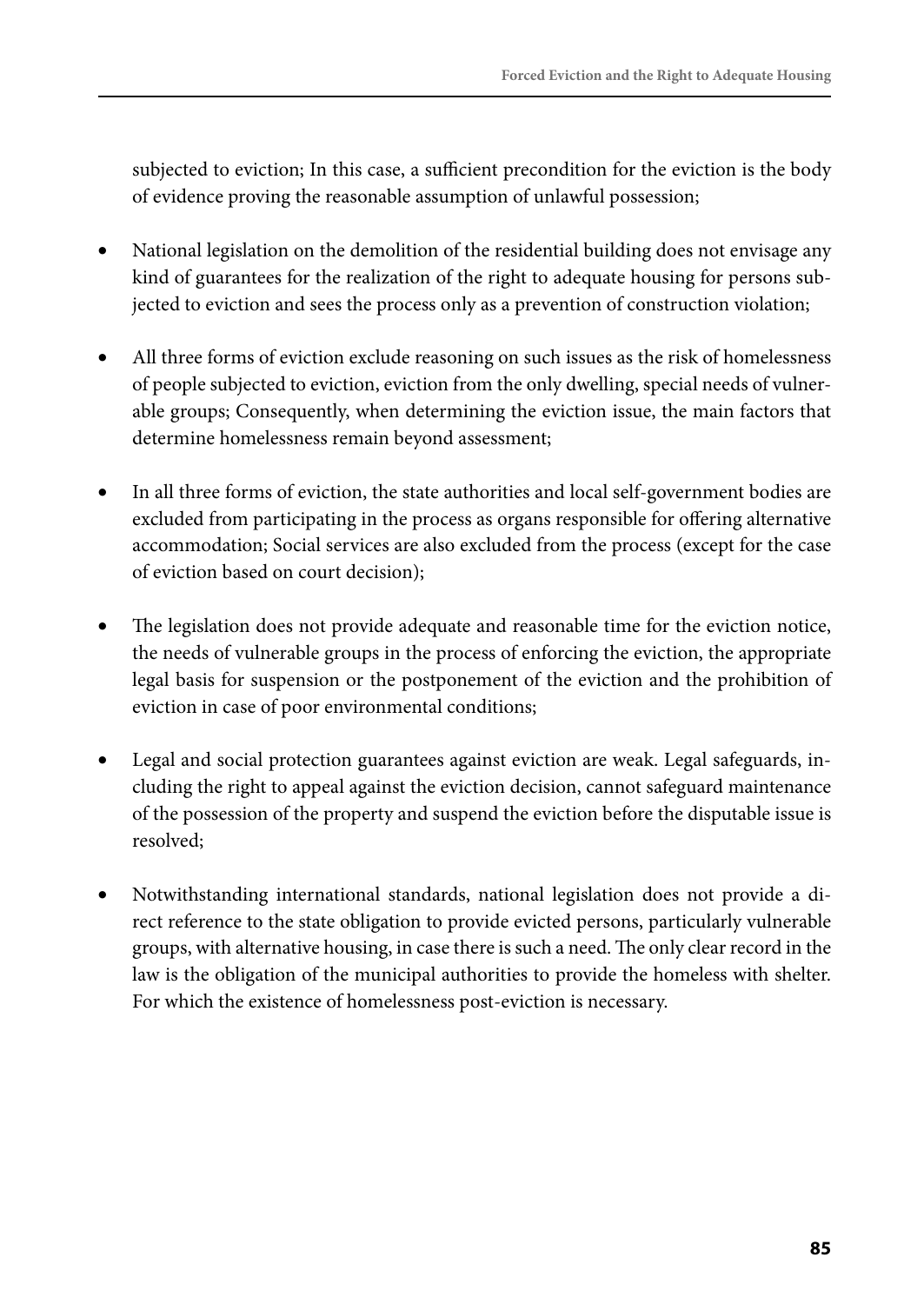## **Recommendations**

- Normative base of eviction defined by the national legislation should be substantially transformed so that it is fully compliant with the basic international standards, which on the one hand include the preventive policies and measures of eviction and on the other hand take into consideration the human rights (including the right to housing) based approach, on the stage of making a decision on eviction, on the enforcement stage and in the following processes after the enforcement;
- The legislator should see the eviction not just as the protection mechanism of the property, but as a measure containing the high risk of infringement of housing rights, the use of which should be the last resort to achieve a legitimate goal;
- The law should provide a uniform definition of eviction and the legal framework for establishing eviction standards, which take into account the legal, institutional and procedural safeguards to ensure the lawfulness and appropriateness of the eviction decision, including the assessment of the violation of the right to housing, household homelessness risks and needs of the especially vulnerable groups, in order to ensure fair and reasonable balance between the rights and the interests of the parties;
- Legislation should recognize the eviction resulting from the demolition of the dwelling without the construction permit document / demolition of the residential housing built in other's possession as a form of eviction and fully subject it to the revised eviction regulation;
- Legislation should take into account the procedure for making and enforcing decisions on eviction which ensures mandatory participation of agencies responsible for the right to housing in the relevant process, as well as the mandatory participation of social services;
- Legislation should take into consideration the mechanism of appealing against the eviction decision, which will defer the eviction process for a reasonable period, by maintaining the fair balance between adequate housing and property rights, before the final decision is taken or alternative housing is provided;
- The legislation should take into account the special needs of vulnerable groups, including persons with disabilities, children, elderly, women, and establish consequent standards of rights when making an eviction decision, when enforcing the decisions and in the following period;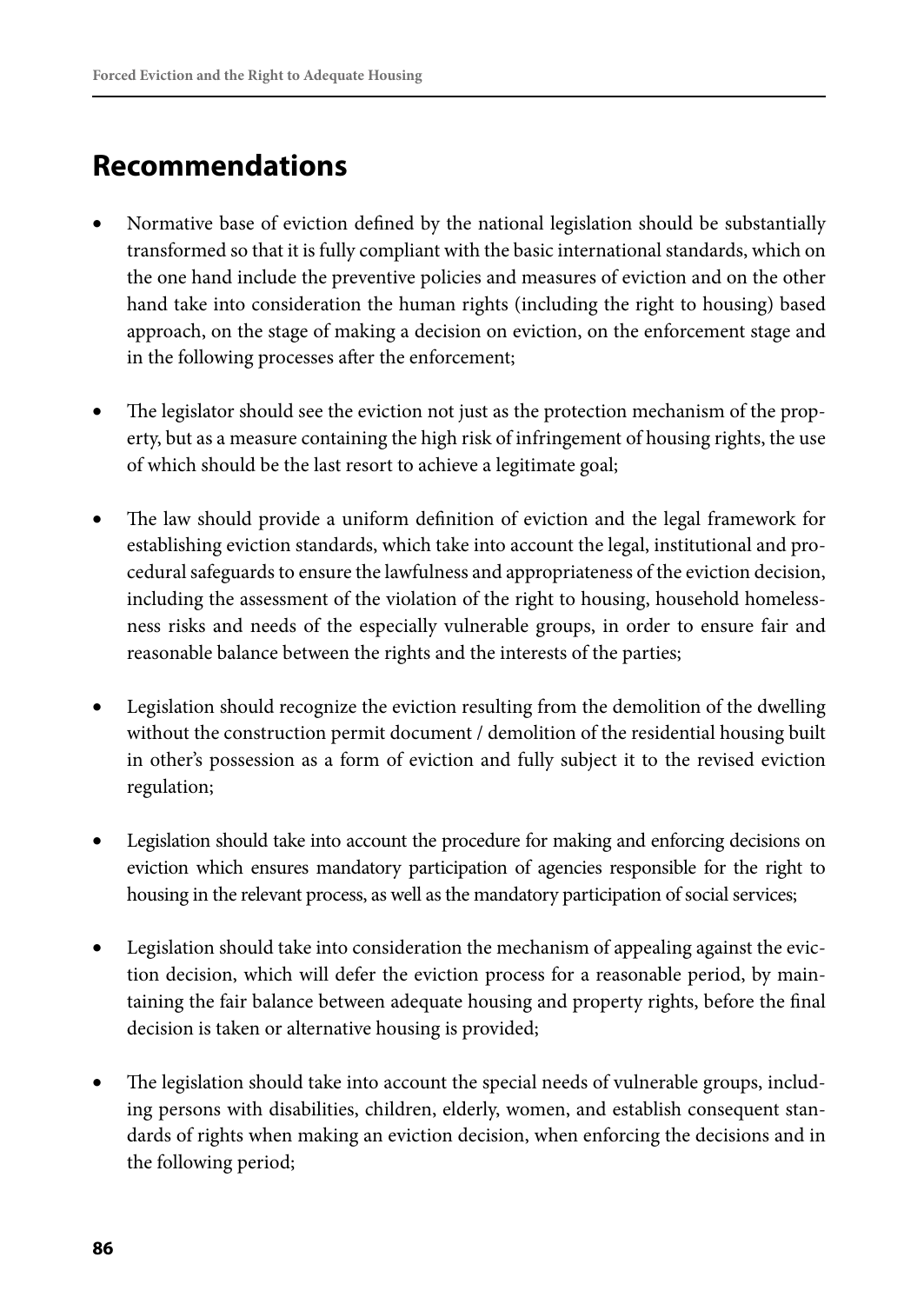- Eviction enforcement procedure should be fully in compliance with international standards and should take into consideration a reasonable timeframe for the eviction, compulsory participation of state representatives and prohibition of eviction during poor environmental conditions;
- • Legislation should explicitly take into account the obligation of the state to ensure that families will not be left homeless after the eviction, *inter alia*, by offering alternative housing, and in case of vulnerable groups by immediately guaranteeing alternate housing.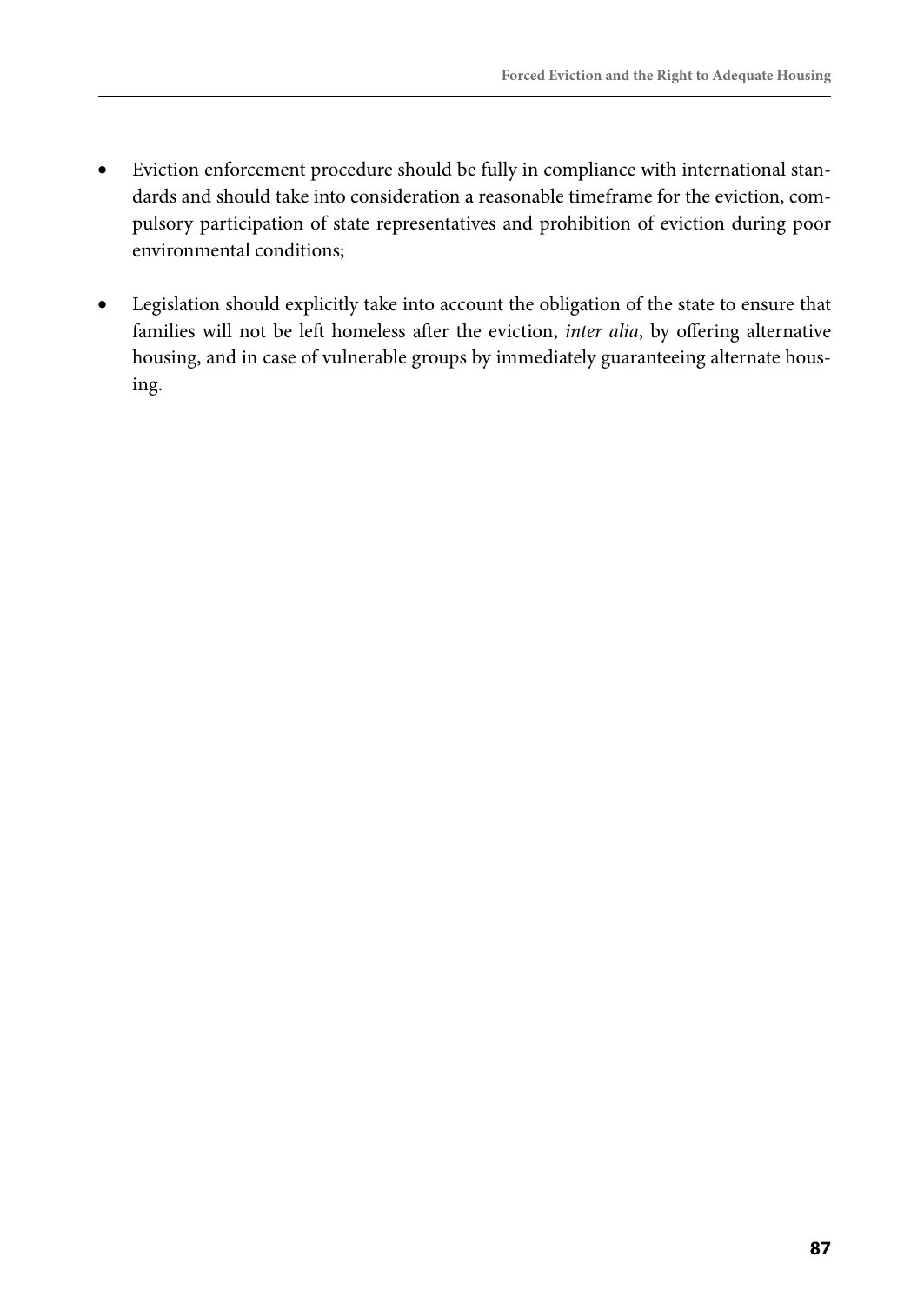# **The Right to Adequate Housing in the Context of the Needs of Persons with Disabilities**

**(International Standards and Georgian Experience)**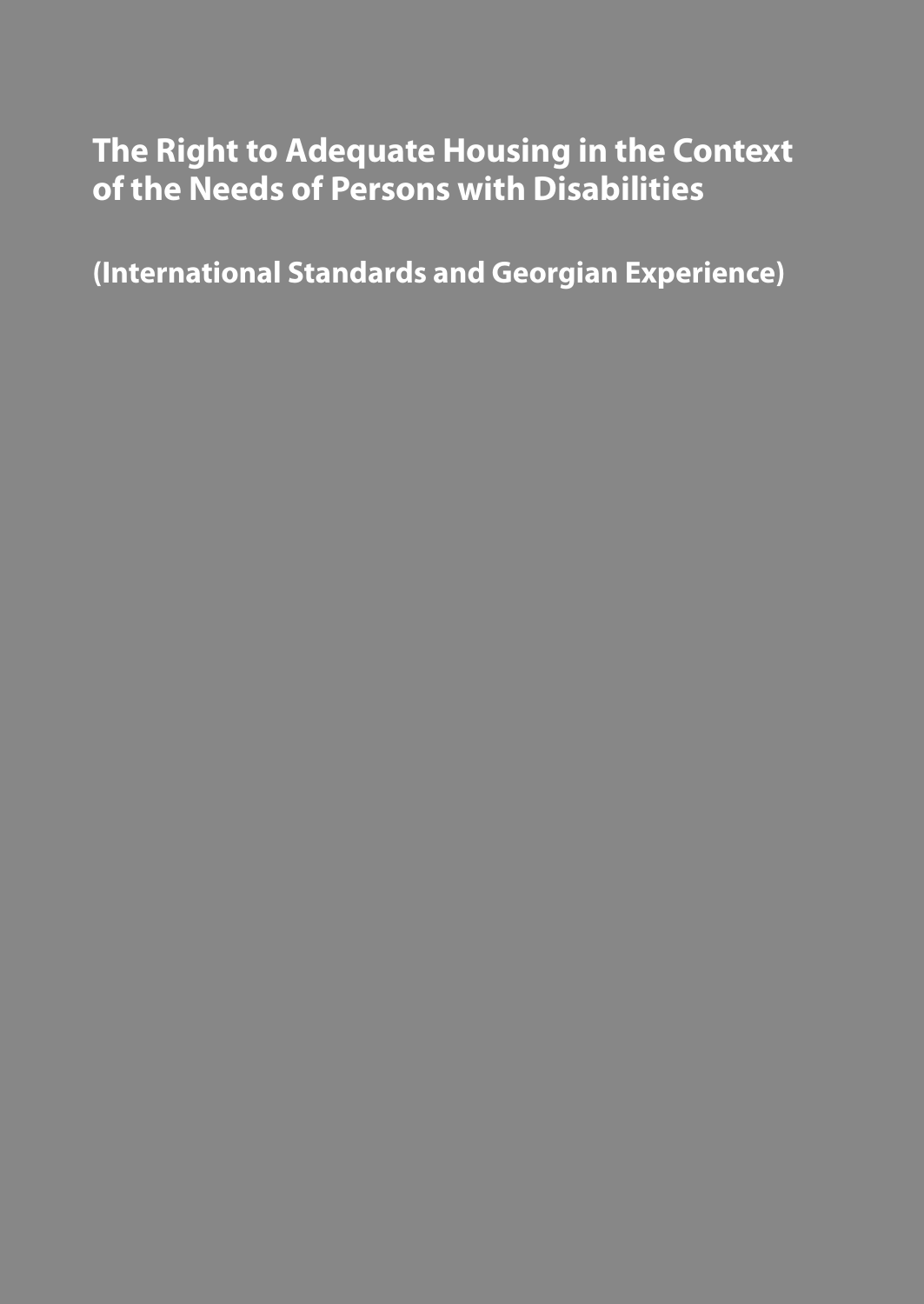## **Introduction**

Disability and socio-economic vulnerability are often closely interconnected,<sup>371</sup> which cumulatively creates such challenges as homelessness – one of the most severe manifestations of economic vulnerability.<sup>372</sup> A number of states often justify homelessness with the scarcity of financial resources. Despite the fact that the similar lack of resources in other policy areas (including, vocational education and employment; social protection and health care systems) negatively affects the entire population of the country, groups that are simultaneously vulnerable in different aspects and are neglected by the state are particularly marginalized and discriminated against<sup>373</sup> – this group includes persons with disabilities as well.

The United Nations (hereinafter "UN") Special Rapporteur on Adequate Housing<sup>374</sup> emphasizes that discrimination and segregation may lead to poverty and socio-economic marginalization.<sup>375</sup> Poverty, in its turn, is a pre-condition for homelessness,<sup>376</sup> especially when the vulnerability to homelessness is also aggravated by unemployment, forced displacement, no access to social housing and neglect of the needs of most vulnerable populations from the part of the government.

Equal enjoyment of their rights by persons with disabilities remains to be a serious challenge in many societies. Persons with disabilities face barriers in their everyday lives such as limited access to housing, employment and economic prosperity; complete absence or lack of appropriate social, healthcare and independent living support services.<sup>377</sup>

Neglect of the challenges faced by disabled populations in the national legislation and policy papers and their low engagement in decision-making<sup>378</sup> leads to poor implementation of the right of persons with disabilities to adequate housing and eventually results in the danger

<sup>371</sup> A/71/314, Report of the Special Rapporteur on the Rights of Persons with Disabilities, Para. 13 (2016).

<sup>372</sup> E/CN.4/2005/48, Report of the Special Rapporteur on adequate housing as a component of the right to an adequate standard of living, and on the right to non-discrimination in this context, Para. 61 (2005).

<sup>373</sup> Defending Dignity: Protecting Economic, Social and Cultural Rights, Amnesty International, 1 (2005).

<sup>374</sup> United Nations Special Rapporteur on Adequate Housing as a Component of the Right to an Adequate Standard of Living, and on the Right to Non-discrimination in this Context.

<sup>375</sup> E/CN.4/2005/48, Report of the Special Rapporteur on adequate housing as a component of the right to an adequate standard of living, and on the right to non-discrimination in this context, Para. 58 (2005); see also: Yeo R., Chronic Poverty and Disability, Action on Disability and Development (2001).

<sup>376</sup> E/CN.4/2005/48, Report of the Special Rapporteur on adequate housing as a component of the right to an adequate standard of living, and on the right to non-discrimination in this context, Para. 23 (2005); see also: Briefing Note: Human Rights and Economic Crisis, Amnesty International, 1 (2012).

<sup>377</sup> The Right to Adequate Housing, Fact Sheet No. 21/Rev.1, Geneva, 23 (2014).

<sup>378</sup> The United Nations Convention on the Rights of Persons with Disabilities, A Commentary, Della Fina V., Cera R., Palmisano G. (eds.), 86 (2017).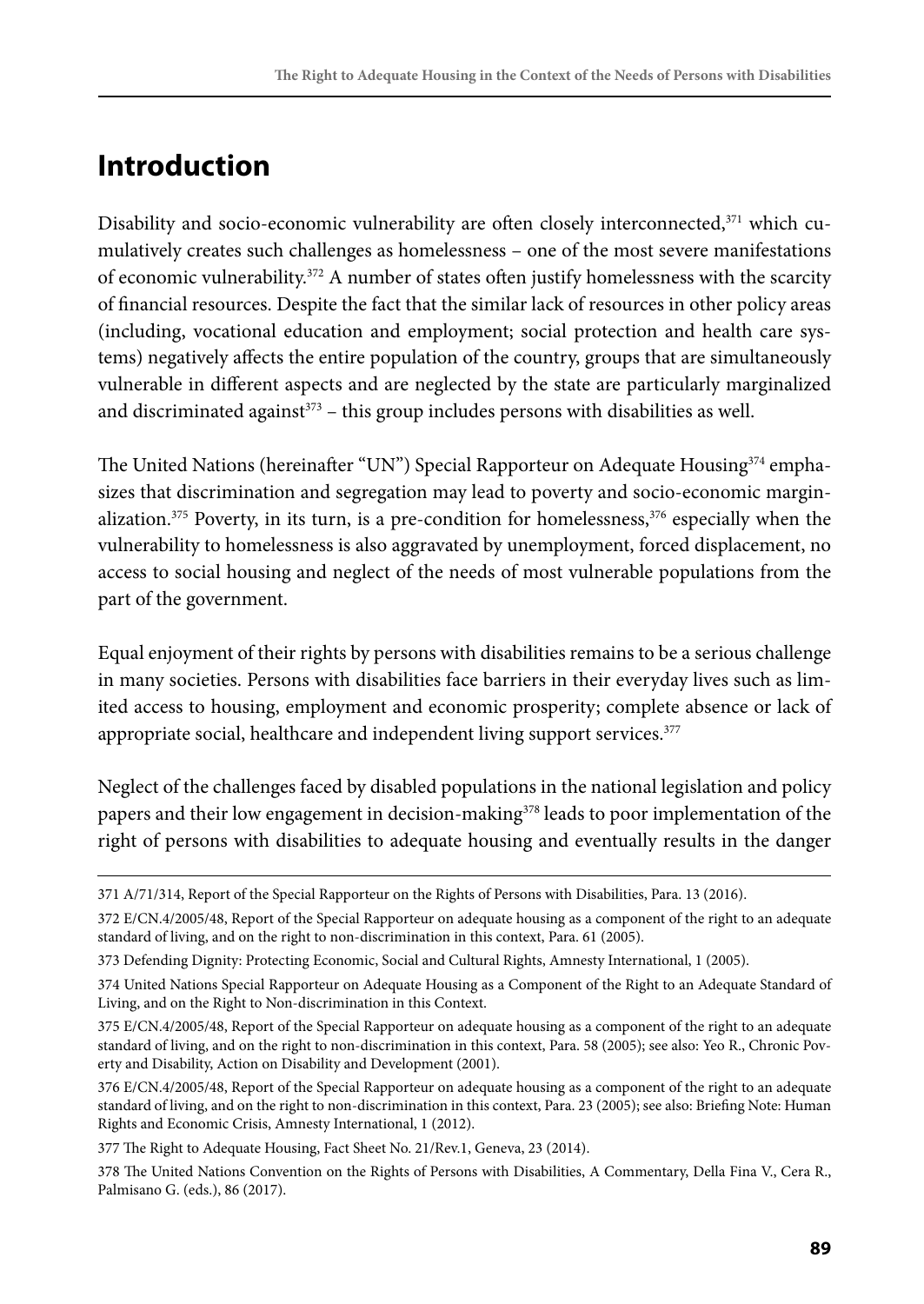of their homelessness. A number of states were faced with the problem of homelessness of persons with disabilities as early as 1960s-1970s, along with the need to deinstitutionalize large-scale mental health institutions. Despite the certainly positive nature of the deinstitutionalization process, complete absence or lack of vital support services for the beneficiaries who had left the service was eventually manifested in the dramatic increase of homelessness among persons with disabilities.<sup>379</sup> In the wake of these challenges, several international and national standards and practices were amended; however, despite the states' efforts to effectively tackle the issues faced by persons with disabilities, their needs are continued to be neglected in the national housing policies.<sup>380</sup>

Furthermore, notwithstanding the severity of the issue, housing legislation and practices are rarely researched and analyzed; nevertheless, even the available sporadic analytical data reveal the problematic nature of this particular right for persons with disabilities, which is the subject of the presented research. Considering the content of existing challenges, the document aims to: analyze international legal standards for housing in the context of disability; review Georgian legislation, policy papers and services in this direction; identify the gaps and provide recommendations for problem-solution. Due to the limitations, the presented research does not delve into the issue of preventing homelessness on the level of national housing policies.

The publication consists of four main chapters. The first chapter provides the detailed analysis of international legal standards for the right to housing in the context of disability; a review of components entailed in this right and the significance of human rights-based policies and measures for preventing homelessness of persons with disabilities. Based on the international housing legislation and policies, the second chapter analyses the situation in Georgia, including obligations and limitations of relevant state bodies in housing provision. For this purpose, the second chapter looks at general and specialized housing services, including municipal programs. The third and fourth chapters present main findings of the research and recommendations to address the gaps in housing policies and the prevention of homelessness.

<sup>379</sup> The Right to Adequate Housing, Fact Sheet No. 21/Rev.1, Geneva, 22 (2014); Street Homelessness: A Growing Problem that Needs Urgent Attention, Thematic Report, FEANTSA, 12 (2005).

<sup>380</sup> States Must Unequivocally Anchor Their Housing Strategies in Human Rights, Written Statement, Amnesty International, 2 (2018); Effective Human Rights-based Housing Strategies, Submission to the UN Special Rapporteur on Adequate Housing as a Component of the Right to and Adequate Standard of Living, and on the Right to Non-discrimination in this Context, Amnesty International, 6 (2017).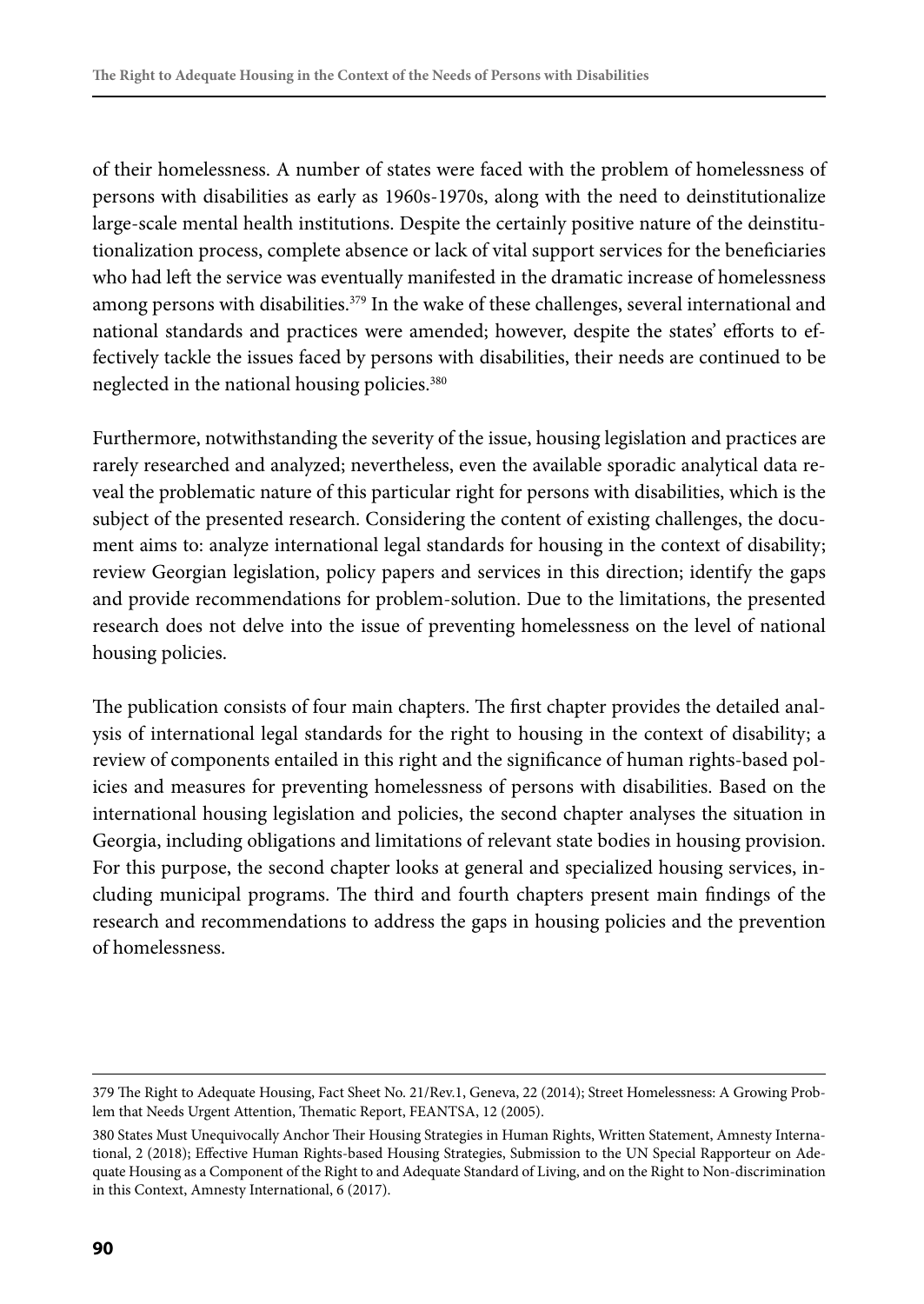## **Methodology**

The following instruments were applied during the research: analysis of international standards; analysis of national legislation, policy frameworks and practices; collection of public information and analysis of secondary data.

## **Analysis of International Standards**

The analysis covered international standards for adequate housing as well as those addressing the rights of persons with disabilities. Namely, the research looked at the provisions incorporated in international treaties and agreements (including, the UN Convention on the Rights of Persons with Disabilities; International Covenant on Economic, Social and Cultural Rights and European Social Charter); case law (rulings of the European Court of Human Rights; decisions made by Committees of UN Conventions and European Social Charter in response to individual communications; judgments made by national courts of certain states); other instruments establishing international standards (concluding recommendations and general comments by Committees of UN Conventions and European Social Charter; reports published by UN Special Rapporteurs; reports published by UN High Commissioner for Human Rights, etc.). The main purpose of these research instruments was to examine the contents and standards entailed in the right to adequate housing and its components in the context of disability; to identify the state obligations and limitations in the process of preventing homelessness of persons with disabilities and ensuring their access to adequate housing.

## **Analysis of national legislation, policy frameworks and practices**

The research examined Georgian experiences with regard to housing policies and different rights categories of persons with disabilities. For this purpose, it analyzed the national legislation: laws as well as normative acts; policy papers – general documents and disability-specific instruments; relevant institutional frameworks (at the central and municipal level as well as in the context of inter-agency coordination mechanisms) and general and specialized housing programs. The objective of this instrument was to evaluate the extent of engagement of persons with disabilities in legislative initiatives and policy formation, which is also reflected in the institutional frameworks and the content of general and specialized housing services.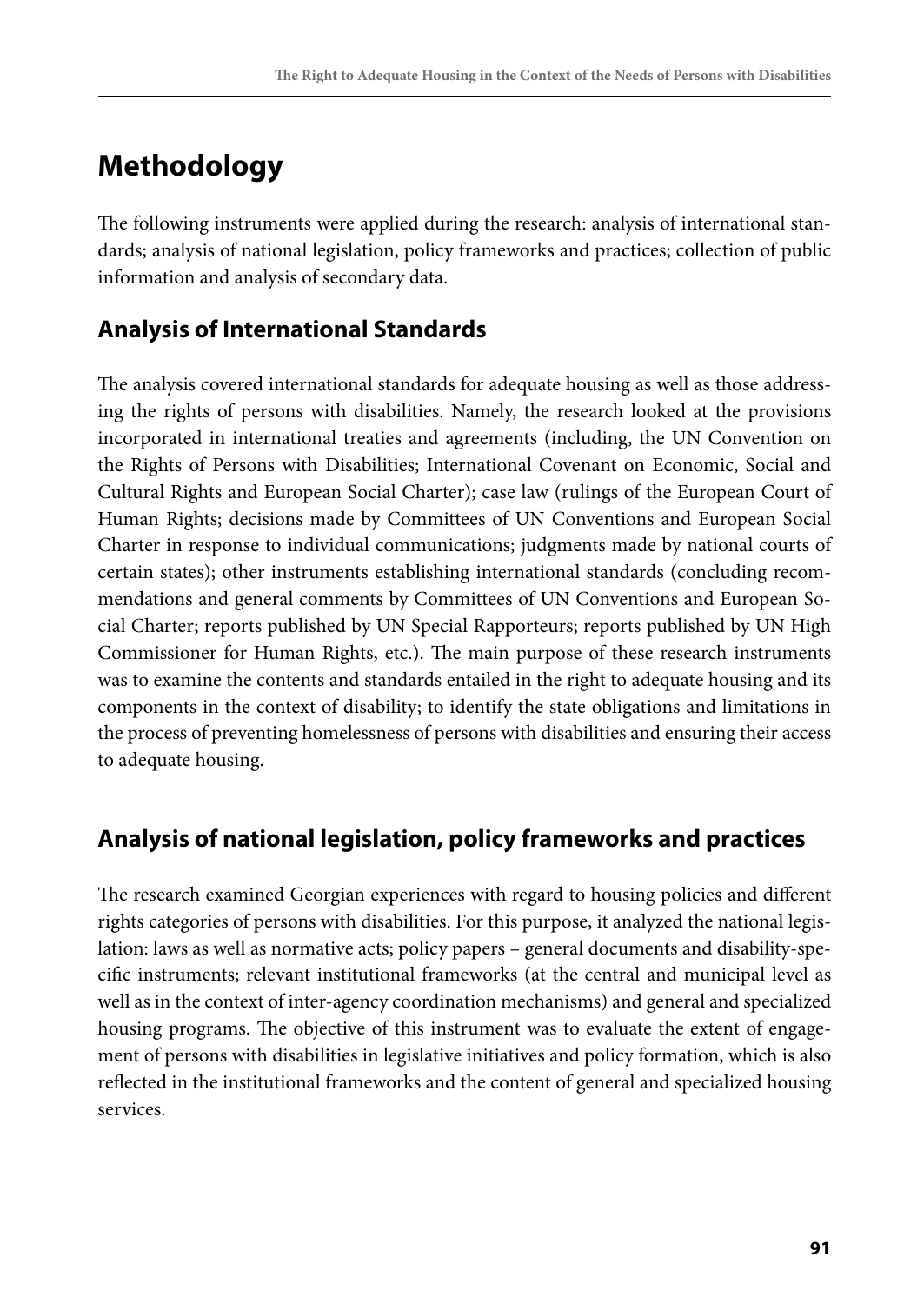### **Collection of public information from stakeholders**

In order to obtain data regarding the surveyed subject, the research team requested information from central and local government bodies, including: Ministry of Internally Displaced Persons from the Occupied Territories, Labour, Health and Social Affairs; LEPL National Bureau of Enforcement; Ministry of Labour, Healthcare and Social Affairs of the Autonomous Republic of Adjara; also Municipalities of Tbilisi, Batumi, Kutaisi, Telavi, Zugdidi and Ambrolauri. The objective of this instrument was to examine the powers and obligations of government stakeholders in enforcing the right to adequate housing in the context of disability and identify gaps and challenges; to assess general and specialized services, which are or supposed to be designed to eliminate homelessness of persons with disabilities.

## **Analysis of secondary data**

In order to identify existing challenges in rights standards and enforcement, the research also looked at and analyzed data from the following resources: parliamentary and special reports of the Public Defender of Georgia; documents and publications of international non-governmental organizations, as well as the academic literature.

## **Research limitations**

During the analysis of national experiences in enforcing the right to adequate housing, the research mostly focused on examining the legal framework and policy documents, institutional mechanisms and housing services. The document does not review national mechanisms designed to prevent homelessness of persons with disabilities, including on the level of adjoining policies.

## **1. The Right to Adequate Housing of the Persons with Disabilities within International Standards**

The purpose of this chapter is to analyze in detail international standards, which address the right of persons with disabilities to adequate housing, prevention of homelessness and implementation of the human rights-based housing policies.

Certain sections of the analyzed international legal standards cover everyone's right to the adequate housing while other sections aim to define the meaning of additional obligations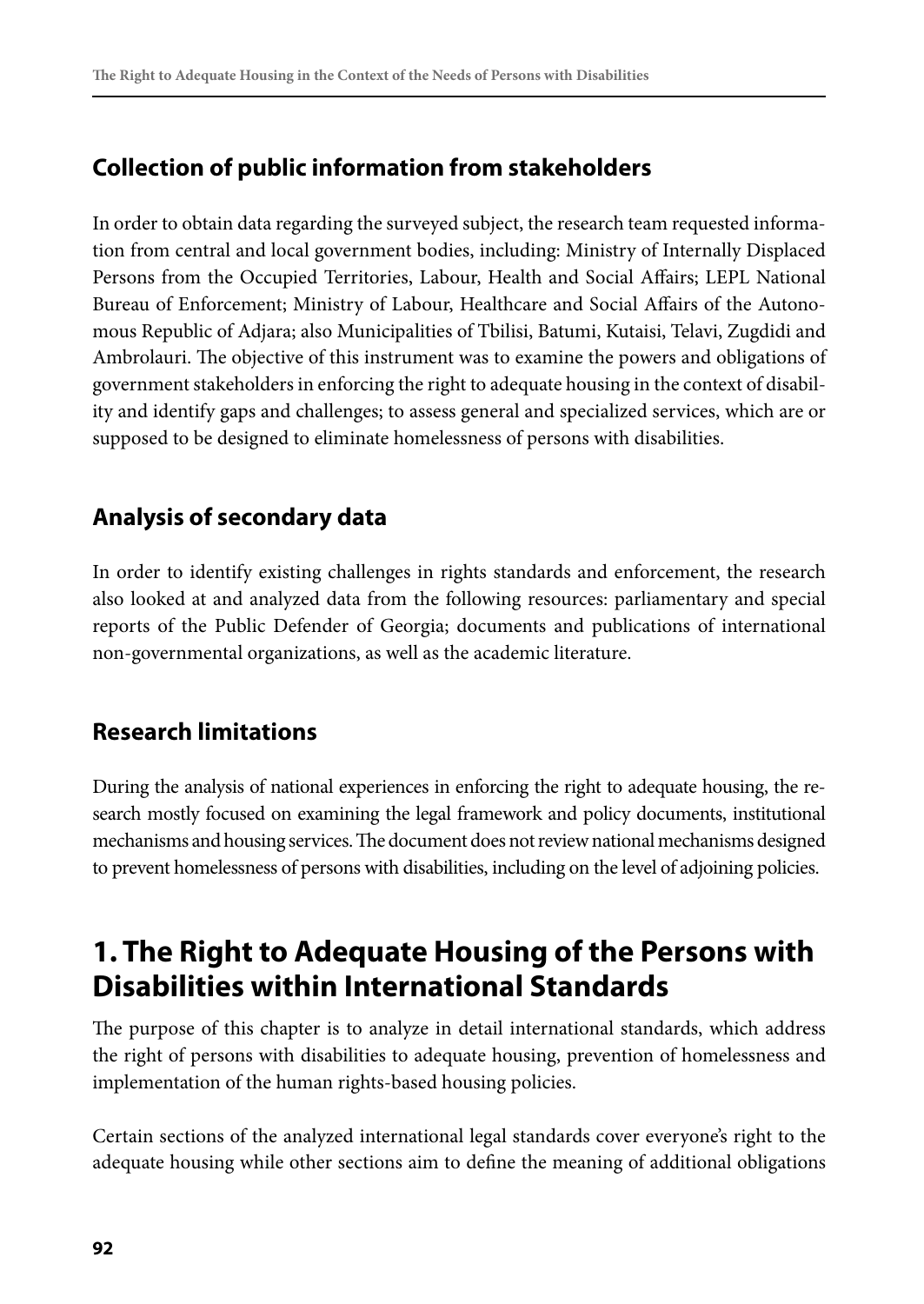of the states to address the issues of vulnerable populations, including persons with disabilities. While in certain cases the two directions of these standards are consistent with each other (for example, when implementing actual procedures of eviction); they are significantly different with regard to other aspects (for instance, adequate housing qualification components).

### **1.1. The Essence of the Right to Adequate Housing in the Context of the Needs of Persons with Disabilities**

Effective realization of the right to adequate housing is closely interconnected with dignified living conditions of persons with disabilities and their full enjoyment of almost all other rights and freedoms. Nevertheless, this particular right is often overlooked in corresponding national legislation or policy papers.<sup>381</sup> High degree of homelessness of persons with disabilities, the frequency of their institutionalization and violations of their right to adequate housing have prompted the need to implement human rights-based approaches in relevant legislation and practices.

The Universal Declaration of Human Rights set in motion the establishment of international legal standards on adequate housing. The instrument brought this particular right under the umbrella of the right to an adequate standard of living.<sup>382</sup> Approaches offered by the Universal Declaration of Human Rights were later shared by the 1966 Covenant on Economic, Social and Cultural Rights (hereinafter "Covenant")<sup>383</sup> and much later the 2006 UN Convention on the Rights of Persons with Disabilities (hereinafter "Convention")<sup>384</sup> placing particular emphasis on the vulnerability of persons with disabilities to financial hardships and homelessness.385

International standards on the right to adequate housing existing before the Convention did not highlight persons with disabilities as right-holders and elaborate on the obligations of the signatory states to provide housing and other related services based on their needs;

<sup>381</sup> A/72/128, Report of the Special Rapporteur on Adequate Housing as a Component of the Right to an Adequate Standard of Living, and on the Right to Non-discrimination in this Context, Annual Report, Para. 1 (2017).

<sup>382</sup> See: Universal Declaration of Human Rights (UDHR), UN General Assembly, 217 A (III), Article 25.1 (1948). According to this Article: "Everyone has the right to a standard of living adequate for the health and well-being of himself and of his family, including food, clothing, housing and medical care and necessary social services".

<sup>383</sup> See: the International Covenant on Economic, Social and Cultural Rights, Article 11.1 (1966).

<sup>384</sup> See: the UN Convention on the Rights of Persons with Disabilities, Article 28.1 (2006).

<sup>385</sup> The United Nations Convention on the Rights of Persons with Disabilities, A Commentary, Della Fina V., Cera R., Palmisano G. (eds.), 510 (2017).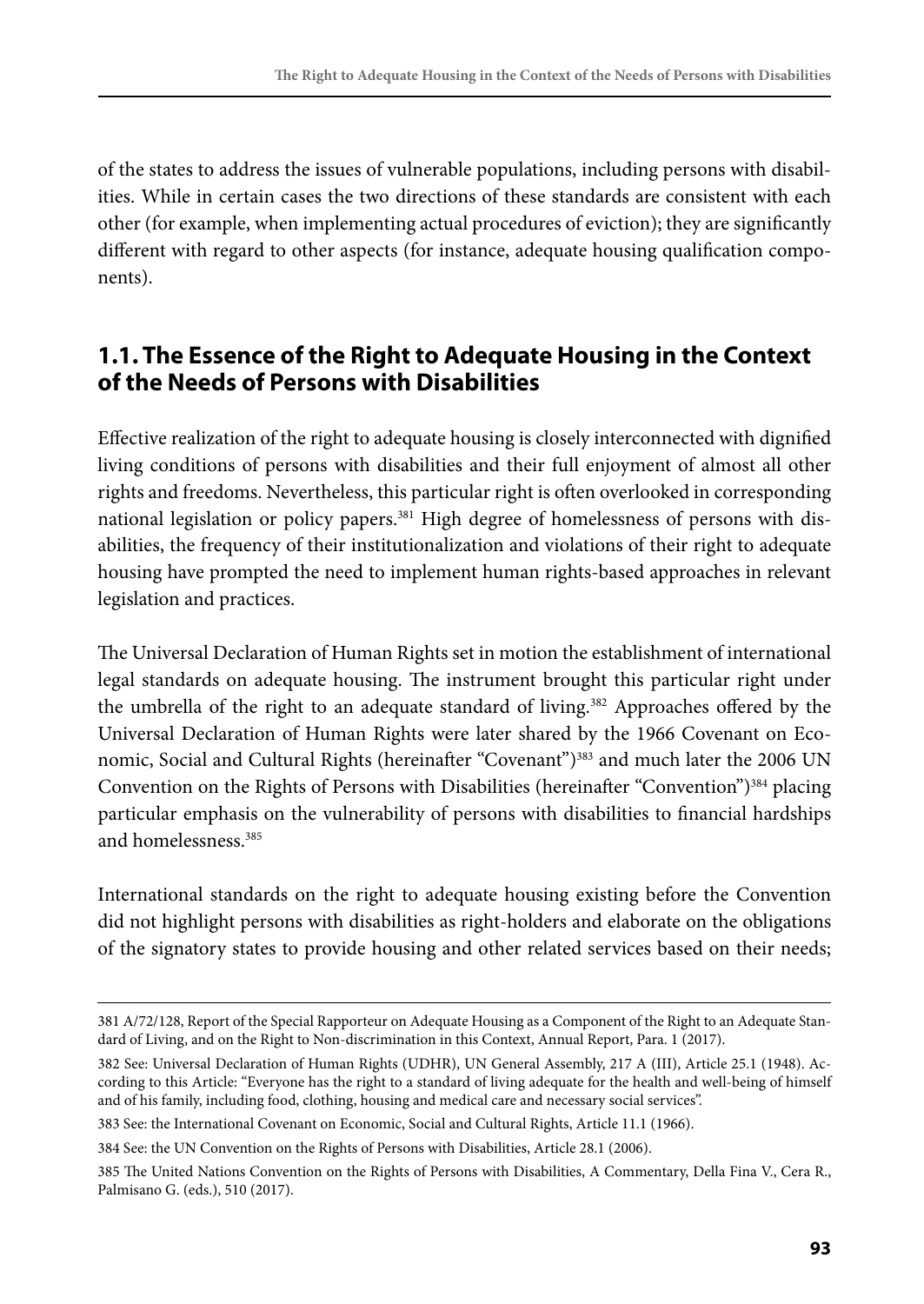however, these standards were later interpreted as inclusive of persons with disabilities as well.<sup>386</sup> The Convention is essentially the first instrument to focus on persons with disabilities and their needs in the realization of the right to housing (please see Chapter 1.1.1 for more detailed description of the right to housing). Despite the fact that the Convention does not provide a detailed description of all actions to be undertaken by the states in order to ensure enforcement of the right to adequate housing, along with the Covenant it offers a broad framework, which is necessary to ensure that the right of persons with disabilities to adequate housing is implemented. In addition, due to the general nature of the texts of the Convention and the Covenant, the role to establish state obligations falls on the respective UN Committees in the form of their general comments, concluding observations for states and the decisions regarding individual communications.

Notably, the Convention offers a transformative understanding of the rights of persons with disabilities and "fundamentally changes the rights discourse".387 The Convention brings all types of rights together under one framework and establishes a new approach with regard to the concepts of interconnectedness and integrity of rights and freedoms.<sup>388</sup> In 2017 Report, the UN Special Rapporteur analyzed in detail the process of taking the disability perspectives into account and implementing disability rights-based policies.<sup>389</sup> According to this paper, the following principles should underpin policies designed to implement the right of persons with disabilities to adequate housing: 1) dignity, autonomy and freedom of choice; 2) substantial equality and non-discrimination;<sup>390</sup> 3) affordability; 4) participation and access to legal protection; and 5) adequate measures to realize the right to housing within maximum affordable resources. In the process of implementing the above-described international stan-

390 Achieving Equal Employment Opportunities for People with Disabilities through Legislation, Guidelines, International Labour Organization, 36-37 (2014).

<sup>386</sup> General Comment No. 5: Persons with Disabilities, Committee on Economic, Social and Cultural Rights (1995).

<sup>387</sup> Stein M., A., Disability Human Rights, California Law Review, Vol. 95:75, 121 (2007); A/72/128, Report of the Special Rapporteur on Adequate Housing as a Component of the Right to an Adequate Standard of Living, and on the Right to Non-discrimination in this Context, Annual Report, Para. 3 (2017).

<sup>388</sup> A/72/128, Report of the Special Rapporteur on Adequate Housing as a Component of the Right to an Adequate Standard of Living, and on the Right to Non-discrimination in this Context, Annual Report, Paras. 3, 6 (2017); From Exclusion to Equality, Realizing the Rights of Persons with Disabilities, Handbook for Parliamentarians on the Convention on the Rights of Persons with Disabilities and its Optional Protocol, The United Nations, 4 (2007). In addition to the Convention, several instruments of the so-called "Soft Law" adopted by the UN are also important in ensuring the consideration of disability perspectives in all aspects of economic and social development. See also: A/65/173, Report of the Secretary – General, Keeping the Promise: Realizing the Millennium Development Goals for Persons with Disabilities towards 2015 and Beyond, para. 76 (2010); World Summit for Social Development, Copenhagen Declaration on Social Development (1995); World Conference on Human Rights, Vienna Declaration and Programme of Action (1993).

<sup>389</sup> See, also the human rights-based housing policy directions developed by Amnesty International: 1. Provide persons with adequate housing; 2. Implementation of the right to adequate housing in legislation and policies; 3. Ensure inclusion and participation; 4. Ensure evaluation, monitoring and legal protection. Effective Human Rights-based Housing Strategies, Submission to the UN Special Rapporteur on Adequate Housing as a Component of the Right to and Adequate Standard of Living, and on the Right to Non-discrimination in this Context, Amnesty International, 7-8 (2017); States Must Unequivocally Anchor Their Housing Strategies in Human Rights, Written Statement, Amnesty International (2018).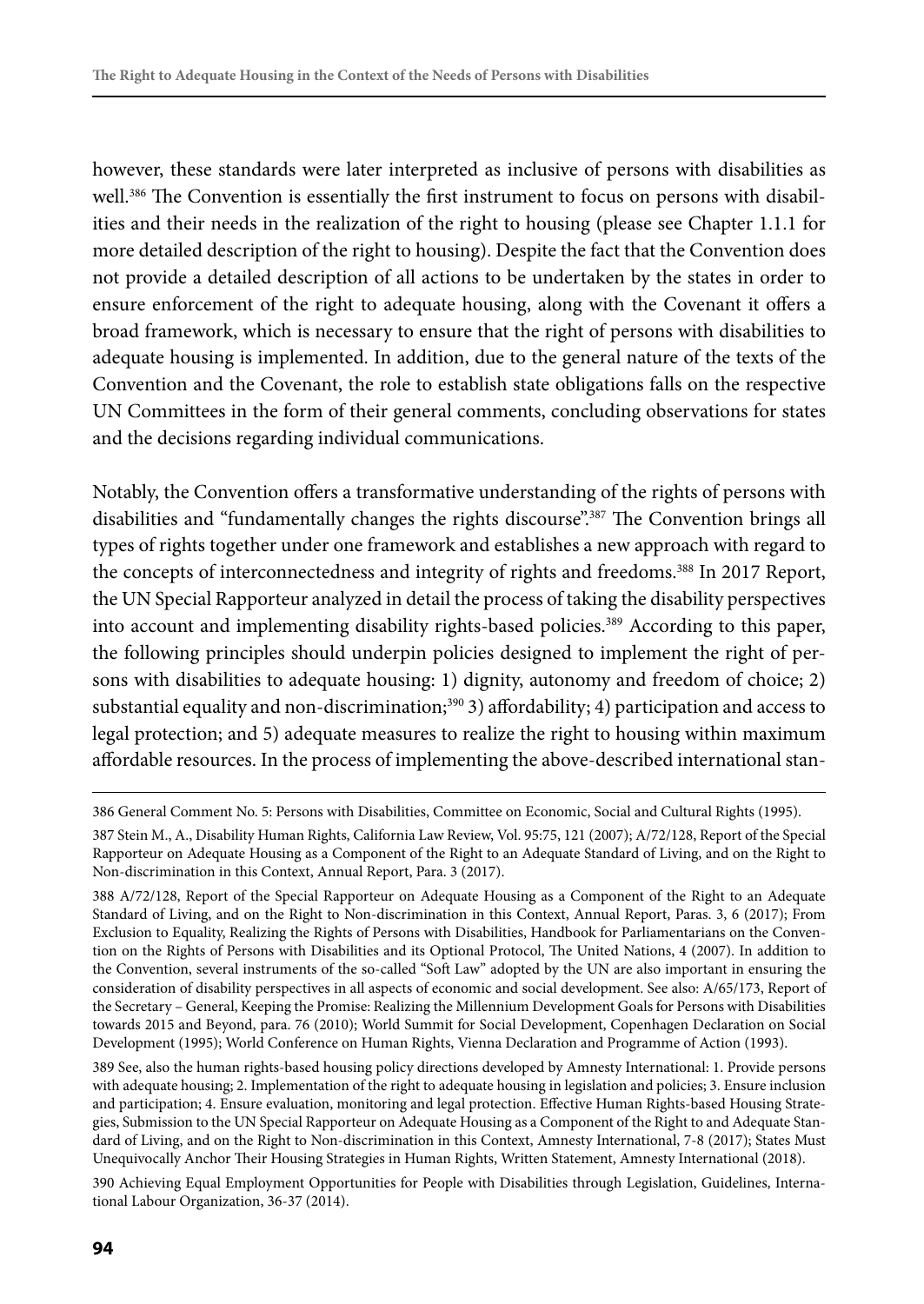dards and obligations under the 2030 Agenda for Sustainable Development (SDGs)<sup>391</sup> it is important that the states recognize the right to housing and develop mechanisms for its enforcement.<sup>392</sup> Moreover, it is crucial that persons with disabilities are identified as vulnerable to homelessness and social exclusion and that their rights enforcement and effective removal of barriers they face are prioritized.<sup>393</sup>

For the purpose of detailed review of international legal standards regarding the right of persons with disabilities to adequate housing, this chapter of the research analyzes the general essence of the right to adequate housing, key components of the eligibility of housing and standards of eviction with consideration of the needs of populations with disabilities.

#### **1.1.1. The General Essence of the Right to Adequate Housing**

In order to analyze the right to adequate housing with regard to persons with disabilities, it is important to elaborate on the essence of the right itself. As described above, particular attention must be paid to the detailed analysis of the two documents – the Convention and the Covenant and the provisions enshrined in these instruments.

The Covenant briefly touches upon the right to adequate housing. Nevertheless, the UN Committee on Economic, Social and Cultural Rights has emphasized that enforcement of this particular right plays a central role in the enjoyment of all other economic, social and cultural rights.394 The same Committee has also stated that all human beings are holders of the right to adequate housing regulated by Article 11 of the Covenant and that it ensures non-discrimination and enforcement of the right of an individual and their family members to live in secure, peaceful and dignified conditions at any place.<sup>395</sup> The Committee also calls for the signatory states to recognize and incorporate the right to adequate housing in their national legal systems, along with other rights and freedoms described in the Covenant.<sup>396</sup> Finally, despite the discretion given to the states in terms of actions designed to provide ade-

395 *Ibid*, para. 6-7.

<sup>391</sup> See: The United Nations General Assembly, Resolution 70/1, Transforming our World: the 2030 Agenda for Sustainable Development, A/RES/70/1, Goal 11.1 (2015).

<sup>392</sup> A/HRC/37/53, Report of the Special Rapporteur on Adequate Housing as a Component of the Right to an Adequate Standard of Living, and on the Right to Non-discrimination in this Context, Para. 16 (2018).

<sup>393</sup> A/72/128, Report of the Special Rapporteur on Adequate Housing as a Component of the Right to an Adequate Standard of Living, and on the Right to Non-discrimination in this Context, Annual Report, Para. 7 (2017); The European Federation of National Organizations Working with the Homeless, Exploring the potential of the NAPsIncl: the fight against homelessness in the European strategy to combat poverty, Homeless in Europe, 13 (2002).

<sup>394</sup> General Comment No. 4: The Right to Adequate Housing (Art. 11 (1) of the Covenant), Committee on Economic, Social and Cultural Rights, para. 1 (1991).

<sup>396</sup> General Comment No. 9: The Domestic Application of the Covenant, Committee on Economic, Social and Cultural Rights, para. 2 (1998).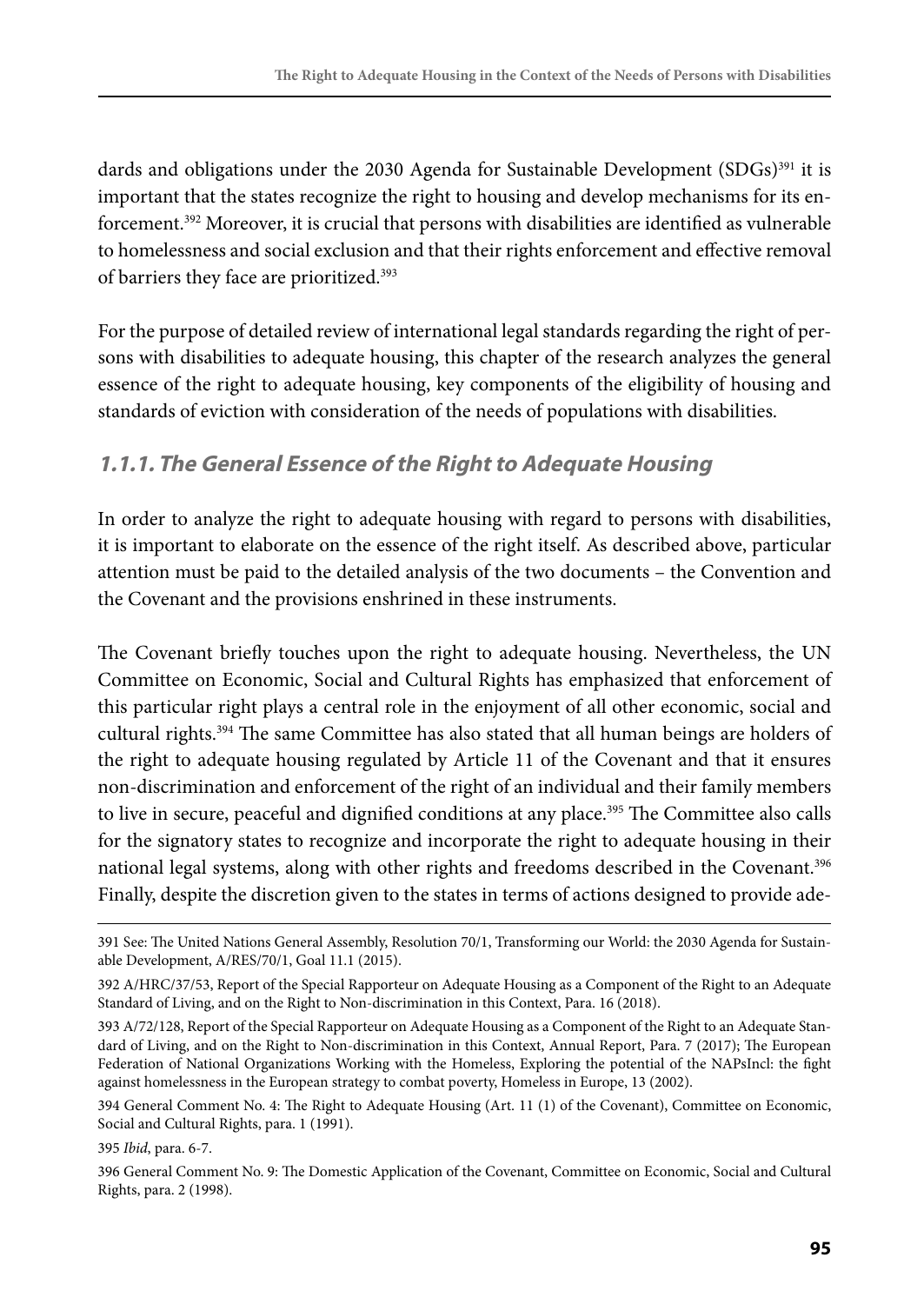quate housing, the Committee emphasizes that development of the national housing strategy must be one of the continued policy directions.<sup>397</sup>

Compared to the limited descriptions given in Article 11 of the Covenant, Article 28 of the Convention provides a more comprehensive clarification. Unlike the Covenant, in this article, the Convention directly points to persons with disabilities as holders of the right to adequate housing and establishes obligations for signatory states to ensure access to adequate housing for persons with disabilities.<sup>398</sup>

The UN Committee on the Rights of Persons with Disabilities has often spoken about the obligation of the states to adjust the state/social housing services to the needs of persons with disabilities and ensure their accessibility, including consideration of universal design standards during construction, so that persons with disabilities are able to benefit from the service.<sup>399</sup> In the attempt to establish the exact meaning of the states' obligations it is important to classify the types of obligations based on implementation timeframes. Analysis of international legal standards demonstrates that the states have immediate obligations on the one hand and general standards on the other, which they have to adhere to with regard to each citizen, including persons with disabilities. *It is an immediate obligation of the State* to take prompt actions to provide persons living in extreme poverty and destitution with a core minimum with regard to adequate food, clothing and housing.400 This type of obligation requires the adoption and implementation of homelessness prevention strategies.401 The meaning of the states' immediate obligation also incorporates perspectives of the right to equality.402 More specifically, it entails taking actions in order to eliminate discrimination and ensure equality in legislation and practice, including corresponding programs and services available in the given country.

<sup>397</sup> General Comment No. 4: The Right to Adequate Housing (Art. 11 (1) of the Covenant), Committee on Economic, Social and Cultural Rights, para. 12 (1991).

<sup>398</sup> See, the UN Convention on the Rights of Persons with Disabilities, Article 28.2d (2006).

<sup>399</sup> General Comment No. 2, Accessibility, Committee on the Rights of Persons with Disabilities, para. 42 (2014); General Comment No. 5 on Living Independently and Being Included in the Community, The Committee on the Rights of Persons with Disabilities, para. 92 (2017); Concluding Observations on the Initial Report of Armenia, Committee on the Rights of Persons with Disabilities, paras. 49-50 (2017); Concluding Observations on the Initial Report of Colombia, Committee on the Rights of Persons with Disabilities, para. 63 (2016); Concluding Observations on the Initial Report of Serbia, Committee on the Rights of Persons with Disabilities, paras. 57-58 (2016); Concluding Observations on the Initial Report of Ecuador, Committee on the Rights of Persons with Disabilities, paras. 44-45 (2014).

<sup>400</sup> General Comment No. 6 on Equality and Non-discrimination, Committee on the Rights of Persons with Disabilities, Para. 68 (2018).

<sup>401</sup> A/HCR/28/62, Report of the Special Rapporteur on Adequate Housing as a Component of the Right to an Adequate Standard of Living, and on the Right to Non-discrimination in this Context, Para. 49 (2015).

<sup>402</sup> Felner E., Closing the "Escape Hatch": A Toolkit to Monitor the Progressive Realization of Economic, Social, and Cultural Rights, Journal of Human Rights Practice, Vol.1, No. 3, 403 (2009).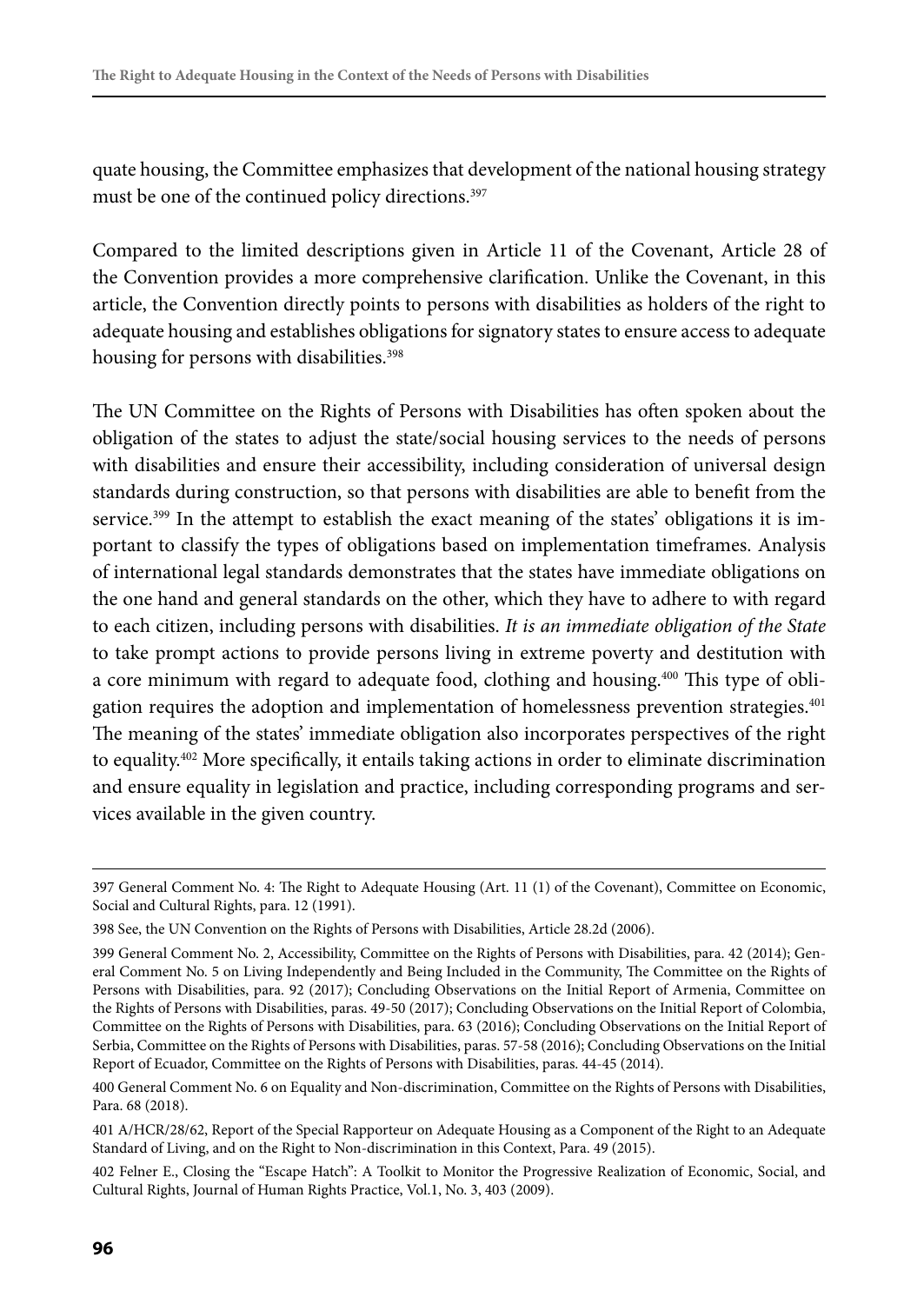On the other hand, enforcement of the right to adequate housing is connected to the obligations, which have a *continuing discourse* and aim for *progressive realization* of this right. The need to introduce and apply this concept was dictated by the scarcity of the states' financial resources to completely and immediately achieve the objectives of the obligations.<sup>403</sup> In terms of implementing the right to adequate housing and adjoining rights and freedoms, this type of obligation can be manifested in actions such as expansion of the number and geographical coverage of social housing; increasing access to social services.<sup>404</sup>

Regardless of the type of obligation, the Convention suggests statistical data collection as one of the essential factors for the effectiveness of state policies designed to implement the right of persons with disabilities to adequate housing. The Convention views such data collection as an important mechanism to evaluate implementation of the obligations as well as to identify gaps and barriers of the implementation process and requires the states to: "collect information, including statistical and research data which will support the formation and implementation of policies required for effective enforcement of the Convention".405 Therefore, in order to develop truly effective implementation mechanisms, it is important for the national policies to rely on relevant statistical data and the tendencies the data points to.

Housing policies should also take into account additional factors. Specifically, the state efforts to provide housing should not target only those persons with disabilities who live in poverty; when planning policies the state must take into account the socio-economic circumstances that place persons with disabilities in an unequal position compared to other members of the society.406 Furthermore, the Committee emphasizes the importance of promoting human rights-based approach on all levels of housing policies and the need to increase accessibility of housing and adjoining support services, particularly for persons with psycho-social and intellectual needs.<sup>407</sup>

In spite of the fact that the Convention and the Covenant along with respective UN Committees play significant roles in elaborating on the meaning of the right of persons with dis-

<sup>403</sup> General Comment No. 3: The Nature of States Parties' Obligations (Art. 2, Para. 1, of the Covenant), Committee on Economic, Social and Cultural Rights, paras. 1, 9 (1990).

<sup>404</sup> Concluding Observations on the Initial Report of the Niger, Committee on Economic, Social and Cultural Rights, para. 24 (2018).

<sup>405</sup> The importance of collecting and disseminating information about persons with disabilities, particularly regarding their living conditions and the need to ensure comprehensive research about all aspects of barriers faced by them has also been addressed in the The United Nations General Assembly Resolution 48/96, Standard Rules on the Equalization of Opportunities for Persons with Disabilities, Rule 13 (1993).

<sup>406</sup> Concluding Observations on the Initial Report of Costa Rica, Committee on the Rights of Persons with Disabilities, para. 57 (2014).

<sup>407</sup> Concluding Observations on the Initial Report of Canada, Committee on the Rights of Persons with Disabilities, para. 38 (2017).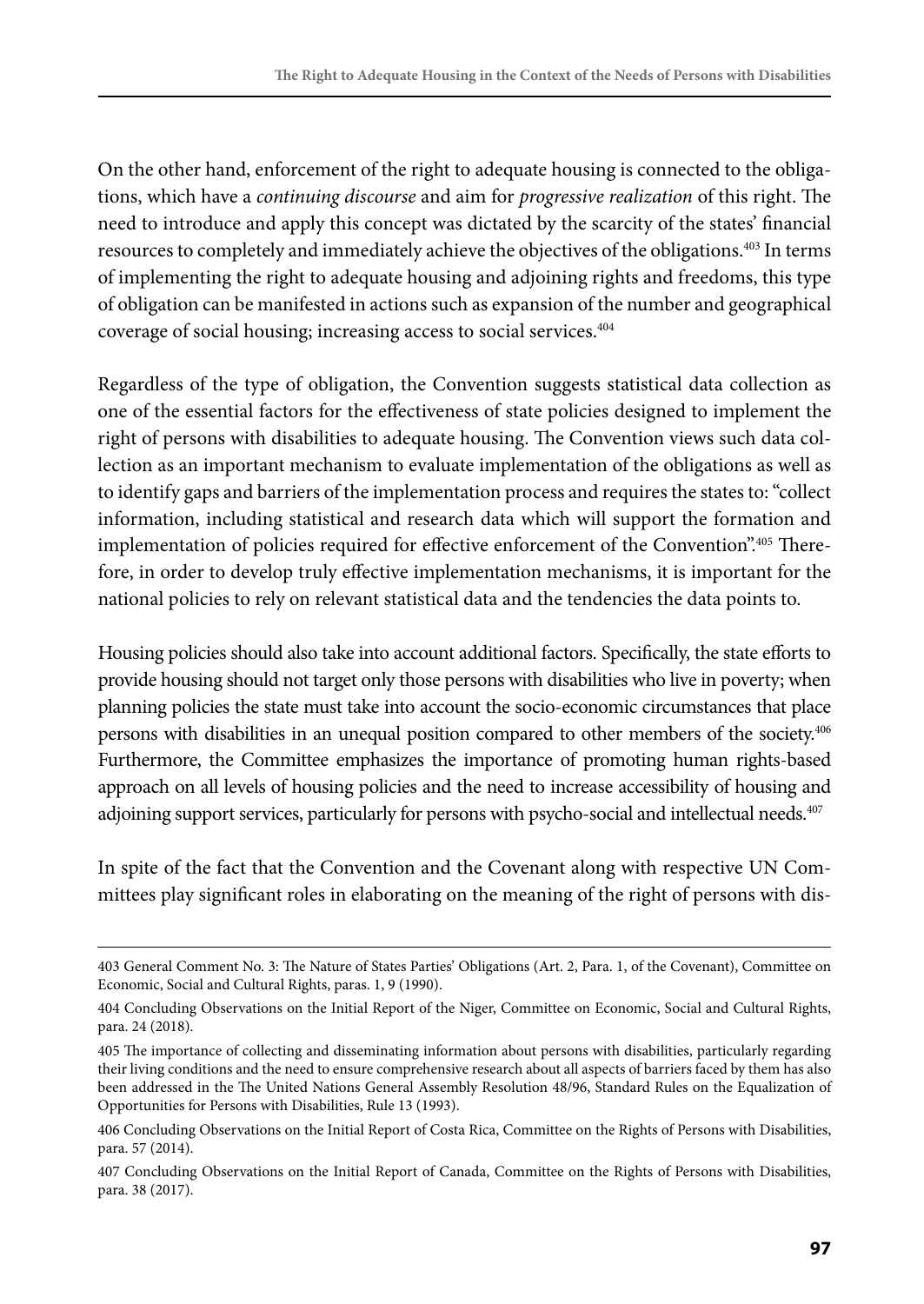abilities to adequate housing, other international legal acts which deal with the housing right of all or particular groups of persons with disabilities must also be briefly reviewed; more specifically, the **European Social Charter** and its Article 31<sup>408</sup> which addresses the right of *all persons* to housing and determines the states' obligation to promote affordability and accessibility of the adequate standard of living.<sup>409</sup> The European Committee of Social Rights prioritizes the states' obligation to provide housing to vulnerable groups and for this purpose, highlights persons with disabilities.410 In the case *International Movement ATD Fourth World v. France*, the Committee specifies that provision of the right to housing is not focused only on the outcome but is a continuing process which incorporates the state's obligations to 1) take necessary legal, financial and practical actions in order to ensure sustainability of the process; 2) collect and maintain statistical data about the needs, resources and outcomes; 3) regularly review and revise adopted strategies; 4) establish temporary thresholds for specific actions and goals; 5) pay special attention to the impact of relevant policies on all groups, particularly, *vulnerable groups*. 411

The **1989 UN Convention on the Rights of the Child** is another important document for understanding the right of persons with disabilities to adequate housing. The document specifies the obligation of signatory states to recognize the right of *every child* to adequate housing for their physical, intellectual, mental, moral and social development and to provide support to minors and their parents/other carers, including through housing programs.<sup>412</sup>

Certain components of the housing right of persons with disabilities as vulnerable populations are directly covered<sup>413</sup> by other international legal instruments such as 1951 UN Convention Relating to the Status of Refugee (Art. 21); 1965 UN Convention on the Elimination of All Forms of Racial Discrimination (Art. 5); 1979 UN Convention on Elimination of All Forms of Discrimination against Women (Art. 14(2)); 1990 UN Convention on the Protection of the Rights of All Migrant Workers and Members of Their Families (Art. 43(1));<sup>414</sup> 1962 No. 117 Convention

414 As of November 2018, this instrument is not obligatory for Georgia.

<sup>408</sup> Despite the fact that European Social Charter has been enacted for Georgia since 2005, the State has not recognized the binding nature of the Article 31 of the Charter yet.

<sup>409</sup> See, the European Social Charter (Revised), Article 31.1, 31.3 (1996).

<sup>410</sup> Digest of the Case Law of the European Committee of Social Rights, Council of Europe, 170 (2008).

<sup>411</sup> *International Movement ATD Fourth World v. France*, Complaint No. 33/2006, Decision on Merits, ECSR, paras. 59 – 60 (2007).

<sup>412</sup> See the Convention on the Rights of the Child, Article 27.1, 27.3 (1989).

<sup>413</sup> Although the European Convention on Human Rights and Fundamental Freedoms, as well as the American Convention on Human Rights and the African Charter on Human and People's Rights do not directly cover the right to adequate housing, the court practice generated by these documents interpreted this right as part of the rights and freedoms listed in them, for example: the right to property; the right to privacy and family life, etc. see: The Right to Adequate Housing, Fact Sheet No. 21/Rev.1, Geneva, 12 (2014).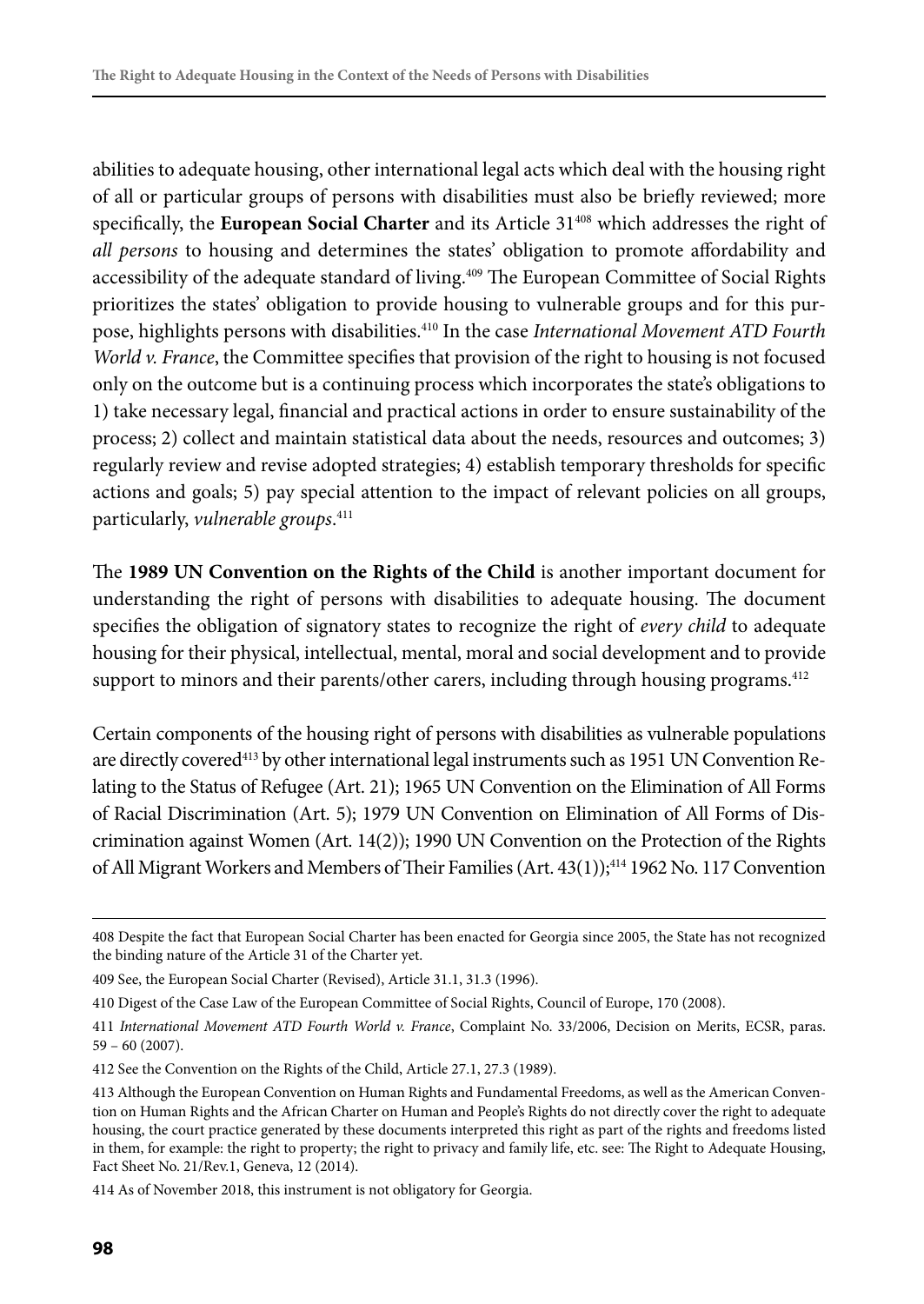of the International Labour Organization on Social Policy (Basic Aims and Standards) (Art. 5(2)); 1977 European Convention on the Legal Status of Migrant Workers (Art. 13).<sup>415</sup>

### **1.1.2. Key Qualification Components of Adequate Housing**

In order to establish the standard of the right to adequate housing and the content of obligations derived from it, it is important to evaluate the broad meaning of the right as well as the adequacy of the housing. The UN Committee on Economic, Social and Cultural Rights provides an in-depth analysis of this concept in its General Comment No. 4 where it lists key factors which are necessary to qualify the right to adequate housing. Review of these factors is important for the presented research as they are directly connected to persons with disabilities416 on the one hand and are relevant for the explanation and implementation of Article 28 of the Convention on the other.<sup>417</sup>

According to the Committee, in the process of evaluating the adequacy of housing for everyone, including persons with disabilities, the following elements must be taken into consideration: 418

- ❏ **Legal security of tenure**, which will ensure legal protection of persons against forced eviction, harassment and other threats. This component is viewed as central to the right to adequate housing by the UN Special Rapporteur<sup>419</sup> which requires a whole set of obligations to be fulfilled, including: prohibition of eviction which may lead to the loss of shelter or significant support systems by persons with disabilities; $420$  guaranteed right of persons with disabilities to live in the community, in an adequate and safe tenure and with access to services and support.<sup>421</sup>
- ❏ **Availability of services, materials, facilities and infrastructure** is extremely important to ensure independent living of persons with disabilities through access to support

<sup>415</sup> As of November 2018, this instrument is not obligatory for Georgia.

<sup>416</sup> A/72/128, Report of the Special Rapporteur on Adequate Housing as a Component of the Right to an Adequate Standard of Living, and on the Right to Non-discrimination in this Context, Annual Report, Para. 49 (2017).

<sup>417</sup> The United Nations Convention on the Rights of Persons with Disabilities, A Commentary, Della Fina V., Cera R., Palmisano G. (eds.), 512 (2017).

<sup>418</sup> See: General Comment No. 4: The Right to Adequate Housing (Art. 11 (1) of the Covenant), Committee on Economic, Social and Cultural Rights, para. 8 (1991).

<sup>419</sup> A/72/128, Report of the Special Rapporteur on Adequate Housing as a Component of the Right to an Adequate Standard of Living, and on the Right to Non-discrimination in this Context, Annual Report, Para. 50 (2017).

<sup>420</sup> For more detailed review of the issues related to eviction of persons with disabilities, please, see Chapter 1.1.3.

<sup>421</sup> A/72/128, Report of the Special Rapporteur on Adequate Housing as a Component of the Right to an Adequate Standard of Living, and on the Right to Non-discrimination in this Context, Annual Report, Para. 51 (2017).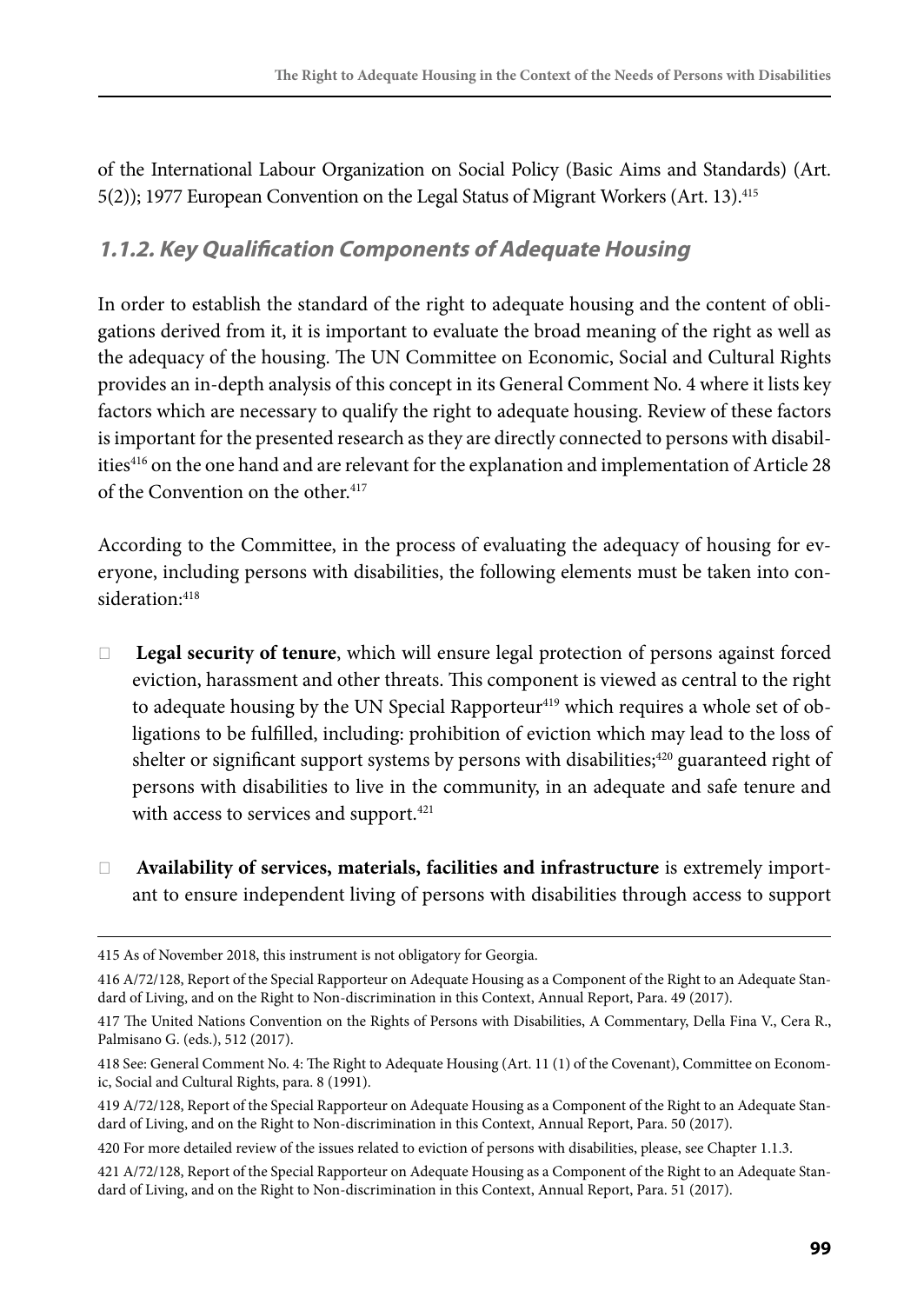services required by Article 19 of the Convention.<sup>422</sup> This component means that an adequate house must contain certain facilities essential for health, security, comfort and nutrition; it should have sustainable access to natural and common resources, safe drinking water, energy for cooking, heating and lighting, sanitation and emergency services. It is similarly important that persons with disabilities have unobstructed access to these services and that the access is not determined by the ownership type of the tenure.<sup>423</sup>

- ❏ **Affordability of housing** is one of the biggest challenges faced by persons with disabilities. This component means that personal or household costs associated with housing should be at such a level that the attainment and satisfaction of other basic needs (such as nutrition, education, healthcare, etc.) are not threatened or compromised. It requires from state parties to establish housing subsidies for populations who are vulnerable to socio-economic circumstances and allocate forms and levels of housing finance which adequately reflect their housing needs. For the purpose of this component, the state parties are required to remove financial and legal barriers for persons with disabilities to afford housing, which includes affordability of rent, utilities and other important services, by providing financial support such as rent subsidies and access to loans.<sup>424</sup>
- ❏ **Accessibility425** component ensures access to adequate housing resources, which enables persons with disabilities to lead independent lives and participate in all aspects of life.426 The UN Committee on Economic, Social and Cultural Rights has emphasized the obligation of state parties to prioritize vulnerable populations to this end. For the purpose of this component, the Committee also specifies the definition of "vulnerable persons" suggesting that along with other populations,<sup>427</sup> they include those with physical or mental health-related disabilities. Therefore, housing policies, as well as practices, should prioritize and take into consideration the specific needs of persons with disabilities in this regard.<sup>428</sup>

<sup>422</sup> *Ibid*, par. 54; A/HRC/28/37, Thematic Study on the Right of Persons with Disabilities to Live Independently and be Included in the Community, Report of the Office of the United Nations High Commissioner for Human Rights, para. 32 (2014).

<sup>423</sup> A/72/128, Report of the Special Rapporteur on Adequate Housing as a Component of the Right to an Adequate Standard of Living, and on the Right to Non-discrimination in this Context, Annual Report, Para. 54 (2017).

<sup>424</sup> *Ibid*, par. 53.

<sup>425</sup> See also: General Comment No. 5: Persons with Disabilities, Committee on Economic, Social and Cultural Rights, para. 33 (1995).

<sup>426</sup> General Comment No. 2, Accessibility, Committee on the Rights of Persons with Disabilities, para. 1 (2014).

<sup>427</sup> For example, the elderly, children, eco-migrants, HIV-positive persons.

<sup>428</sup> See also: A/HRC/4/18, Report of the Special Rapporteur on Adequate Housing As a Component of the Right to an Adequate Standard of Living, Annex I, Basic Principles and Guidelines on Development-based Evictions and Displacement, para. 31 (2007).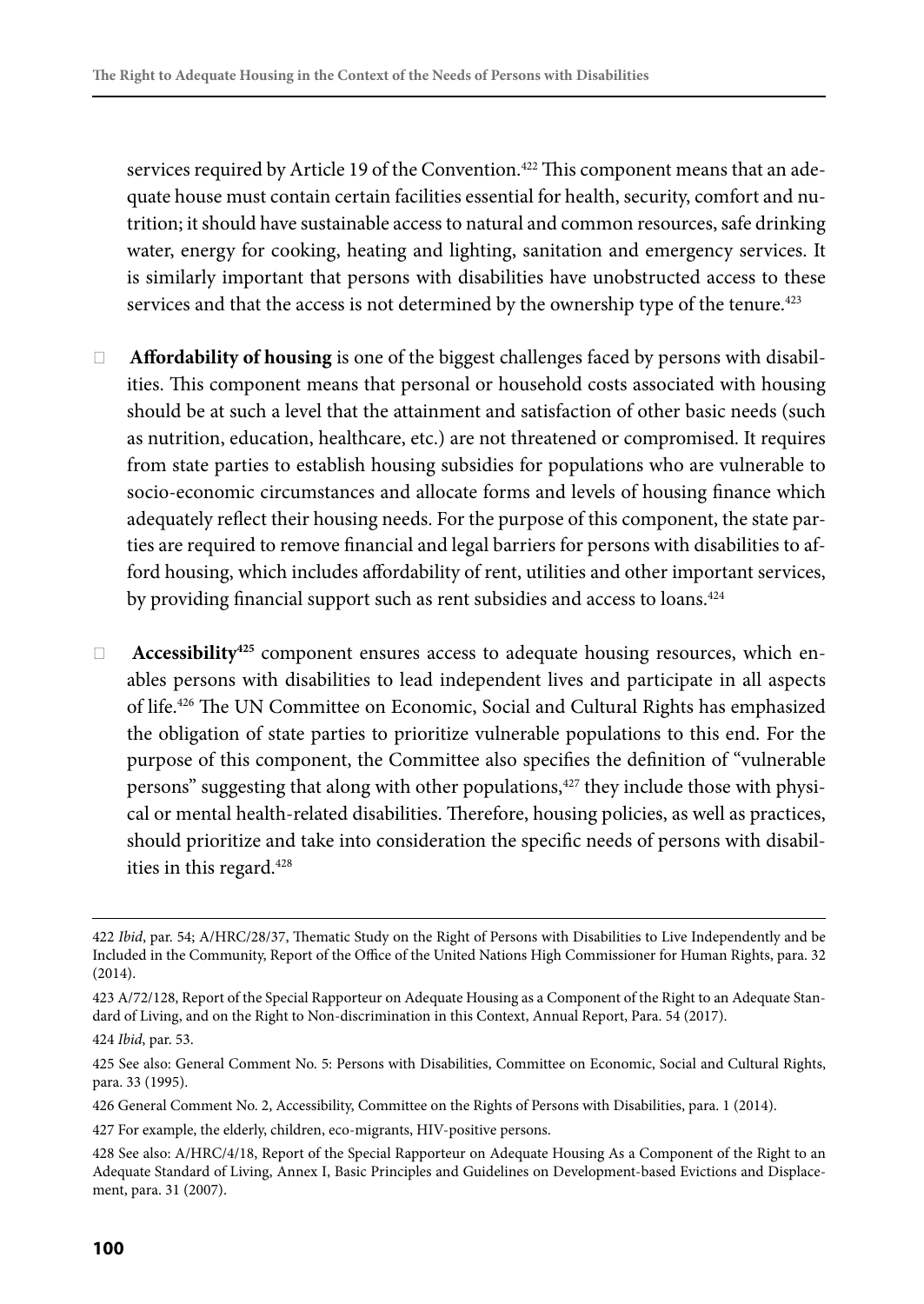Notably, the Convention has singled out the obligation to ensure accessibility in a separate article and with Article 9 has established a standard, which requires from state parties to ensure unobstructed access to housing for persons with disabilities. The same article provides obligations for state parties to ensure accessibility of all types of housing, including social and private tenure. The standard covers issues of physical accessibility of the housing as well as its components, removal of communication barriers, including during application procedures to request housing, and access to workplaces, public amenities and services.429

The European Court of Human Rights issued an interesting comment regarding this component of the right to adequate housing in the case *Guberina v. Croatia*. 430 The case was about the refusal by relevant state bodies to provide tax benefits to the parents of a minor with disabilities in the procurement of a tenure tailored to the needs of the minor. The parents argued that the property they owned did not provide the required infrastructural accommodations for their household as it was very difficult to take the child out of the building in a wheelchair (their home was on the third floor of the building and the elevator was not usable either) and engage them in the community as well as services that were significant for them. Taking into account the principle of reasonable accommodation the court found discrimination in enforcing the property rights and ruled that when making decisions, the state should have considered the specific circumstances, particularly the key infrastructural and technical adaptations that were necessary to be implemented in order to meet the needs of the minor with disability.

 Systemic analysis of the Convention demonstrates that "accessibility" is guaranteed in Article 9 not only in terms of the principle but also as an independent right however interconnected with other rights as well.431 Furthermore, unlike Article 28 (which requires signatory states to progressively realize specific measures), Article 9 lists immediate obligations, which require states (including on municipal level) to develop legislation and policies and implement them in an ultimately short period of time.<sup>432</sup>

❏ **Habitability** – means that the housing must be habitable in terms of providing adequate space and protection from cold, damp, heat, rain, wind or other threats to health. As the

430 *Guberina v. Croatia*, App. no. 23682/13 (ECtHR, 22 March 2016).

<sup>429</sup> A/72/128, Report of the Special Rapporteur on Adequate Housing as a Component of the Right to an Adequate Standard of Living, and on the Right to Non-discrimination in this Context, Annual Report, Para. 40 (2017).

<sup>431</sup> The United Nations Convention on the Rights of Persons with Disabilities, A Commentary, Della Fina V., Cera R., Palmisano G. (eds.), 227 (2017).

<sup>432</sup> A/72/128, Report of the Special Rapporteur on Adequate Housing as a Component of the Right to an Adequate Standard of Living, and on the Right to Non-discrimination in this Context, Annual Report, Para. 41 (2017); General Comment No. 2, Accessibility, Committee on the Rights of Persons with Disabilities, paras. 14, 24 (2014); General Comment No. 6 on Equality and Non-discrimination, Committee on the Rights of Persons with Disabilities, paras. 41-42 (2018).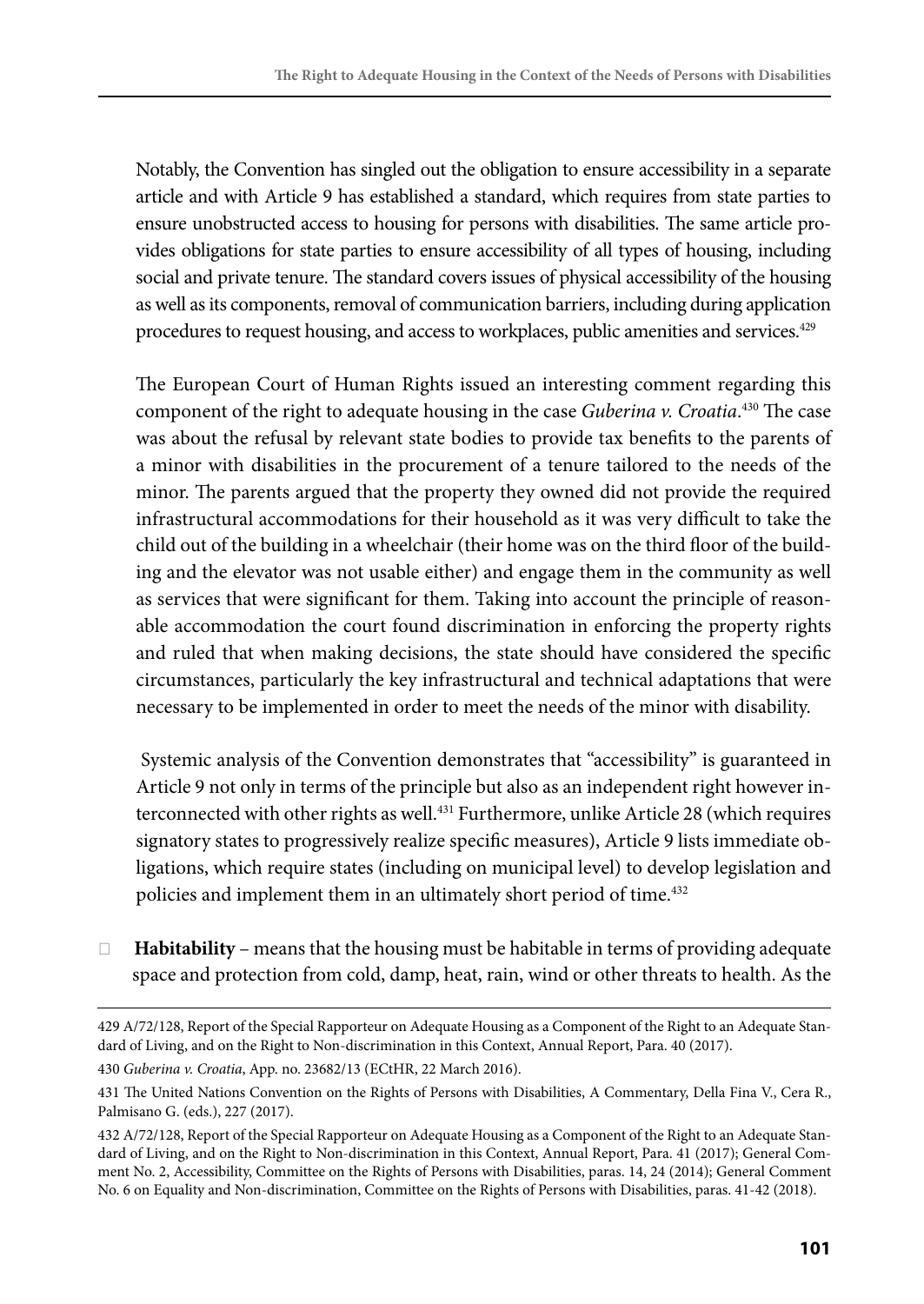standard should ensure that the housing meets physical as well as social requirements, its content differs depending on the specific needs of person with disabilities and it may require certain physical adjustments to be made.<sup>433</sup>

- ❏ **Location** requires that housing for persons with disabilities is in a location which provides access to services which are significant and necessary for them, including transportation, support services, healthcare and education services and workplaces. Disregard of this component due to the low income of persons with disabilities violates their right to adequate housing.434
- ❏ **Cultural adequacy** requires consideration of cultural identities. The UN Special Rapporteur on Adequate Housing emphasizes the importance of taking into account the cultural adequacy of housing components as it enables persons with disabilities to effectively participate in their communities.<sup>435</sup>

### **1.1.3. Standards for the Eviction from Tenure in the Context of the Needs of Persons with Disabilities**

As mentioned above, protection from eviction is one of the components of the right of persons with disabilities to adequate housing. Although eviction negatively affects all persons and in certain cases, directly violates their rights,<sup>436</sup> one of the reasons for the particular vulnerability of persons with disabilities to this practice is that in case of eviction they not only have to leave their habitat but are forced to lose their acquaintances and support networks as well.437

Standards of eviction can be grouped under two major directions. One direction includes general standards, which identically deal with all persons subjected or to be subjected to eviction and the second direction includes additional clarifications, which must be adhered to with regard to persons with disabilities by decision-making bodies during the enforcement and post-enforcement period of the eviction.

<sup>433</sup> A/72/128, Report of the Special Rapporteur on Adequate Housing as a Component of the Right to an Adequate Standard of Living, and on the Right to Non-discrimination in this Context, Annual Report, Para. 55 (2017).

<sup>434</sup> *Ibid*, par. 56.

<sup>435</sup> *Ibid*, par. 57-58.

<sup>436</sup> See: General Comment No. 7: The Right to Adequate Housing: Forced Evictions (art.11 (1)), Committee on Economic, Social and Cultural Rights (1997); The United Nations, Human Rights Commission, Resolution 1993/77, Forced Evictions (1993); The United Nations, Human Rights Commission, Resolution 2004/28, Prohibition of Forced Evictions (2004).

<sup>437</sup> A/72/128, Report of the Special Rapporteur on Adequate Housing as a Component of the Right to an Adequate Standard of Living, and on the Right to Non-discrimination in this Context, Annual Report, Para. 50 (2017).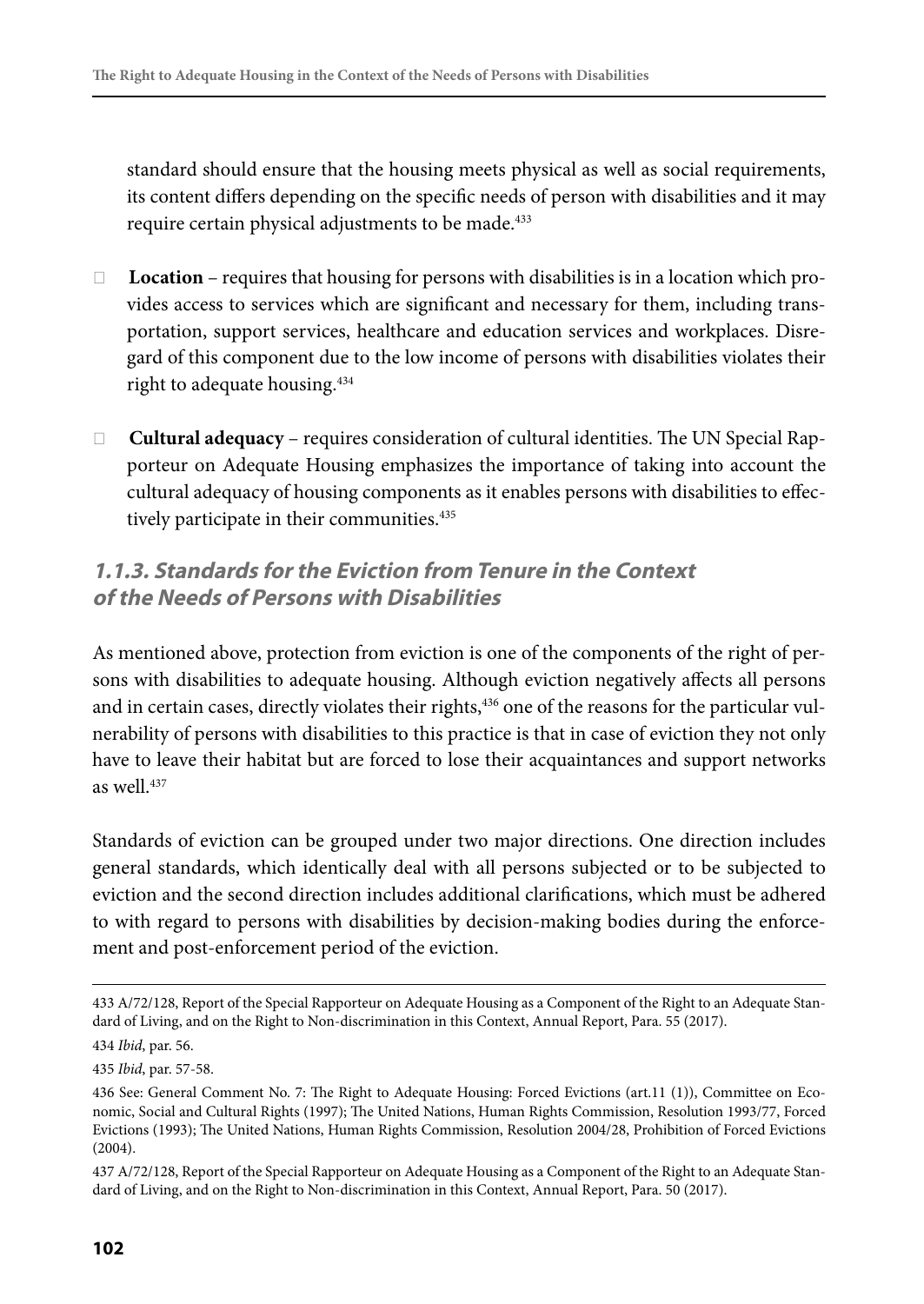According to the clarification of general standards for eviction issued by the UN Committee on Economic, Social and Cultural Rights, each case of eviction must be preceded by the search of alternative solutions with stakeholder involvement (persons who are subjected to eviction).438 In cases where eviction is inevitable, after implementing all procedures within proportion and reason, the evicted persons must be provided by the states with shelter and access to food, water, clothes and essential medical, educational services and opportunities for earnings.<sup>439</sup>

Analysis of international standards of eviction reveals additional requirements, which must be met by the states with regard to persons with disabilities.

- ❏ **Before the eviction**  pursuant to the international standards, the states are required to provide legal protection to persons with disabilities against forced eviction, regardless of the ownership type of the tenure. Eviction of persons with disabilities is prohibited in cases when it may lead to the complete loss of housing and other important forms of support.440 The Court of the Republic of South Africa clarified this obligation in several cases where it defined the test of "justice" with regard to eviction and specified that during review relevant authorities were required to consider if the person in question belonged to a group of vulnerable populations (a person with disability had been subjected to eviction in this particular case) and to what extent the eviction would lead to their homelessness.441
- ❏ **Actual eviction** during the process of eviction relevant authorities must take actions in order to consider specific needs of vulnerable populations, including persons with disabilities.442 During eviction of persons with disabilities, the states are also required to

442 Forced Evictions, Fact Sheet No. 25/Rev.1, United Nations, New York and Geneva, 34 (2014).

<sup>438</sup> General Comment No. 7: The Right to Adequate Housing: Forced Evictions (art.11 (1)), Committee on Economic, Social and Cultural Rights, para. 13 (1997); A/HRC/4/18, Report of the Special Rapporteur on Adequate Housing As a Component of the Right to an Adequate Standard of Living, Annex I, Basic Principles and Guidelines on Development-based Evictions and Displacement, para. 38 (2007).

<sup>439</sup> See, General Comment No. 7: The Right to Adequate Housing: Forced Evictions (art.11 (1)), Committee on Economic, Social and Cultural Rights, para. 9, 13-15 (1997); A/HRC/4/18, Report of the Special Rapporteur on Adequate Housing As a Component of the Right to an Adequate Standard of Living, Annex I, Basic Principles and Guidelines on Development-based Evictions and Displacement (2007).

<sup>440</sup> General Comment No. 7: The Right to Adequate Housing: Forced Evictions (art.11 (1)), Committee on Economic, Social and Cultural Rights, para. 16 (1997); A/HRC/4/18, Report of the Special Rapporteur on Adequate Housing As a Component of the Right to an Adequate Standard of Living, Annex I, Basic Principles and Guidelines on Development-based Evictions and Displacement, paras. 54-56 (2007).

<sup>441</sup> *Pitje v. Shibambo and Others* (CCT144/15) [2016] ZACC 5; 2016 (4) BCLR 460 (CC), the High Court of South Africa, 2016; *Arendse v. Arendse and Others* (12659/2009) [2012] ZAWCHC 156; [2012] 4 All SA 305 (WCC); 2013 (3) SA 347 (WCC), the High Court of South Africa, 2012.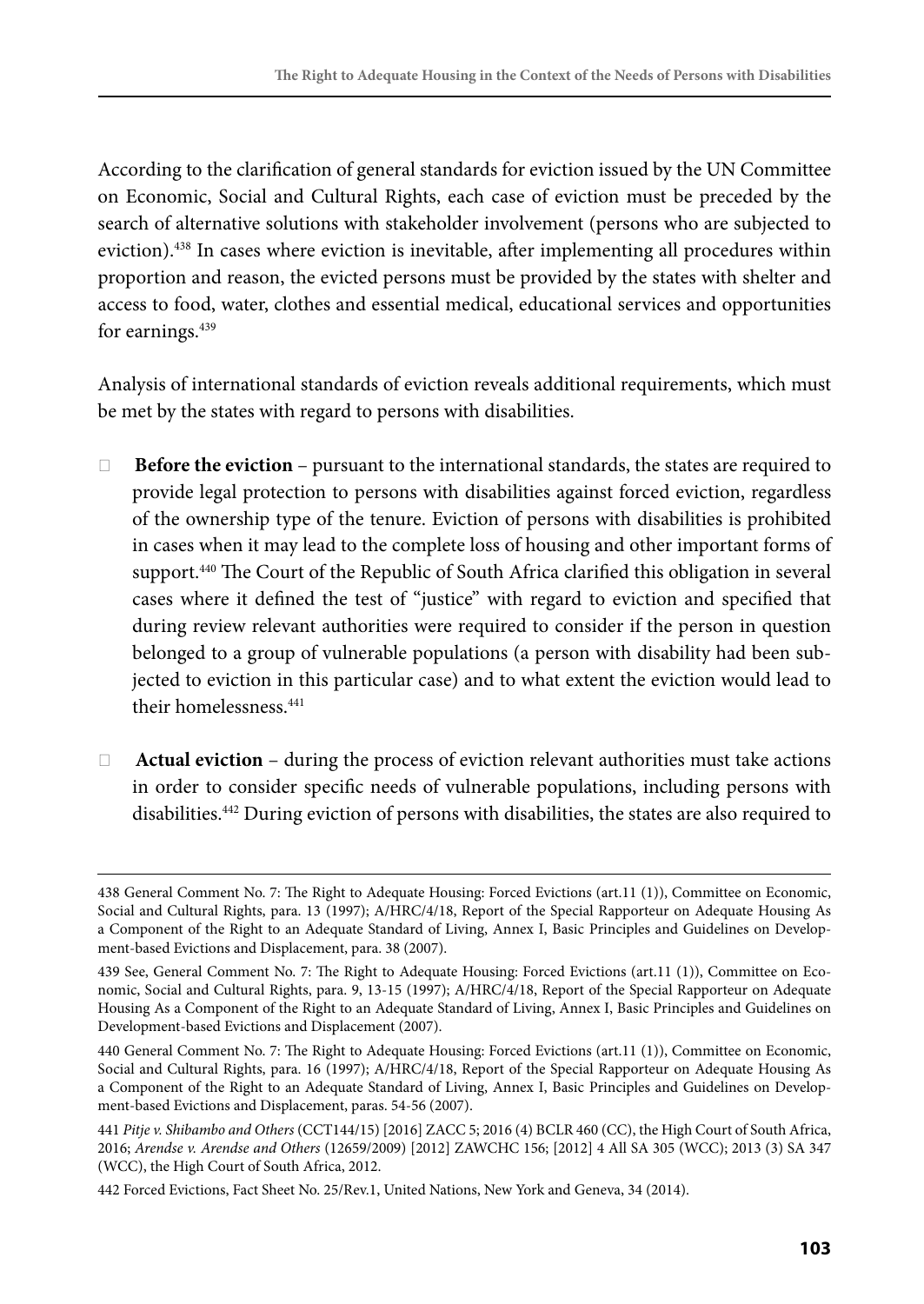take all necessary steps in order to prevent any form of discrimination.443 Furthermore, pursuant to international standards, persons with disabilities must be provided with unobstructed access to medical services to the highest standard and if necessary, to social and psychological services during the actual eviction.<sup>444</sup>

❏ **Post-eviction process –** in cases when persons with disabilities are subjected to eviction despite the prevention measures taken by the state, all actions must be implemented in order to prevent their homelessness/isolation from the community. Persons with disabilities must not be forced to worsen their conditions due to the change in the location of their tenure as a result of eviction, for example, lose access to support services and employment.445 For this purpose, persons with disabilities must be provided with alternative shelter, including social housing that meets their needs and access to community and community-based services.<sup>446</sup>

Based on the international standards the Supreme Court of Argentina made an important decision regarding eviction of persons with disabilities in the case *Q.C.S.Y. v. Government of the Autonomous City of Buenos Aires* in which it ruled that homelessness of the mother and her son with disabilities was a vulnerability condition; emphasized the obligation of the state to establish minimum guarantees for access to housing and required from the state to provide the claimant with shelter *immediately*. 447

#### **1.2. Prevention of Homelessness of Persons with Disabilities within International Standards**

As described above, homelessness is the gravest violation of the right to adequate housing. International legal obligations undertaken by the signatory states require prevention of homelessness and implementation of strong actions against it. Furthermore, although rea-

<sup>443</sup> General Comment No. 7: The Right to Adequate Housing: Forced Evictions (art.11 (1)), Committee on Economic, Social and Cultural Rights, para. 10 (1997).

<sup>444</sup> A/HRC/4/18, Report of the Special Rapporteur on Adequate Housing As a Component of the Right to an Adequate Standard of Living, Annex I, Basic Principles and Guidelines on Development-based Evictions and Displacement, para. 54 (2007).

<sup>445</sup> A/HCR/25/54, Report of the Special Rapporteur on Adequate Housing as a Component of the Right to an Adequate Standard of Living, and on the Right to Non-discrimination in this Context, para. 29 (2013).

<sup>446</sup> General Comment No. 7: The Right to Adequate Housing: Forced Evictions (art.11 (1)), Committee on Economic, Social and Cultural Rights, para. 16 (1997); A/HRC/4/18, Report of the Special Rapporteur on Adequate Housing As a Component of the Right to an Adequate Standard of Living, Annex I, Basic Principles and Guidelines on Development-based Evictions and Displacement, paras. 32 – 33 (2007); Digest of the Case Law of the European Committee of Social Rights, Council of Europe, 171 (2008).

<sup>447</sup> A/HCR/28/62, Report of the Special Rapporteur on Adequate Housing as a Component of the Right to an Adequate Standard of Living, and on the Right to Non-discrimination in this Context, Para. 59 (2015).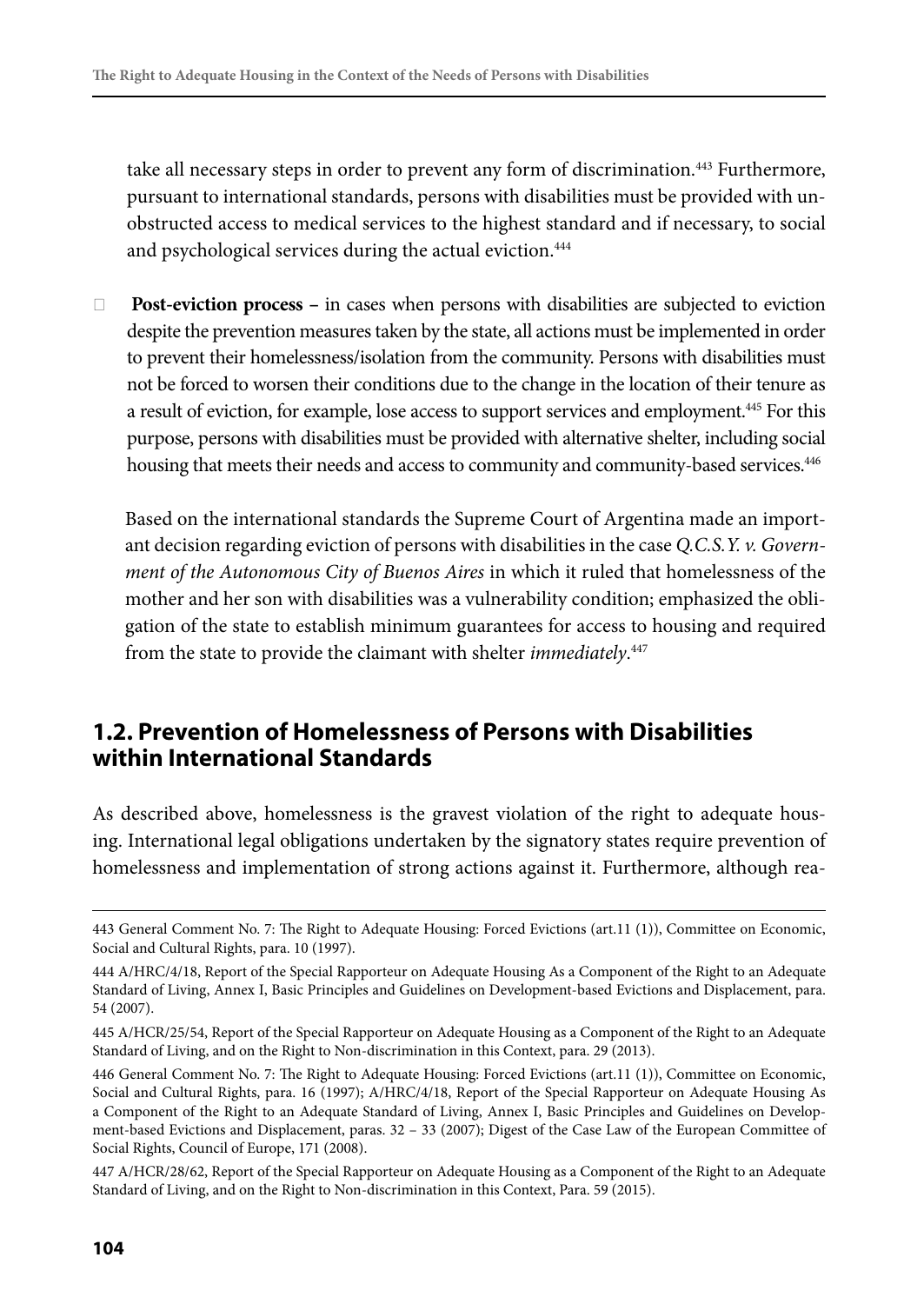sons for homelessness may vary from state to state and region to region, one finding is obvious: gaps in access to independent living support programs, social and health care services and employment opportunities significantly increases the risk of homelessness for persons with disabilities.

It is important that the state policies in this direction are founded on the understanding that the right to adequate housing is not a standalone right but is closely intertwined with other rights and freedoms endorsed by international instruments, as their realization promotes access to housing and reduces risks of violating this right. Therefore, the right to adequate housing cannot be effectively enforced if the states do not implement prevention and responsive policies with regard to other rights and freedoms as well and do not view their realization as an opportunity to reduce risks of violating the right to adequate housing.

Unlike other members of the society, persons with disabilities face higher risks of living in poverty. One of the reasons for this risk is the increased costs incurred by this particular group of population to enjoy their right to housing, assistive technology or healthcare. Lack/ absence of adequate financial support and subsidized housing programs of the state also have negative impact on the right of persons with disabilities to adequate housing. Furthermore, in the absence of adequate support from the state, families are the only support providers to persons with disabilities which has a significant impact on the household income and increases the risk for the grave violation of the right to adequate housing: homelessness.<sup>448</sup>

The aim of this chapter is to review the international legal standards, which address prevention of homelessness of persons with disabilities and focus on aspects such as ensuring access of persons with disabilities to independent living support services, social and healthcare services as well as employment.

### **1.2.1. Promotion of Independent Living of Persons with Disabilities and Their Participation in the Community**

The right of persons with disabilities to independent living and participation in communities is one of the key foundations of the Convention.<sup>449</sup> With regard to the formulation and regulation of this particular right, the Convention is, in fact, an unparalleled document<sup>450</sup>

<sup>448</sup> A/72/128, Report of the Special Rapporteur on Adequate Housing as a Component of the Right to an Adequate Standard of Living, and on the Right to Non-discrimination in this Context, Annual Report, Para. 52 (2017).

<sup>449</sup> See, UN Convention on the Rights of Persons with Disabilities, Preamble, Articles 3, 9 and 19 (2006).

<sup>450</sup> In addition to the Convention, this right of persons with disabilities is also addressed by regional legal instruments, such as: European Social Charter (amended), (Article 15); EU Charter of Fundamental Rights (Article 26) and Inter-American Convention on the Elimination of All Forms of Discrimination against Persons with Disabilities (Article 4).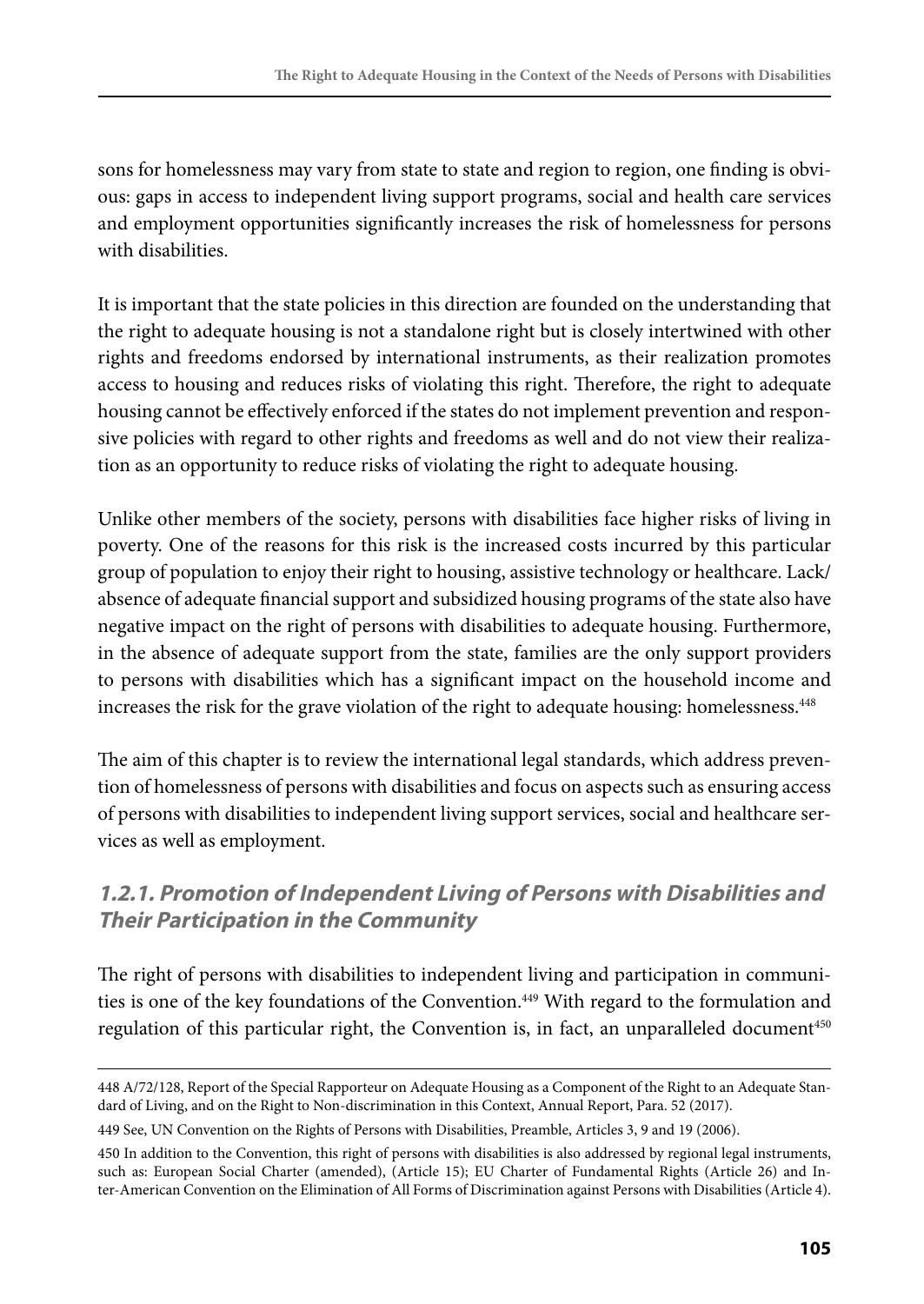compared to other universal legal instruments.451 Consequently, the content and limitations of this right are established by means of this international instrument. Although the above-mentioned right is not directly endorsed by the Covenant, the UN Committee on Economic, Social and Cultural Rights links it to the right of persons with disabilities to adequate housing and posits that along with this right, Article 11 of the Covenant addresses the right to independent living and participation in the community and access to support services, including assistive technology, which in their turn, enable persons with disabilities to increase independence in their everyday lives and enjoy their rights.<sup>452</sup>

The right enshrined in the Convention also requires from the signatory states to recognize the right of persons with disabilities to independent living and participation in the community which leads to the need to incorporate corresponding rights standards in national legislation on the one hand and define obligations of relevant state bodies and service providers on the other, including mechanisms that will be applied in case of rights violations.<sup>453</sup>

Detailed analysis of the right to independent living and participation in the community reveals their key components which are important for granting persons with disabilities the right to adequate housing and preventing their homelessness. More specifically, the standards of this right create the obligation to prohibit institutionalization of persons with disabilities and provide community services.

#### **1.2.1.1 Prohibition of Institutionalization of Persons with Disabilities**

Prohibition of institutionalization is derived from the right of persons with disabilities to choose their place of residence, decide with whom to live and not be forced to reside in places allocated specifically for them. Regardless of a variety of institutionalization practices, major characteristics are the same: absence/lack of individual approaches; deprivation of the opportunity to make one's own decisions regarding one's place of residence; isolation and segregation from the community.454 As the loss of control by persons with disabilities over

<sup>451</sup> The United Nations Convention on the Rights of Persons with Disabilities, A Commentary, Della Fina V., Cera R., Palmisano G. (eds.), 361 (2017).

<sup>452</sup> General Comment No. 5: Persons with Disabilities, Committee on Economic, Social and Cultural Rights, para. 33 (1995).

<sup>453</sup> A/HRC/10/48, Thematic Study by the Office of the United Nations High Commissioner for Human Rights on Enhancing Awareness and Understanding of the Convention on the Rights of Persons with Disabilities, Para. 51 (2009); The United Nations Convention on the Rights of Persons with Disabilities, A Commentary, Della Fina V., Cera R., Palmisano G. (eds.), 362 (2017). The UN Committee on the Rights of Persons with Disabilities has also underlined this issue in the concluding observations issued towards several States. For example, see: Concluding Observations on the Initial Report of El Salvador, Adopted by the Committee at its tenth session (2–13 September 2013), Committee on the Rights of Persons with Disabilities, Para. 41 (2013).

<sup>454</sup> The United Nations Convention on the Rights of Persons with Disabilities, A Commentary, Della Fina V., Cera R., Palmisano G. (eds.), 361 (2017); Focus on Article 19 of the UN Convention on the Rights of Persons with Disabilities, Focus Report 2009, European Coalition for Community Living, 23 (2009).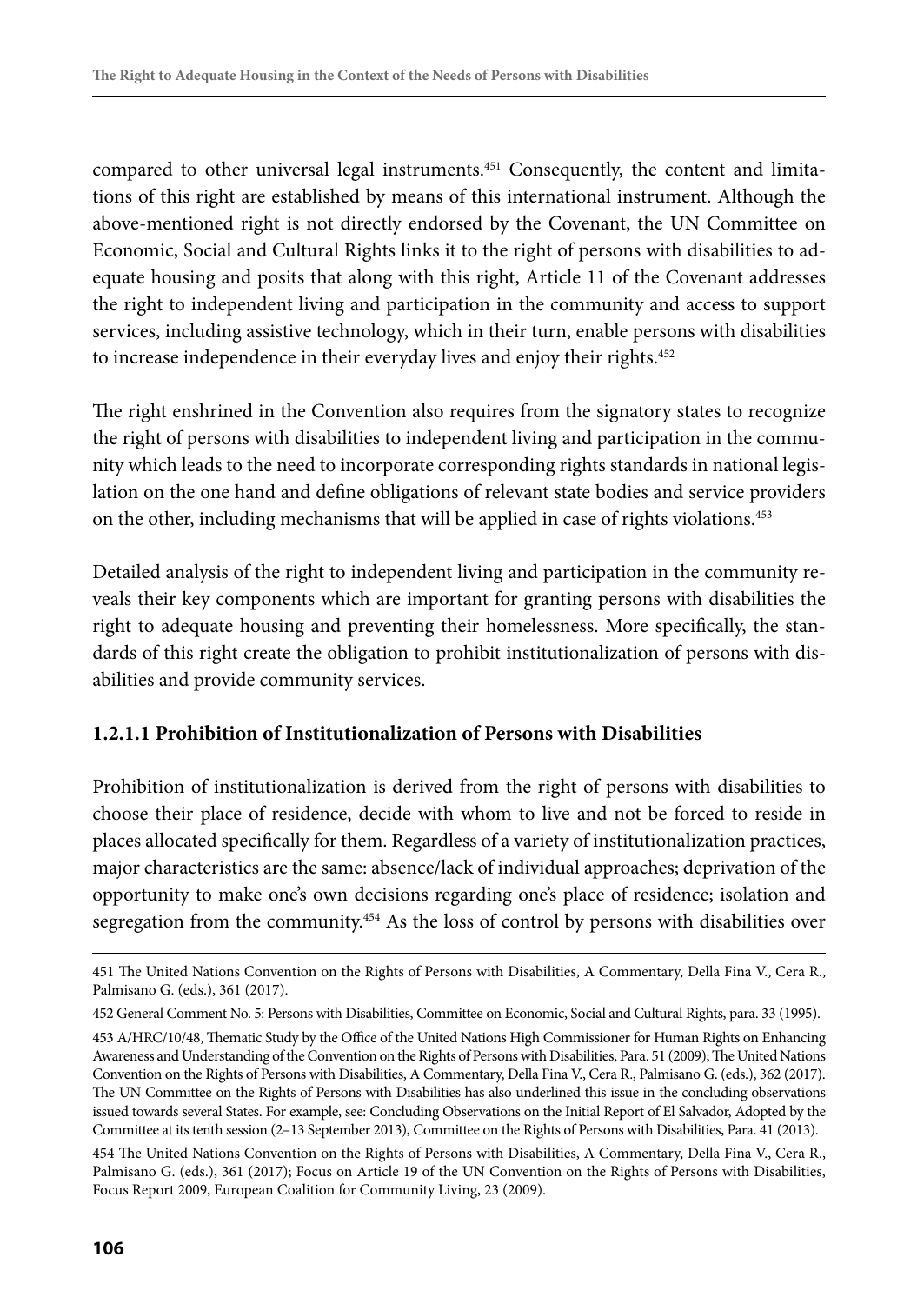their life is one of the important factors in this regard, it can be argued that both large and small-scale specialized residential institutions where others have means to control the lives of beneficiaries are in contradiction with the objectives of international standards.<sup>455</sup>

Institutionalization of persons with disabilities is directly connected to the violation of their right to adequate housing. As the states fail to provide essential community-based services, independent living support services, family assistance programs and other support systems, persons with disabilities are forced to live in residential institutions.<sup>456</sup> Spending years in an institution not only violates the right to independent living and adequate housing but also negatively affects enforcement of other rights of persons with disabilities in the future as tenure in the residential institution may lead to the loss/lack of independent living skills and mistrust toward community-based independent living.457

Minors with disabilities who live in specialized institutions are particularly vulnerable since, in the lack of independent living skills development programs and support services, their future lies in homelessness, poverty and social isolation in most cases.<sup>458</sup> In response to the grim outcomes of institutionalization and in compliance with the human rights standards the states must close down large specialized institutions for minors with disabilities and place them in environment similar to home, which also means provision of adequate and community-based support to their parents/legal representatives<sup>459</sup> in order to reduce poverty; provision of early intervention programs and other measures which are designed to ensure effective operation of community-based services.<sup>460</sup>

Protection of minors in residential institutions against homelessness and violation of their right to adequate housing is one of the principles in the *UN Guidelines for the Alternative* 

458 In Search of Shelter, Leaving Social Care in Albania, Amnesty International, 6 (2010).

<sup>455</sup> A/HRC/10/48, Thematic Study by the Office of the United Nations High Commissioner for Human Rights on Enhancing Awareness and Understanding of the Convention on the Rights of Persons with Disabilities, Para. 21 (2009).

<sup>456</sup> General Comment No. 5 on Living Independently and Being Included in the Community, The Committee on the Rights of Persons with Disabilities, para. 25 (2017); A/72/128, Report of the Special Rapporteur on Adequate Housing as a Component of the Right to an Adequate Standard of Living, and on the Right to Non-discrimination in this Context, Annual Report, Para. 17 (2017); see also: Concluding Observations on the Initial Report of Chile, Committee on the Rights of Persons with Disabilities, para. 43 (2016).

<sup>457</sup> A/72/128, Report of the Special Rapporteur on Adequate Housing as a Component of the Right to an Adequate Standard of Living, and on the Right to Non-discrimination in this Context, Annual Report, Para. 18 (2017).

<sup>459</sup> Concluding Observations on the Initial Report of Armenia, Committee of the Rights of Persons with Disabilities, Para. 12 (2017); Concluding Observations on the Initial Report of Belgium, Committee of the Rights of Persons with Disabilities, Para. 16 (2014).

<sup>460</sup> Concluding Observations on the Initial Report of Croatia, Committee on the Rights of Persons with Disabilities, Para. 40 (2015).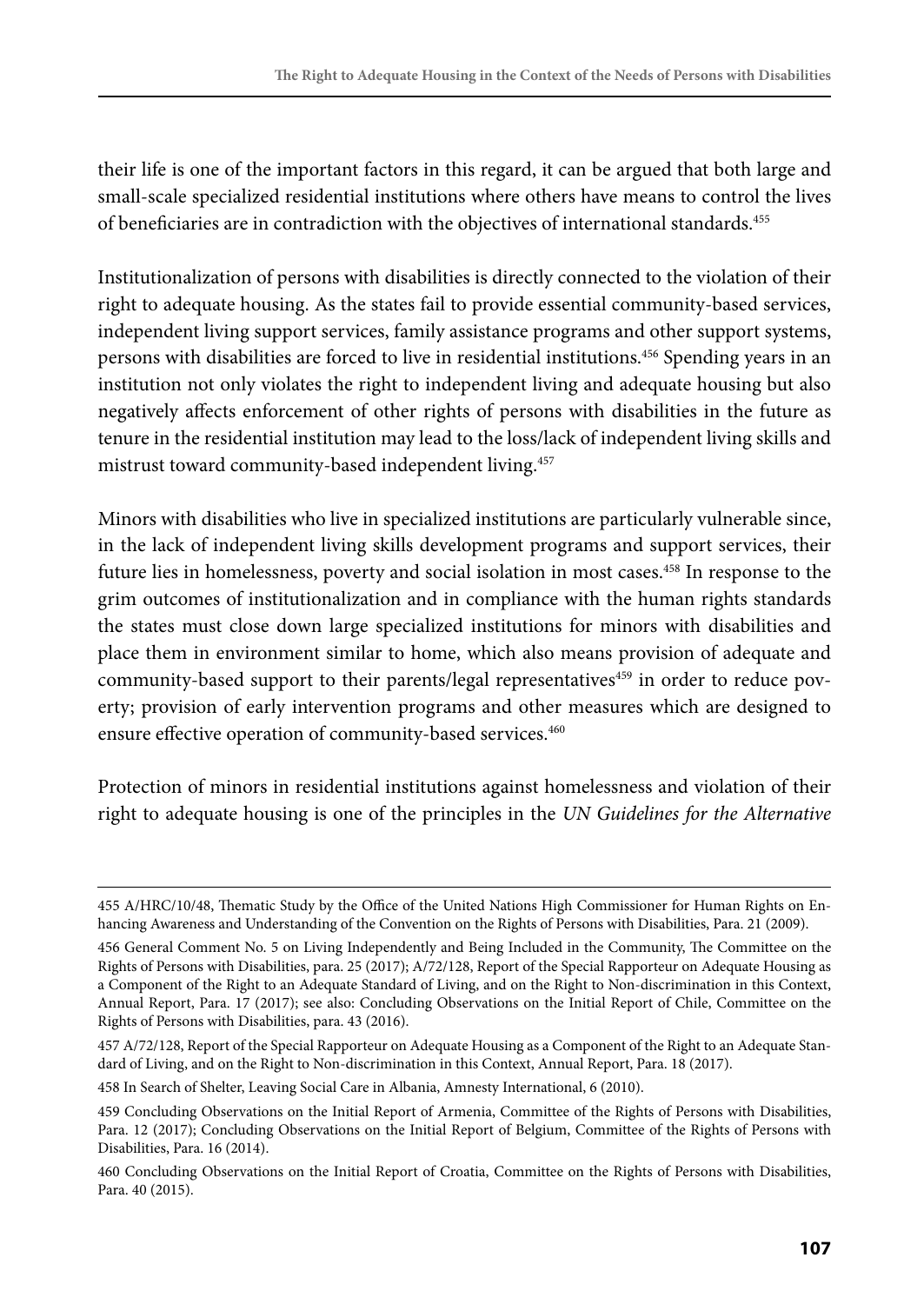*Care for Children*461 which accentuates the states' obligation to systematically prepare minors for independent living and provide minors with disabilities with special support services (including legal, healthcare and social services, employment and education support programs), which, *inter alia*, will prevent their re-institutionalization. The document also highlights the importance of appointing a person with special powers with minors to support them in independent living when leaving the alternative care.<sup>462</sup>

The UN Committee on the Rights of Persons with Disabilities proactively advocates for deinstitutionalization of minors and adults with disabilities as a means to avoid violation of Article 19 of the Convention and for the development of community-based services.<sup>463</sup> According to the Committee, the process of deinstitutionalization must take place within a strictly pre-determined and reasonable timeframe and with adequate financial resources, regular monitoring of the action plan and active engagement of persons with disabilities and their representative organizations in the process.464 Furthermore, it should be taken into account that effective deinstitutionalization requires systemic approach which views transformation of residential institutions as just one element of the solution and demands a whole range of changes in multi-sectoral programs to achieve inclusion of persons with disabilities, such as supported and subsidized housing; health care, habilitation, rehabilitation and other support services; educational and employment services as well as transforming the public attitudes about disability.<sup>465</sup>

464 Concluding Observations on the Initial Report of Australia, Adopted by the Committee at its Tenth Session (2 – 13 September, 2013), Committee on the Rights of Persons with Disabilities, para. 42 (2013); Concluding observations on the initial report of Paraguay, adopted by the Committee at its ninth session, 15–19 April 2013, Committee on the Rights of Persons with Disabilities, para. 48 (2013); Concluding Observations on the Initial Report of Croatia, Committee on the Rights of Persons with Disabilities, paras. 29–30 (2015); Concluding Observations on the Initial Report Germany, Committee on the Rights of Persons with Disabilities, para. 42 (2015).

465 The United Nations Convention on the Rights of Persons with Disabilities, A Commentary, Della Fina V., Cera R., Palmisano G. (eds.), 366 (2017); A/HRC/28/37, Thematic Study on the Right of Persons with Disabilities to Live Independently and be Included in the Community, Report of the Office of the United Nations High Commissioner for Human Rights, para. 25 (2014); E/CN.4/2005/48, Report of the Special Rapporteur on adequate housing as a component of the right to an adequate standard of living, and on the right to non-discrimination in this context, Para. 61 (2005); Consideration of Reports Submitted by States Parties under Article 35 of the Convention, Concluding Observations of the Committee on the Rights of Persons with Disabilities, Spain, Committee on the Rights of Persons with Disabilities, paras. 39–41 (2011); Concluding Observations on the Initial Report of Argentina as Approved by the Committee at its Eighth Session (17-28 September 2012), Committee on the Rights of Persons with Disabilities, para. 34 (2012); Concluding Observations on the Initial Report of the Republic of Korea, Committee on the Rights of Persons with Disabilities, para. 40 (2014).

<sup>461</sup> United Nations General Assembly Resolution 64/142, Guidelines for the Alternative Care of Children, paras. 131-136 (2010).

<sup>462</sup> See also: Recommendation CM/Rec(2010)2 of the Committee of the Ministers to Member States on Deinstitutionalization and Community Living of Children with Disabilities, the Council of Europe (2010).

<sup>463</sup> See, Concluding Observations on the Initial Report of Armenia, Committee of the Rights of Persons with Disabilities, para. 32 (2017); Concluding Observations on the Initial Report of Australia, Adopted by the Committee at its tenth Session (2-13 September 2013), Committee of the Rights of Persons with Disabilities, para. 42 (2013); Concluding Observations on the Initial Report of Austria, Adopted by the Committee at its Tenth Session (2-13 September 2013), Committee of the Rights of Persons with Disabilities, paras. 36-37 (2013); Concluding Observations on the Initial Report of Azerbaijan, Committee of the Rights of Persons with Disabilities, para. 33 (2014).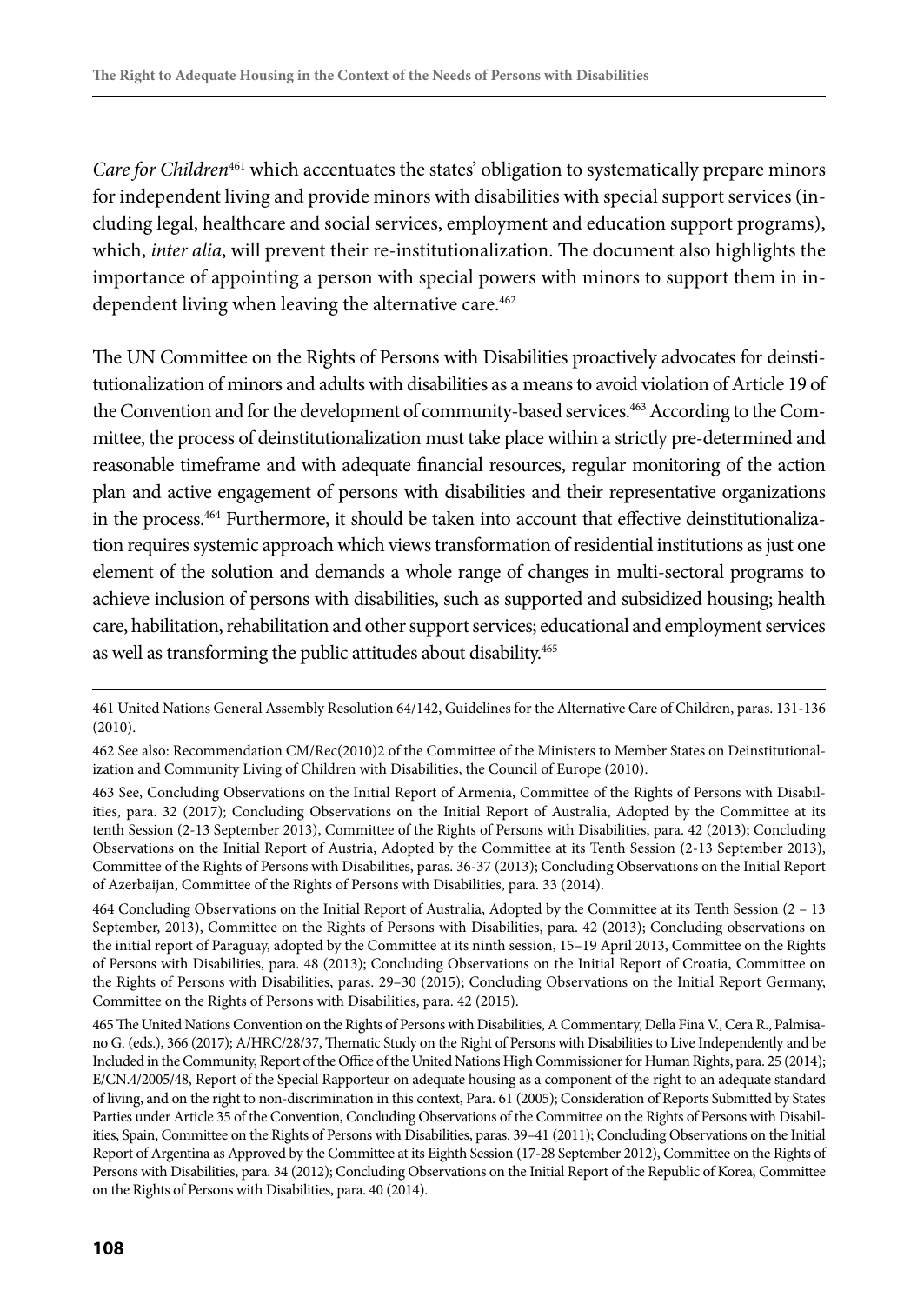#### **1.2.1.2 Access to Support Services**

Pursuant to Article 19 of the Convention and in order to promote inclusion of persons with disabilities in public life and prevent their isolation and segregation, the signatory states are required to provide them with access to assistance services including individual support at home or in the community. For this purpose, states must develop relevant services and ensure that persons with disabilities have access to them (regardless of their geographical location).466 In addition, the UN Committee on the Rights of Persons with Disabilities has issued recommendations to a number of states regarding the need to take legislative measures and allocate financial resources to develop support services, such as personal assistance which promotes independent living of persons with disabilities.<sup>467</sup>

Although the Committee grants the states the discretion to develop and establish independent living support services/programs, it emphasizes the key requirements that these services/programs must meet. More specifically, criteria for access to services should be stipulated in a non-discriminatory language; they should focus on the individual needs of persons with disabilities and not the type of their disability and be sensitive to the issues of age and gender.468 It is similarly important for the services/programs to be consistent with each other and accessible across the country.<sup>469</sup> Finally, persons with disabilities should be regularly informed about available services/programs.470

The UN Committee on the Rights of Persons with Disabilities has issued an interesting clarification of state obligations with regard to Article 19 in the case *H.M. v Sweden* which was about a person with disabilities who was refused by the municipality the permission to build a hydrotherapy pool in their home. The Committee stated that without the pool the claimant would be forced to move to a specialized healthcare institution, which would violate their

<sup>466</sup> The United Nations Convention on the Rights of Persons with Disabilities, A Commentary, Della Fina V., Cera R., Palmisano G. (eds.), 367 (2017); The Right of People with Disabilities to Live Independently and be Included in the Community, Council of Europe Commissioner for Human Rights, 30 (2012).

<sup>467</sup> See, Concluding Observations on the Initial Report of Argentina as Approved by the Committee at its Eighth Session (17-28 September 2012), Committee of the Rights of Persons with Disabilities, para. 34 (2012); Concluding Observations on the Initial Report of Armenia, Committee of the Rights of Persons with Disabilities, para. 32 (2017); Concluding Observations on the Initial Report of Canada, Committee of the Rights of Persons with Disabilities, para. 38 (2017); Concluding Observations on the Initial Report of Austria, Adopted by the Committee at its Tenth Session (2-13 September 2013), Committee of the Rights of Persons with Disabilities, paras. 38-39 (2013).

<sup>468</sup> General Comment No. 6 on Equality and Non-discrimination, Committee of the Rights of Persons with Disabilities, para. 59 (2018).

<sup>469</sup> Concluding Observations on the Initial Report of Slovakia, Committee on the Rights of Persons with Disabilities, paras. 57-58 (2016).

<sup>470</sup> Concluding Observations on the Initial Report of Jordan, Committee on the Rights of Persons with Disabilities, para. 38 (2017).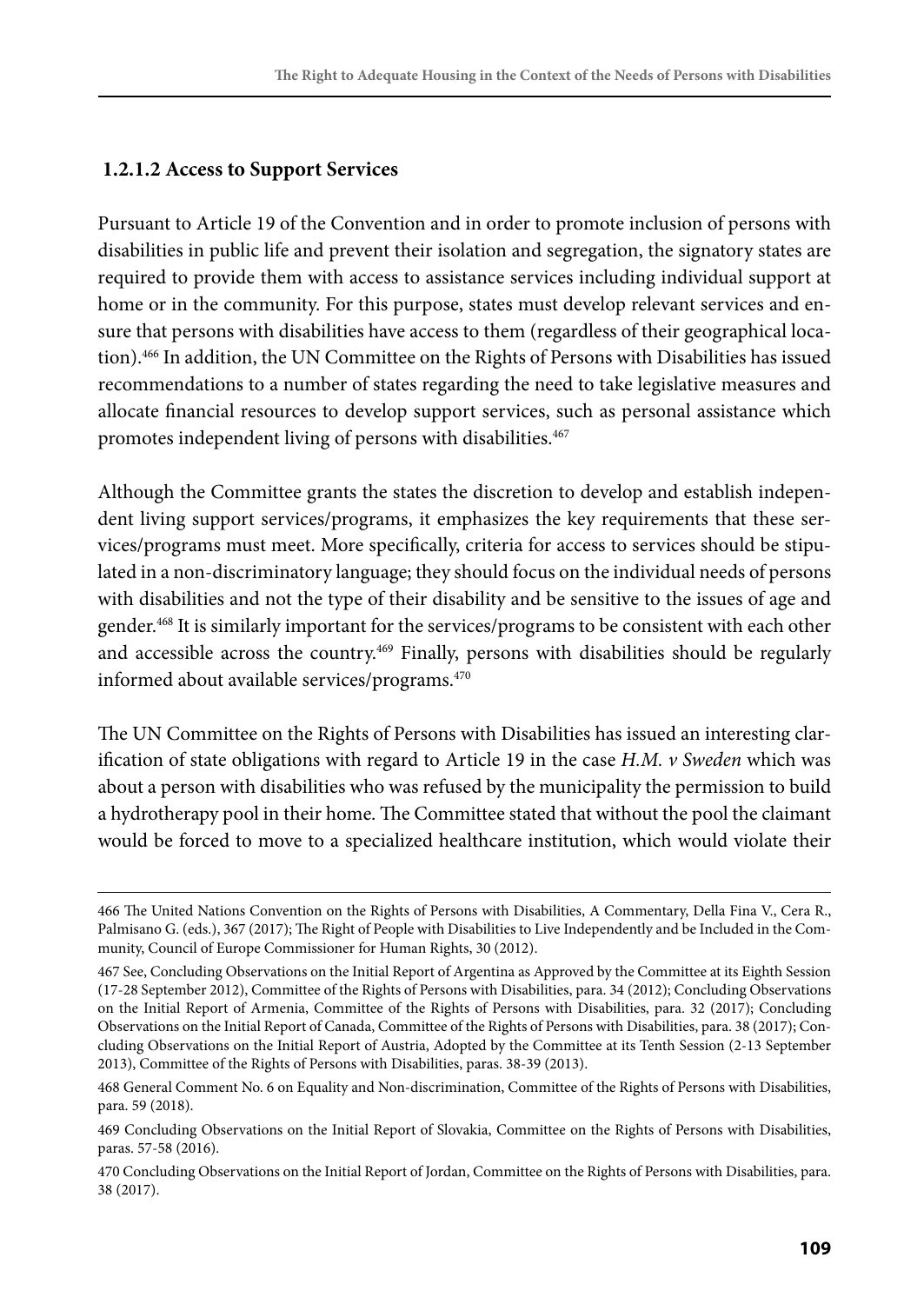right to independent living and participation in the community. Therefore, in the above case, the Committee found a breach of Article 19 of the Convention.<sup>471</sup>

The UN Committee on the Rights of Persons with Disabilities specifies the group of populations, which should be engaged in policy formation. Firstly, the involvement of persons with disabilities and their representative organizations is absolutely necessary for developing the mechanisms and strategies for independent living, including services on the local/municipal level.472 Secondly, it is important to take into account the interests of supporters of persons with disabilities. Existing experiences demonstrate that in the absence of adequate government support, family members of persons with disabilities in most cases end up being their only supporters, therefore, the states should grant them a whole set of benefits such as social protection benefits, allowances and pension schemes.<sup>473</sup>

#### **1.2.1.3 Access to Community Services**

Article 19 of the Convention also incorporates the right of persons with disabilities to access community services and facilities. For the purpose of this right, the concepts of access to and inclusiveness of services are defined broadly so that they cover all services and facilities, which are accessible for the rest of the society.<sup> $474$ </sup> Implementing required actions in this direction is important as high levels of inclusion and consideration of the needs of persons with disabilities eventually lead to the reduced necessity of specialized services and provide a good mechanism to prevent isolation of persons with disabilities from the society.<sup>475</sup>

#### **1.2.2. Provision of Social Protection and Heal Care Programs**

Similar to the right to an adequate housing, the right of persons with disabilities to social protection and the states' obligation to provide adequate standard of living are derived from the provisions enshrined in the Convention and the Covenant. This right standard requires that poverty reduction and social inclusion strategies prioritize perspectives of persons with

<sup>471</sup> *H.M. v. Sweden*, Communication No. 3/2011, Committee on the Rights of Persons with Disabilities, paras. 8.9 (2012). 472 Concluding Observations on the Initial Report of Bosnia and Herzegovina, Committee of the Rights of Persons with

Disabilities, para. 35 (2017); Concluding Observations on the Initial Report of Brazil, Committee of the Rights of Persons with Disabilities, para. 37 (2015).

<sup>473</sup> The United Nations Convention on the Rights of Persons with Disabilities, A Commentary, Della Fina V., Cera R., Palmisano G. (eds.), 367 (2017); Concluding Observations on the Initial Report of Cook Islands, Committee on the Rights of Persons with Disabilities, para. 39 (2015); Concluding Observations on the Initial Report of Mauritius, Committee on the Rights of Persons with Disabilities, paras. 31-32 (2015).

<sup>474</sup> The United Nations Convention on the Rights of Persons with Disabilities, A Commentary, Della Fina V., Cera R., Palmisano G. (eds.), 369 (2017).

<sup>475</sup> *Ibid*, The Right of People with Disabilities to Live Independently and be Included in the Community, Council of Europe Commissioner for Human Rights, 32-33 (2012).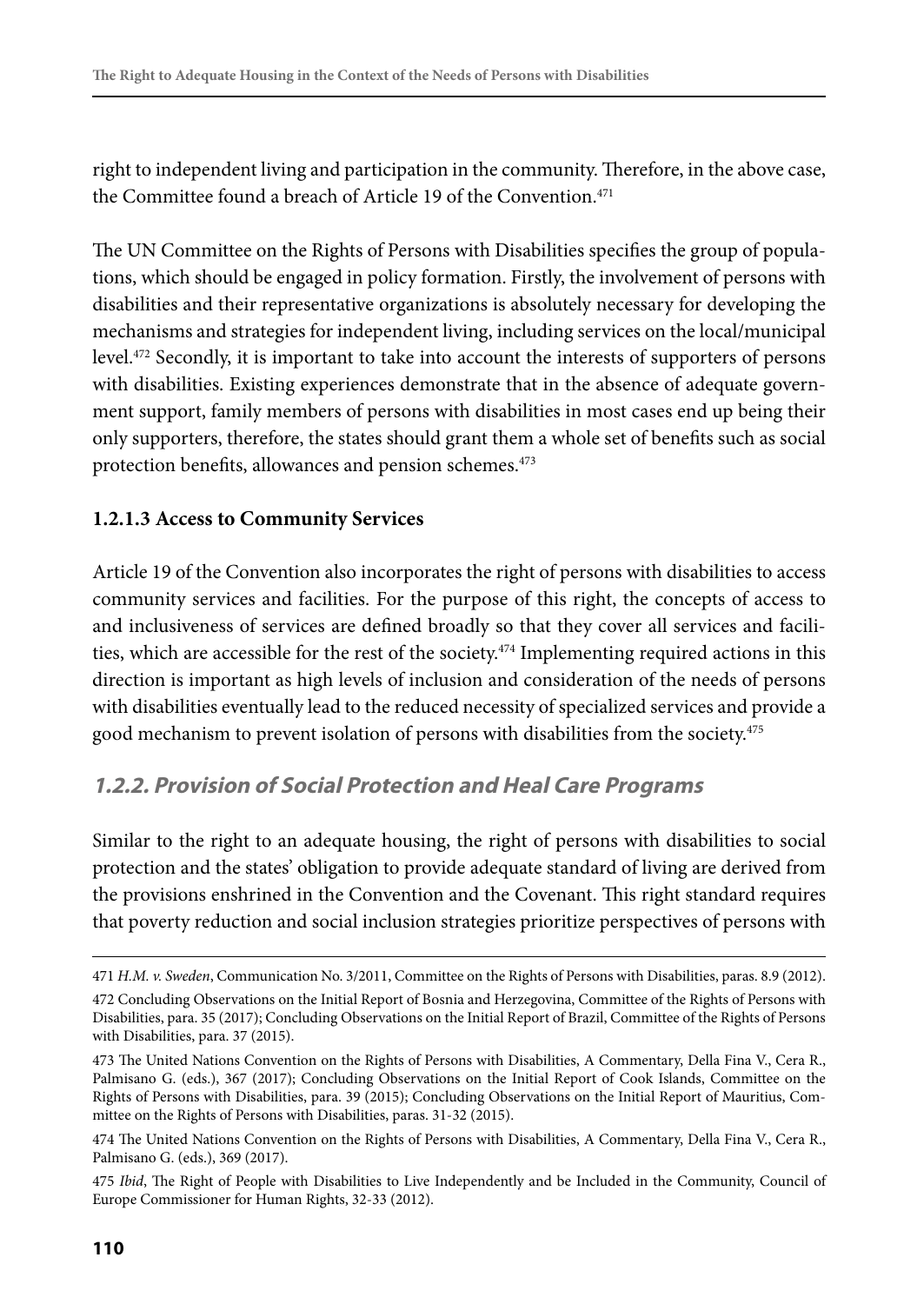disabilities; $476$  that access to social protection, pension support $477$  and poverty reduction programs<sup>478</sup> is granted and that the states compensate for the disability-related financial costs incurred by persons with disabilities and their families.<sup>479</sup>

Furthermore, it is important that any assistance/support program operating in frames of the above-described right not only completely responds to the needs of persons with disabilities<sup>480</sup> but are also consistent with each other on the central as well as local government level<sup>481</sup> and are equally accessible for *all persons*, regardless of their place of residence.<sup>482</sup>

In the process of ensuring an adequate standard of living for persons with disabilities, it is crucial that the states establish minimum standards for social protection/assistance, which incorporates all components under this right.<sup>483</sup> Exact meaning/content of this obligation is

477 In the concluding recommendations issued by the Committee to Ukraine, it touched upon the need to periodically review the pension budget with the aim to increase the pension for persons with disabilities. See: Concluding Observations on the Initial Report of Ukraine, Committee on the Rights of Persons with Disabilities, paras. 52–53 (2015).

478 Concluding Observations on the Initial Report of Costa Rica, Committee on the Rights of Persons with Disabilities, paras. 57–58 (2014); Concluding Observations on the Initial Report of Turkmenistan, Committee on the Rights of Persons with Disabilities, paras. 43–44 (2015).

479 See the UN Convention on the Rights of Persons with Disabilities, Article 28.2 (2006); General Comment No. 6 on Equality and Non-discrimination, Committee on the Rights of Persons with Disabilities, Para. 68 (2018); The United Nations General Assembly Resolution 48/96, Standard Rules on the Equalization of Opportunities for Persons with Disabilities, Rule 13 (1993); General Comment No. 5: Persons with Disabilities, Committee on Economic, Social and Cultural Rights, para. 28 (1995).

480 With regard to certain States the Committee has expressed their alarm at the fact that their legislations did not provide social protection benefits to persons with disabilities due to the income/property owned by their family members. The Committee emphasized the importance of benefits responding to the individual needs of persons with disabilities. Furthermore, the Committee regularly asks for social protection and poverty reduction services/programs to take into account the additional costs by disability. For example, see: Concluding Observations on the Initial Report of the Republic of Korea, Committee on the Rights of Persons with Disabilities, paras. 53–54 (2014); Concluding Observations on the Initial Report of Armenia, Committee on the Rights of Persons with Disabilities, para. 50 (2017); Concluding Observations on the initial report of the Plurinational State of Bolivia, Committee on the Rights of Persons with Disabilities, para. 64 (2016); Concluding Observations on the Initial Report of Gabon, Committee on the Rights of Persons with Disabilities, para. 61 (2015).

481 Concluding Observations on the Initial Report of Bosnia and Herzegovina, Committee on the Rights of Persons with Disabilities, para. 51 (2017); Concluding Observations on the Initial Report of Chile, Committee of the Rights of Persons with Disabilities, para. 60 (2016).

482 General Comment No. 5: Persons with Disabilities, Committee on Economic, Social and Cultural Rights, para. 28 (1995); Concluding Observations on the Initial Report of China, Adopted by the Committee at its Eighth Session (17 – 28 September 2012), Committee of the Rights of Persons with Disabilities, paras. 43–44 (2012).

483 A/70/297, Report of the Special Rapporteur on the Rights of Persons with Disabilities, paras. 10 – 12 (2015); Concluding Observations on the Initial Report of Italy, Committee on the Rights of Persons with Disabilities, para. 72 (2016); Concluding Observations on the Initial Report of the European Union, Committee on the Rights of Persons with Disabilities, para. 67 (2015); Concluding Observations on the Initial Report of Gabon, Committee on the Rights of Persons with Disabilities, paras. 60 – 61 (2015).

<sup>476</sup> According to the UN Committee on the Rights of Persons with Disabilities the actions taken to ensure adequate standard of living must prioritize persons with disabilities and their family members who are vulnerable to homelessness. For example, those who live in poverty, who are unemployed or do not have a regular income, who live in rural areas, who are women and/or elderly. Concluding Observations on the Initial Report of Canada, Committee of the Rights of Persons with Disabilities, paras. 49-50 (2017); Concluding Observations on the Initial Report of Colombia, Committee on the Rights of Persons with Disabilities, para. 63 (2016).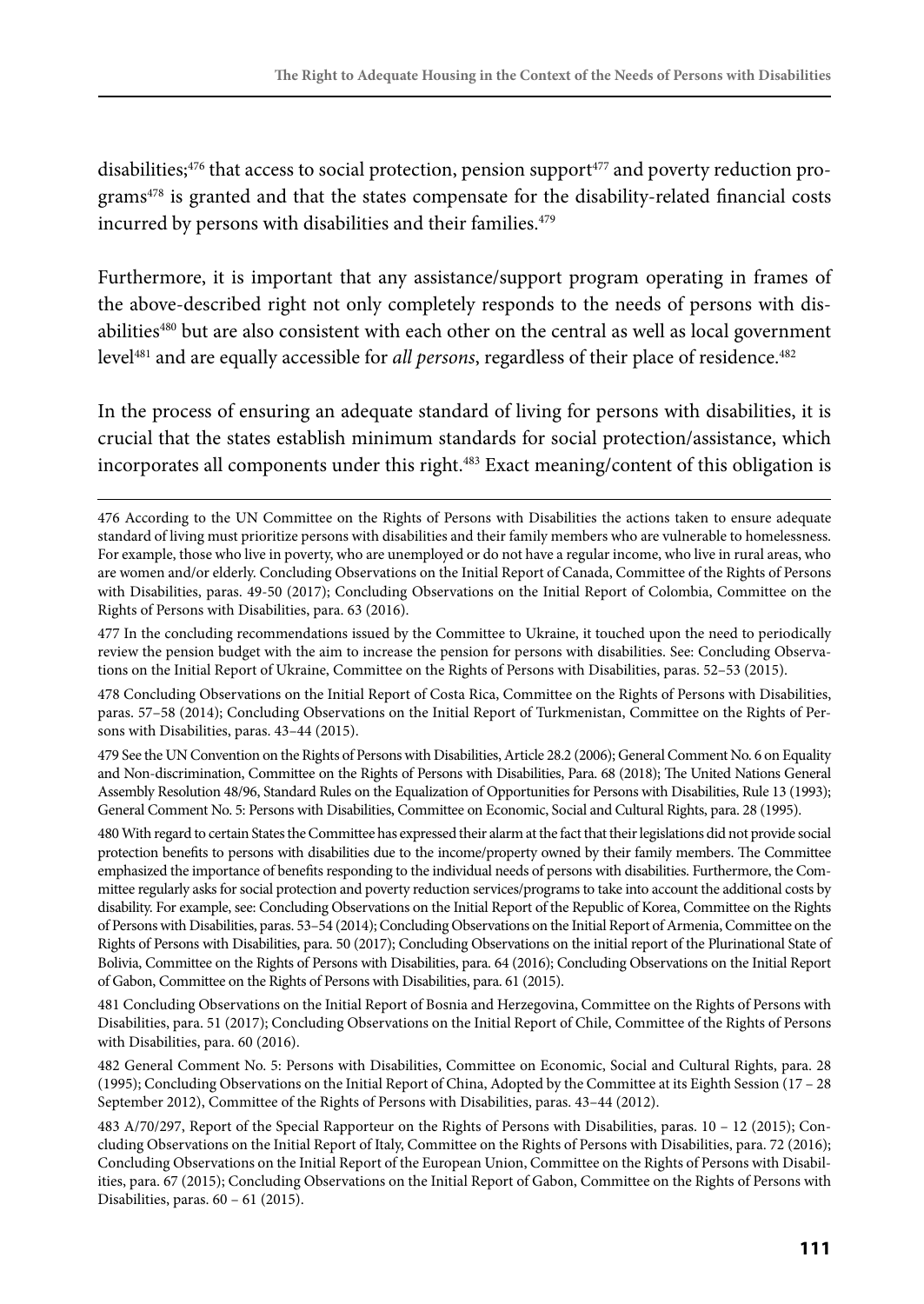not established and the evaluation whether the state has fulfilled the minimum requirements depends on an in-depth analysis of each case and the evidence demonstrated by the State that it has utilized all available resources in order to implement the obligations as a priority.<sup>484</sup>

Instances when significant portions of populations are deprived of basic health care, housing and/or shelter, for example, are qualified as a gross violation of international standards and failure to implement the obligations.<sup>485</sup> In addition, it is important to take into account the clarification issued by the UN Committee on the Rights of Persons with Disabilities according to which lack of financial capacity must not be used to justify the reduction of social protection/assistance to persons with disabilities in order for them to achieve the minimum adequate standard of dignified living.<sup>486</sup> The Committee practice with regard to clarification of the above-described standard is quite sporadic, however, a number of significant concepts can still be derived from it: 1) regardless of the lack of financial capacity, state budgets must be developed so that they prioritize the needs of vulnerable populations, including persons with disabilities; $487$  2) social housing should be modified to meet the requirements of persons with disabilities; 3) additional social assistance should be provided to families of children with disabilities in order for them to live above the minimum earning standard; 4) social assistance should be provided to persons with disabilities based on their individual needs and not their disability type and/or household income.<sup>488</sup>

At the same time, the states are required to take special measures to develop comprehensive, multidisciplinary and individualized community-based healthcare programs for persons with disabilities, which will incorporate access to human rights-based services of rehabilitation and habilitation.<sup>489</sup> The UN Committee on the Rights of Persons with Disabilities highlights the need for rehabilitation/habilitation services to include *all persons with disabilities*

<sup>484</sup> General Comment No. 3: The Nature of States Parties' Obligations (Art. 2, Para. 1, of the Covenant), Committee on Economic, Social and Cultural Rights, para. 10 (1990).

<sup>485</sup> *Ibid*.

<sup>486</sup> Concluding Observations on the Initial Report of Armenia, Committee on the Rights of Persons with Disabilities, para. 49 (2017).

<sup>487</sup> The United Nations Convention on the Rights of Persons with Disabilities, A Commentary, Della Fina V., Cera R., Palmisano G. (eds.), 516 (2017).

<sup>488</sup> Concluding Observations on the Initial Report of Ecuador, Committee on the Rights of Persons with Disabilities, paras. 44-45 (2014); Concluding Observations on the Initial Report of the Republic of Korea, Committee on the Rights of Persons with Disabilities, paras. 53–54 (2014); Concluding Observations on the Initial Report of the Czech Republic, Committee on the Rights of Persons with Disabilities, paras. 53–54 (2015).

<sup>489</sup> Concluding Observations on the Initial Report of Armenia, Committee of the Rights of Persons with Disabilities, para. 46 (2017); Concluding Observations on the Initial Report of Brazil, Committee of the Rights of Persons with Disabilities, para. 47 (2015); Concluding Observations on the initial report of the Plurinational State of Bolivia, Committee of the Rights of Persons with Disabilities, para. 58 (2016).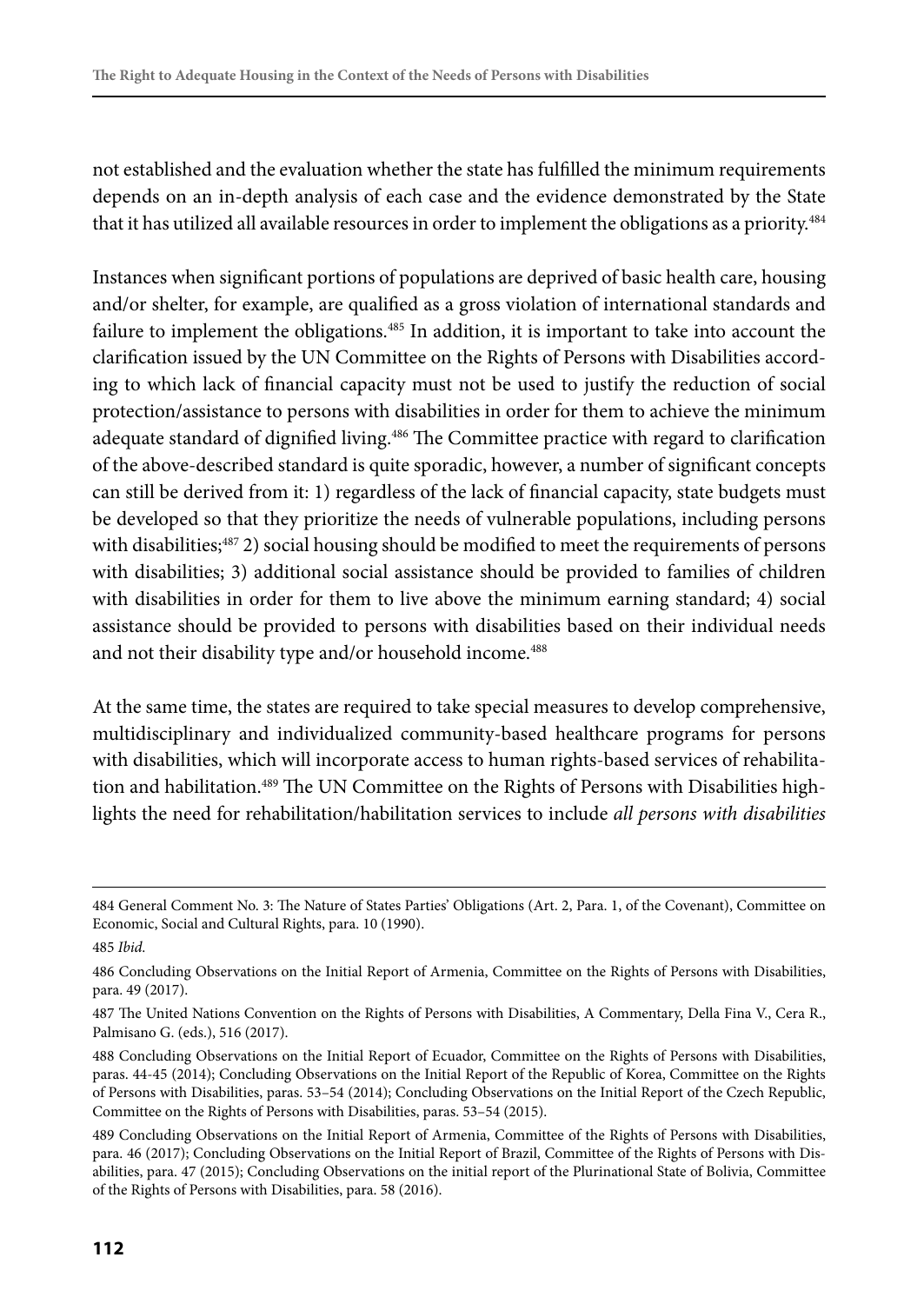and provide timely access (including physical, information and geographical accessibility<sup>490</sup>) regardless of their age, sex and disability.<sup>491</sup>

## **1.2.3. Implementation of the Right of Persons with Disabilities to Employment**

Violation of the right of persons with disabilities to adequate housing and their right to employment are closely interconnected issues. As highlighted by International Labor Organization (ILO) multiple times, inadequate efforts of states to support employment of persons with disabilities often result in their homelessness and/or significant breach of their right to independent living and vice versa.492 Discriminatory practices with regard to the employment of persons with disabilities are one of the acute issues<sup>493</sup> as persons with disabilities end up mostly unemployed or find jobs in sheltered, segregated employment with low remuneration.<sup>494</sup>

The Covenant is considered to be one of the most significant international instruments with regard to the right of persons with disabilities to employment, more specifically, Articles 6 and 7 of the Covenant which address the issues related to access to employment for all persons as well as the right to fair and favorable working conditions and professional education. The UN Committee on Economic, Social and Cultural Rights calls on the signatory states to ensure access of persons with disabilities to the regular labor market.495 Despite existing clarifications of the obligations derived from the Covenant, adoption of the Convention has undeniably added to the significance of the labor rights of persons with disabilities in that it directly requires from the signatory states to build an *open, inclusive and accessible labor market*, where persons with disabilities will have access to opportunities for employment on an equal basis with others.<sup>496</sup>

496 See, the UN Convention on the Rights of Persons with Disabilities, Article 28 (2006).

<sup>490</sup> Concluding Observations on the Initial Report of Ukraine, Committee on the Rights of Persons with Disabilities, paras. 46 – 47 (2015).

<sup>491</sup> Concluding Observations on the Initial Report of Ethiopia, Committee on the Rights of Persons with Disabilities, paras. 57-58 (2016); Concluding Observations on the Initial Report of Latvia, Committee on the Rights of Persons with Disabilities, para. 45 (2017); Concluding Observations on the Initial Report of Costa Rica, Committee on the Rights of Persons with Disabilities, paras. 51-52 (2014).

<sup>492</sup> O'Reilly A., the Right to Decent Work of Persons with Disabilities, International Labour Organization, 8 (2007); see also: The United Nations Convention on the Rights of Persons with Disabilities, A Commentary, Della Fina V., Cera R., Palmisano G. (eds.), 498 (2017); Housing Rights Assessment Mission to Papua New Guinea, 29 June – 9 July 2010, United Nations Office of High Commissioner for Human Rights, Regional Office for the Pacific, Suva, Fiji, 11-12 (2010); From Exclusion to Equality, Realizing the Rights of Persons with Disabilities, Handbook for Parliamentarians on the Convention on the Rights of Persons with Disabilities and its Optional Protocol, The United Nations, 85 (2007).

<sup>493</sup> General Comment No. 5: Persons with Disabilities, Committee on Economic, Social and Cultural Rights, para. 20 (1995).

<sup>494</sup> *Ibid*; O'Reilly A., the Right to Decent Work of Persons with Disabilities, International Labour Organization, 8 (2007).

<sup>495</sup> General Comment No. 5: Persons with Disabilities, Committee on Economic, Social and Cultural Rights, paras. 20-27 (1995); General Comment No. 18: the Right to Work, Committee on Economic, Social and Cultural Rights, para. 17 (2006).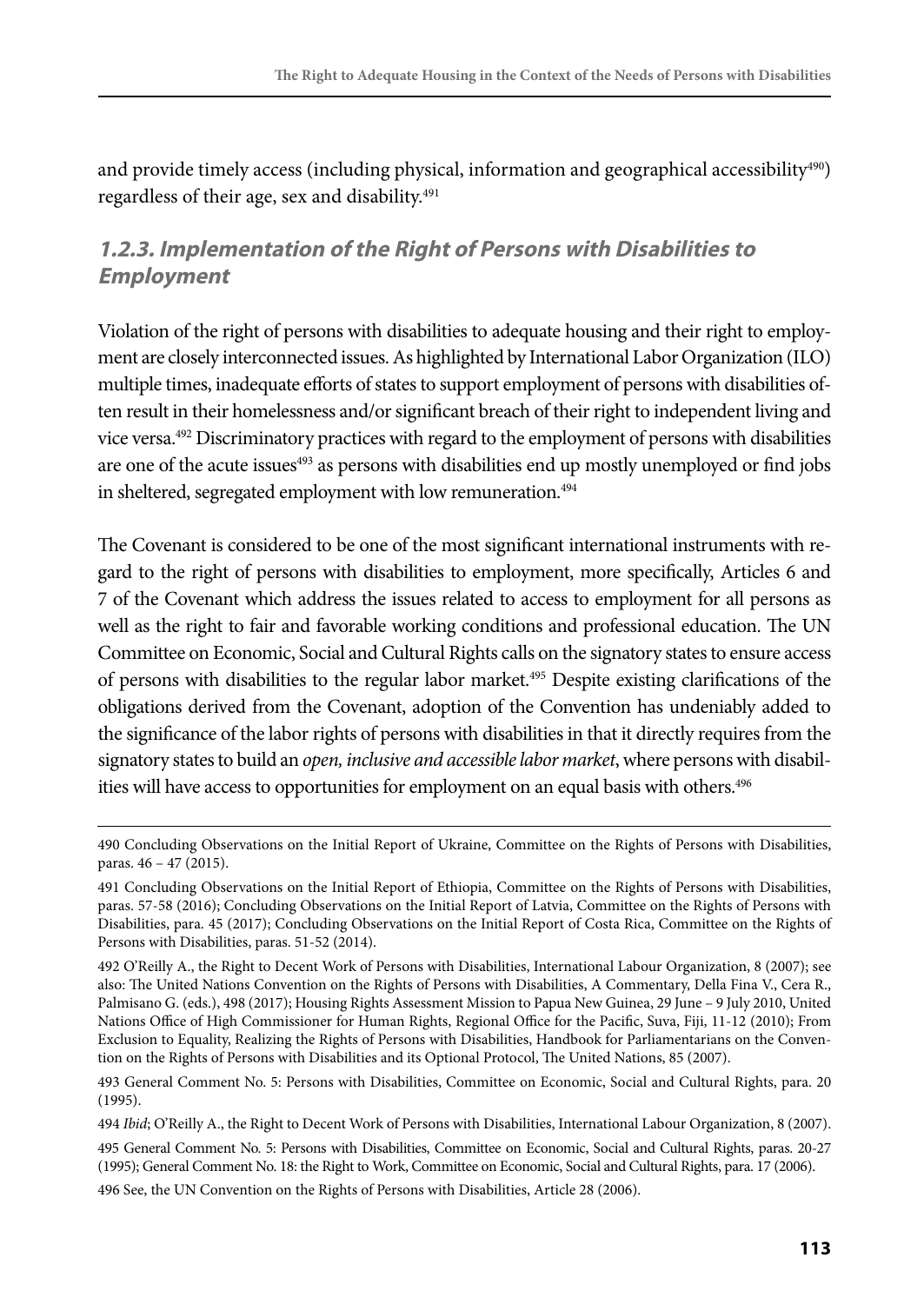During analyzing the standards<sup>497</sup> of the right of persons with disabilities to employment one can differentiate between two key directions where any gaps may lead to the distinctly negative impact on the realization of this right and other relevant rights, including the right to adequate housing and independent living. The first direction implies obligations for the states to develop policies and programs, which will ensure equal and fair labor conditions<sup>498</sup> and non-discriminatory access for persons with disabilities to open labor market in public as well as private sector.<sup>499</sup> This direction has significant foundations in the principle of reasonable accommodation, which plays the most important role in promoting access to persons with disabilities to the labor market and the denial to which is viewed as discrimination.<sup>500</sup> The second direction entails a whole range of positive measures to be taken with regard to persons with disabilities, including such important components as: professional rehabilitation (introducing and developing technical and professional coaching programs; regular review of and unobstructed access to these programs<sup>501</sup>); programs to help with the transition from professional education to open labor market;<sup>502</sup> policies supporting employment of persons with disabilities in private sector which may also consider offering incentives to businesses, action plans, etc.<sup>503</sup>

500 See, the UN Convention on the Rights of Persons with Disabilities, Article 2. The term "reasonable accommodation" is defined in the following words: "reasonable accommodation means necessary and appropriate modification and adjustments not imposing a disproportionate or undue burden, where needed in a particular case, to ensure to persons with disabilities the enjoyment or exercise on an equal basis with others of all human rights and fundamental freedoms." With regard to States' obligations, see, Concluding Observations on the Initial Report of Armenia, Committee of the Rights of Persons with Disabilities, para. 48 (2017); Concluding Observations on the Initial Report of Belgium, Committee of the Rights of Persons with Disabilities, para. 39 (2014); also, the European Union, Council Directive 2000/78/EC of 27 November 2000 Establishing a General Framework for Equal Treatment in Employment and Occupation, 2000.

501 See, the UN Convention on the Rights of Persons with Disabilities, Article 27 (2006). International Covenant on Economic, Social and Cultural Rights, Article 6 (1966). C159 – Vocational Rehabilitation and Employment (Disabled Persons) Convention, (No. 159), ILO (1983); R099 – Vocational Rehabilitation (Disabled) Recommendation, (No. 99), ILO (1995); R168 – Vocational Rehabilitation and Employment (Disabled Persons) Recommendation, (No. 168), ILO (1983); O'Reilly A., the Right to Decent Work of Persons with Disabilities, International Labour Organization, 7 (2007).

502 Concluding Observations on the Initial Report of Cook Islands, Committee on the Rights of Persons with Disabilities, para. 50 (2015).

503 UN Convention on the Rights of Persons with Disabilities, Article 27 (2006); From Exclusion to Equality, Realizing the Rights of Persons with Disabilities, Handbook for Parliamentarians on the Convention on the Rights of Persons with Disabilities and its Optional Protocol, The United Nations, 85-88 (2007).

<sup>497</sup> Including the rights standards enshrined in the Convention and the Covenant as well as the regulations set forth in the respective international instruments issued by ILO.

<sup>498</sup> Concluding Observations on the Initial Report of Latvia, Committee on the Rights of Persons with Disabilities, para. 43 (2017); see also: C111 – Discrimination (Employment and Occupation) Convention, (No. 111), ILO (1958); R099 – Vocational Rehabilitation (Disabled) Recommendation, (No. 99) (1995); ILO Declaration on Fundamental Principles and Rights at Work (1998).

<sup>499</sup> Concluding Observations on the Initial Report of Armenia, Committee of the Rights of Persons with Disabilities, para. 48 (2017); Concluding Observations on the Initial Report of the European Union, Committee of the Rights of Persons with Disabilities, paras. 50, 52 (2015); Concluding Observations on the Initial Report of Austria, Adopted by the Committee at its Tenth Session (2-13 September 2013), Committee of the Rights of Persons with Disabilities, para. 47 (2013); Concluding Observations on the Initial Report of Belgium, Committee of the Rights of Persons with Disabilities, para. 39 (2014); The United Nations Convention on the Rights of Persons with Disabilities, A Commentary, Della Fina V., Cera R., Palmisano G. (eds.), 500 (2017).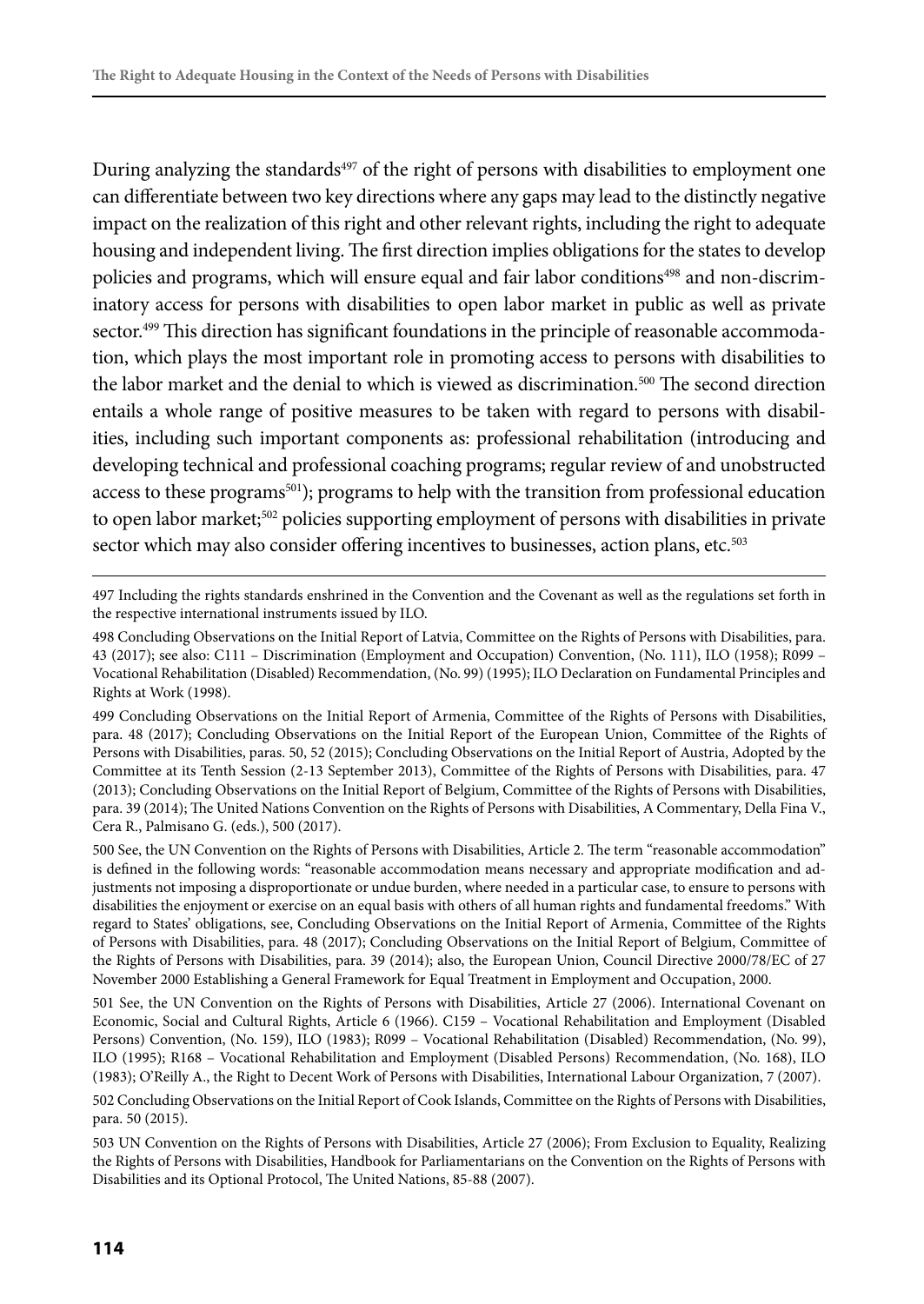## **2. The Regulation of the Right to Adequate Housing of Persons with Disabilities in Georgia**

Persons with disabilities can be described as one of the most invisible, isolated and vulnerable population groups in Georgia who are unable to enjoy or adequately enjoy most of their fundamental rights and freedoms.<sup>504</sup> One of the most significant challenges faced by persons with disabilities is the level of access to the right to adequate housing which is linked to the absence of coherent, well-coordinated and effective state policies in this regard.

With this in mind, it is important to analyze the extent of consideration of the needs of persons with disabilities in the right to adequate housing, which in itself is regulated by the Georgian legislation in a fragmented way. For this purpose, it is similarly essential to examine the institutional framework and both general and specialized services designed to provide housing to persons with disabilities.

## **2.1. The Reflection of the Needs of Persons with Disabilities in Georgia's Housing Regulation**

## **The Constitutional Perspective on the Right to Adequate Housing and General Challenges in the Legislation**

The right to adequate housing is not addressed in the Georgian legislation in a consolidated nature and specific obligations of the state are derived from a variety of national instruments in a fragmented way. Firstly, one should look at the Constitution of Georgia – the constitutional amendments<sup>505</sup> have clarified the definition of the social state, which for the first time in Georgia's history introduced the state obligation to provide "dignified housing"506 however only in principle. Also for the first time, the amendments include language regarding the protection of the rights of persons with disabilities according to which Georgia has taken on a constitutional obligation to take specific actions in order to guarantee the enjoyment of the rights and interests of this particular group.<sup>507</sup>

<sup>504</sup> See also: December 11, 2013 Ordinance N 1741-IS by the Parliament of Georgia "on Approving the State Policy on Mental Health" – "The State Concept Paper on Mental Health".

<sup>505</sup> See, Constitutional Law of Georgia on Amending the Constitution of Georgia, 2017. Pursuant to Article 3(2), amendments will be enacted as soon as the President of the country elected in subsequent elections will give the oath.

<sup>506</sup> Constitutional Law of Georgia on Amending the Constitution of Georgia, 2017. Article 1 (Constitution of Georgia Article 5(1)).

<sup>507</sup> *Ibid,* Article 1 (Constitution of Georgia Article 11.4).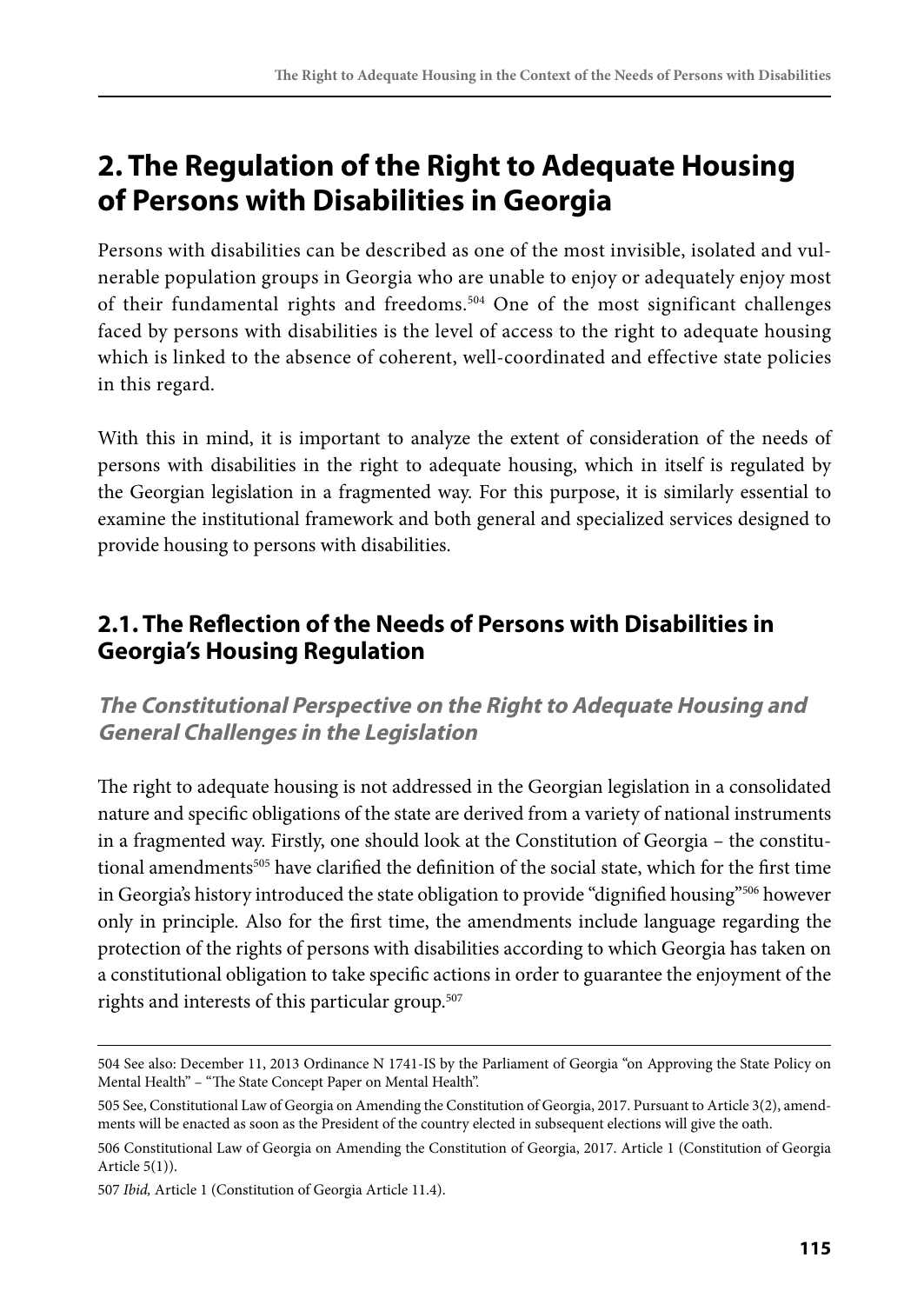Despite the provisions endorsed in the Constitution and the obligations derived from the international standards, a number of gaps still persist in Georgian legislation in terms of the enforcement of the right to adequate housing which generates compelling challenges not only for persons with disabilities but other groups of the population as well. Namely: 1) the national legislation does not specify the right to housing and its components; 2) the national legislation provides a narrow definition of the right to housing which is inconsistent with the international standards and associates it with shelter provision for homeless people; 3) the legislative definition of a "homeless person" is ambiguous, flawed and deprived of meaning with regard to specific groups.<sup>508</sup>

### **The Legislative Regulation of the Right to Adequate Housing**

The legislation of Georgia includes a number of normative acts, which should be analyzed in order to establish the regulatory framework of the right of persons with disabilities to adequate housing.

The Law of Georgia on "Social Protection of Persons with Disabilities" was enacted as early as 1995 and has since been revised only in terms of the definition of persons with disabilities in order to comply with the Convention standards; therefore, there is a great need for the law to be significantly revised and updated.<sup>509</sup> The law scantily regulates the right to adequate housing and links the obligation to enforce the right of persons with disabilities to adequate housing with individual rehabilitation programs. Furthermore, the law highlights the obligation of local governments to provide housing for persons with disabilities only in cases where there is no necessity to place them in residential institutions or other types of residential settings as a result of rehabilitation measures.<sup>510</sup> Analysis of the document demonstrates the obscure and inadequate regulation of the obligations of the state and the corresponding procedural issues designed to provide housing for persons with disabilities. In addition, the language used in the law allows institutionalization of persons with disabilities, which contradicts the concept of independent living endorsed in the Convention.

The requirement to provide housing is also fragmentally addressed in the Law of Georgia "on Social Assistance", which, first and foremost, aims to establish a coherent social assistance system and support populations in a fair, meaningful and effective way.<sup>511</sup> As pointed out above, despite the declared objectives of the law, it is characterized with significant flaws in terms of regulating the right to adequate housing in that it identifies the obligation to en-

<sup>508</sup> Homelessness: Analysis of the State Policies, Human Rights Education and Monitoring Center (EMC), 67 (2016).

<sup>509</sup> The Parliament of Georgia pointed to the lack of legislative regulations in 2004 in its Ordinance N 3337 "on Approving the Major Directions of Social Policy Enforcing the Rights of Children with Disabilities."

<sup>510</sup> Law of Georgia "on Social Protection of Persons with Disabilities", Article 27.2.

<sup>511</sup> Law of Georgia "on Social Assistance", Article 1.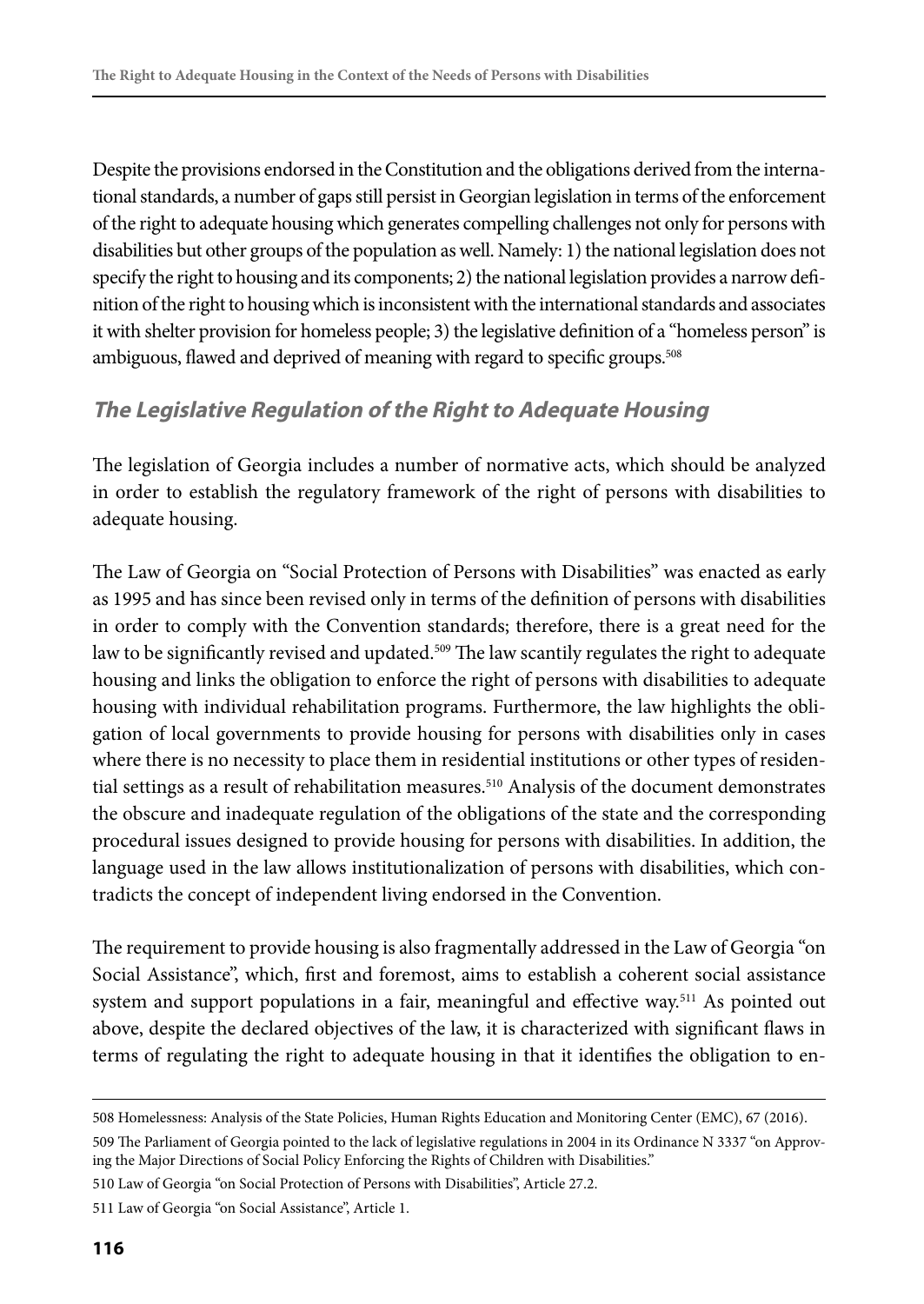force the right to adequate housing with the obligation to provide shelter for the homeless.<sup>512</sup> Enforcement of even such a narrow understanding of the right to adequate housing can still pose significant challenges without effective legislative foundations in place.

The law also defines a "homeless person", however, the legislative definition of this group significantly narrows down the target populations of the law and is applied only to those persons who do not have a permanent place of residence and are also registered as homeless with local governments.<sup>513</sup> Both components of the given definition are vague and flawed. Firstly, it is a problem that the law does not specify what a permanent place of residence means; therefore, it is ambiguous if the obligation to provide shelter covers those individuals who, for the policy purposes, are described as a priority group by the international standards, including some of the most vulnerable persons within the group of persons with disabilities: those living in specialized state institutions (including mental health institutions<sup>514</sup>).

As for the registration of an individual as homeless, considering the ambiguity and ineffectiveness of the provisions in the Law on Social Assistance, municipalities are allowed freedom to determine the pre-conditions for registering persons within their territories as homeless or completely ignore the obligation required by the law.515 The municipalities, which have normative acts to regulate the registration of the homeless and related procedures, do not take into account the vague definition provided in the law and set additional requirements to be met by potential beneficiaries.<sup>516</sup> In the absence of the applicable unified definition, in-

<sup>512</sup> *Ibid,* Article 4.b: "a care facility – a provider of social service that provides homeless persons with overnight accommodation and food".

<sup>513</sup> Law of Georgia "on Social Assistance", Article 4.p.

<sup>514</sup> Homelessness: Analysis of the State Policies, Human Rights Education and Monitoring Center (EMC), 38 (2016).

<sup>515</sup> N SI 52 Correspondence of Telavi Municipality City Hall, 11.05.2018; According to the official data of the LEPL Legislative Herald of Georgia, only 9 municipalities of Georgia (specifically, those of Tbilisi, Kutaisi, Ozurgeti, Sagarejo, Senaki, Zugdidi, Samtredia, Tetritskaro and Gori) have a formal legal instrument determining the procedures for registering and providing certain type of shelter to homeless persons on their respective territories. According to the Public Defender of Georgia, the number of municipalities with regard to registering homeless persons is 29 and 18 municipalities have certain criteria for shelter provision. See, the Report by the Public Defender of Georgia on the Human Rights and Freedoms Situation in Georgia, 238 (2017).

<sup>516</sup> For instance: Gori and Zugdidi municipalities do not issue a status of homelessness if the applicant is registered as seeking shelter in other municipalities too. In order to grant a status of homelessness, Sagarejo municipality requires from the applicant to provide proof of registration on the municipal territory or a proof of actual residence on the territory for 5 years and a proof of absence of housing within or outside Georgia or evidence that their housing does not meet the minimum requirements (is reduced to ruins). Tbilisi municipality has the highest number of additional criteria, including those related to producing evidence regarding duration, border-crossing, property ownership/lease/use and certain amount of income. See: May 14, 2018 resolution N 60 of Gori Municipality City Assembly "on Approving the rules for registering homeless persons on Gori municipal territory and providing them with temporary shelter", Annex N 1, Article 2; August 3, 2018 Zugdidi Municipality City Assembly resolution N 71 "on Approving the rules for registering homeless persons on Zugdidi municipal territory and providing them with temporary shelter", Annex N 1, Article 2; September 25, 2015 Sagarejo Municipality Assembly Resolution N 38 "on Approving the rules for registering homeless persons on Sagarejo municipal territory, also on registering, selecting and providing shelter to persons who have arbitrarily taken residency in municipal buildings and the rules on monitoring", Annex N 1, Article 6; November 27, 2015 Tbilisi Municipality City Assembly resolution N 28-116 "on Approving the rules for registering homeless persons on Tbilisi municipal territory and providing them with housing/shelter", Annex N 1, Article 2.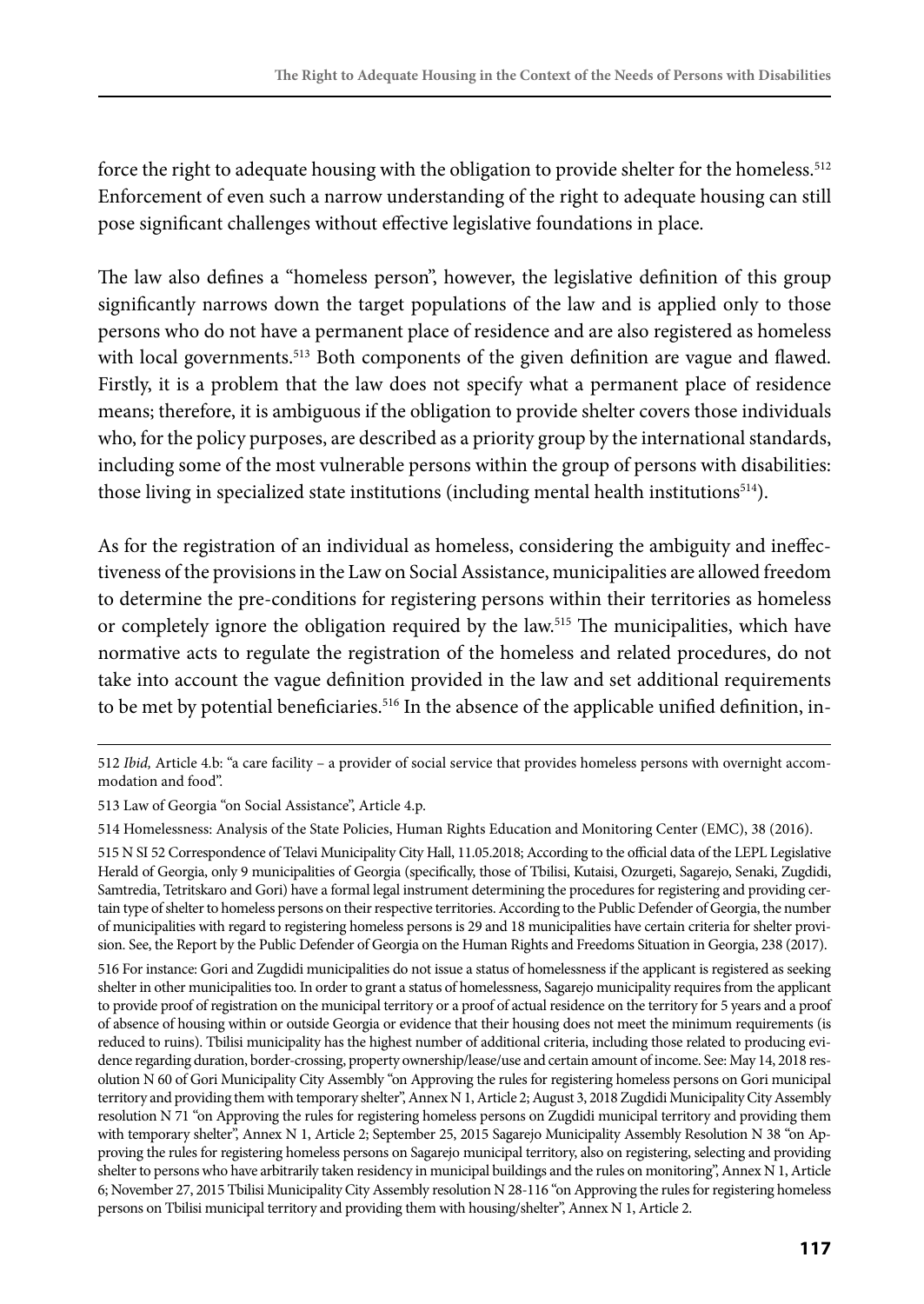consistent policies on municipal level create unequal conditions for homeless people, which may be transformed into discrimination.

Analysis of homelessness registration regulations in a variety of municipalities has demonstrated that the needs of persons with disabilities are normally disregarded in the process. In addition to other administrative barriers that persons with disabilities face and the burden of proof they experience when applying for disability status, producing evidence of the absence of property under their ownership is one of the most problematic criteria.<sup>517</sup> While a person with disabilities may own a housing property, it may not be accessible and adjusted to their needs or may be inadequate for them for other reasons. The existing legislation leaves individuals in such circumstances without protection, which can be viewed as a serious flaw in this regard.

#### **Legislative Regulation of Eviction Procedures**

In addition to the challenges described above, one of the components of the right to an adequate housing such as consideration of the needs and interests of persons with disabilities during eviction is also poorly addressed in the national legislation. Notably, international standards operating in this direction are basically disregarded by Georgia's legislation. The Law of Georgia on Enforcement Proceedings mentions persons with disabilities only in a narrow sense where it prohibits the use of physical coercion, special devices or firearms by policemen against pregnant women, minors, "disabled" or elderly persons except for circumstances defined in the law.518 The national legislation does not offer mechanisms for preventing homelessness of vulnerable persons, nor does it entail measures to delay or terminate the enforcement proceedings or provide other protection actions. For the purpose of enforcement procedures, persons with disabilities are not viewed as vulnerable populations; therefore, they are not provided with any protection mechanisms offered by international standards, such as, for example: prevention measures before the enforcement of eviction; prohibition of worsening of the housing and access to relevant services during eviction of persons with disabilities; provision of adequate housing for persons with disabilities (adhering to the components defined in the international standards), etc.

```
518 The Law of Georgia "on Enforcement Proceedings", Article 14.4.
```
<sup>517</sup> For instance, November 27, 2015 Tbilisi Municipality City Assembly Resolution N 28-116 "on Approving the rules for registering homeless persons on Tbilisi municipal territory and providing them with housing/shelter", Annex N 1, Article 2.1; February 22, 2017 Kutaisi Municipality City Assembly Resolution N 160 "on Approving the rules for registering homeless persons on Kutaisi municipal territory and providing them with temporary shelter", Annex N 1, Article 1.3.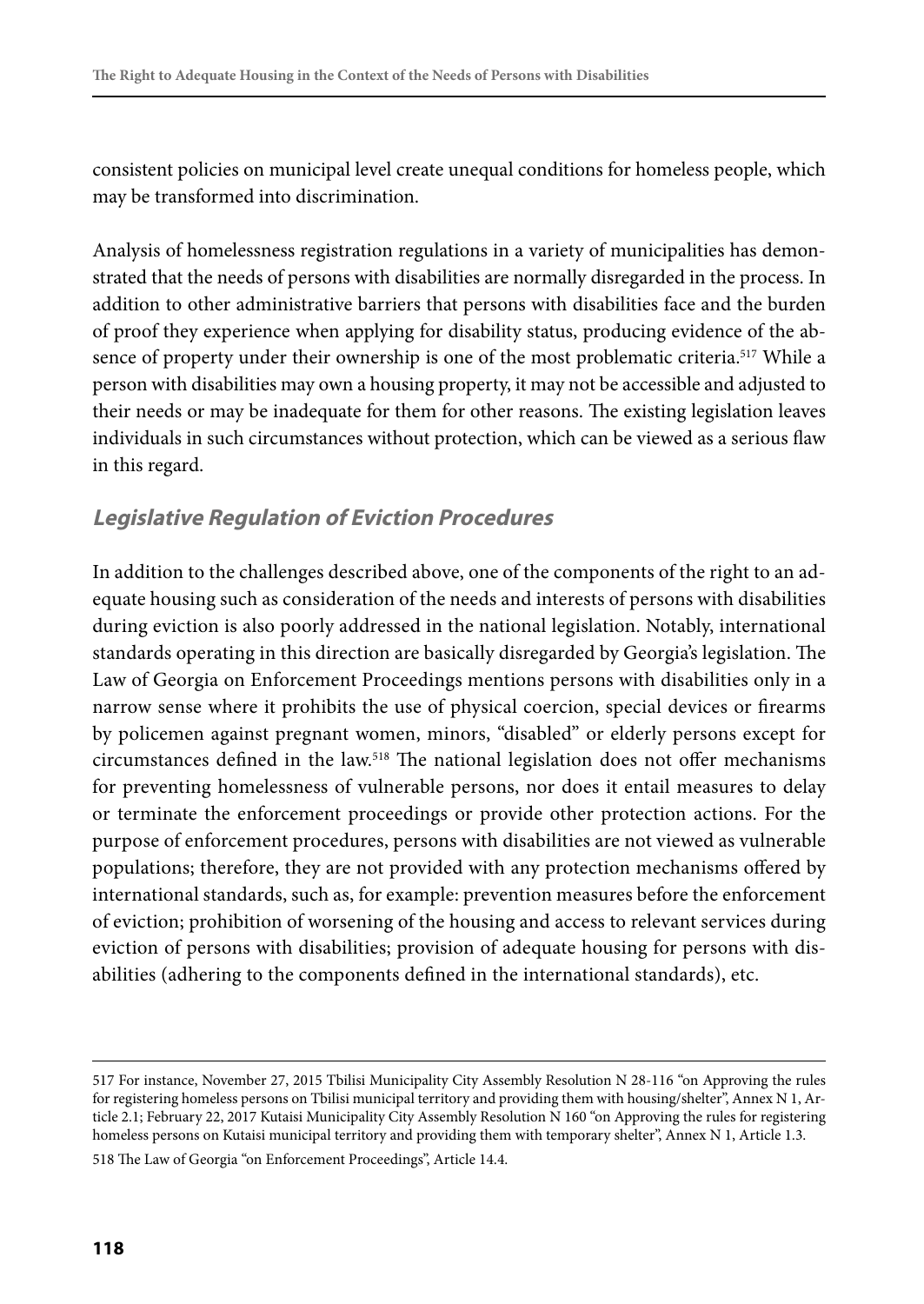## **The Right of Persons with Disabilities to Adequate Housing in National Policy Documents**

In addition to the legislative regulation of the right to adequate housing, the presented research also analyzed corresponding policy papers which, similar to respective legislative acts, are insufficient and ineffective. The most acute problem in this regard is the absence of policies and policy documents (such as strategies and action plans) against homelessness, which has a distinctly negative impact on all persons and particularly persons with disabilities. Furthermore, the research has found that the right to adequate housing as an issue is poorly considered in policy papers, which are developed to enforce the rights of persons with disabilities. Consequently, absence of policies against homelessness in general and disregard of the right to adequate housing in disability rights policy papers, in particular, makes it impossible to talk about the lack of coherent policies in this direction; however, the presented research attempts to assess the existing minimum provisions which determine the policy framework currently in effect with regard to this right.

In the lack of effective regulations of the right to housing and adequate consideration of the needs of vulnerable populations in this process, the National Human Rights Strategy (2014- 2020) identifies implementation of obligations related to the right to adequate housing and enforcement of the rights of persons with disabilities on an equal basis with others as one of the priority objectives of the Government and lists specific tasks to this end. Namely, based on this document, the Government takes on the obligation to carry out effective measures in order to ensure access to adequate housing for *vulnerable groups* and to develop corresponding legislation and a state housing strategy which will respond to the *interests of all groups*. Despite the goals and objectives listed in the document, the human rights action plans developed by the Government since 2014 with the aim to implement the National Human Rights Strategy do not include objectives regarding the right to adequate housing which can be interpreted as a complete neglect of this right from the part of the Government.

Georgian human rights actions plans address the right of persons with disabilities to adequate housing in a fragmented manner in the context of certain population groups only, such as internally displaced persons on the one hand and imprisoned persons with disabilities on the other.<sup>519</sup> In different occasions the human rights action plans incorporated the obliga-

<sup>519</sup> Please see July 9, 2014 Ordinance of the Government of Georgia N 445 "on Approving the 2014-2015 Human Rights Action Plan; Establishing the Interagency Coordinating Council for the 2014-2015 Human Rights Action Plan and Approving its Statute"; Annex N 1 – The Human Rights Action Plan of Georgia (2014-2015), Activity: 15.1.5; July 21, 2016 Ordinance of the Government of Georgia N 338 "on Approving the 2016-2017 Human Rights Action Plan of Georgia", The Human Rights Action Plan of Georgia (2016-2017), Activity: 4.6.9.1; 14.1.1.7; April 17, 2018 Ordinance of the Government of Georgia N 182 "on Approving the 2018-2020 Human Rights Action Plan", Annex N 1 – The 2018-2020 Human Rights Action Plan, Activity: 4.2.2.3.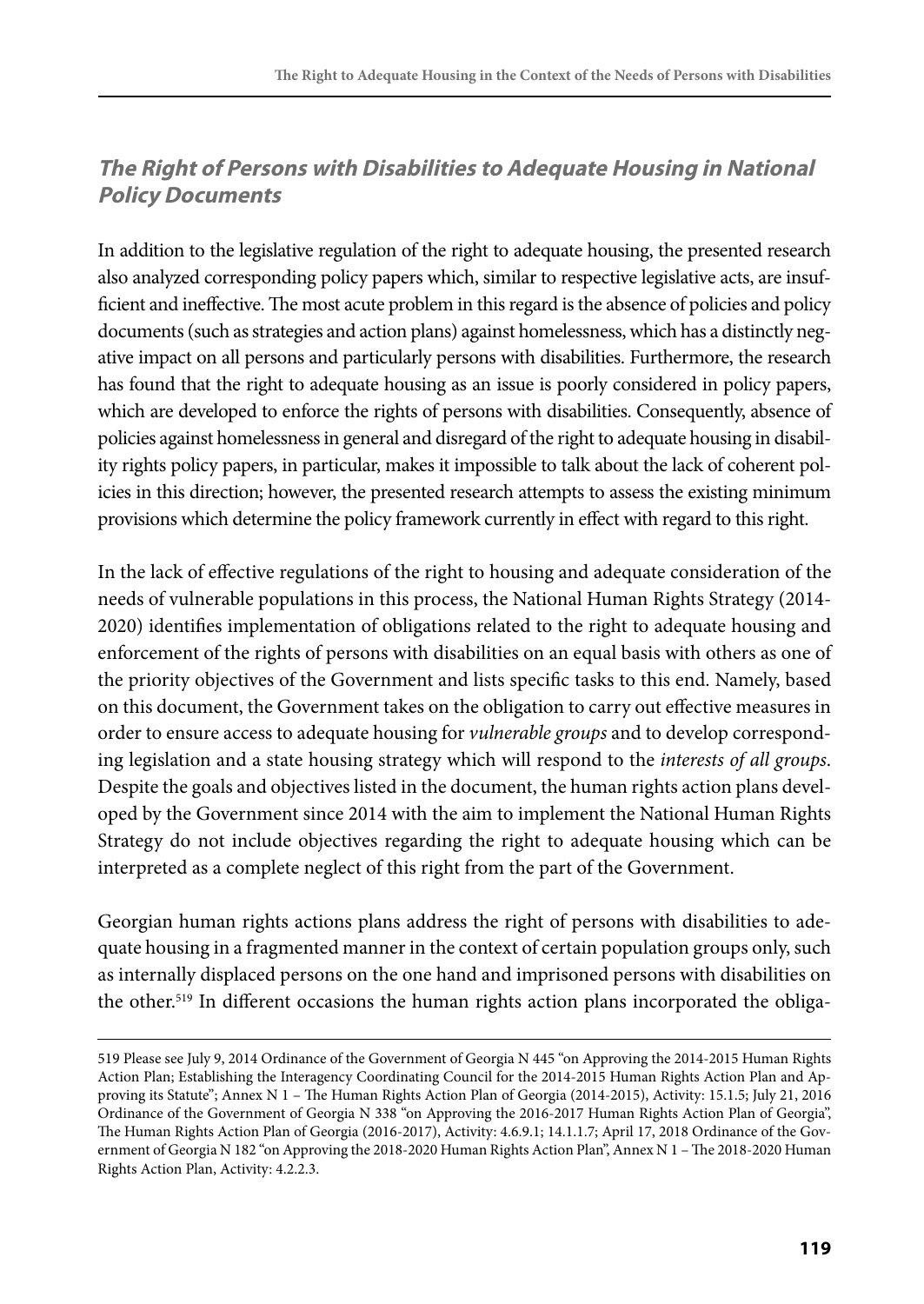tion to revise the national legislation into compliance with the Convention and adopt corresponding normative acts;520 however, as pointed out above, the legislation of Georgia has yet to be harmonized with the provision of the Convention. The human rights action plans have also entailed measures to promote the right of persons with disabilities to independent living by means of expanding geographical coverage of the community-based organizations sub-program and increasing the number of beneficiaries engaged in the program;<sup>521</sup> development of plans to support independent living of persons with disabilities; continuation of deinstitutionalization of minors with disabilities and development of the strategy to close down residential institutions for adults with disabilities as well.<sup>522</sup>

Analysis of activities implemented under the human rights action plans demonstrates their insufficiency for effective realization of the right to adequate housing.523 For years the action plans focused on expanding only one component for implementation of the right to independent living, specifically, community-based organizations sub-program while a whole range of actions such as support services for adults who have left the state care programs (including beneficiaries with psycho-social needs) and provision of adequate and diverse community programs have been neglected by the state throughout these years.<sup>524</sup> As the adoption and fulfillment of the most recent 2018-2020 Human Rights Action Plan ends the implementation of the National Human Rights Strategy in terms of the timeline, it can be argued that the realization of the right to adequate housing is beyond the focus area of the state. The research also examined policy papers specifically addressing issues of persons with disabilities, such as the 2014-2016 Action Plan on Promoting Equal Opportunities for Persons with Disabilities; Mental Health Strategy and the adjoining 2015-2020 Action Plan. The Mental Health Strategy highlights the necessity to introduce and develop community-based

524 *Ibid,* 38-39.

<sup>520</sup> July 9, 2014 Ordinance of the Government of Georgia N 445 "on Approving the 2014-2015 Human Rights Action Plan; Establishing the Interagency Coordinating Council for the 2014-2015 Human Rights Action Plan and Approving its Statute"; Annex N 1 – The Human Rights Action Plan of Georgia (2014-2015), Activity: 20.1.4; July 21, 2016 Ordinance of the Government of Georgia N 338 "on Approving the 2016-2017 Human Rights Action Plan of Georgia", The Human Rights Action Plan of Georgia (2016-2017), Activity: 19.1.1.1; 19.1.1.2; April 17, 2018 Ordinance of the Government of Georgia N 182 "on Approving the 2018-2020 Human Rights Action Plan", Annex N 1 – The 2018-2020 Human Rights Action Plan, Activity: 19.1.12.8.

<sup>521</sup> July 21, 2016 Ordinance of the Government of Georgia N 338 "on Approving the 2016-2017 Human Rights Action Plan of Georgia", The Human Rights Action Plan of Georgia (2016-2017), Activity: 19.1.11.1; April 17, 2018 Ordinance of the Government of Georgia N 182 "on Approving the 2018-2020 Human Rights Action Plan", Annex N 1 – The 2018-2020 Human Rights Action Plan, Activity: 19.1.7.2

<sup>522</sup> July 21, 2016 Ordinance of the Government of Georgia N 338 "on Approving the 2016-2017 Human Rights Action Plan of Georgia", The Human Rights Action Plan of Georgia (2016-2017), Activity: 12.1.1.1; April 17, 2018 Ordinance of the Government of Georgia N 182 "on Approving the 2018-2020 Human Rights Action Plan", Annex N 1 – The 2018-2020 Human Rights Action Plan, Activity: 16.6.1.1 – 16.6.2.3; 19.1.5.1 – 19.1.5.3; 19.1.7.1 – 19.1.7.2.

<sup>523</sup> Monitoring Report on the Implementation of Human Rights Strategies and Action Plans (2016-2017), Rights of Persons with Disabilities, Children's Rights, Gender Equality and Women's Rights, Human Rights Education and Monitoring Center (EMC), Partnership for Human Rights, Saphari, 13 (2018).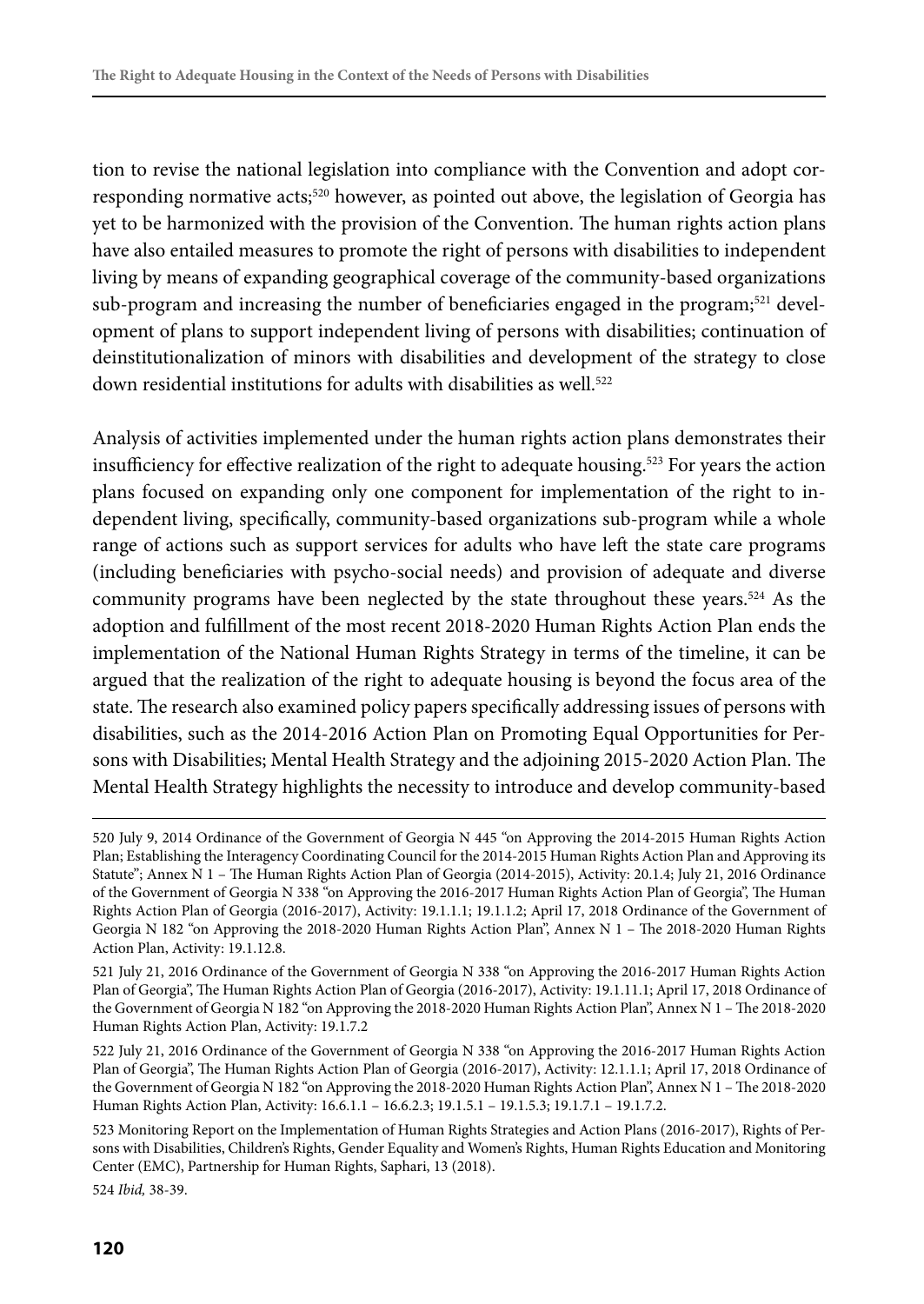homes for persons with disabilities in Georgia and the 2015-2020 Action Plan entails obligations to develop a strategy for deinstitutionalization of mental healthcare; transform mental health ambulatory services into community-based services and expand them, while it does not directly require the development of community-based homes system for this specific group.525

Furthermore, the Action Plan on Promoting Equal Opportunities for Persons with Disabilities takes into account the needs of persons with disabilities with regard to the right to adequate housing only on the surface level and incorporates only one activity in this direction: engagement of persons with disabilities in the existing housing programs of the state (Activity 5.1.). The Action Plan disregarded a number of issues, such as legislative regulation of the right to adequate housing in the context of the needs of persons with disabilities; measures against homelessness and preventive actions; modification and expansion of the state's housing programs to respond to the needs of persons with disabilities, etc. In addition, the steps taken by the state in order to implement the Action Plan were mostly superficial and did not set out to achieve effective results of the activities incorporated in the Plan.<sup>526</sup>

Analysis of the housing legislation and policy framework points to the Government's inaction in the enforcement of the right to adequate housing and failure to recognize the problem of housing. Legislation and policies related to the rights of persons with disabilities, including their right to adequate housing, are extremely weak and in need of significant revision. As a result, it can be argued that there is no adequate housing legislation and policy framework in Georgia and the right to adequate housing is only outlined in legislative and policy documents in the form of inconsistent and fragmented provisions.

## **2.2. Institutional Mechanisms for Implementing of the Right to Adequate Housing**

For effective implementation of the right to adequate housing it is not only necessary to have legislative and policy foundations in place but to operationalize appropriate institutional mechanisms as well; however, along with ambiguous and inadequate rights protection instruments, duties and responsibilities of Georgian Government's structural units are similarly insufficient and ambiguous in terms of ensuring the right to adequate housing.

<sup>525</sup> See, December 31, 2014 Ordinance N 762 of the Government of Georgia on "Approving the Mental Health Strategy and the 2015-2020 Action Plan", "Mental Health Strategy and 2015-2020 Action Plan", Activity: 3.1.1., 3.1.3.

<sup>526</sup> Monitoring Report on the Implementation of Human Rights Strategies and Action Plans (2016-2017), Rights of Persons with Disabilities, Children's Rights, Gender Equality and Women's Rights, Human Rights Education and Monitoring Center (EMC), Partnership for Human Rights, Saphari, 13 (2018).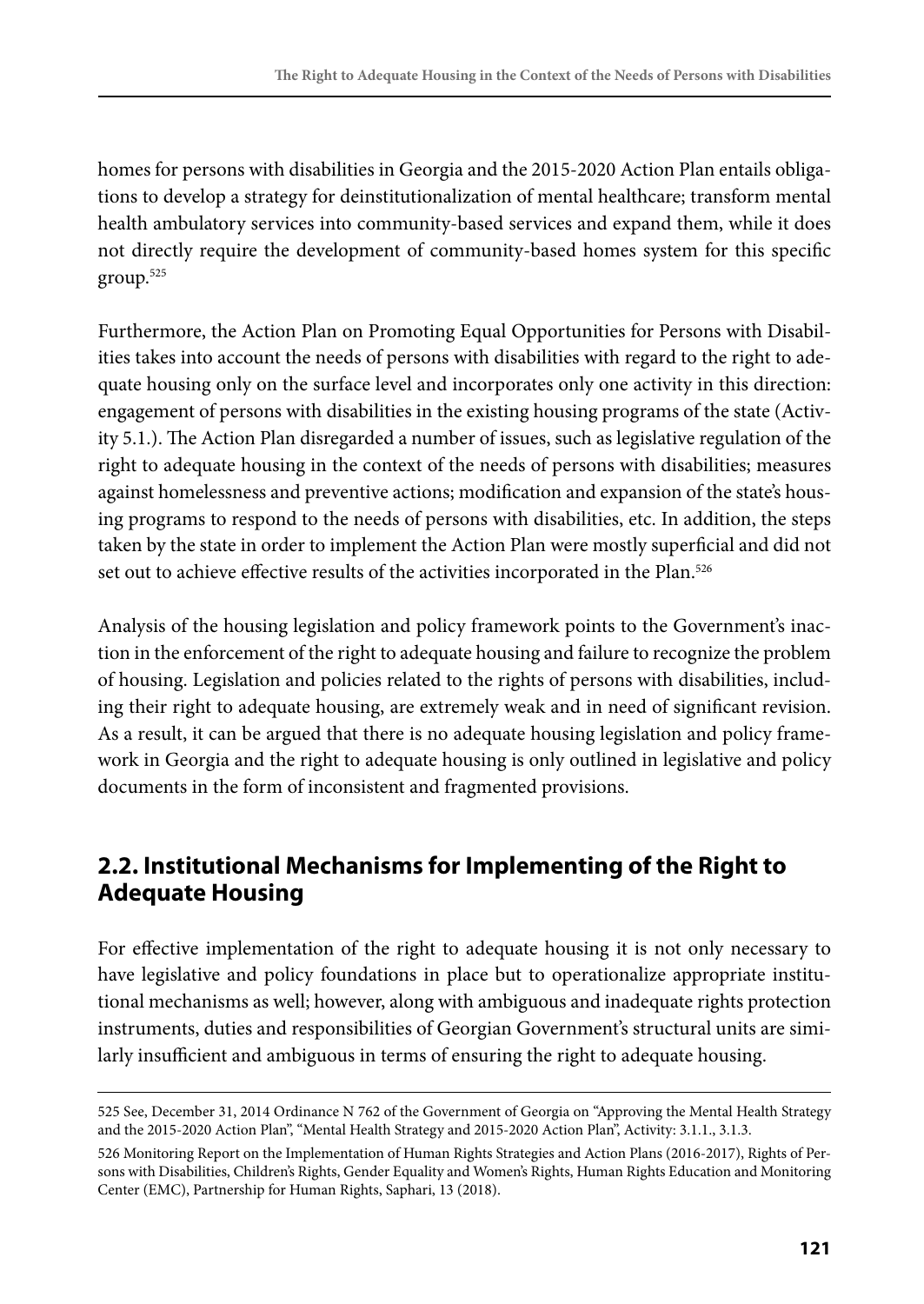Despite the fact that the *Georgian Ministry of Internally Displaced Persons from the Occupied Territories, Accommodation and Refugees* is a coordinating body in the social assistance system,527 the legislation does not directly lay out such obligations as: development of policies to ensure the enforcement of the right to adequate housing, including with consideration of the needs and interests of vulnerable populations; prevention of homelessness and policies to combat homelessness. The only legislatively mandated function of the Ministry is to maintain a registry of persons registered as homeless with local governments;<sup>528</sup> however, even these requirements are not carried out in practice.<sup>529</sup>

On the central level the Construction Policy Department of the *Ministry of Economy and Sustainable Development of Georgia* is required to prepare and implement policies in developing housing and adjoining infrastructure in Georgia, however, there is no distinct stipulation in their Statute about consideration of the needs of persons with disabilities in this process.530 Furthermore, even the limited obligations of this structural unit to develop housing and other adjoining policies are basically unfulfilled in reality.531 As for the Government actions to coordinate policies against homelessness such as the creation of a commission in the winter of 2013-2014 to work on the problems of homeless people, it was only a temporary measure<sup>532</sup>

The National Coordinating Council on the Issues of Persons with Disabilities established by the Government of Georgia as a permanent advisory body533 was supposed to facilitate the following: policy coordination; development/revision of Government strategies; coordination and supervision of the development and implementation of state programs; review of legislative recommendations and initiatives;534 however, the composition of the Council has not been renewed and consequently, it can be considered as non-functional.

534 *Ibid,* Article 2.

<sup>527</sup> The Law of Georgia "on Social Assistance", Article 16; September 14, 2018 Ordinance N 473 of the Government of Georgia "on Approving the Statute of the Ministry of Internally Displaced Persons from the Occupied Territories, Labor, Health and Social Affairs of Georgia"; Statute of the Ministry of Internally Displaced Persons from the Occupied Territories, Labor, Health and Social Affairs of Georgia, Articles 2-3.

<sup>528</sup> The Law of Georgia "on Social Assistance", Article 17.d.

<sup>529</sup> N 01/26687 Correspondence of the Ministry of Labor, Health and Social Affairs of Georgia; 08.05.2018.

<sup>530</sup> December 7, 2015 Order N 11/514 of the Ministry of Economy and Sustainable Development "on Approving the Statute of the Construction Policy Department of the Ministry of Economy and Sustainable Development".

<sup>531 &</sup>quot;Homelessness – Analysis of State Policies", Human Rights Education and Monitoring Center (EMC), 26 (2016).

<sup>532</sup> Please see also an example of establishing a temporary coordinating body – December 13, 2013 Government of Georgia Ordinance N 1946 "on Urgent actions to provide assistance to homeless people in the winter of 2013-2014".

<sup>533</sup> December 13, 2009 Government of Georgia Ordinance N 231 "on Establishing the National Coordinating Council on the Issues of Persons with Disabilities and Its Statute" – "Statute of the National Coordinating Council on the Issues of Persons with Disabilities", Article 1.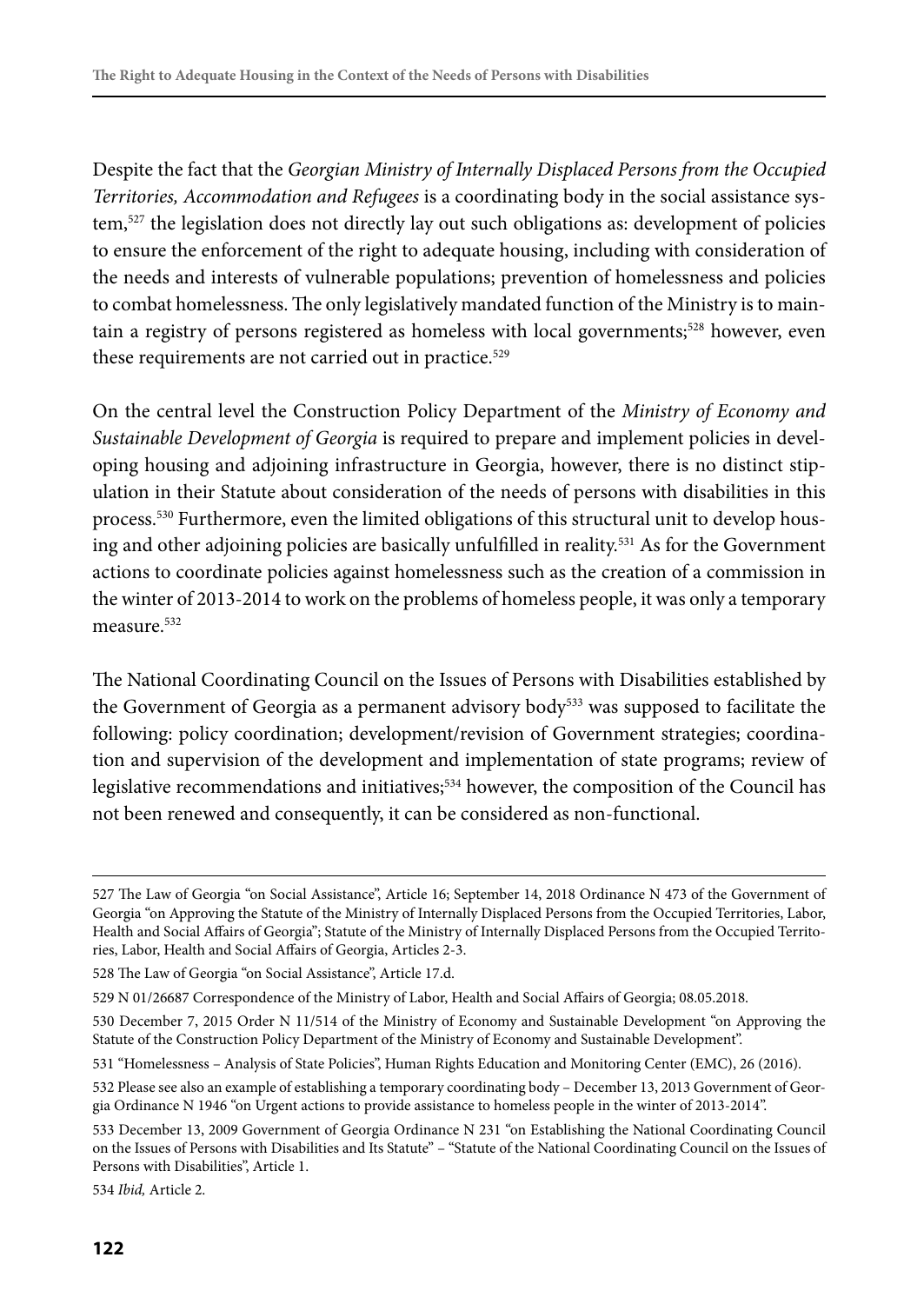Analysis of the institutional framework demonstrates that on the central level none of the structural units of the Government of Georgia is actually working towards enforcement of housing policies. Furthermore, none of them is tasked with the responsibility to coordinate policies against homelessness and the interagency council on disability policies is in fact non-functional. Enforcement of the right to adequate housing as an isolated effort is impossible without implementing the adjoining rights since the requirements for ensuring access to this right entail legislation and policies related to other rights and freedoms as well and they intersect in the competencies basically of all government bodies. Consequently, clear definition of tasks of central level government agencies and the operation of a coordinating body is most crucial to make sure that the needs of persons with disabilities are taken into account and enforced in actions and policies of the relevant state actors.

Compared to central government units, local government bodies are relatively more functional. The Law of Georgia "on Social Assistance" and the Organic Law of Georgia "Local Self-Government Code" require local governments to register homeless persons, maintain the homeless persons database and report to the LEPL Social Service Agency; also to provide shelter to the homeless, which in most cases goes unfulfilled (please see Chapter 3.1).<sup>535</sup> Furthermore, the legislation vaguely addresses the distribution of roles between local municipalities and the Healthcare and Social Protection Ministries of autonomous republics of Georgia in terms of maintaining homeless persons' registries and informing the Georgian Ministry of Internally Displaced Persons from the Occupied Territories, Labor, Health and Social Affairs of Georgia.536 Measures undertaken by local municipalities in the long-term documents related to implementing the right to adequate housing are fragmented and the approaches per regions are mostly inconsistent.<sup>537</sup> Additional challenge is the failure of the legislation to facilitate coordination between local municipalities on the one hand and local municipalities and the central government on the other.

Considering the above, it can be argued that absence of a central coordinating mechanism for the enforcement of the right to adequate housing and the rights of persons with disabilities is accompanied by insufficient legislative regulation of duties and responsibilities of local municipal units and the narrowing down to the obligation to provide shelter for the homeless. These challenges cumulatively result in the ineffective institutional mechanism

<sup>535</sup> The Law of Georgia "on Social Assistance", Aricle 18.o; the organic Law of Georgia "Local Self-Government Code", Article 16.2.u.

<sup>536</sup> The Law of Georgia "on Social Assistance", Articles 18, 19.

<sup>537</sup> For example, see: September 17, 2013 Ordinance of the Government of Georgia N 1365 "on Approving the 2014- 2021 Strategy of Development of Kvemo Kartli Region"; September 17, 2013 Ordinance of the Government of Georgia N 1363 "on Approving the 2014-2021 Strategy of Development of Guria Region"; September 17, 2013 Ordinance of the Government of Georgia N 1363 "on Approving the 2014-2021 Strategy of Development of Racha-Lechkhumi and Kvemo Svaneti Region".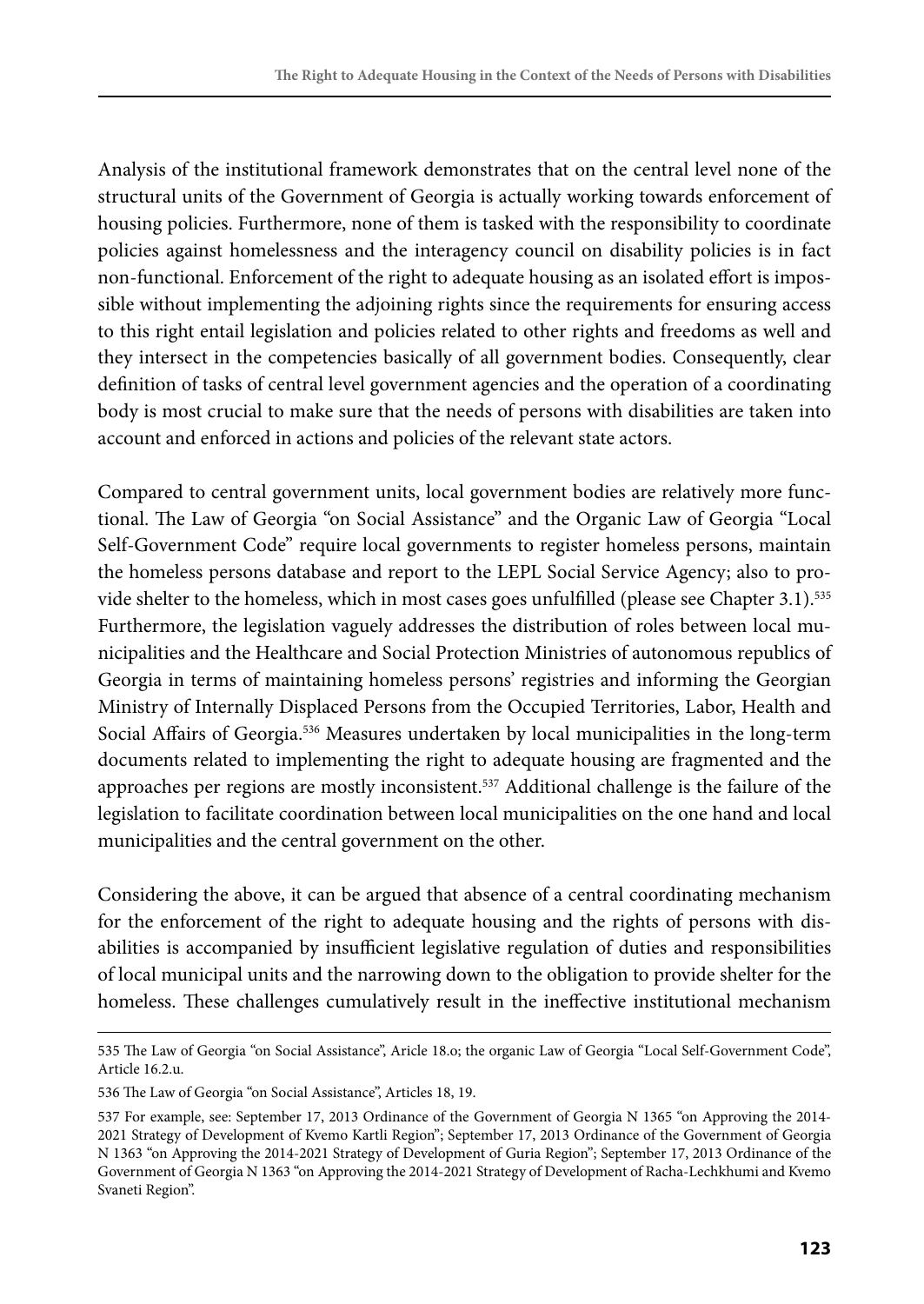and make it impossible to adequately implement the right to adequate housing, including with consideration of the needs of persons with disabilities.

## **2.3. Housing Services for Persons with Disabilities**

Policies against homelessness of persons with disabilities are closely interconnected with a whole range of prevention and responsive measures in adjoining policies as access to adequate housing depends on a number of aspects including: appropriate social protection and healthcare systems and their affordability and accessibility; access to employment, etc.

Enforcement of the rights of persons with disabilities to social protection, employment, healthcare, education and other fundamental rights remains to be a challenge which in most cases restricts access to adequate housing for persons with disabilities in Georgia and increases the risks of their homelessness. Weaknesses in the prevention policies evidenced in many areas of governance are related to limited social protection, lack of social services, neglect of the individual needs of persons with disabilities<sup>538</sup>, restricted access of persons with disabilities to the labor market<sup>539</sup> and other factors.

Due to the limitations the research has not examined policies to prevent persons with disabilities from homelessness, which is an indisputably fundamental element; however it analyses mechanisms for housing provision such as general and specialized housing services for persons with disabilities.

#### **2.3.1. The General Housing Services**

The main objective of this section of the document is to review existing general services of housing and examine the level of attention paid to the needs of persons with disabilities on the level specific services as well as in terms of common challenges.

Similar to the registration of homeless persons, a number of normative acts establish the criteria for relevant departments of local municipalities to make decisions about providing certain types of housing (emergency shelter, social housing) and determining the order in

<sup>538</sup> Parliament of Georgia has highlighted the gaps in the Concept Paper on Social Integration of Persons with Disabilities which continues to be relevant from today's perspective: prevalence of medical approaches in the legislation with regard to persons with disabilities; absence/lack of coordination between stakeholder government bodies; poor engagement of local municipalities in response actions; lack of comprehensive statistical data about persons with disabilities; lack of economic mechanisms supporting equal opportunities, etc.

<sup>539</sup> The Report by the Public Defender of Georgia on Human Rights and Freedoms in Georgia, 303-304 (2017).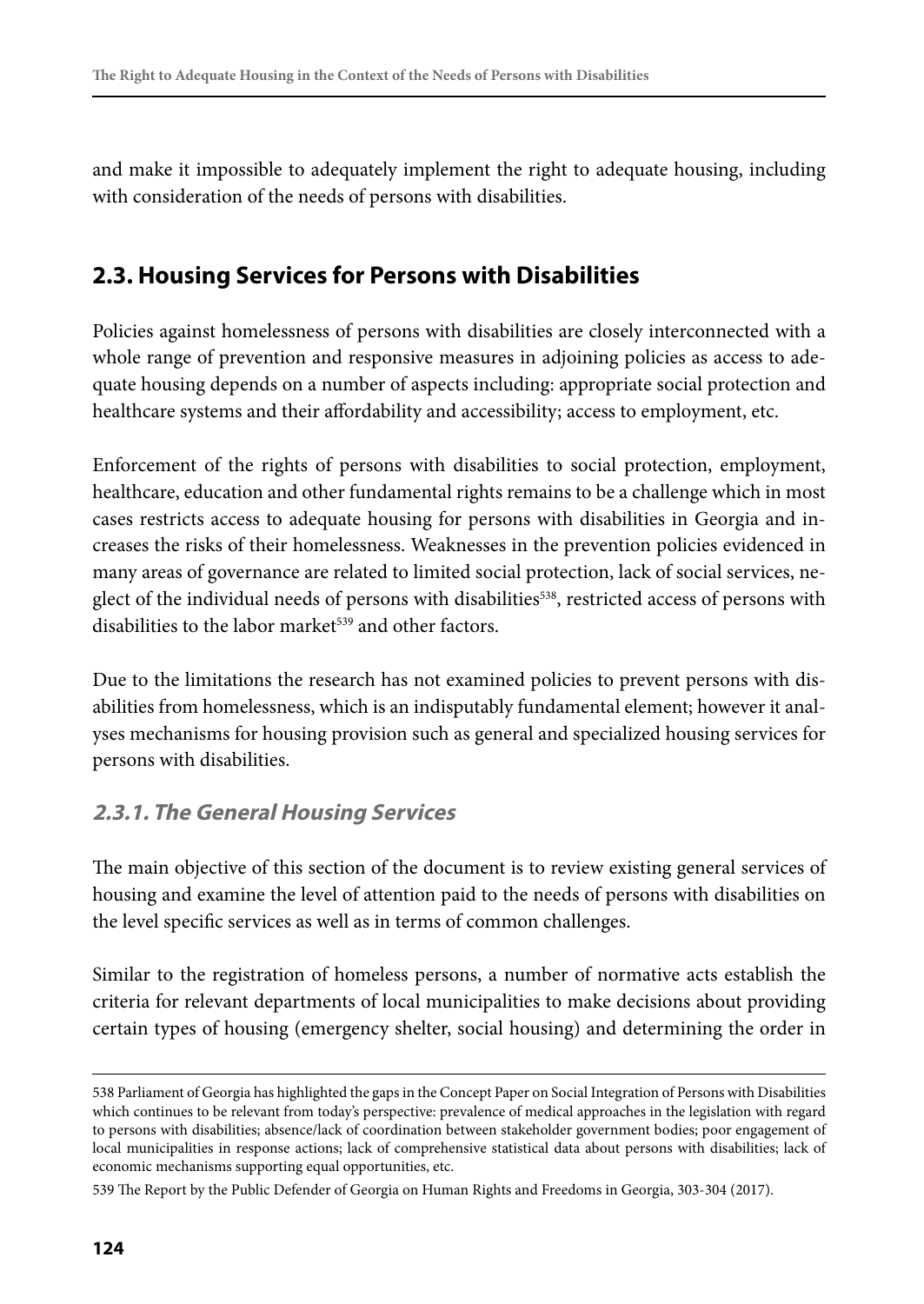which applications are reviewed and approved. The criteria are different from municipality to municipality, however, it must be noted that persons with disabilities are normally prioritized. Nevertheless, municipal criteria are mostly based on the category of a person's disability rather than their individual needs.<sup>540</sup> Furthermore, analysis of municipal resolutions demonstrates instances where persons with certain types of disabilities are not prioritized for housing provision. For example, Tbilisi, Senaki and Zugdidi municipalities assign the priority score to people with profound and moderate disabilities while those with mild disabilities do not get an additional score. Occasionally, in Tetritskaro municipality, for example, even persons with profound disabilities are excluded from a group of prioritized populations. The research has also found that consideration of the components of independent living in general housing services continues to be a significant challenge.

❏ **Immediate (Emergency) Shelter Service** is a prompt and temporary measure for beneficiaries who are left homeless. The Government of Georgia approved a technical regulation regarding the minimum functional standards for emergency shelters in 2014. Analysis of this instrument has revealed a number of gaps with regard to the research subject. The document does not directly exclude any populations from the target group of the service; however, for the purposes of temporary housing provision, it introduces the concept of a "homeless person". According to the definition, the following persons are considered to be homeless: 1) those who live roofless; 3) those who do not have permanent shelter; 3) those who do not have legal income or property in ownership; or persons who: 1) live on the streets; 2) whose lives are in danger.<sup>541</sup> This definition is different from that developed by local municipalities to define "homelessness" and, following the adopted legal requirements, it may cover yet insufficiently only a small group of persons with disabilities: those who are roofless. For example, this term does not incorporate persons with disabilities who live on the streets, whose lives are in danger and those who own a property which is not accessible for them.

Close examination of the programs operating in local municipalities demonstrates that the provision of this service is quite limited across the country and persons with disabilities are in fact deprived of access to it. For instance, according to the statute of NELP Lilo Homeless Shelter, persons who are unable to take care of themselves cannot benefit

<sup>540</sup> Please see May 14, 2018 Gori Municipality Assembly Resolution N 60 "on Approving Rules for registering homeless persons on the territory of Gori municipality and providing them with temporary shelter", Annex N 1, Article 5; February 22, 2017 Kutaisi Municipality Assembly Resolution N 160 "on Approving Rules for registering homeless persons on the territory of Kutaisi municipality and providing them with temporary shelter", Annex N 1, Article 4.

<sup>541</sup> February 7, 2014 Government of Georgia Ordinance "Technical Regulation – Minimum Standards for Temporary Functioning of Shelters for the Homeless", Annex N 1 – "Minimum Standards for the Homeless Shelter Setup", Article 3.2.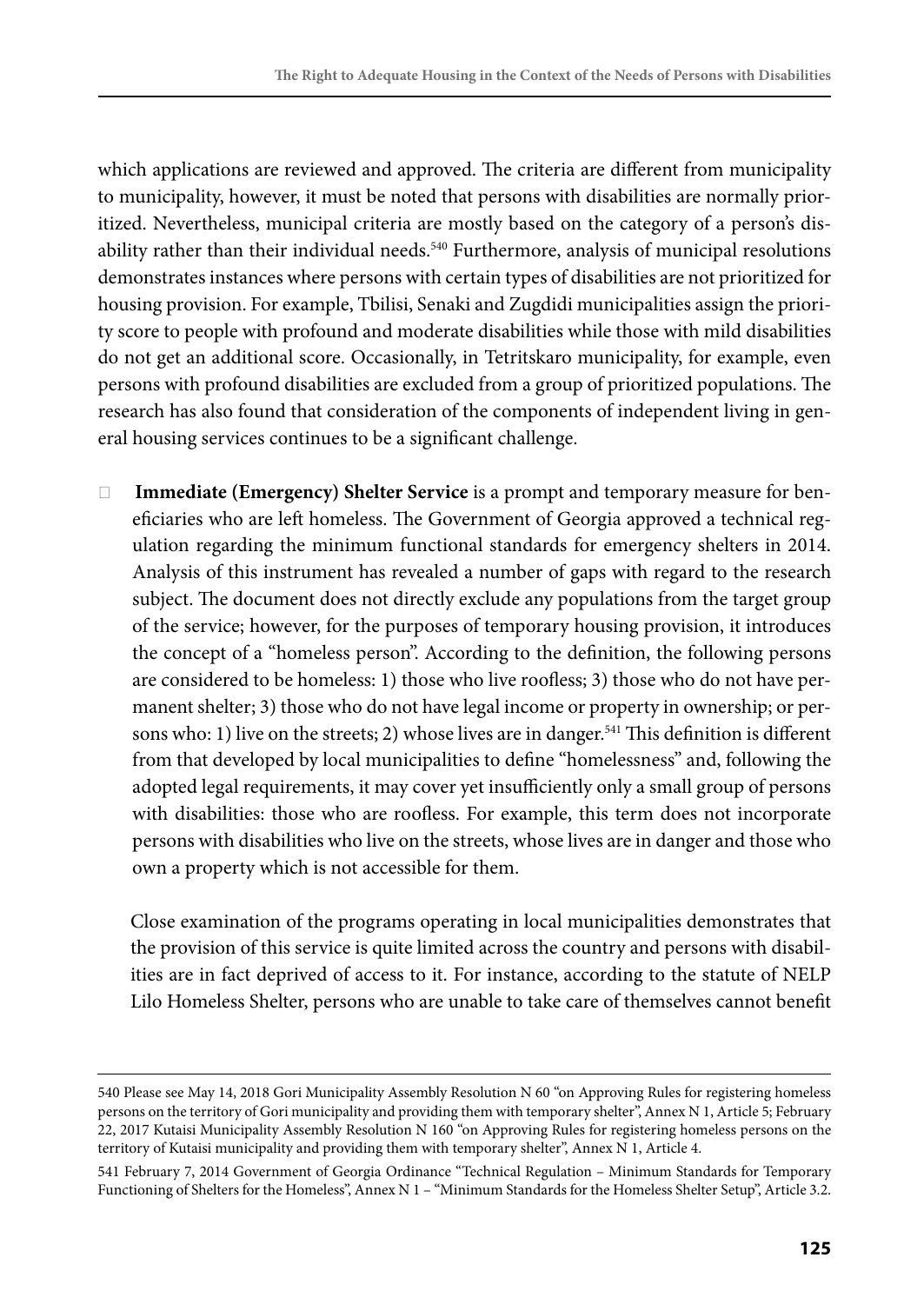from the shelter.542 Restriction of access to Tbilisi emergency shelter for persons with disabilities points to the blatant discrimination on the part of the Government. According to experiences of other countries, target groups of emergency housing services are the most vulnerable populations<sup>543</sup> and the nature of similar services provided in Georgia are in complete contradiction with international practice. Therefore, the situation in Georgia is on the one hand contradictory to the international standards which require from the states to prioritize persons with disabilities in housing provision and the exclusion of beneficiaries with disabilities from the services on the other hand means refusal to implement one of the fundamental provisions of the Convention – reasonable accommodation, denial to which is described as discrimination according to the Convention.

Even though normative foundations of the documents adopted by certain municipalities do not exclude the possibility to provide shelter to persons with disabilities in theory, it almost never happens in practice. For example, Senaki and Tetritskaro municipalities have procedural rules for registering homeless persons and providing shelter to them but this obligation is not reflected in their respective budgets for the year 2018. Furthermore, according to the procedural regulations adopted by Tbilisi, Kutaisi, Senaki, Samtredia, Tetritskaro, Gori and Zugdidi municipalities, provision of housing for the homeless depends on the availability of resources and properties of the municipalities and the regulations do not require the provision of housing within a certain period of time. Such regulations contradict the immediate obligations to provide homeless persons with shelter, food and clothes, undertaken by the state by signing on to the Covenant and the Convention.

❏ **Rental Allowance Service** is the most common municipal service and eligibility criteria for the service vary from region to region.<sup>544</sup> These services are characterized with a number of gaps including their temporary and unstable nature, blanket criteria and low coverage;<sup>545</sup> they also rarely, if at all, take into account the interests of persons with disabilities. In most cases fixed budget amounts allocated by municipalities significantly complicate consideration of individual needs.<sup>546</sup> In their responses to the correspon-

545 "Homelessness – Analysis of State Policies", Human Rights Education and Monitoring Center (EMC), 54-59 (2016).

546 *Ibid,* 55-56. For example, see the December 2017 Chokhatauri Municipality Assembly N 53 Resolution "on Approving the 2018 Budget of Chokhatauri Municipality", December 26, 2017 Sagarejo Municipality Resolution N 34 "on Approving the 2018 Social Assistance Program for the Population of the Municipality".

<sup>542</sup> Tbilisi Municipality Decree N 41.16.1192 "On the approval of the registration applications and receipts of homeless persons to the NELP Lilo Homeless Shelter".

<sup>543 &</sup>quot;Homelessness – Analysis of State Policies", Human Rights Education and Monitoring Center (EMC), 47-48 (2016).

<sup>544</sup> For example, Khoni municipality provides shelter only to victims of domestic violence while Chokhatauri municipality does so only for victims of natural disasters and accidents. Tsageri municipality provides rental service to families who do not have a home.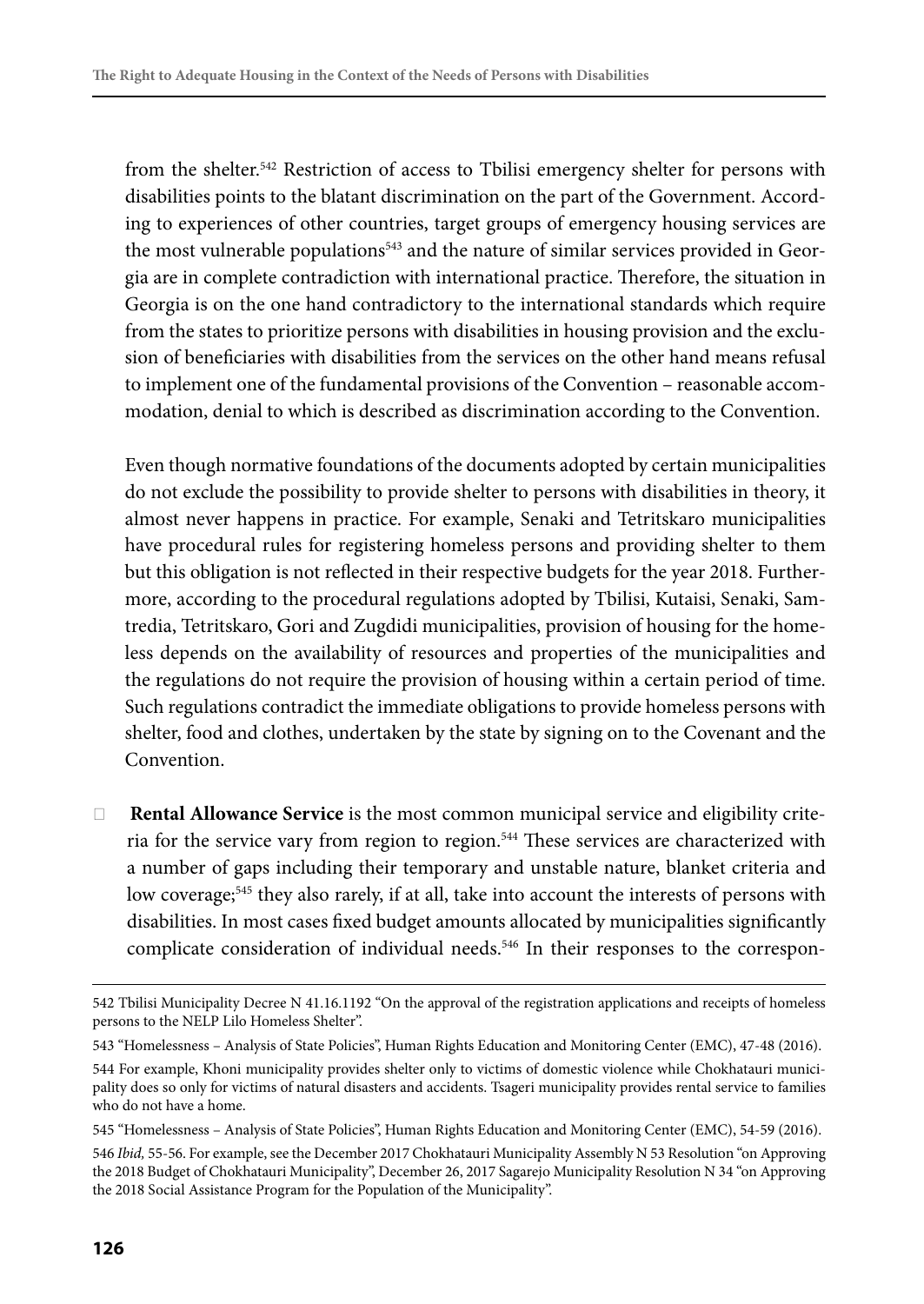dence requesting public information the municipalities speak about prioritizing persons with disabilities in rental allowance services, however, they do not specify what is meant by "prioritization".<sup>547</sup> Access to this service is also associated with another challenge: lack of services to support independent living and fight against homelessness, which may serve as preconditions for persons with disabilities to be permanently excluded and vulnerable 548

- ❏ **Social Housing** is a long-term service, which is implemented only in certain municipalities. For example, Ozurgeti municipality provides social housing for the homeless and the normative acts adopted by Tbilisi municipality prioritize persons with disabilities, however, based on the category of their disability and not their individual needs.<sup>549</sup>
- ❏ **In terms of housing provision,** Zugdidi municipality needs to be mentioned separately: their municipal budget has been covering the housing program for homeless persons or those in destitute living conditions since 2015 and the program entails construction of homes with municipal funding on the land owned by the applicant. According to the information provided by the municipality, 17 households including those of persons with disabilities have benefitted from this program during 2015-2017.550

#### **2.3.2 Specialized Housing Services for Persons with Disabilities**

In addition to the general housing services, the research has examined specialized services of housing which are specifically designed for persons with disabilities under the state care and which evolve in two main directions in Georgia. One direction includes community-based services, which currently are poorly developed and the second covers large residential institutions, mental health institutions and children's homes which are in gross violation of the provisions enshrined in the Convention and which have adopted a function of home for the residents.

550 Zugdidi municipality correspondence N 02/5538, 11.05.2018.

<sup>547</sup> N 52 correspondence of Telavi Municipality, 11.05.2018; N 31-01181211389 correspondence of Saburtalo District of Tbilisi Municipality, 01.05.2018; N 34-0118121226 correspondence of Gldani District of Tbilisi Municipality, 01.05.2018.

<sup>548 &</sup>quot;Homelessness – Analysis of State Policies", Human Rights Education and Monitoring Center (EMC), 58 (2016).

<sup>549</sup> See, May 4, 2015 Ozurgeti Municipality Assembly Resolution N 26 "on Approving the rules for registering, selecting and providing social housing to homeless persons registered on Ozurgeti municipal territory, also to persons occupying the former hospital building and the rules for monitoring"; September 25, 2015 Sagarejo Municipality Assembly Resolution N 38 "on Approving the rules for registering, selecting and providing social housing to homeless persons registered on Sagarejo municipal territory, also to persons occupying the municipal buildings and the rules for monitoring"; November 27, 2015 Tbilisi Municipality Assembly Resolution N 28-116 "on Approving the rules for registering homeless persons on the territory of Tbilisi municipality and providing them with shelter/social housing".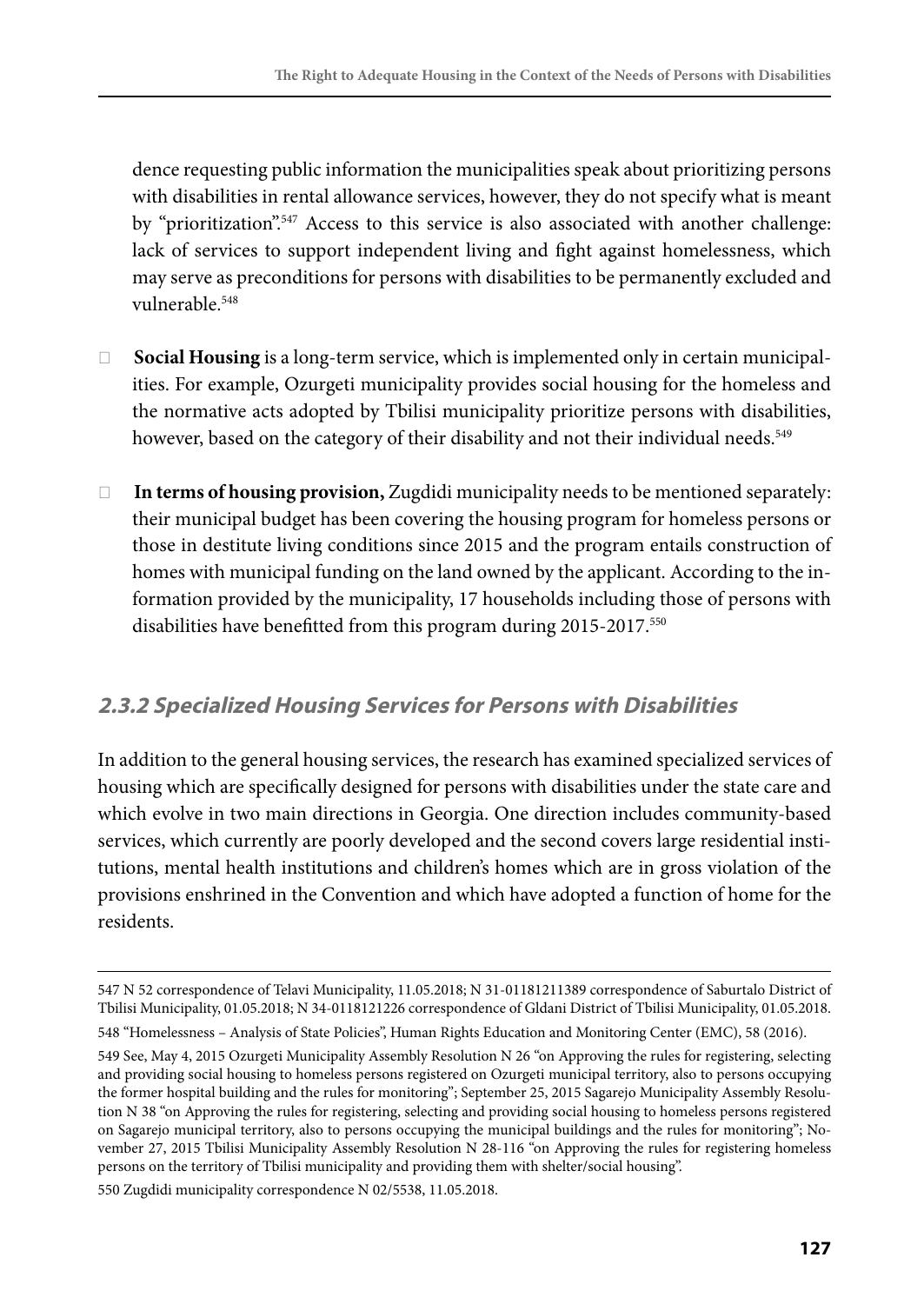The human rights conditions of residents of these institutions are particularly critical in terms of their access to the right to adequate housing and existing challenges in preventing homelessness. Two major problems have been identified in this regard. Firstly, the very existence of large residential settings with their specialized and institutionalized nature is in contradiction with Article 19 of the Convention which prohibits institutionalization of persons with disabilities. Secondly, the vulnerability of these populations is aggravated by the lack of social connections, meaningful social inclusion and inadequate support services and lack of independent living programs offered by the state.551 The latter leads to the high number of institutionalized persons with disabilities, unprepared release from the institutions, lack of social skills, etc.<sup>552</sup>

Considering the acuteness of the problem, it is important to analyze the independent living support policies for persons in specialized institutions (both small and large-scale) both minor as well as adult persons with disabilities. The technical regulation adopted by the Government of Georgia – Childcare Standards – includes language about preparing minors for independent living which in its turn means development of necessary skills and support for the realization of the right to education;<sup>553</sup> however, in practice most of the children with disabilities leave the state residential institutions basically unprepared for independent living and often end up homeless.<sup>554</sup> This situation is also evidenced in the information provided by the Ministry of Internally Displaced Persons from the Occupied Territories, Labor, Health and Social Affairs of Georgia, about seven 18-year old persons with disabilities who live in children's small group homes for general education purposes.<sup>555</sup>

With regard to adult beneficiaries, the minimum service standards for persons with disabilities and elderly people who live in state-run residential institutions do not incorporate requirements to develop independent living skills of the beneficiaries and provide them with other types of support;556 services for persons who have left the state care programs are also absent from the State Program for Social Rehabilitation and Childcare.557 Components of independent living skills development are included only in the technical regulation about the standards of psycho-social rehabilitation; however, they have an extremely narrow profile and are limited to medical matters only.<sup>558</sup>

<sup>551 &</sup>quot;Homelessness – Analysis of State Policies", Human Rights Education and Monitoring Center (EMC), 61-93 (2016). 552 Rights of Persons with Disabilities in Georgia, Public Defender of Georgia, 53 (2015).

<sup>553</sup> January 15, 2014 Government of Georgia Ordinance N 66 "Technical Regulation – on Adopting the Childcare Standards", Annex N 1 "Technical Regulation – Childcare Standards", Article 13.

<sup>554</sup> Rights of Persons with Disabilities in Georgia, Public Defender of Georgia, 7 (2015).

<sup>555</sup> Ministry of Labor, Health and Social Affairs of Georgia correspondence N 01/26687, 08.05.2018.

<sup>556</sup> July 23, 2014 Ordinance of the Minister of Labor, Health and Social Affairs of Georgia, N 01-54/n "on Approving minimum service standards for persons with disabilities and the elderly living in specialized residential institutions".

<sup>557</sup> Ministry of Labor, Healthand Social Affairs correspondence N 01/26687, 08.05.2018.

<sup>558</sup> January 15, 2014 Government of Georgia Ordinance N 66 "on Approving the Technical Regulation on Standards of Psycho-Social Rehabilitation" – "Technical Regulation: Standards for Psycho-Social Rehabilitation", Article 3.7.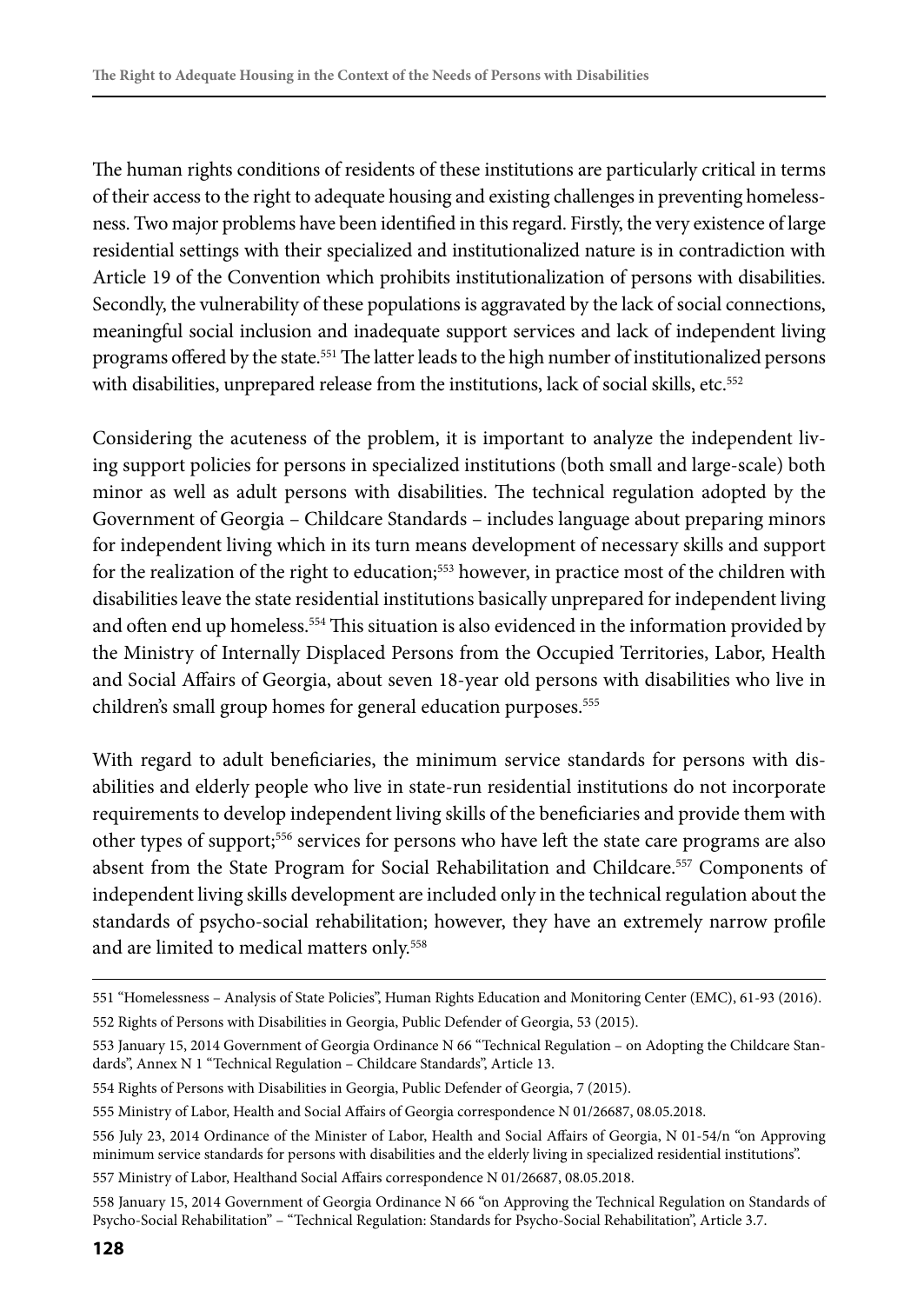Considering the challenges described above, including the inaction of the Government of Georgia to provide adequate independent living support services, existing large-scale residential institutions have acquired the role of a permanent home for beneficiaries. In its annual and special reports, the Public Defender of Georgia has for numerous times pointed to the instances of institutionalizing and keeping persons with disabilities, particularly those with psycho-social needs, in residential institutions even when there is no medical necessity for such action.559 This practice is in violation of the provisions set forth by the Convention regarding the prohibition of institutionalization and the Georgian legislation, particularly Article 15(5) of the Law of Georgia on Psychiatric Care according to which: "keeping patients in the hospital longer than necessary for examination and treatment shall be prohibited". Absence of response to the request for public information from the Ministry of Internally Displaced Persons from the Occupied Territories, Labor, Health and Social Affairs of Georgia<sup>560</sup> regarding this issue may be pointing to the possibility of such cases going undocumented. At the same time, the Public Defender of Georgia suggests that the number of such individuals kept in mental health institutions is quite high and constitute a significant portion – 30-40% of the overall number of people enrolled in this service.<sup>561</sup>

Furthermore, according to the information<sup>562</sup> provided by the Ministry of Internally Displaced Persons from the Occupied Territories, Labor, Health and Social Affairs of Georgia, the State Fund for Protection and Assistance of (Statutory) Victims of Human Trafficking provides 24-hour residential services to 260 persons with disabilities in the specialized institutions located in Dusheti, Martkopi and Dzevri, also in the residential institution for children with disabilities in Kojori and the Tbilisi orphanage. Despite the seriousness of the problem, the process of deinstitutionalization which started in 2004 is still unfinished. Parliament of Georgia adopted Concept Paper on Social Integration of Persons with Disabilities in 2008 which provides political foundations for implementing a long-term deinstitutionalization plan; however, no effective actions have taken place since.

Along with the absence of deinstitutionalization efforts, the state's insufficient investment in the development and improvement of monetary support services poses yet another problem. Current legislation covers support services such as reintegration allowance and compensation for adult care.<sup>563</sup> Reintegration allowance is a monetary assistance provided to biological

<sup>559</sup> See, also Human Rights in Closed Institutions, National Preventive Mechanism of the Public Defender of Georgia, 46-47 (2017).

<sup>560</sup> Ministry of Labor, Health and Social Affairs of Georgia correspondence N 01/26687, 08.05.2018.

<sup>561</sup> See, Human Rights in Closed Institutions, National Preventive Mechanism of the Public Defender of Georgia, 46-47 (2017); Monitoring of Mental Health Institutions, Public Defender of Georgia, 12 (2015).

<sup>562</sup> Ministry of Labor, Health and Social Affairs of Georgia correspondence N 01/26687, 08.05.2018.

<sup>563</sup> Law of Georgia "on Social Assistance", Articles 9, 11.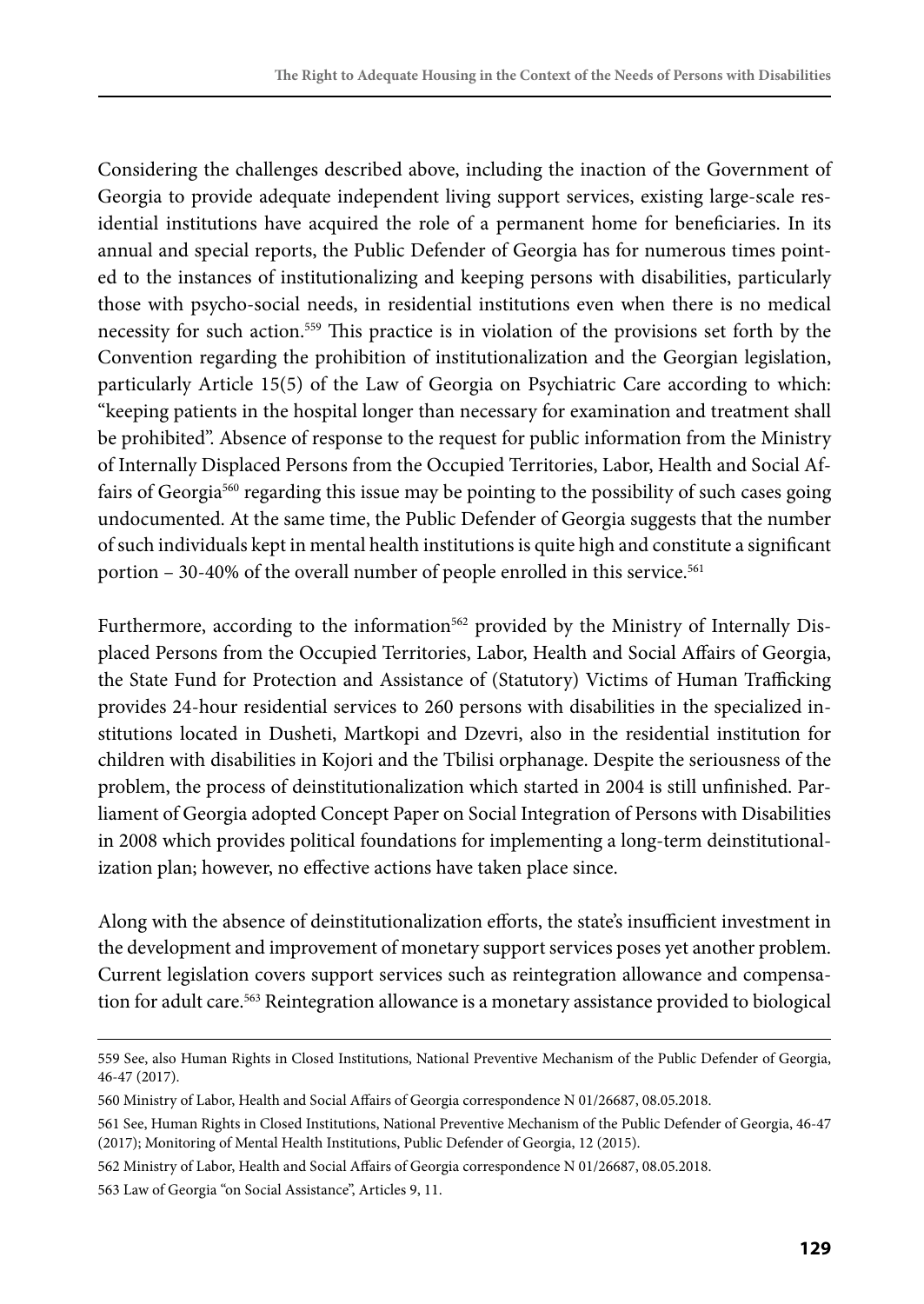families/trustees/guardians of a person in a specialized institution/under the state care if they take the person out of the institution and provide adequate care in a home environment.564 Adult care allowance is a monetary assistance issued to a person who moves the adult beneficiary out of the specialized institution to a home environment and provides them with support and care.<sup>565</sup> Pursuant to the social assistance legislation, the amount of reintegration allowance is 90 Georgian Lari (130 GEL in the case of persons with disabilities) and the adult care assistance is 45 Georgian Lari.566 In addition to ambiguities in the calculation methodology, the extremely small amounts of assistance jeopardize actual fulfillment of the purpose of the social assistance which obviously negatively affects the enforcement of the right of persons with disabilities to independent living and adequate housing.

Under the second direction of specialized housing services are those envisaged in the state social rehabilitation and childcare programs provided through community organizations, small group homes, specialized home-based care services for children with deep and severe disabilities or health complications and finally, the foster care program.

The community organizations sub-program includes "the component of small group home services to support independent living of persons with disabilities" which are for persons with disabilities aged 18 and above and children of persons with disabilities under 18 if it does not violate the best interests of the child. Unlike large residential institutions, the nature and purpose of these services are more in line with the requirements of the Convention; however, this type of services is underdeveloped in Georgia. Based on the information provided by Ministry of Internally Displaced Persons from the Occupied Territories, Labor, Health and Social Affairs of Georgia, as of May 2018, a total of 224 beneficiaries are enrolled in the community organizations sub-program service including 146 persons with disabilities.<sup>567</sup>

The number of children with disabilities enrolled in relevant services is also very low. According to the Ministry of Internally Displaced Persons from the Occupied Territories, La-

567 Ministry of Labor, Health and Social Affairs of Georgia correspondence N 01/26687, 08.05.2018.

<sup>564</sup> *Ibid,* Article 9.2; 2006 Government of Georgia Ordinance N 145 on Social Assistance: "Key principles of social assistance programs and rules for determining the amounts of reintegration allowance; foster care assistance; adult care assistance; rules for determining the social assistance amounts, financing the activities and reporting; rules for funding monthly allowances for internally displaced persons from the occupied territories of Georgia, also persons with refugee or humanitarian status", Article 2.2<sup>1</sup>.

<sup>565</sup> Law of Georgia "on Social Assistance", Article 11.1.

<sup>566</sup> *Ibid,* Article 9.2; 2006 Government of Georgia Ordinance N 145 on Social Assistance: "Key principles of social assistance programs and rules for determining the amounts of reintegration allowance; foster care assistance; adult care assistance; rules for determining the social assistance amounts, financing the activities and reporting; rules for funding monthly allowances for internally displaced persons from the occupied territories of Georgia, also persons with refugee or humanitarian status", Articles 10<sup>3</sup>, 10<sup>7</sup>.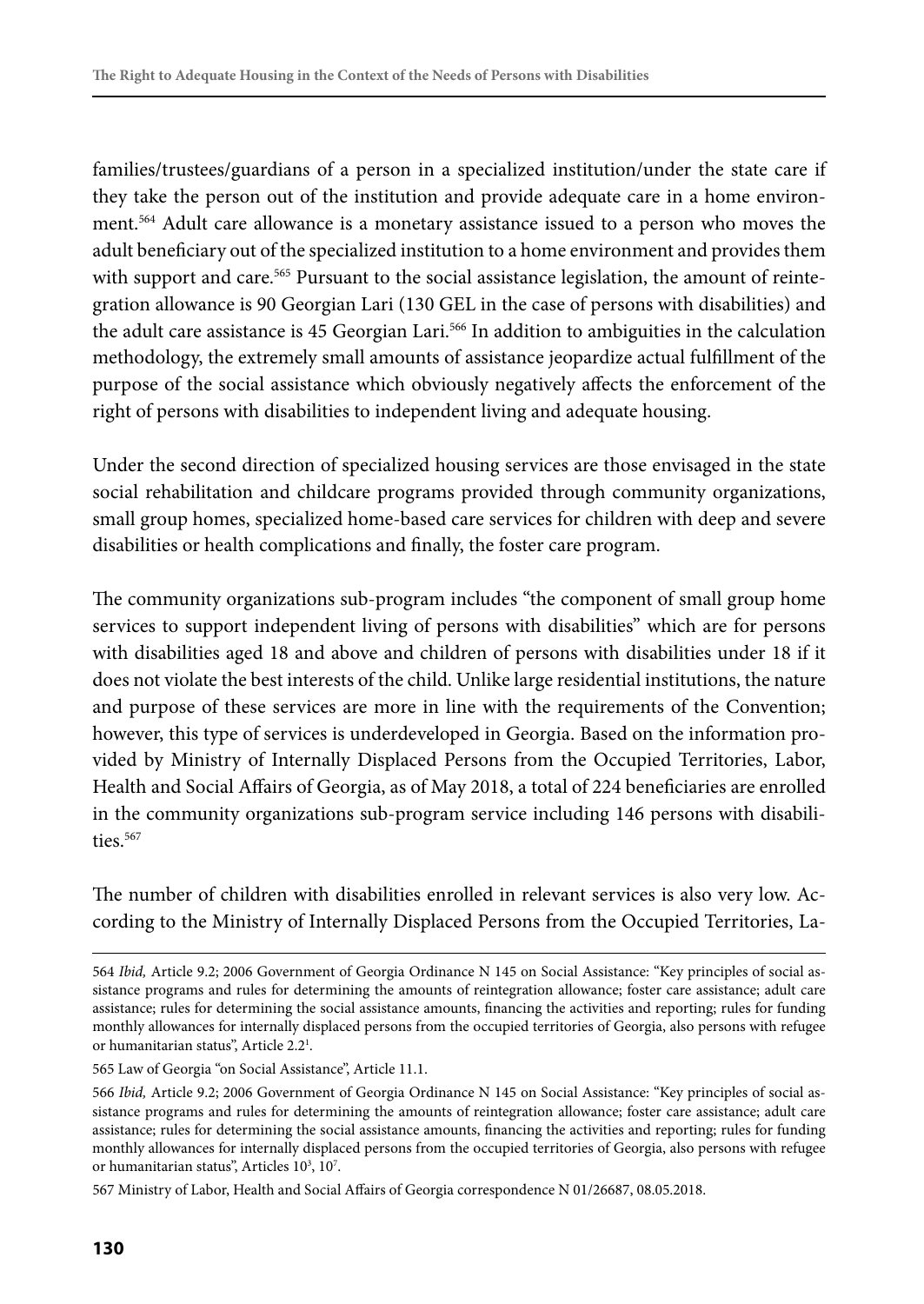bor, Health and Social Affairs of Georgia, as of May 2018,568 only 39 out of a total of 315 beneficiaries of the small type houses sub-program are children with disabilities and the number has increased only by 17 units since 2015. The number of children enrolled in foster care sub-program is comparatively higher and amounts to 229 individuals. The sub-program of home-based care for children with deep and severe disabilities and health complications which aims to place children who are without care in specialized small group homes and provide them with care and upbringing in an environment similar to home, is also extremely limited in scope: there is only 1 home registered under this sub-program which provides services to 7 beneficiaries.

As mentioned above, the low level of preparedness of beneficiaries for independent living on the one hand and inadequate development of small scale institutions and community-based services or insufficient engagement of persons with disabilities in these services on the other are some of the most serious problems regarding specialized housing services. In order to deinstitutionalize persons with disabilities and promote their independent living, it is crucial to increase the funding for these sub-programs and the number of their target audiences, including through expansion of their geographical coverage;<sup>569</sup> and to introduce and develop other varieties of community-based services.

The research has found that general housing services are faced with significant gaps, which have the particularly negative impact on persons with disabilities. While a certain amount of services give somewhat priority to persons with disabilities, normally they do not include all persons with disabilities. Furthermore, municipal services for emergency shelter provision are clearly discriminating against persons with disabilities.

Analysis of specialized housing services for persons with disabilities has revealed that placement in large residential institutions, which in themselves contradict the established human rights standard, is the most frequently used practice when it comes to persons with psycho-social needs; this practice in its turn completely ignores the right of persons with disabilities to adequate housing and other fundamental rights and freedoms. Finally, the low level of community-based and support services leads to the institutionalization of persons with disabilities for an unclear period of time and serious and continuous violation of a number of their rights and freedoms.

<sup>568</sup> *Ibid*.

<sup>569</sup> Monitoring Report on the Implementation of Human Rights Strategies and Action Plans (2016-2017), Rights of Persons with Disabilities, Children's Rights, Gender Equality and Women's Rights, Human Rights Education and Monitoring Center (EMC), Partnership for Human Rights, Saphari, 39-40 (2018).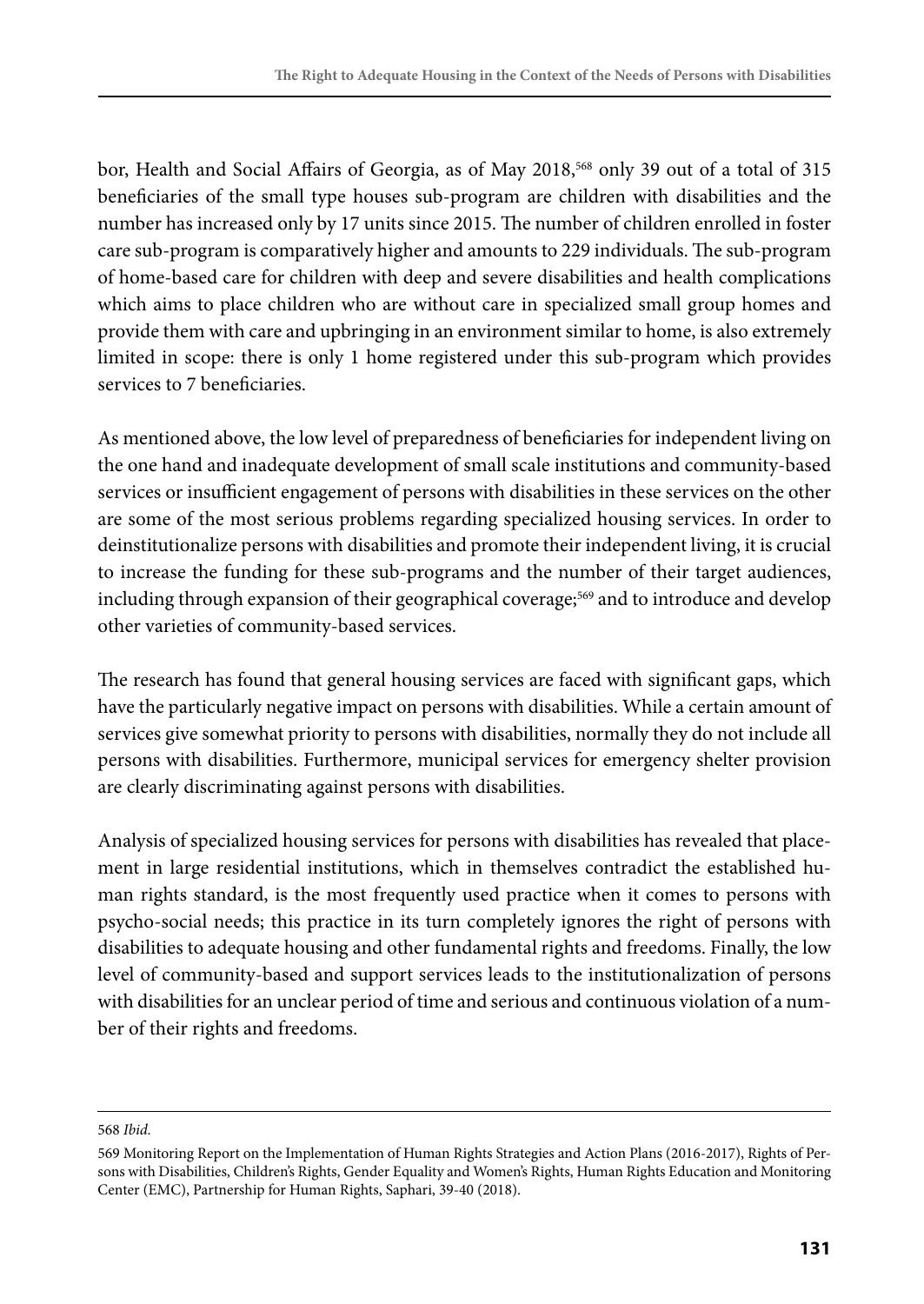# **Findings**

**With regard to the international standards addressing the right of persons with disabilities to adequate housing:** 

- The international standards obligate the states to recognize the right to adequate housing as part of the right to adequate standard of living, which concerns specific person as well as their family, in their national legislative systems;
- • Realization of the right to adequate housing is connected to two types of obligations of the state: firstly, that of immediate provision of housing, food and clothes to persons who are vulnerable or in extreme poverty, also elimination of discrimination against them; and secondly progressive realization of the right to adequate housing translated into gradual and progressive application of resources in order to fully enforce the right;
- Standard of adequate housing for persons with disabilities includes the following key components: legal security of tenure; access to services and infrastructure; affordability and accessibility of housing; location, habitability and cultural adequacy. These standards require the states to ensure access of persons with disabilities to social housing, including with due implementation of the principles of reasonable accommodation and universal design; also to prohibit eviction in cases where it may lead to complete loss of home and/or important forms of support;
- Policies against homelessness should prioritize persons with disabilities and consider their individual needs supported by evidence and statistical data. This in its turn should entail enforcement of human rights-based approaches in housing policies. Furthermore, effective implementation of the right of persons with disabilities to adequate housing and prevention of homelessness are linked with the need to incorporate the purpose and components of homelessness prevention in a variety of adjoining policies (related to social protection, health care, independent living);
- • States are required to explicitly recognize and address the right of persons with disabilities to independent living and participation in the community in their national legislation, which, in its turn is associated with deinstitutionalization and development of community-based services;
- States are required to develop a whole range support services, including those related to social protection and health care, rehabilitation and habilitation, employment and inde-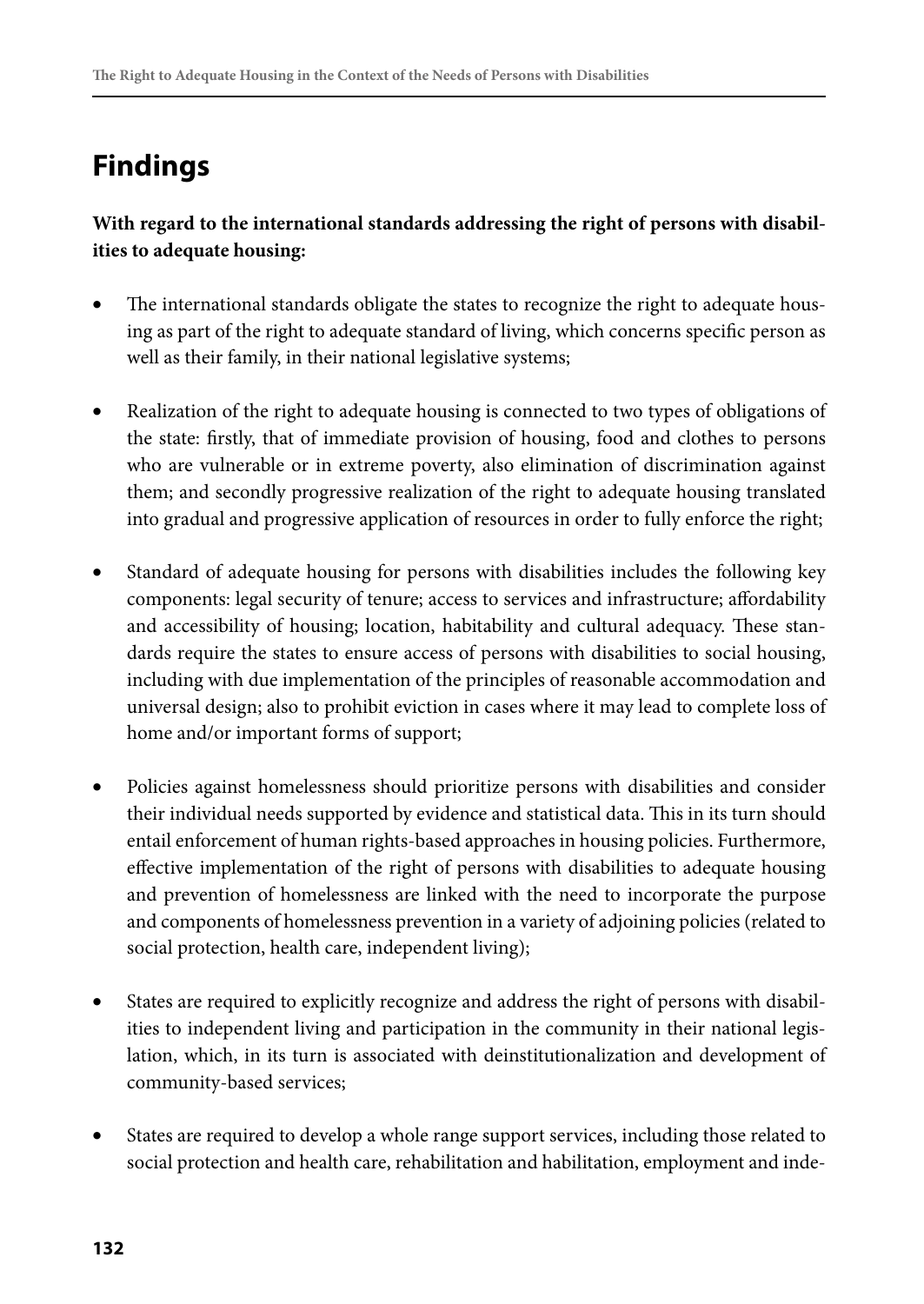pendent living; reconcile the municipal services with each other; modify their content and nature in order to respond to the needs of each person and ensure their accessibility. For this purpose, states should establish the minimum standards for social protection/ assistance, which must incorporate components of the right to adequate housing; however, it should not result in the scarcity of social assistance/allowances in order to ensure dignified living of persons with disabilities.

#### **With regard to national standards and practices addressing the right of persons with disabilities to adequate housing:**

- Georgia's legislation, policy papers and practices neglect the standards of the right to adequate housing required by international legal instruments, including those concerning vulnerable populations. The national legislation offers an extremely narrow definition of the right to adequate housing and associates it with the provision of shelter to homeless people by local municipalities;
- Since the ratification of the Convention, Georgia has not implemented the instrument in the national legislation, which creates significant gaps in the enforcement of basically all rights and freedoms of persons with disabilities, including their right to adequate housing;
- The legal acts related to eviction procedures do not view persons with disabilities as vulnerable populations and do not adhere to the provisions of the international standards, including implementation of actions to prevent eviction and provide adequate housing to persons with disabilities upon completion of their eviction;
- Georgia does not have a homelessness prevention strategy and corresponding action plans which would demonstrate the Government's visions of overcoming the challenges. Moreover, specific or general action plans promoting the rights of persons with disabilities poorly address the Government's obligations to enforce their right to adequate housing;
- The duties and responsibilities of the Government's central and municipal structural units are ambiguous and insufficient in order to combat homelessness of persons with disabilities. There is no interagency unit, which would facilitate and coordinate the development and/or implementation of state policies in order to enforce the right to adequate housing;
- The criteria used to establish homelessness of an individual are mostly dismissive of the needs of persons with disabilities. This is connected to the ambiguity of the definition of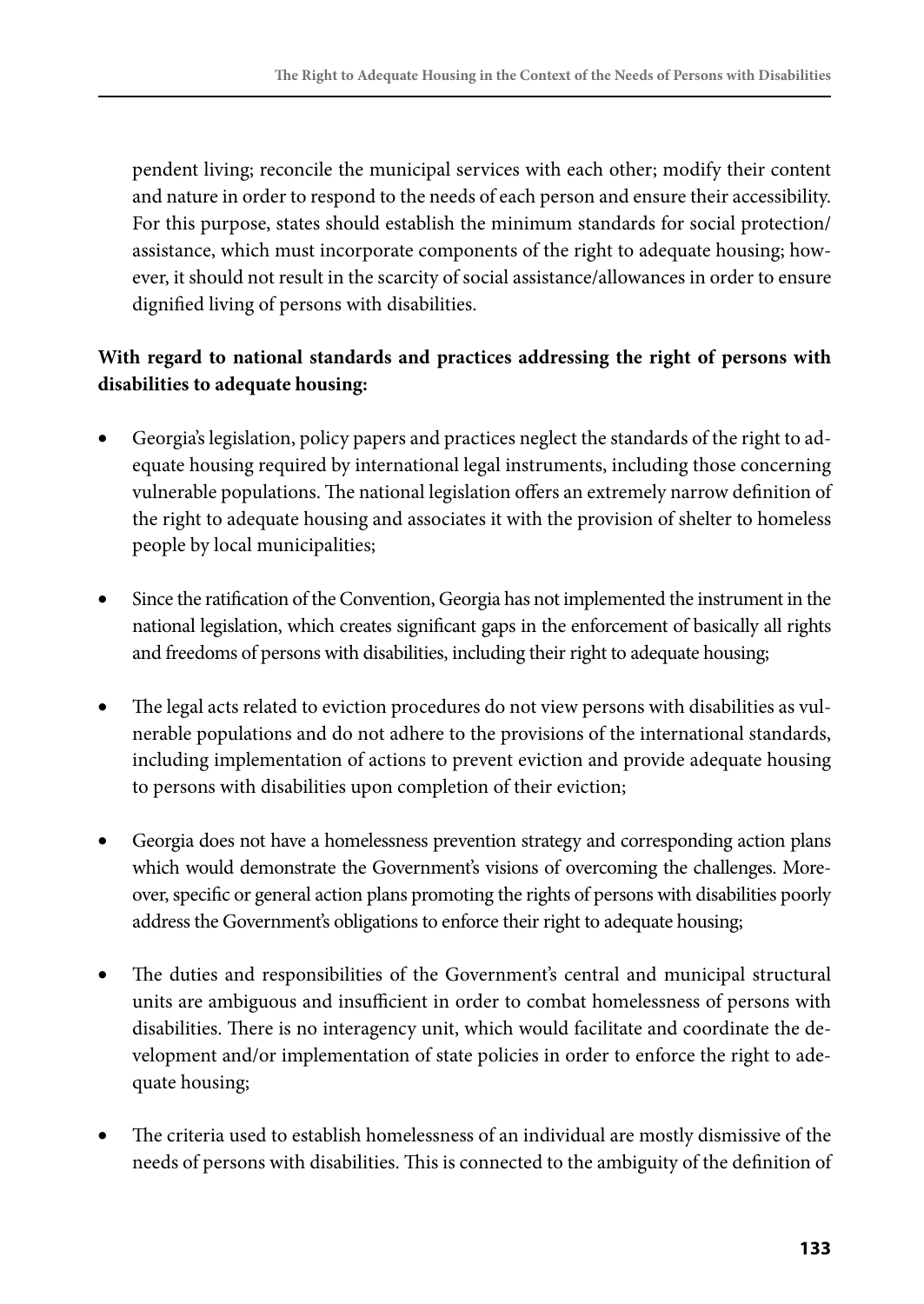a "homeless person" on the one hand and formal barriers constructed by relevant legal acts on the other;

- Formal legal acts regarding registration of homeless persons and provision of certain types of housing for them (on the municipal level, if applicable) assign certain priority to persons with disabilities during decision-making, however, consideration is given to the category of disability of the applicant rather than their individual needs;
- Emergency shelter service provision is limited across the country and in certain cases; the service discriminates against persons with disabilities;
- Rental allowance service is also characterized with a number of flaws: pre-determined amounts of funding for the service significantly hinder full consideration of the needs of persons with disabilities and the failure to provide support services for independent living and homelessness prevention may lead to their continued vulnerability;
- Social housing services are extremely scarce on the national level. When provided, persons with disabilities are prioritized, however, only based on the category of their disability and not their actual individual needs;
- Still operational large-scale residential institutions and failure to carry out a deinstitutionalization reform remain to be some of the most serious challenges in the efforts to implement the right of persons with disabilities to adequate housing as well as other rights and fundamental freedoms. In the given circumstances, these institutions have taken on the role of a permanent home for the residents. As a result, persons with disabilities and especially those with psycho-social needs continue to live in harsh conditions even when there is no medical reason and necessity;
- Poor development of community-based services and the failure from the part of the state to provide adequate support services and/or their provision in a limited and ineffective manner adds to the existing practice of continued rights violations and institutionalization of persons with disabilities;
- Persons with disabilities in state-run residential institutions who are aged 18 and above leave the institutions completely unprepared for independent living and mostly end up on the streets. There are no state services available that would respond to the challenges they face.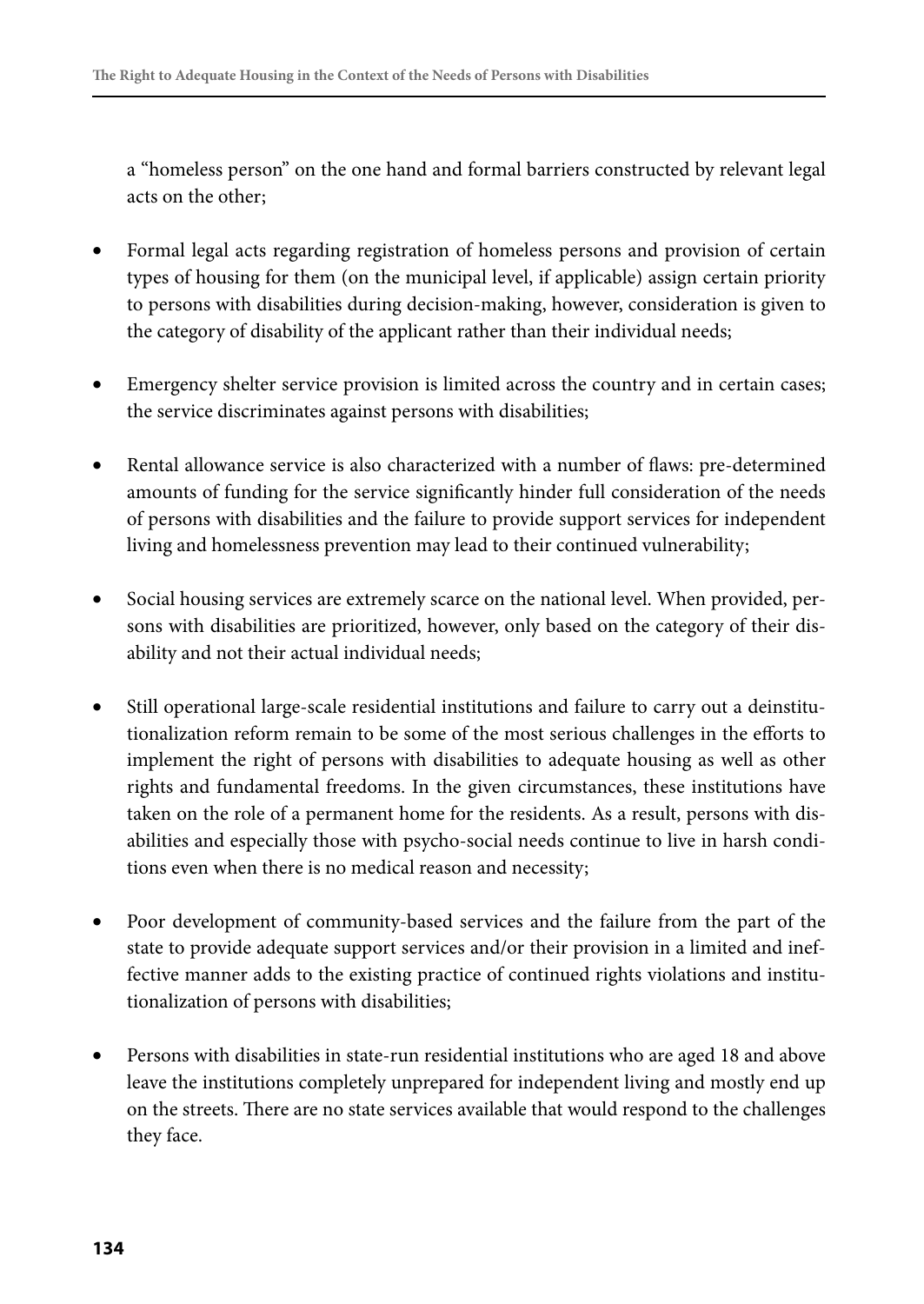# **Recommendations**

**Considering the findings of the research it is important to implement the following recommendations:**

- Georgia should completely revise the national legislation in order to adequately address the right of persons with disabilities to housing. Revision should be based on the standards established by international legal instruments concerning access to housing as well as eviction and prevention of homelessness;
- The Government should develop a strategy and an action plan against homelessness, which will clearly demonstrate the Government's vision in this regard, including with consideration of the needs of vulnerable populations. Policy documents protecting the rights of persons with disabilities should incorporate actions to enforce their right to adequate housing;
- Georgia should take actions to identify and periodically review the number of citizens with disabilities, including homeless persons with disabilities;
- The legislation should clearly define the duties and responsibilities of state actors (central and local) in terms of enforcing the right to adequate housing and taking into account the needs of persons with disabilities;
- Interagency coordinating units should be created which will facilitate and coordinate the development and implementation of homelessness prevention policies on the one hand and disability rights policies on the other;
- The right of persons with disabilities to independent living should be adequately recognized in the Georgian legislation and the rights and freedoms which are adjoining to the right to adequate housing should be viewed and implemented by the state as relevant actions in order to prevent homelessness;
- The Government should take actions to ensure greater access to emergency shelter services and eliminate the service practices which discriminate against persons with disabilities;
- Existing housing services should be responsive to the individual needs of persons with disabilities. Steps should be taken to ensure the expansion and accessibility of long-term